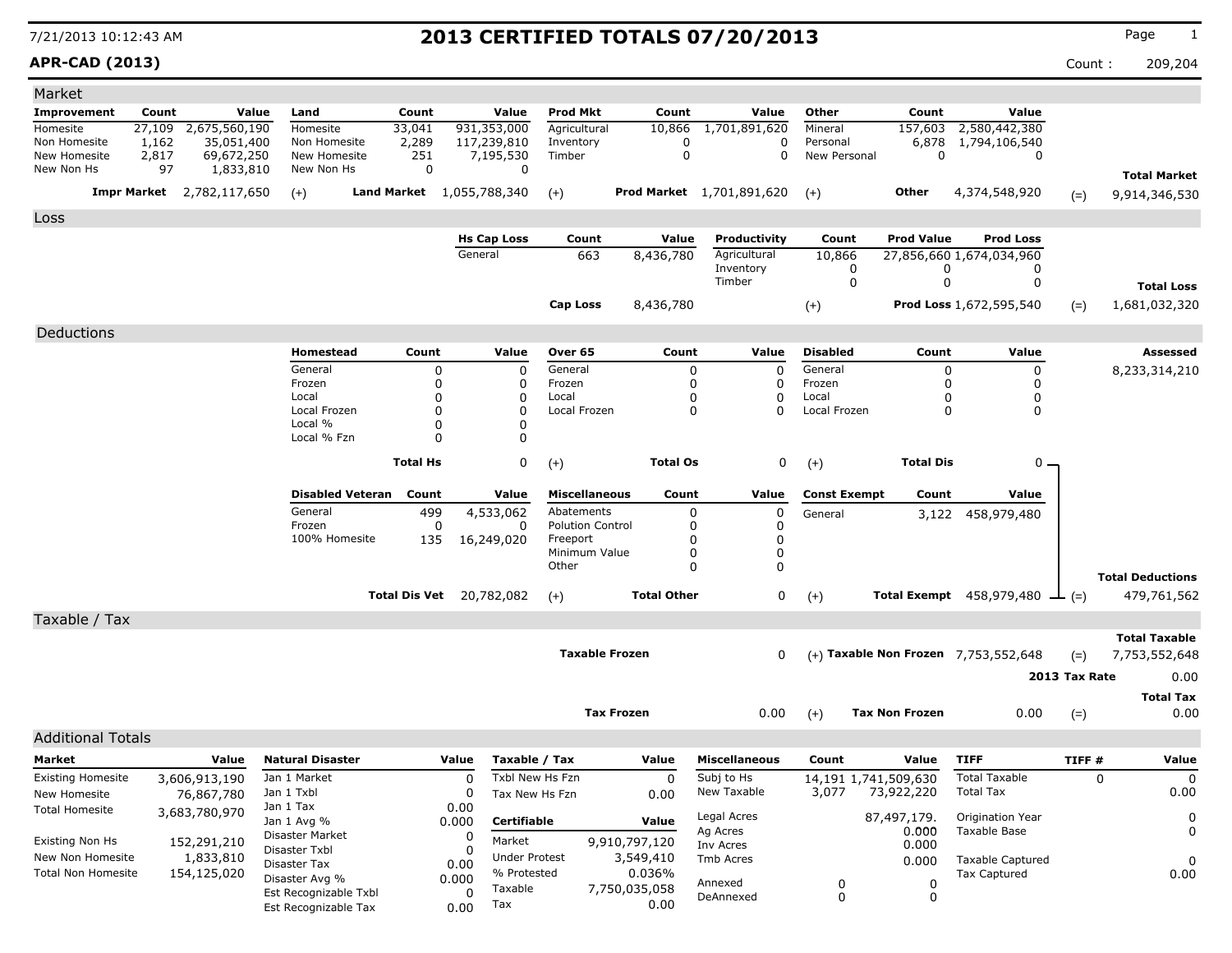### **CAL-CITY OF ALVORD (2013)** Count : 1,194

| Market                                                                                                                                                                              |                                            |
|-------------------------------------------------------------------------------------------------------------------------------------------------------------------------------------|--------------------------------------------|
| <b>Prod Mkt</b><br>Value<br>Improvement<br>Count<br>Value<br>Land<br>Count<br>Value<br>Count<br>Value<br>Other<br>Count                                                             |                                            |
| 47,576,270<br>Homesite<br>7,520,540<br>15<br>Mineral<br>405<br>1,121,290<br>576<br>639<br>Agricultural<br>501,100<br>Homesite                                                       |                                            |
| 9<br>408,670<br>863,270<br>0<br>101<br>Non Homesite<br>Non Homesite<br>23<br>Inventory<br>Personal<br>5,338,010<br>0                                                                |                                            |
| 29<br>328,590<br>$\overline{2}$<br>40,800<br>0<br>$\mathbf 0$<br>New Homesite<br>New Homesite<br>Timber<br>0<br>New Personal<br>0<br>New Non Hs<br>860<br>New Non Hs<br>0<br>1<br>0 |                                            |
| <b>Prod Market</b><br><b>Impr Market</b><br><b>Land Market</b><br>8,424,610<br>501,100<br>Other<br>48,314,390<br>$(+)$<br>$(+)$<br>$(+)$<br>6,459,300                               | <b>Total Market</b><br>$(=)$<br>63,699,400 |
|                                                                                                                                                                                     |                                            |
| Loss                                                                                                                                                                                |                                            |
| <b>Prod Value</b><br><b>Hs Cap Loss</b><br>Count<br>Value<br>Productivity<br>Count<br><b>Prod Loss</b>                                                                              |                                            |
| General<br>9<br>Agricultural<br>15<br>44,890<br>6,390<br>494,710<br>0<br>Inventory<br>0<br>0                                                                                        |                                            |
| 0<br>0<br>Timber<br>0                                                                                                                                                               | <b>Total Loss</b>                          |
| <b>Cap Loss</b><br><b>Prod Loss</b><br>494,710<br>44,890<br>$(+)$                                                                                                                   | 539,600<br>$(=)$                           |
|                                                                                                                                                                                     |                                            |
| Deductions                                                                                                                                                                          |                                            |
| Over 65<br><b>Disabled</b><br>Value<br>Homestead<br>Count<br>Value<br>Count<br>Value<br>Count                                                                                       | <b>Assessed</b>                            |
| $\mathbf 0$<br>0<br>0<br>0<br>$\mathbf 0$<br>General<br>0<br>General<br>General                                                                                                     | 63,159,800                                 |
| Frozen<br>0<br>Frozen<br>0<br>0<br>Frozen<br>0<br>0<br>0<br>Local<br>0<br>Local<br>$\Omega$<br>Local<br>0<br>0<br>0<br>0                                                            |                                            |
| 0<br>0<br>Local Frozen<br>0<br>Local Frozen<br>0<br>0<br>Local Frozen<br>0                                                                                                          |                                            |
| Local %<br>0<br>0                                                                                                                                                                   |                                            |
| Local % Fzn<br>0<br>0                                                                                                                                                               |                                            |
| $\pmb{0}$<br><b>Total Hs</b><br><b>Total Os</b><br><b>Total Dis</b><br>0<br>$(+)$<br>$0 -$<br>$^{(+)}$                                                                              |                                            |
| <b>Disabled Veteran</b><br>Count<br>Value<br><b>Miscellaneous</b><br>Count<br>Value<br><b>Const Exempt</b><br>Count<br>Value                                                        |                                            |
| General<br>4<br>35,040<br>Abatements<br>0<br>0<br>General<br>50<br>5,467,100                                                                                                        |                                            |
| Frozen<br>2<br>24,000<br><b>Polution Control</b><br>0<br>0                                                                                                                          |                                            |
| 4<br>$\Omega$<br>100% Homesite<br>441,580<br>$\Omega$<br>Freeport                                                                                                                   |                                            |
| Minimum Value<br>333<br>27,750<br>Other<br>$\Omega$<br>$\Omega$                                                                                                                     |                                            |
|                                                                                                                                                                                     | <b>Total Deductions</b>                    |
| <b>Total Dis Vet</b><br><b>Total Other</b><br>500,620<br><b>Total Exempt</b><br>$(+)$<br>27,750<br>5,467,100<br>$(+)$<br>$ (=)$                                                     | 5,995,470                                  |
| Taxable / Tax                                                                                                                                                                       |                                            |
|                                                                                                                                                                                     | <b>Total Taxable</b>                       |
| <b>Taxable Frozen</b><br>7,591,100<br>$(+)$ Taxable Non Frozen<br>49,566,170                                                                                                        | 57,164,330<br>$(=)$                        |
|                                                                                                                                                                                     | 2013 Tax Rate 0.00602225                   |
|                                                                                                                                                                                     | <b>Total Tax</b>                           |
| <b>Tax Frozen</b><br>39,417.61<br><b>Tax Non Frozen</b><br>298,499.79<br>$(+)$                                                                                                      | 337,917.40<br>$(=)$                        |
| <b>Additional Totals</b>                                                                                                                                                            |                                            |
| Market<br>Value<br><b>Natural Disaster</b><br>Value<br>Taxable / Tax<br>Value<br><b>Miscellaneous</b><br>Count<br>Value<br><b>TIFF</b>                                              | Value<br>TIFF#                             |
| <b>Existing Homesite</b><br>55,096,810<br>Jan 1 Market<br>0<br>Txbl New Hs Fzn<br>7,060<br>Subj to Hs<br>296<br>28,904,150<br><b>Total Taxable</b>                                  | 0<br>0                                     |
| 30<br>New Taxable<br>265,170<br><b>Total Tax</b><br>Jan 1 Txbl<br>0<br>New Homesite<br>369,390<br>Tax New Hs Fzn<br>40.59                                                           | 0.00                                       |
| Jan 1 Tax<br>0.00<br><b>Total Homesite</b><br>55,466,200<br>Legal Acres<br>26,512.528<br>Origination Year<br>Jan 1 Avg %<br>0.000<br>Certifiable<br>Value                           | 0                                          |
| Taxable Base<br>Ag Acres<br>0.000<br>Disaster Market<br>0                                                                                                                           | $\mathbf 0$                                |
| 1,271,940<br>Market<br>63,699,400<br><b>Existing Non Hs</b><br>0.000<br>Inv Acres<br>Disaster Txbl<br>0                                                                             |                                            |
| <b>Under Protest</b><br>New Non Homesite<br>860<br>0<br>Tmb Acres<br>Taxable Captured<br>0.000<br>Disaster Tax<br>0.00                                                              | 0                                          |
| 1,272,800<br>% Protested<br>Total Non Homesite<br>0%<br><b>Tax Captured</b><br>Disaster Avg %<br>0.000<br>0<br>Annexed<br>0<br>Taxable<br>57,164,330                                | 0.00                                       |
| Est Recognizable Txbl<br>0<br>0<br>DeAnnexed<br>0<br>Tax<br>337,917.40<br>0.00<br>Est Recognizable Tax                                                                              |                                            |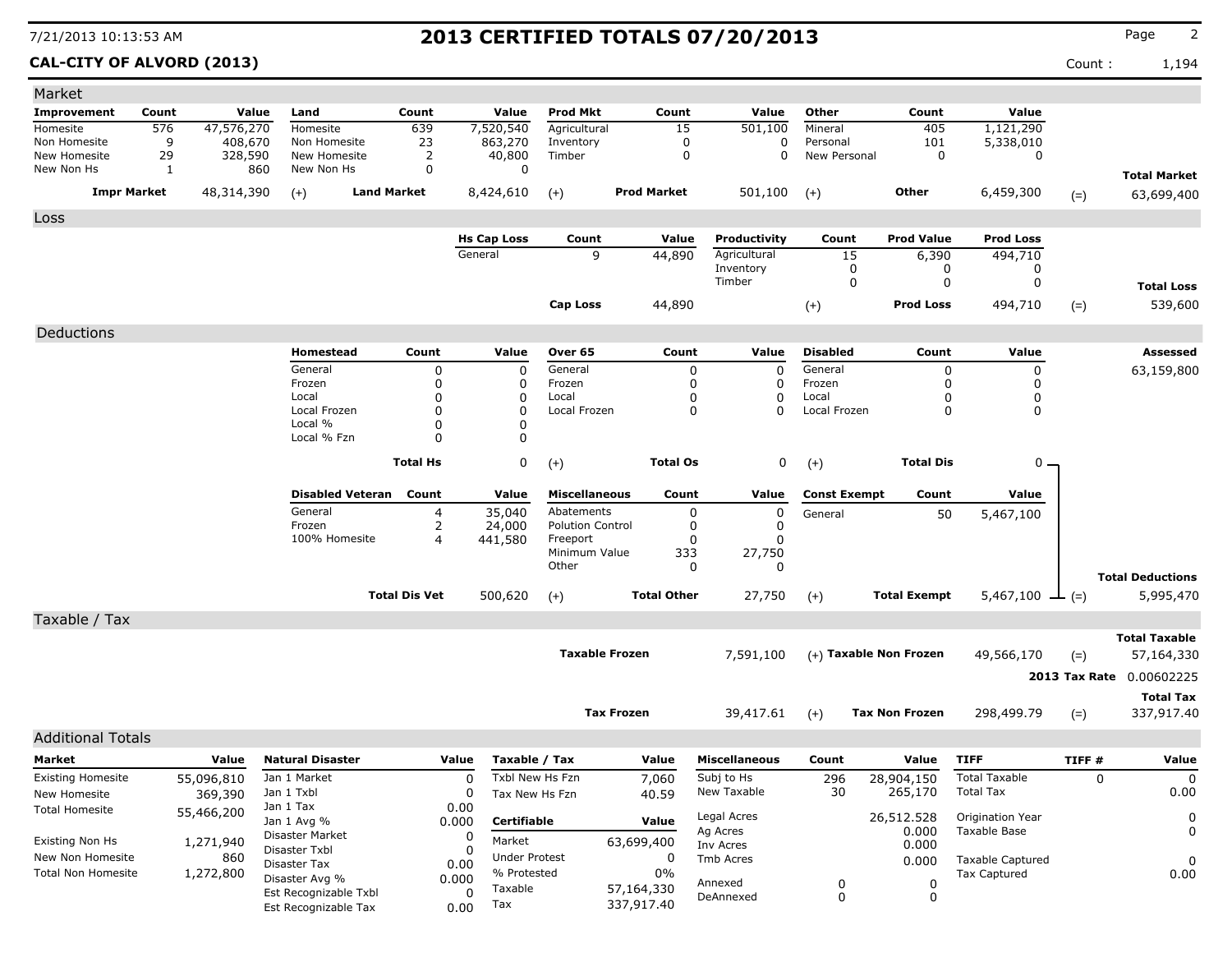### **CAU-CITY OF AURORA (2013)** Count : 3,148

| Market                       |                    |                    |                                         |                      |                              |                         |                    |                        |                          |                          |                                         |               |                                    |
|------------------------------|--------------------|--------------------|-----------------------------------------|----------------------|------------------------------|-------------------------|--------------------|------------------------|--------------------------|--------------------------|-----------------------------------------|---------------|------------------------------------|
| Improvement                  | Count              | Value              | Land                                    | Count                | Value                        | <b>Prod Mkt</b>         | Count              | Value                  | Other                    | Count                    | Value                                   |               |                                    |
| Homesite                     | 471                | 55,685,110         | Homesite                                | 538                  | 15,700,450                   | Agricultural            | 87                 | 7,100,120              | Mineral                  | 2,396                    | 14,699,810                              |               |                                    |
| Non Homesite<br>New Homesite | 16<br>18           | 320,730<br>312,180 | Non Homesite<br>New Homesite            | 50<br>$\overline{4}$ | 2,092,410<br>104,950         | Inventory<br>Timber     | 0<br>0             | $\Omega$<br>0          | Personal<br>New Personal | 68<br>$\mathbf 0$        | 5,530,070<br>0                          |               |                                    |
| New Non Hs                   | 1                  | 42,490             | New Non Hs                              | 0                    | 0                            |                         |                    |                        |                          |                          |                                         |               |                                    |
|                              | <b>Impr Market</b> | 56,360,510         | $(+)$                                   | <b>Land Market</b>   | 17,897,810                   | $(+)$                   | <b>Prod Market</b> | 7,100,120              | $(+)$                    | Other                    | 20,229,880                              | $(=)$         | <b>Total Market</b><br>101,588,320 |
| Loss                         |                    |                    |                                         |                      |                              |                         |                    |                        |                          |                          |                                         |               |                                    |
|                              |                    |                    |                                         |                      | <b>Hs Cap Loss</b>           | Count                   | Value              | Productivity           | Count                    | <b>Prod Value</b>        | <b>Prod Loss</b>                        |               |                                    |
|                              |                    |                    |                                         |                      | General                      | 20                      | 179,470            | Agricultural           | 87                       | 81,830                   | 7,018,290                               |               |                                    |
|                              |                    |                    |                                         |                      |                              |                         |                    | Inventory              | 0                        | 0                        | 0                                       |               |                                    |
|                              |                    |                    |                                         |                      |                              |                         |                    | Timber                 | 0                        | 0                        | 0                                       |               | <b>Total Loss</b>                  |
|                              |                    |                    |                                         |                      |                              | Cap Loss                | 179,470            |                        | $(+)$                    | <b>Prod Loss</b>         | 7,018,290                               | $(=)$         | 7,197,760                          |
| Deductions                   |                    |                    |                                         |                      |                              |                         |                    |                        |                          |                          |                                         |               |                                    |
|                              |                    |                    | Homestead                               | Count                | Value                        | Over 65                 | Count              | Value                  | <b>Disabled</b>          | Count                    | Value                                   |               | <b>Assessed</b>                    |
|                              |                    |                    | General                                 | 0                    | 0                            | General                 | 0                  | 0                      | General                  | 0                        | 0                                       |               | 94,390,560                         |
|                              |                    |                    | Frozen                                  | 0                    | 0                            | Frozen                  | 0                  | 0                      | Frozen                   | 0                        | 0                                       |               |                                    |
|                              |                    |                    | Local<br>Local Frozen                   | 0<br>0               | 0<br>0                       | Local<br>Local Frozen   | 3<br>86            | 18,000                 | Local<br>Local Frozen    | 0<br>8                   | 0                                       |               |                                    |
|                              |                    |                    | Local %                                 | 0                    | 0                            |                         |                    | 495,000                |                          |                          | 36,000                                  |               |                                    |
|                              |                    |                    | Local % Fzn                             | 0                    | 0                            |                         |                    |                        |                          |                          |                                         |               |                                    |
|                              |                    |                    |                                         | <b>Total Hs</b>      | 0                            | $(+)$                   | <b>Total Os</b>    | 513,000                | $(+)$                    | <b>Total Dis</b>         | $36,000 -$                              |               |                                    |
|                              |                    |                    | <b>Disabled Veteran</b>                 | Count                | Value                        | <b>Miscellaneous</b>    | Count              | Value                  | <b>Const Exempt</b>      | Count                    | Value                                   |               |                                    |
|                              |                    |                    | General                                 | 6                    | 37,000                       | Abatements              | 0                  | 0                      | General                  | 33                       | 1,673,020                               |               |                                    |
|                              |                    |                    | Frozen                                  | 2                    | 24,000                       | <b>Polution Control</b> | 0                  | 0                      |                          |                          |                                         |               |                                    |
|                              |                    |                    | 100% Homesite                           | 4                    | 1,404,200                    | Freeport                | 0                  | 0                      |                          |                          |                                         |               |                                    |
|                              |                    |                    |                                         |                      |                              | Minimum Value<br>Other  | 457<br>0           | 29,720<br>0            |                          |                          |                                         |               |                                    |
|                              |                    |                    |                                         |                      |                              |                         |                    |                        |                          |                          |                                         |               | <b>Total Deductions</b>            |
|                              |                    |                    |                                         | <b>Total Dis Vet</b> | 1,465,200                    | $(+)$                   | <b>Total Other</b> | 29,720                 | $(+)$                    | <b>Total Exempt</b>      | 1,673,020                               | $ ($ $=$ $)$  | 3,716,940                          |
| Taxable / Tax                |                    |                    |                                         |                      |                              |                         |                    |                        |                          |                          |                                         |               |                                    |
|                              |                    |                    |                                         |                      |                              |                         |                    |                        |                          |                          |                                         |               | <b>Total Taxable</b>               |
|                              |                    |                    |                                         |                      |                              | <b>Taxable Frozen</b>   |                    | 11,688,000             |                          | $(+)$ Taxable Non Frozen | 78,914,250                              | $(=)$         | 90,673,620                         |
|                              |                    |                    |                                         |                      |                              |                         |                    |                        |                          |                          |                                         | 2013 Tax Rate | 0.0027                             |
|                              |                    |                    |                                         |                      |                              |                         |                    |                        |                          |                          |                                         |               | <b>Total Tax</b>                   |
|                              |                    |                    |                                         |                      |                              |                         | <b>Tax Frozen</b>  | 26,765.77              | $(+)$                    | <b>Tax Non Frozen</b>    | 213,068.70                              | $(=)$         | 239,834.47                         |
| <b>Additional Totals</b>     |                    |                    |                                         |                      |                              |                         |                    |                        |                          |                          |                                         |               |                                    |
| Market                       |                    | Value              | <b>Natural Disaster</b>                 |                      | Value<br>Taxable / Tax       |                         | Value              | <b>Miscellaneous</b>   | Count                    | Value                    | <b>TIFF</b>                             | TIFF#         | Value                              |
| <b>Existing Homesite</b>     |                    | 71,385,560         | Jan 1 Market                            |                      | 0<br>Txbl New Hs Fzn         |                         | 71,370             | Subj to Hs             | 297                      | 52,290,180               | Total Taxable                           | 0             | 0                                  |
| New Homesite                 |                    | 417,130            | Jan 1 Txbl                              |                      | 0<br>Tax New Hs Fzn          |                         | 192.70             | New Taxable            | 21                       | 459,620                  | <b>Total Tax</b>                        |               | 0.00                               |
| <b>Total Homesite</b>        |                    | 71,802,690         | Jan 1 Tax<br>Jan 1 Avg %                |                      | 0.00<br>Certifiable<br>0.000 |                         | Value              | Legal Acres            |                          | 1,086,498.603            | Origination Year                        |               | 0                                  |
| <b>Existing Non Hs</b>       |                    | 2,413,140          | Disaster Market                         |                      | 0<br>Market                  |                         | 101,422,210        | Ag Acres               |                          | 0.000                    | Taxable Base                            |               | 0                                  |
| New Non Homesite             |                    | 42,490             | Disaster Txbl                           |                      | 0<br><b>Under Protest</b>    |                         | 166,110            | Inv Acres<br>Tmb Acres |                          | 0.000                    |                                         |               |                                    |
| <b>Total Non Homesite</b>    |                    | 2,455,630          | Disaster Tax                            |                      | 0.00<br>% Protested          |                         | 0.164%             |                        |                          | 0.000                    | <b>Taxable Captured</b><br>Tax Captured |               | 0<br>0.00                          |
|                              |                    |                    | Disaster Avg %<br>Est Recognizable Txbl | 0.000                | Taxable<br>0                 |                         | 90,507,510         | Annexed                | 0                        | $\mathbf 0$              |                                         |               |                                    |
|                              |                    |                    | Est Recognizable Tax                    |                      | Tax<br>0.00                  |                         | 239,385.97         | DeAnnexed              | 0                        | 0                        |                                         |               |                                    |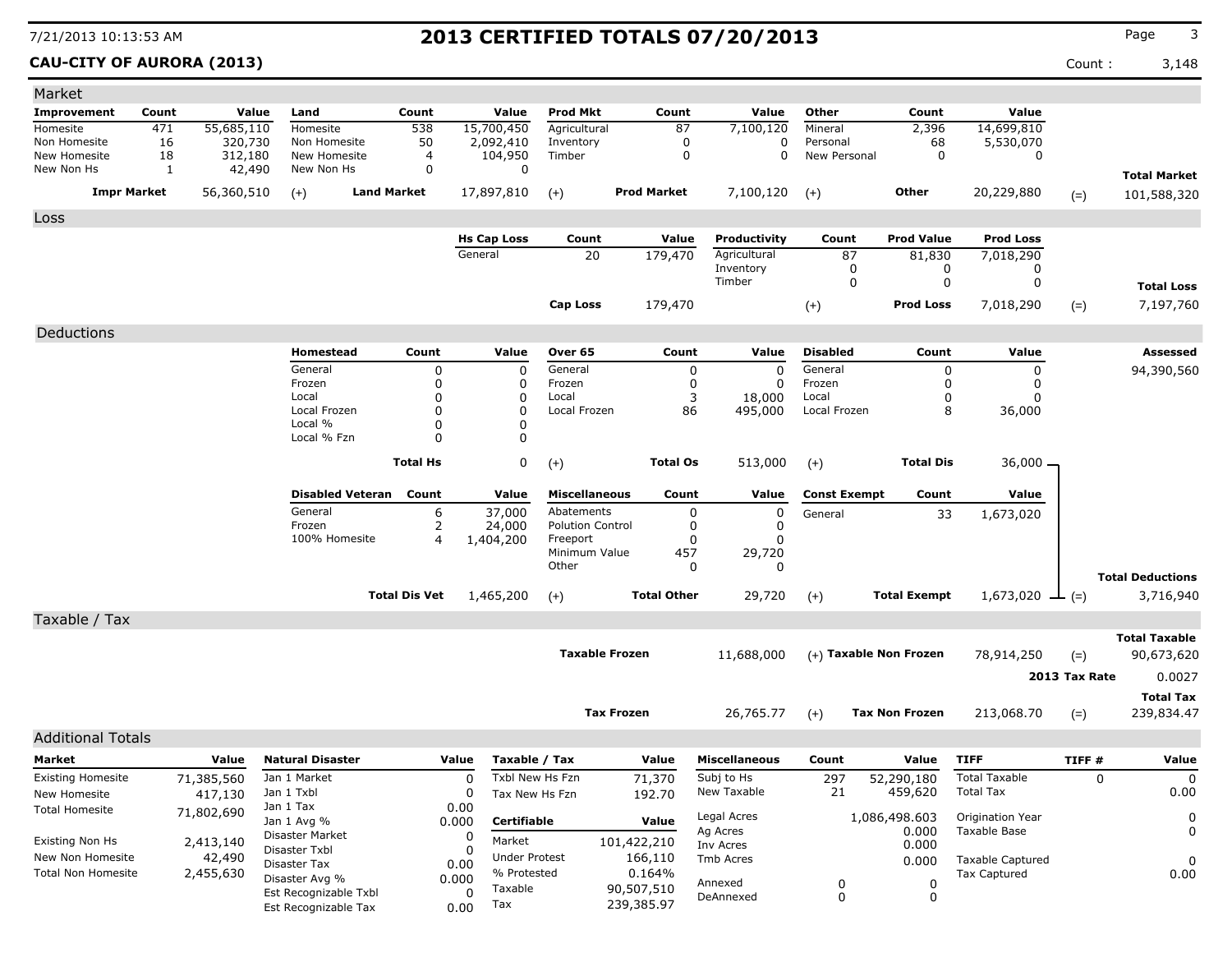### **CBO-CITY OF BOYD (2013)** Count : 8,258

| Market                                                 |                                  |                                            |                                                                 |                      |                                        |                                                                             |                           |                                  |                                       |                                     |                                       |                                                |               |                                       |
|--------------------------------------------------------|----------------------------------|--------------------------------------------|-----------------------------------------------------------------|----------------------|----------------------------------------|-----------------------------------------------------------------------------|---------------------------|----------------------------------|---------------------------------------|-------------------------------------|---------------------------------------|------------------------------------------------|---------------|---------------------------------------|
| Improvement                                            | Count                            | Value                                      | Land                                                            | Count                | Value                                  | <b>Prod Mkt</b>                                                             | Count                     |                                  | Value                                 | Other                               | Count                                 | Value                                          |               |                                       |
| Homesite<br>Non Homesite<br>New Homesite<br>New Non Hs | 581<br>8<br>33<br>$\overline{2}$ | 55,247,290<br>254,340<br>968,220<br>67,930 | Homesite<br>Non Homesite<br>New Homesite<br>New Non Hs          | 693<br>33<br>1<br>0  | 15,174,900<br>2,013,920<br>45,650<br>0 | Agricultural<br>Inventory<br>Timber                                         |                           | 58<br>$\mathbf 0$<br>$\mathbf 0$ | 9,610,980<br>0<br>0                   | Mineral<br>Personal<br>New Personal | 7,270<br>157<br>$\mathbf 0$           | 40,906,070<br>28,866,910<br>0                  |               | <b>Total Market</b>                   |
| <b>Impr Market</b>                                     |                                  | 56,537,780                                 | $(+)$                                                           | <b>Land Market</b>   | 17,234,470                             | $(+)$                                                                       | <b>Prod Market</b>        |                                  | 9,610,980                             | $(+)$                               | <b>Other</b>                          | 69,772,980                                     | $(=)$         | 153,156,210                           |
| Loss                                                   |                                  |                                            |                                                                 |                      |                                        |                                                                             |                           |                                  |                                       |                                     |                                       |                                                |               |                                       |
|                                                        |                                  |                                            |                                                                 |                      | <b>Hs Cap Loss</b>                     | Count                                                                       | Value                     |                                  | Productivity                          | Count                               | <b>Prod Value</b>                     | <b>Prod Loss</b>                               |               |                                       |
|                                                        |                                  |                                            |                                                                 |                      | General                                | 18                                                                          | 167,840                   |                                  | Agricultural<br>Inventory<br>Timber   | 58                                  | 141,780<br>0<br>0<br>$\mathbf 0$<br>0 | 9,469,200<br>0<br>0                            |               | <b>Total Loss</b>                     |
|                                                        |                                  |                                            |                                                                 |                      |                                        | Cap Loss                                                                    | 167,840                   |                                  |                                       | $(+)$                               | <b>Prod Loss</b>                      | 9,019,200                                      | $(=)$         | 9,187,040                             |
| Deductions                                             |                                  |                                            |                                                                 |                      |                                        |                                                                             |                           |                                  |                                       |                                     |                                       |                                                |               |                                       |
|                                                        |                                  |                                            | Homestead                                                       | Count                | Value                                  | Over 65                                                                     | Count                     |                                  | Value                                 | <b>Disabled</b>                     | Count                                 | Value                                          |               | Assessed                              |
|                                                        |                                  |                                            | General                                                         | 0                    | 0                                      | General                                                                     |                           | 0                                | 0                                     | General                             | 0                                     | 0                                              |               | 143,969,170                           |
|                                                        |                                  |                                            | Frozen<br>Local                                                 | 0<br>0               | 0<br>0                                 | Frozen<br>Local                                                             |                           | $\mathbf 0$<br>0                 | 0<br>0                                | Frozen<br>Local                     | 0<br>0                                | 0<br>0                                         |               |                                       |
|                                                        |                                  |                                            | Local Frozen                                                    | 0                    | 0                                      | Local Frozen                                                                |                           | 0                                | $\mathbf 0$                           | Local Frozen                        | 0                                     | 0                                              |               |                                       |
|                                                        |                                  |                                            | Local %                                                         | 0<br>0               | 0<br>0                                 |                                                                             |                           |                                  |                                       |                                     |                                       |                                                |               |                                       |
|                                                        |                                  |                                            | Local % Fzn                                                     | <b>Total Hs</b>      | 0                                      | $(+)$                                                                       | <b>Total Os</b>           |                                  | 0                                     | $(+)$                               | <b>Total Dis</b>                      | 0 -                                            |               |                                       |
|                                                        |                                  |                                            |                                                                 |                      |                                        |                                                                             |                           |                                  |                                       |                                     |                                       |                                                |               |                                       |
|                                                        |                                  |                                            | <b>Disabled Veteran</b>                                         | Count                | Value                                  | <b>Miscellaneous</b>                                                        |                           | Count                            | Value                                 | <b>Const Exempt</b>                 | Count                                 | Value                                          |               |                                       |
|                                                        |                                  |                                            | General<br>Frozen<br>100% Homesite                              | 5<br>4<br>2          | 32,000<br>48,000<br>255,110            | Abatements<br><b>Polution Control</b><br>Freeport<br>Minimum Value<br>Other | 1,154                     | 0<br>0<br>0<br>0                 | 0<br>0<br>$\mathbf{0}$<br>56,200<br>0 | General                             | 49                                    | 10,118,169                                     |               |                                       |
|                                                        |                                  |                                            |                                                                 | <b>Total Dis Vet</b> | 335,110                                | $(+)$                                                                       | <b>Total Other</b>        |                                  | 56,200                                | $(+)$                               | <b>Total Exempt</b>                   | 10,118,169                                     | $ (=)$        | <b>Total Deductions</b><br>10,509,479 |
| Taxable / Tax                                          |                                  |                                            |                                                                 |                      |                                        |                                                                             |                           |                                  |                                       |                                     |                                       |                                                |               |                                       |
|                                                        |                                  |                                            |                                                                 |                      |                                        | <b>Taxable Frozen</b>                                                       |                           |                                  | 7,946,490                             |                                     | $(+)$ Taxable Non Frozen              | 125,457,661                                    | $(=)$         | <b>Total Taxable</b><br>133,459,691   |
|                                                        |                                  |                                            |                                                                 |                      |                                        |                                                                             |                           |                                  |                                       |                                     |                                       |                                                | 2013 Tax Rate | 0.00499                               |
|                                                        |                                  |                                            |                                                                 |                      |                                        |                                                                             |                           |                                  |                                       |                                     |                                       |                                                |               | <b>Total Tax</b>                      |
|                                                        |                                  |                                            |                                                                 |                      |                                        |                                                                             | <b>Tax Frozen</b>         |                                  | 30,032.54                             | $(+)$                               | <b>Tax Non Frozen</b>                 | 626,037.50                                     | $(=)$         | 656,070.04                            |
| <b>Additional Totals</b>                               |                                  |                                            |                                                                 |                      |                                        |                                                                             |                           |                                  |                                       |                                     |                                       |                                                |               |                                       |
| Market                                                 |                                  | Value                                      | <b>Natural Disaster</b>                                         | Value                | Taxable / Tax                          |                                                                             | Value                     |                                  | <b>Miscellaneous</b>                  | Count                               | Value                                 | <b>TIFF</b>                                    | TIFF#         | Value                                 |
| <b>Existing Homesite</b>                               |                                  | 70,422,190                                 | Jan 1 Market                                                    |                      | Txbl New Hs Fzn<br>0                   |                                                                             | 55,540                    |                                  | Subj to Hs                            | 241                                 | 25,631,340                            | <b>Total Taxable</b>                           | 0             | 0                                     |
| New Homesite                                           |                                  | 1,013,870                                  | Jan 1 Txbl                                                      |                      | 0<br>Tax New Hs Fzn                    |                                                                             | 277.15                    |                                  | New Taxable                           | 35                                  | 1,081,800                             | <b>Total Tax</b>                               |               | 0.00                                  |
| <b>Total Homesite</b>                                  |                                  | 71,436,060                                 | Jan 1 Tax<br>Jan 1 Avg %                                        | 0.00<br>0.000        | Certifiable                            |                                                                             | Value                     |                                  | Legal Acres                           |                                     | 1,709,991.240                         | Origination Year                               |               | 0                                     |
| <b>Existing Non Hs</b>                                 |                                  | 2,268,260                                  | Disaster Market                                                 |                      | 0<br>Market                            |                                                                             | 153,156,210               |                                  | Ag Acres                              |                                     | 0.000                                 | Taxable Base                                   |               | 0                                     |
| New Non Homesite                                       |                                  | 67,930                                     | Disaster Txbl                                                   |                      | 0<br><b>Under Protest</b>              |                                                                             | 0                         |                                  | Inv Acres<br>Tmb Acres                |                                     | 0.000                                 |                                                |               |                                       |
| <b>Total Non Homesite</b>                              |                                  | 2,336,190                                  | Disaster Tax                                                    | 0.00                 | % Protested                            |                                                                             | 0%                        |                                  |                                       |                                     | 0.000                                 | <b>Taxable Captured</b><br><b>Tax Captured</b> |               | $\Omega$<br>0.00                      |
|                                                        |                                  |                                            | Disaster Avg %<br>Est Recognizable Txbl<br>Est Recognizable Tax | 0.000<br>0.00        | Taxable<br>0<br>Tax                    |                                                                             | 133,459,691<br>656,070.04 |                                  | Annexed<br>DeAnnexed                  | 0<br>0                              | 0<br>0                                |                                                |               |                                       |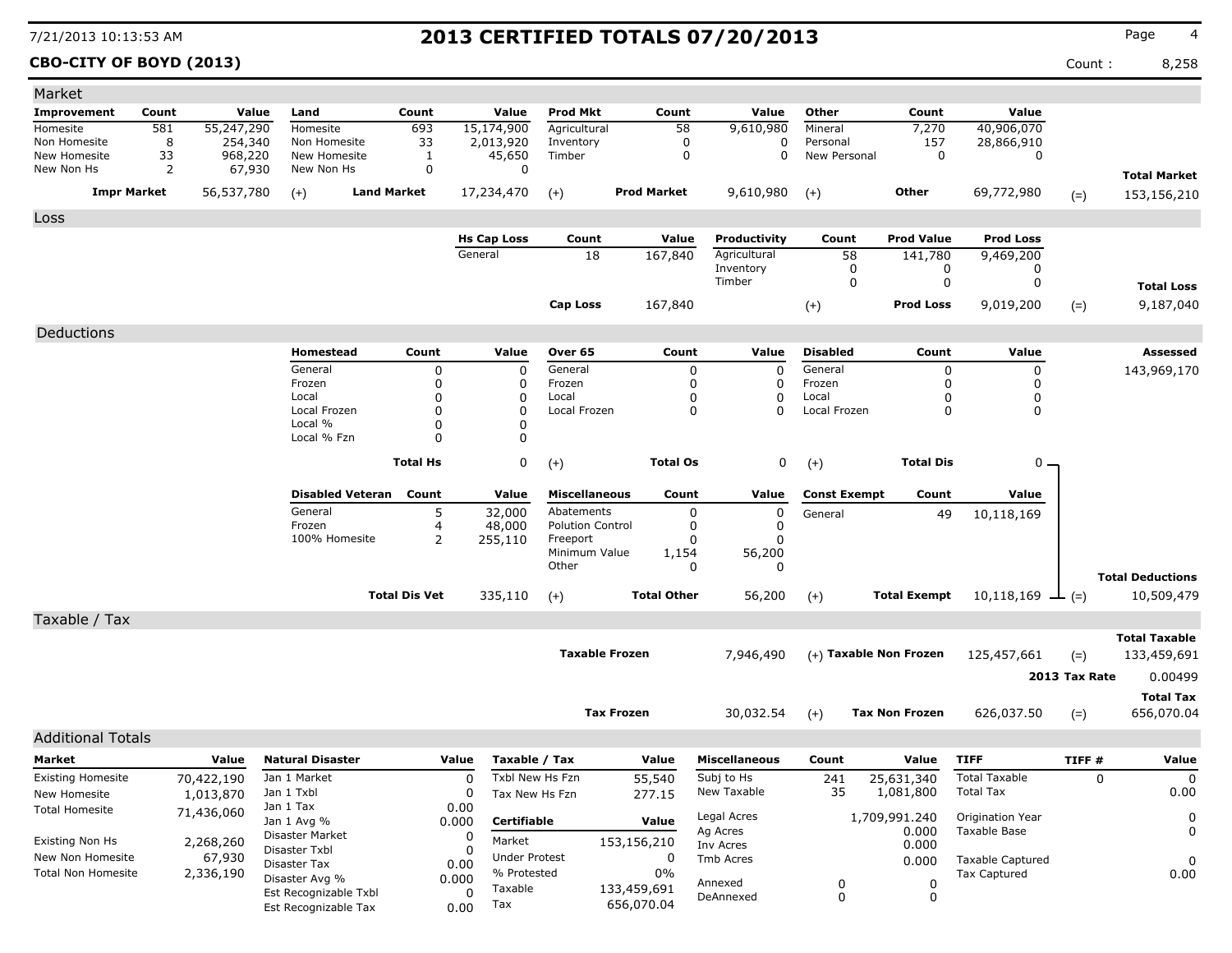### **CBR-CITY OF BRIDGEPORT (2013)** Count : 4,534

| Market                                                                                                                                                                                                             |                                               |                           |
|--------------------------------------------------------------------------------------------------------------------------------------------------------------------------------------------------------------------|-----------------------------------------------|---------------------------|
| Improvement<br>Count<br>Value<br>Land<br>Count<br>Value<br><b>Prod Mkt</b><br>Count<br>Value<br>Other                                                                                                              | Value<br>Count                                |                           |
| 229,202,840<br>1,937<br>Homesite<br>65,076,400<br>Agricultural<br>27<br>5,994,320<br>Mineral<br>Homesite<br>2,220                                                                                                  | 1,594<br>3,517,990                            |                           |
| 175,960<br>0<br>Non Homesite<br>11<br>Non Homesite<br>33<br>7,212,350<br>$\Omega$<br>Personal<br>Inventory<br>79<br>0<br>New Homesite<br>3,141,040<br>New Homesite<br>0<br>0<br>Timber<br>$\Omega$<br>New Personal | 505<br>134,717,490<br>$\mathbf 0$<br>0        |                           |
| New Non Hs<br>0<br>$\mathbf 0$<br>$\mathbf 0$<br>0<br>New Non Hs                                                                                                                                                   |                                               | <b>Total Market</b>       |
| <b>Impr Market</b><br>232,519,840<br><b>Land Market</b><br>72,288,750<br><b>Prod Market</b><br>$(+)$<br>$(+)$<br>5,994,320<br>$(+)$                                                                                | Other<br>138,235,480                          | 449,038,390<br>$(=)$      |
| Loss                                                                                                                                                                                                               |                                               |                           |
| <b>Hs Cap Loss</b><br>Count<br>Value<br>Productivity<br>Count                                                                                                                                                      | <b>Prod Value</b><br><b>Prod Loss</b>         |                           |
| General<br>53<br>Agricultural<br>$\overline{27}$<br>336,150                                                                                                                                                        | 61,490<br>5,932,830                           |                           |
| 0<br>Inventory<br>$\mathbf 0$<br>Timber                                                                                                                                                                            | 0<br>0<br>0<br>0                              |                           |
|                                                                                                                                                                                                                    |                                               | <b>Total Loss</b>         |
| Cap Loss<br>336,150<br>$(+)$                                                                                                                                                                                       | <b>Prod Loss</b><br>5,023,950                 | 5,360,100<br>$(=)$        |
| Deductions                                                                                                                                                                                                         |                                               |                           |
| <b>Disabled</b><br>Homestead<br>Count<br>Value<br>Over 65<br>Count<br>Value                                                                                                                                        | Count<br>Value                                | Assessed                  |
| 0<br>0<br>General<br>0<br>0<br>General<br>General                                                                                                                                                                  | 0<br>0                                        | 443,678,290               |
| Frozen<br>0<br>Frozen<br>0<br>0<br>Frozen<br>0                                                                                                                                                                     | 0<br>0                                        |                           |
| 251<br>4,853,200<br>Local<br>0<br>0<br>Local<br>Local<br>Local Frozen<br>0<br>$\Omega$<br>0<br>Local Frozen<br>Local Frozen<br>$\Omega$                                                                            | 27<br>501,850<br>0<br>0                       |                           |
| Local %<br>0<br>0                                                                                                                                                                                                  |                                               |                           |
| Local % Fzn<br>0<br>$\Omega$                                                                                                                                                                                       |                                               |                           |
| <b>Total Hs</b><br>0<br><b>Total Os</b><br>$(+)$<br>4,853,200<br>$(+)$                                                                                                                                             | <b>Total Dis</b><br>$501,850 -$               |                           |
| <b>Disabled Veteran</b><br>Count<br>Value<br><b>Miscellaneous</b><br>Count<br>Value<br><b>Const Exempt</b>                                                                                                         | Count<br>Value                                |                           |
| General<br>27<br>258,990<br>Abatements<br>0<br>0<br>General                                                                                                                                                        | 164<br>47,685,653                             |                           |
| Frozen<br><b>Polution Control</b><br>0<br>0<br>18,180<br>-1                                                                                                                                                        |                                               |                           |
| 8<br>100% Homesite<br>621,820<br>0<br>0<br>Freeport                                                                                                                                                                |                                               |                           |
| Minimum Value<br>507<br>30,980<br>Other<br>0<br>0                                                                                                                                                                  |                                               |                           |
|                                                                                                                                                                                                                    |                                               | <b>Total Deductions</b>   |
| <b>Total Dis Vet</b><br><b>Total Other</b><br>880,810<br>$(+)$<br>49,160<br>$(+)$                                                                                                                                  | <b>Total Exempt</b><br>47,685,653 $\perp$ (=) | 53,970,673                |
| Taxable / Tax                                                                                                                                                                                                      |                                               |                           |
|                                                                                                                                                                                                                    |                                               | <b>Total Taxable</b>      |
| <b>Taxable Frozen</b><br>0                                                                                                                                                                                         | $(+)$ Taxable Non Frozen<br>389,707,617       | 389,707,617<br>$(=)$      |
|                                                                                                                                                                                                                    |                                               | 2013 Tax Rate<br>0.005875 |
|                                                                                                                                                                                                                    |                                               | <b>Total Tax</b>          |
| <b>Tax Frozen</b><br>0.00<br>$(+)$                                                                                                                                                                                 | <b>Tax Non Frozen</b><br>2,289,532.78         | 2,289,532.78<br>$(=)$     |
| <b>Additional Totals</b>                                                                                                                                                                                           |                                               |                           |
| Market<br>Value<br><b>Natural Disaster</b><br>Value<br>Taxable / Tax<br><b>Miscellaneous</b><br>Value<br>Count                                                                                                     | <b>TIFF</b><br>Value                          | Value<br>TIFF#            |
| 294,279,240<br>Txbl New Hs Fzn<br>Jan 1 Market<br>Subj to Hs<br>898<br>0<br><b>Existing Homesite</b><br>0                                                                                                          | <b>Total Taxable</b><br>88,323,920            | 51,204,825                |
| New Taxable<br>79<br>Jan 1 Txbl<br>0<br>New Homesite<br>Tax New Hs Fzn<br>0.00<br>3,141,040                                                                                                                        | 3,141,040<br><b>Total Tax</b>                 | 300,828.37                |
| Jan 1 Tax<br>0.00<br><b>Total Homesite</b><br>297,420,280<br>Legal Acres                                                                                                                                           | 423,566.438                                   |                           |
| Jan 1 Avg %<br>Certifiable<br>Value<br>0.000<br>Ag Acres                                                                                                                                                           | Origination Year<br>0.000<br>Taxable Base     | 2007<br>31,442,920        |
| Disaster Market<br>0<br>7,388,310<br>448,685,070<br><b>Existing Non Hs</b><br>Market<br>Inv Acres<br>Disaster Txbl<br>0                                                                                            | 0.000                                         |                           |
| New Non Homesite<br><b>Under Protest</b><br>353,320<br>0<br>Tmb Acres<br>Disaster Tax<br>0.00                                                                                                                      | 0.000<br>Taxable Captured                     | 19,761,905                |
| 7,388,310<br>0.079%<br><b>Total Non Homesite</b><br>% Protested<br>Disaster Avg %<br>0.000<br>0<br>Annexed<br>Taxable<br>389,354,297<br>Est Recognizable Txbl                                                      | <b>Tax Captured</b><br>0                      | 116,101.19                |
| 0                                                                                                                                                                                                                  |                                               |                           |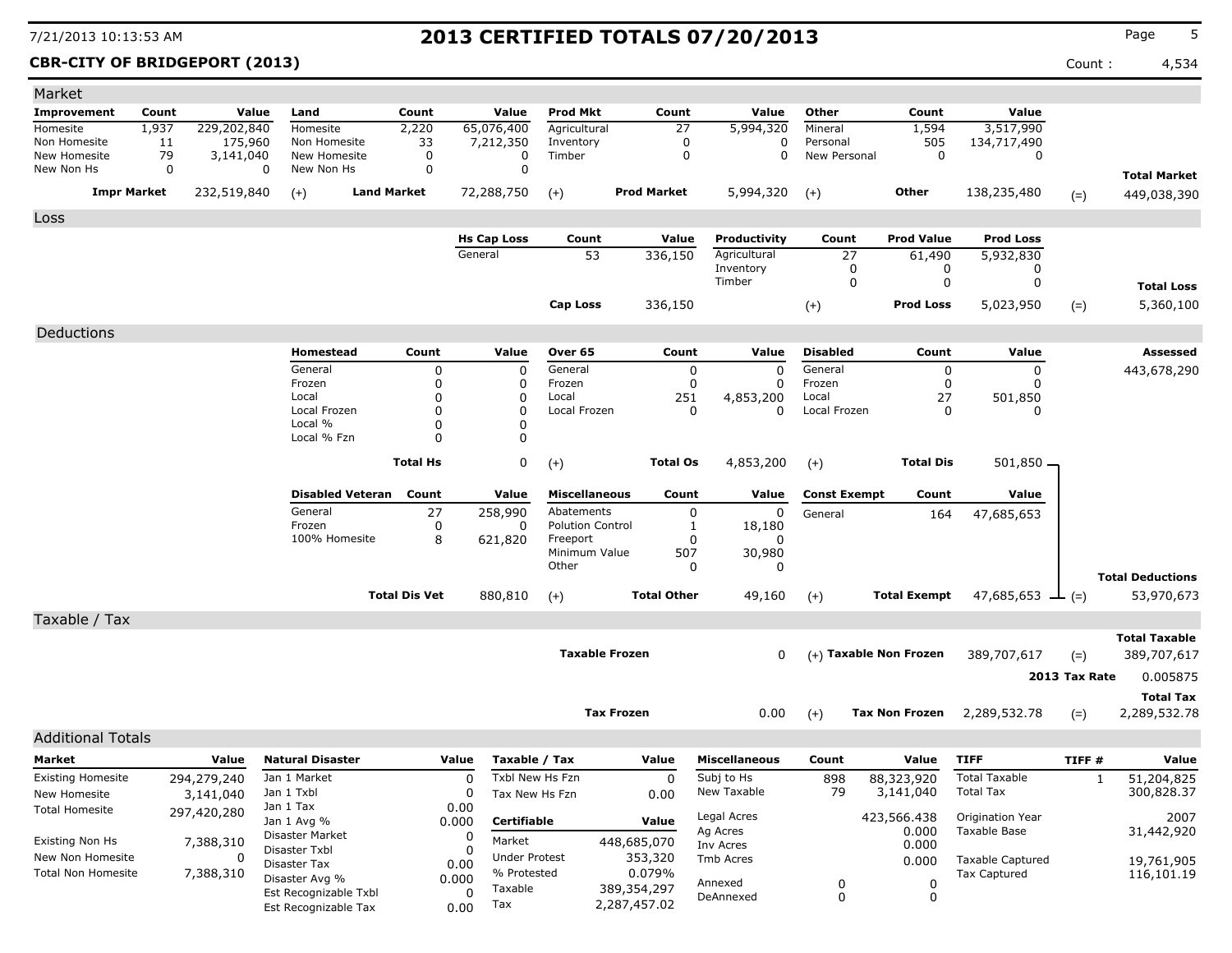### **CCH-CITY OF CHICO (2013)** Count : 881

| Market                                                 |                                   |                                 |                                                                    |                               |                                             |                                     |                                  |                           |                                     |                          |                                          |               |                                    |
|--------------------------------------------------------|-----------------------------------|---------------------------------|--------------------------------------------------------------------|-------------------------------|---------------------------------------------|-------------------------------------|----------------------------------|---------------------------|-------------------------------------|--------------------------|------------------------------------------|---------------|------------------------------------|
| <b>Improvement</b>                                     | Count                             | Value                           | Land                                                               | Count                         | Value                                       | <b>Prod Mkt</b>                     | Count                            | Value                     | Other                               | Count                    | Value                                    |               |                                    |
| Homesite<br>Non Homesite<br>New Homesite<br>New Non Hs | 454<br>$\overline{2}$<br>136<br>0 | 31,097,290<br>74,840<br>485,560 | Homesite<br>Non Homesite<br>New Homesite<br>New Non Hs<br>$\Omega$ | 504<br>12<br>0<br>$\mathbf 0$ | 4,627,500<br>380,550<br>0<br>0              | Agricultural<br>Inventory<br>Timber | 17<br>$\mathbf 0$<br>$\mathbf 0$ | 507,840<br>0<br>0         | Mineral<br>Personal<br>New Personal | 225<br>94<br>0           | 35,070<br>30,644,440<br>0                |               | <b>Total Market</b>                |
|                                                        | <b>Impr Market</b>                | 31,657,690                      | $(+)$                                                              | <b>Land Market</b>            | 5,008,050                                   | $(+)$                               | <b>Prod Market</b>               | 507,840                   | $(+)$                               | Other                    | 30,679,510                               | $(=)$         | 67,853,090                         |
| Loss                                                   |                                   |                                 |                                                                    |                               |                                             |                                     |                                  |                           |                                     |                          |                                          |               |                                    |
|                                                        |                                   |                                 |                                                                    |                               | <b>Hs Cap Loss</b>                          | Count                               | Value                            | Productivity              | Count                               | <b>Prod Value</b>        | <b>Prod Loss</b>                         |               |                                    |
|                                                        |                                   |                                 |                                                                    |                               | General                                     | 10                                  | 36,710                           | Agricultural              |                                     | 17<br>8,820              | 499,020                                  |               |                                    |
|                                                        |                                   |                                 |                                                                    |                               |                                             |                                     |                                  | Inventory                 |                                     | 0<br>0                   | 0                                        |               |                                    |
|                                                        |                                   |                                 |                                                                    |                               |                                             |                                     |                                  | Timber                    |                                     | 0<br>0                   | 0                                        |               | <b>Total Loss</b>                  |
|                                                        |                                   |                                 |                                                                    |                               |                                             | <b>Cap Loss</b>                     | 36,710                           |                           | $(+)$                               | <b>Prod Loss</b>         | 499,020                                  | $(=)$         | 535,730                            |
| Deductions                                             |                                   |                                 |                                                                    |                               |                                             |                                     |                                  |                           |                                     |                          |                                          |               |                                    |
|                                                        |                                   |                                 | Homestead                                                          | Count                         | Value                                       | Over 65                             | Count                            | Value                     | <b>Disabled</b>                     | Count                    | Value                                    |               | Assessed                           |
|                                                        |                                   |                                 | General                                                            | 0                             | 0                                           | General                             | 0                                | 0                         | General                             | 0                        | 0                                        |               | 67,317,360                         |
|                                                        |                                   |                                 | Frozen<br>Local                                                    | 0<br>0                        | 0<br>0                                      | Frozen<br>Local                     | 0<br>0                           | $\Omega$<br>0             | Frozen<br>Local                     | 0<br>0                   | 0<br>0                                   |               |                                    |
|                                                        |                                   |                                 | Local Frozen                                                       | 0                             | 0                                           | Local Frozen                        | 0                                | $\Omega$                  | Local Frozen                        | 0                        | 0                                        |               |                                    |
|                                                        |                                   |                                 | Local %                                                            | 0                             | 0                                           |                                     |                                  |                           |                                     |                          |                                          |               |                                    |
|                                                        |                                   |                                 | Local % Fzn                                                        | 0                             | 0                                           |                                     |                                  |                           |                                     |                          |                                          |               |                                    |
|                                                        |                                   |                                 |                                                                    | <b>Total Hs</b>               | 0                                           | $(+)$                               | <b>Total Os</b>                  | 0                         | $(+)$                               | <b>Total Dis</b>         | 0 -                                      |               |                                    |
|                                                        |                                   |                                 | <b>Disabled Veteran</b>                                            | Count                         | Value                                       | <b>Miscellaneous</b>                | Count                            | Value                     | <b>Const Exempt</b>                 | Count                    | Value                                    |               |                                    |
|                                                        |                                   |                                 | General                                                            | 5                             | 60,000                                      | Abatements                          | 0                                | $\pmb{0}$                 | General                             | 35                       | 3,675,540                                |               |                                    |
|                                                        |                                   |                                 | Frozen                                                             | 0                             | 0                                           | <b>Polution Control</b>             | 0                                | 0                         |                                     |                          |                                          |               |                                    |
|                                                        |                                   |                                 | 100% Homesite                                                      | 2                             | 172,410                                     | Freeport<br>Minimum Value           | 0<br>196                         | $\Omega$<br>9,140         |                                     |                          |                                          |               |                                    |
|                                                        |                                   |                                 |                                                                    |                               |                                             | Other                               | $\Omega$                         | $\Omega$                  |                                     |                          |                                          |               |                                    |
|                                                        |                                   |                                 |                                                                    |                               |                                             |                                     |                                  |                           |                                     |                          |                                          |               | <b>Total Deductions</b>            |
|                                                        |                                   |                                 |                                                                    | <b>Total Dis Vet</b>          | 232,410                                     | $(+)$                               | <b>Total Other</b>               | 9,140                     | $(+)$                               | <b>Total Exempt</b>      | 3,675,540                                | $ (=)$        | 3,917,090                          |
| Taxable / Tax                                          |                                   |                                 |                                                                    |                               |                                             |                                     |                                  |                           |                                     |                          |                                          |               |                                    |
|                                                        |                                   |                                 |                                                                    |                               |                                             | <b>Taxable Frozen</b>               |                                  | 0                         |                                     | $(+)$ Taxable Non Frozen | 63,400,270                               | $(=)$         | <b>Total Taxable</b><br>63,400,270 |
|                                                        |                                   |                                 |                                                                    |                               |                                             |                                     |                                  |                           |                                     |                          |                                          | 2013 Tax Rate |                                    |
|                                                        |                                   |                                 |                                                                    |                               |                                             |                                     |                                  |                           |                                     |                          |                                          |               | 0.0048                             |
|                                                        |                                   |                                 |                                                                    |                               |                                             |                                     | <b>Tax Frozen</b>                | 0.00                      |                                     | <b>Tax Non Frozen</b>    |                                          |               | <b>Total Tax</b>                   |
|                                                        |                                   |                                 |                                                                    |                               |                                             |                                     |                                  |                           | $(+)$                               |                          | 304,321.18                               | $(=)$         | 304,321.18                         |
| <b>Additional Totals</b>                               |                                   |                                 |                                                                    |                               |                                             |                                     |                                  |                           |                                     |                          |                                          |               |                                    |
| Market                                                 |                                   | Value                           | <b>Natural Disaster</b>                                            |                               | Value<br>Taxable / Tax                      |                                     | Value                            | <b>Miscellaneous</b>      | Count                               | Value                    | <b>TIFF</b>                              | TIFF#         | Value                              |
| <b>Existing Homesite</b><br>New Homesite               |                                   | 35,724,790<br>485,560           | Jan 1 Market<br>Jan 1 Txbl                                         |                               | Txbl New Hs Fzn<br>0<br>0<br>Tax New Hs Fzn |                                     | 0<br>0.00                        | Subj to Hs<br>New Taxable | 196<br>132                          | 14,268,920<br>389,440    | <b>Total Taxable</b><br><b>Total Tax</b> | 0             | $\mathbf 0$<br>0.00                |
| <b>Total Homesite</b>                                  |                                   |                                 | Jan 1 Tax                                                          |                               | 0.00                                        |                                     |                                  |                           |                                     |                          |                                          |               |                                    |
|                                                        |                                   | 36,210,350                      | Jan 1 Avg %                                                        | 0.000                         | Certifiable                                 |                                     | Value                            | Legal Acres               |                                     | 14,367.524               | Origination Year                         |               | 0                                  |
| <b>Existing Non Hs</b>                                 |                                   | 455,390                         | Disaster Market                                                    |                               | 0<br>Market                                 |                                     | 67,853,090                       | Ag Acres<br>Inv Acres     |                                     | 0.000<br>0.000           | Taxable Base                             |               | 0                                  |
| New Non Homesite                                       |                                   | 0                               | Disaster Txbl                                                      |                               | 0<br><b>Under Protest</b>                   |                                     | 0                                | Tmb Acres                 |                                     | 0.000                    | <b>Taxable Captured</b>                  |               | 0                                  |
| Total Non Homesite                                     |                                   | 455,390                         | Disaster Tax<br>Disaster Avg %                                     | 0.000                         | 0.00<br>% Protested                         |                                     | 0%                               |                           |                                     |                          | <b>Tax Captured</b>                      |               | 0.00                               |
|                                                        |                                   |                                 | Est Recognizable Txbl                                              |                               | Taxable<br>0                                |                                     | 63,400,270                       | Annexed<br>DeAnnexed      | 0<br>0                              | 0<br>0                   |                                          |               |                                    |
|                                                        |                                   |                                 | Est Recognizable Tax                                               |                               | Tax<br>0.00                                 |                                     | 304,321.18                       |                           |                                     |                          |                                          |               |                                    |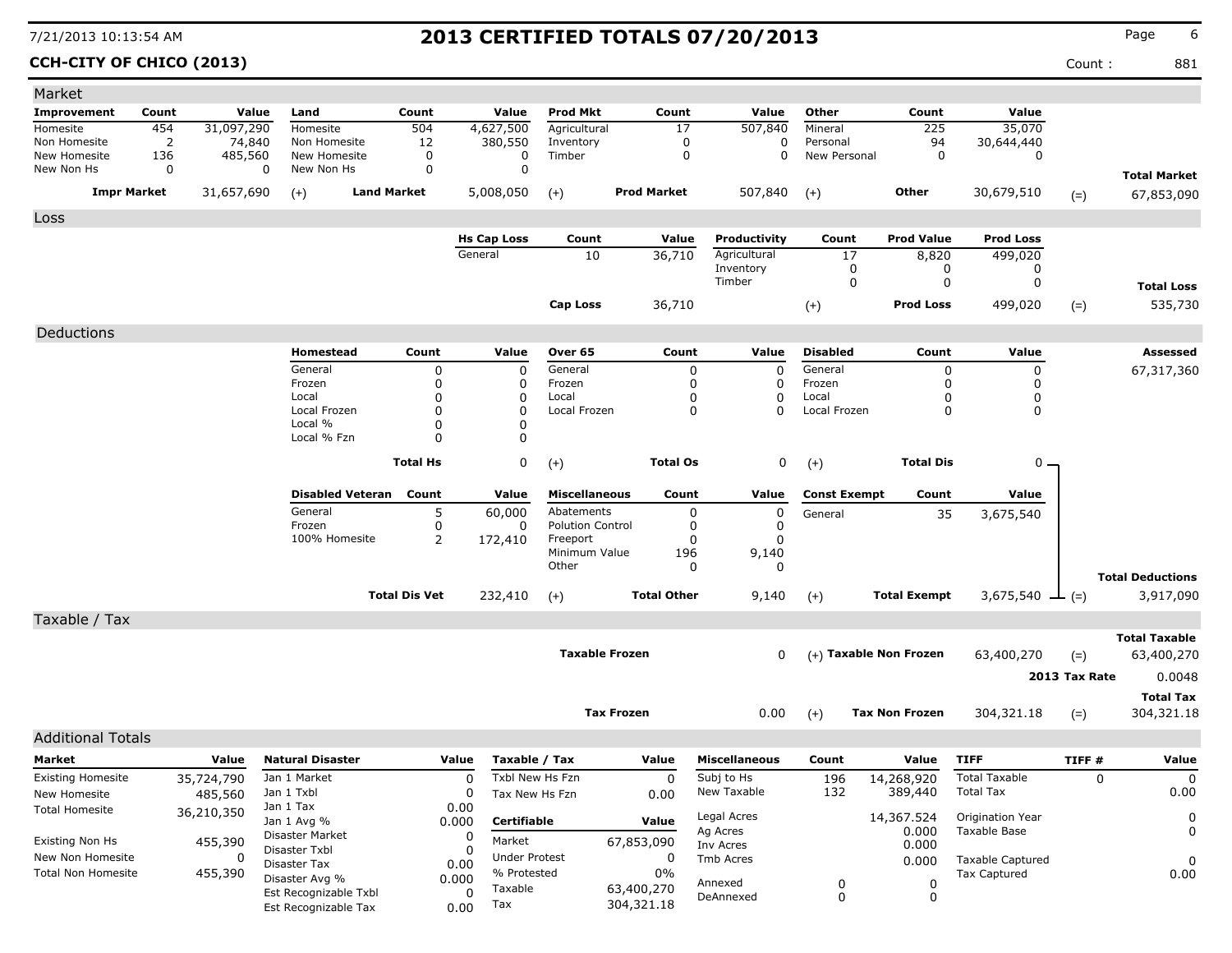### **CDE-CITY OF DECATUR (2013)** Count : 5,365

| Market<br>Value<br>Improvement<br><b>Prod Mkt</b><br>Value<br>Other<br>Count<br>Count<br>Value<br>Land<br>Count<br>Value<br>Count<br>2,349<br>399,846,011<br>Homesite<br>2,783<br>144,856,072<br>Agricultural<br>103<br>22,758,190<br>Mineral<br>1,647<br>42,556,030<br>Homesite<br>0<br>Non Homesite<br>8<br>248,140<br>Non Homesite<br>27<br>4,036,690<br>Personal<br>764<br>133,384,090<br>Inventory<br>0<br>$\pmb{0}$<br>$\mathbf 0$<br>402<br>New Homesite<br>0<br>0<br>0<br>New Personal<br>0<br>New Homesite<br>9,891,340<br>Timber<br>$\mathbf 0$<br>$\mathbf 0$<br>New Non Hs<br>$\Omega$<br>New Non Hs<br>0<br><b>Total Market</b><br><b>Impr Market</b><br><b>Land Market</b><br><b>Prod Market</b><br>22,758,190<br>Other<br>409,985,491<br>148,892,762<br>175,940,120<br>$(+)$<br>$(+)$<br>$(+)$<br>$(=)$<br>757,576,563<br>Loss<br><b>Hs Cap Loss</b><br>Value<br>Productivity<br><b>Prod Value</b><br><b>Prod Loss</b><br>Count<br>Count<br>25<br>General<br>152,640<br>Agricultural<br>103<br>22,657,720<br>100,470<br>0<br>Inventory<br>0<br>0<br>0<br>Timber<br>0<br>0<br><b>Total Loss</b><br><b>Prod Loss</b><br>22,657,720<br>22,810,360<br>Cap Loss<br>152,640<br>$(+)$<br>$(=)$<br>Deductions<br>Homestead<br>Count<br>Value<br>Over 65<br>Count<br>Value<br><b>Disabled</b><br>Count<br>Value<br>Assessed<br>0<br>0<br>$\pmb{0}$<br>0<br>$\mathbf 0$<br>0<br>General<br>General<br>General<br>734,766,203<br>0<br>$\mathbf 0$<br>Frozen<br>0<br>Frozen<br>0<br>0<br>Frozen<br>0<br>Local<br>0<br>Local<br>420<br>Local<br>0<br>0<br>2,512,480<br>0<br>Local Frozen<br>0<br>Local Frozen<br>$\Omega$<br>Local Frozen<br>0<br>0<br>0<br>0<br>Local %<br>0<br>0<br>0<br>Local % Fzn<br>0<br><b>Total Hs</b><br>0<br><b>Total Os</b><br><b>Total Dis</b><br>$(+)$<br>2,512,480<br>$0 -$<br>$(+)$<br><b>Disabled Veteran</b><br>Count<br>Value<br><b>Miscellaneous</b><br>Count<br>Value<br>Count<br>Value<br><b>Const Exempt</b><br>General<br>34<br>362,090<br>Abatements<br>0<br>0<br>General<br>226 113,078,778<br>Frozen<br>0<br><b>Polution Control</b><br>750,020<br>1<br>0<br>5<br>2<br>100% Homesite<br>696,020<br>24,768,206<br>Freeport<br>Minimum Value<br>454<br>36,230<br>Other<br>0<br>0<br><b>Total Deductions</b><br><b>Total Dis Vet</b><br><b>Total Other</b><br>1,058,110<br>25,554,456<br><b>Total Exempt</b> $113,078,778$ $\perp$ (=)<br>$(+)$<br>$(+)$<br>142,203,824<br>Taxable / Tax<br><b>Total Taxable</b><br><b>Taxable Frozen</b><br>0<br>592,562,379<br>$(+)$ Taxable Non Frozen<br>$(=)$<br>592,562,379<br>2013 Tax Rate<br>0.00663 |                           |           |                 |                        |         |           |   |       |                         |                  |
|----------------------------------------------------------------------------------------------------------------------------------------------------------------------------------------------------------------------------------------------------------------------------------------------------------------------------------------------------------------------------------------------------------------------------------------------------------------------------------------------------------------------------------------------------------------------------------------------------------------------------------------------------------------------------------------------------------------------------------------------------------------------------------------------------------------------------------------------------------------------------------------------------------------------------------------------------------------------------------------------------------------------------------------------------------------------------------------------------------------------------------------------------------------------------------------------------------------------------------------------------------------------------------------------------------------------------------------------------------------------------------------------------------------------------------------------------------------------------------------------------------------------------------------------------------------------------------------------------------------------------------------------------------------------------------------------------------------------------------------------------------------------------------------------------------------------------------------------------------------------------------------------------------------------------------------------------------------------------------------------------------------------------------------------------------------------------------------------------------------------------------------------------------------------------------------------------------------------------------------------------------------------------------------------------------------------------------------------------------------------------------------------------------------------------------------------------------------------------------------------------------------------------------------------------------------------------------------|---------------------------|-----------|-----------------|------------------------|---------|-----------|---|-------|-------------------------|------------------|
|                                                                                                                                                                                                                                                                                                                                                                                                                                                                                                                                                                                                                                                                                                                                                                                                                                                                                                                                                                                                                                                                                                                                                                                                                                                                                                                                                                                                                                                                                                                                                                                                                                                                                                                                                                                                                                                                                                                                                                                                                                                                                                                                                                                                                                                                                                                                                                                                                                                                                                                                                                                        |                           |           |                 |                        |         |           |   |       |                         |                  |
|                                                                                                                                                                                                                                                                                                                                                                                                                                                                                                                                                                                                                                                                                                                                                                                                                                                                                                                                                                                                                                                                                                                                                                                                                                                                                                                                                                                                                                                                                                                                                                                                                                                                                                                                                                                                                                                                                                                                                                                                                                                                                                                                                                                                                                                                                                                                                                                                                                                                                                                                                                                        |                           |           |                 |                        |         |           |   |       |                         |                  |
|                                                                                                                                                                                                                                                                                                                                                                                                                                                                                                                                                                                                                                                                                                                                                                                                                                                                                                                                                                                                                                                                                                                                                                                                                                                                                                                                                                                                                                                                                                                                                                                                                                                                                                                                                                                                                                                                                                                                                                                                                                                                                                                                                                                                                                                                                                                                                                                                                                                                                                                                                                                        |                           |           |                 |                        |         |           |   |       |                         |                  |
|                                                                                                                                                                                                                                                                                                                                                                                                                                                                                                                                                                                                                                                                                                                                                                                                                                                                                                                                                                                                                                                                                                                                                                                                                                                                                                                                                                                                                                                                                                                                                                                                                                                                                                                                                                                                                                                                                                                                                                                                                                                                                                                                                                                                                                                                                                                                                                                                                                                                                                                                                                                        |                           |           |                 |                        |         |           |   |       |                         |                  |
|                                                                                                                                                                                                                                                                                                                                                                                                                                                                                                                                                                                                                                                                                                                                                                                                                                                                                                                                                                                                                                                                                                                                                                                                                                                                                                                                                                                                                                                                                                                                                                                                                                                                                                                                                                                                                                                                                                                                                                                                                                                                                                                                                                                                                                                                                                                                                                                                                                                                                                                                                                                        |                           |           |                 |                        |         |           |   |       |                         |                  |
|                                                                                                                                                                                                                                                                                                                                                                                                                                                                                                                                                                                                                                                                                                                                                                                                                                                                                                                                                                                                                                                                                                                                                                                                                                                                                                                                                                                                                                                                                                                                                                                                                                                                                                                                                                                                                                                                                                                                                                                                                                                                                                                                                                                                                                                                                                                                                                                                                                                                                                                                                                                        |                           |           |                 |                        |         |           |   |       |                         |                  |
|                                                                                                                                                                                                                                                                                                                                                                                                                                                                                                                                                                                                                                                                                                                                                                                                                                                                                                                                                                                                                                                                                                                                                                                                                                                                                                                                                                                                                                                                                                                                                                                                                                                                                                                                                                                                                                                                                                                                                                                                                                                                                                                                                                                                                                                                                                                                                                                                                                                                                                                                                                                        |                           |           |                 |                        |         |           |   |       |                         |                  |
|                                                                                                                                                                                                                                                                                                                                                                                                                                                                                                                                                                                                                                                                                                                                                                                                                                                                                                                                                                                                                                                                                                                                                                                                                                                                                                                                                                                                                                                                                                                                                                                                                                                                                                                                                                                                                                                                                                                                                                                                                                                                                                                                                                                                                                                                                                                                                                                                                                                                                                                                                                                        |                           |           |                 |                        |         |           |   |       |                         |                  |
|                                                                                                                                                                                                                                                                                                                                                                                                                                                                                                                                                                                                                                                                                                                                                                                                                                                                                                                                                                                                                                                                                                                                                                                                                                                                                                                                                                                                                                                                                                                                                                                                                                                                                                                                                                                                                                                                                                                                                                                                                                                                                                                                                                                                                                                                                                                                                                                                                                                                                                                                                                                        |                           |           |                 |                        |         |           |   |       |                         |                  |
|                                                                                                                                                                                                                                                                                                                                                                                                                                                                                                                                                                                                                                                                                                                                                                                                                                                                                                                                                                                                                                                                                                                                                                                                                                                                                                                                                                                                                                                                                                                                                                                                                                                                                                                                                                                                                                                                                                                                                                                                                                                                                                                                                                                                                                                                                                                                                                                                                                                                                                                                                                                        |                           |           |                 |                        |         |           |   |       |                         |                  |
|                                                                                                                                                                                                                                                                                                                                                                                                                                                                                                                                                                                                                                                                                                                                                                                                                                                                                                                                                                                                                                                                                                                                                                                                                                                                                                                                                                                                                                                                                                                                                                                                                                                                                                                                                                                                                                                                                                                                                                                                                                                                                                                                                                                                                                                                                                                                                                                                                                                                                                                                                                                        |                           |           |                 |                        |         |           |   |       |                         |                  |
|                                                                                                                                                                                                                                                                                                                                                                                                                                                                                                                                                                                                                                                                                                                                                                                                                                                                                                                                                                                                                                                                                                                                                                                                                                                                                                                                                                                                                                                                                                                                                                                                                                                                                                                                                                                                                                                                                                                                                                                                                                                                                                                                                                                                                                                                                                                                                                                                                                                                                                                                                                                        |                           |           |                 |                        |         |           |   |       |                         |                  |
|                                                                                                                                                                                                                                                                                                                                                                                                                                                                                                                                                                                                                                                                                                                                                                                                                                                                                                                                                                                                                                                                                                                                                                                                                                                                                                                                                                                                                                                                                                                                                                                                                                                                                                                                                                                                                                                                                                                                                                                                                                                                                                                                                                                                                                                                                                                                                                                                                                                                                                                                                                                        |                           |           |                 |                        |         |           |   |       |                         |                  |
|                                                                                                                                                                                                                                                                                                                                                                                                                                                                                                                                                                                                                                                                                                                                                                                                                                                                                                                                                                                                                                                                                                                                                                                                                                                                                                                                                                                                                                                                                                                                                                                                                                                                                                                                                                                                                                                                                                                                                                                                                                                                                                                                                                                                                                                                                                                                                                                                                                                                                                                                                                                        |                           |           |                 |                        |         |           |   |       |                         |                  |
|                                                                                                                                                                                                                                                                                                                                                                                                                                                                                                                                                                                                                                                                                                                                                                                                                                                                                                                                                                                                                                                                                                                                                                                                                                                                                                                                                                                                                                                                                                                                                                                                                                                                                                                                                                                                                                                                                                                                                                                                                                                                                                                                                                                                                                                                                                                                                                                                                                                                                                                                                                                        |                           |           |                 |                        |         |           |   |       |                         |                  |
|                                                                                                                                                                                                                                                                                                                                                                                                                                                                                                                                                                                                                                                                                                                                                                                                                                                                                                                                                                                                                                                                                                                                                                                                                                                                                                                                                                                                                                                                                                                                                                                                                                                                                                                                                                                                                                                                                                                                                                                                                                                                                                                                                                                                                                                                                                                                                                                                                                                                                                                                                                                        |                           |           |                 |                        |         |           |   |       |                         |                  |
|                                                                                                                                                                                                                                                                                                                                                                                                                                                                                                                                                                                                                                                                                                                                                                                                                                                                                                                                                                                                                                                                                                                                                                                                                                                                                                                                                                                                                                                                                                                                                                                                                                                                                                                                                                                                                                                                                                                                                                                                                                                                                                                                                                                                                                                                                                                                                                                                                                                                                                                                                                                        |                           |           |                 |                        |         |           |   |       |                         |                  |
|                                                                                                                                                                                                                                                                                                                                                                                                                                                                                                                                                                                                                                                                                                                                                                                                                                                                                                                                                                                                                                                                                                                                                                                                                                                                                                                                                                                                                                                                                                                                                                                                                                                                                                                                                                                                                                                                                                                                                                                                                                                                                                                                                                                                                                                                                                                                                                                                                                                                                                                                                                                        |                           |           |                 |                        |         |           |   |       |                         |                  |
|                                                                                                                                                                                                                                                                                                                                                                                                                                                                                                                                                                                                                                                                                                                                                                                                                                                                                                                                                                                                                                                                                                                                                                                                                                                                                                                                                                                                                                                                                                                                                                                                                                                                                                                                                                                                                                                                                                                                                                                                                                                                                                                                                                                                                                                                                                                                                                                                                                                                                                                                                                                        |                           |           |                 |                        |         |           |   |       |                         |                  |
|                                                                                                                                                                                                                                                                                                                                                                                                                                                                                                                                                                                                                                                                                                                                                                                                                                                                                                                                                                                                                                                                                                                                                                                                                                                                                                                                                                                                                                                                                                                                                                                                                                                                                                                                                                                                                                                                                                                                                                                                                                                                                                                                                                                                                                                                                                                                                                                                                                                                                                                                                                                        |                           |           |                 |                        |         |           |   |       |                         |                  |
|                                                                                                                                                                                                                                                                                                                                                                                                                                                                                                                                                                                                                                                                                                                                                                                                                                                                                                                                                                                                                                                                                                                                                                                                                                                                                                                                                                                                                                                                                                                                                                                                                                                                                                                                                                                                                                                                                                                                                                                                                                                                                                                                                                                                                                                                                                                                                                                                                                                                                                                                                                                        |                           |           |                 |                        |         |           |   |       |                         |                  |
|                                                                                                                                                                                                                                                                                                                                                                                                                                                                                                                                                                                                                                                                                                                                                                                                                                                                                                                                                                                                                                                                                                                                                                                                                                                                                                                                                                                                                                                                                                                                                                                                                                                                                                                                                                                                                                                                                                                                                                                                                                                                                                                                                                                                                                                                                                                                                                                                                                                                                                                                                                                        |                           |           |                 |                        |         |           |   |       |                         |                  |
|                                                                                                                                                                                                                                                                                                                                                                                                                                                                                                                                                                                                                                                                                                                                                                                                                                                                                                                                                                                                                                                                                                                                                                                                                                                                                                                                                                                                                                                                                                                                                                                                                                                                                                                                                                                                                                                                                                                                                                                                                                                                                                                                                                                                                                                                                                                                                                                                                                                                                                                                                                                        |                           |           |                 |                        |         |           |   |       |                         |                  |
|                                                                                                                                                                                                                                                                                                                                                                                                                                                                                                                                                                                                                                                                                                                                                                                                                                                                                                                                                                                                                                                                                                                                                                                                                                                                                                                                                                                                                                                                                                                                                                                                                                                                                                                                                                                                                                                                                                                                                                                                                                                                                                                                                                                                                                                                                                                                                                                                                                                                                                                                                                                        |                           |           |                 |                        |         |           |   |       |                         |                  |
|                                                                                                                                                                                                                                                                                                                                                                                                                                                                                                                                                                                                                                                                                                                                                                                                                                                                                                                                                                                                                                                                                                                                                                                                                                                                                                                                                                                                                                                                                                                                                                                                                                                                                                                                                                                                                                                                                                                                                                                                                                                                                                                                                                                                                                                                                                                                                                                                                                                                                                                                                                                        |                           |           |                 |                        |         |           |   |       |                         |                  |
|                                                                                                                                                                                                                                                                                                                                                                                                                                                                                                                                                                                                                                                                                                                                                                                                                                                                                                                                                                                                                                                                                                                                                                                                                                                                                                                                                                                                                                                                                                                                                                                                                                                                                                                                                                                                                                                                                                                                                                                                                                                                                                                                                                                                                                                                                                                                                                                                                                                                                                                                                                                        |                           |           |                 |                        |         |           |   |       |                         |                  |
|                                                                                                                                                                                                                                                                                                                                                                                                                                                                                                                                                                                                                                                                                                                                                                                                                                                                                                                                                                                                                                                                                                                                                                                                                                                                                                                                                                                                                                                                                                                                                                                                                                                                                                                                                                                                                                                                                                                                                                                                                                                                                                                                                                                                                                                                                                                                                                                                                                                                                                                                                                                        |                           |           |                 |                        |         |           |   |       |                         |                  |
|                                                                                                                                                                                                                                                                                                                                                                                                                                                                                                                                                                                                                                                                                                                                                                                                                                                                                                                                                                                                                                                                                                                                                                                                                                                                                                                                                                                                                                                                                                                                                                                                                                                                                                                                                                                                                                                                                                                                                                                                                                                                                                                                                                                                                                                                                                                                                                                                                                                                                                                                                                                        |                           |           |                 |                        |         |           |   |       |                         |                  |
|                                                                                                                                                                                                                                                                                                                                                                                                                                                                                                                                                                                                                                                                                                                                                                                                                                                                                                                                                                                                                                                                                                                                                                                                                                                                                                                                                                                                                                                                                                                                                                                                                                                                                                                                                                                                                                                                                                                                                                                                                                                                                                                                                                                                                                                                                                                                                                                                                                                                                                                                                                                        |                           |           |                 |                        |         |           |   |       |                         |                  |
|                                                                                                                                                                                                                                                                                                                                                                                                                                                                                                                                                                                                                                                                                                                                                                                                                                                                                                                                                                                                                                                                                                                                                                                                                                                                                                                                                                                                                                                                                                                                                                                                                                                                                                                                                                                                                                                                                                                                                                                                                                                                                                                                                                                                                                                                                                                                                                                                                                                                                                                                                                                        |                           |           |                 |                        |         |           |   |       |                         |                  |
|                                                                                                                                                                                                                                                                                                                                                                                                                                                                                                                                                                                                                                                                                                                                                                                                                                                                                                                                                                                                                                                                                                                                                                                                                                                                                                                                                                                                                                                                                                                                                                                                                                                                                                                                                                                                                                                                                                                                                                                                                                                                                                                                                                                                                                                                                                                                                                                                                                                                                                                                                                                        |                           |           |                 |                        |         |           |   |       |                         |                  |
|                                                                                                                                                                                                                                                                                                                                                                                                                                                                                                                                                                                                                                                                                                                                                                                                                                                                                                                                                                                                                                                                                                                                                                                                                                                                                                                                                                                                                                                                                                                                                                                                                                                                                                                                                                                                                                                                                                                                                                                                                                                                                                                                                                                                                                                                                                                                                                                                                                                                                                                                                                                        |                           |           |                 |                        |         |           |   |       |                         | <b>Total Tax</b> |
| <b>Tax Frozen</b><br>0.00<br>3,928,688.59<br>$(+)$<br><b>Tax Non Frozen</b><br>3,928,688.59<br>$(=)$                                                                                                                                                                                                                                                                                                                                                                                                                                                                                                                                                                                                                                                                                                                                                                                                                                                                                                                                                                                                                                                                                                                                                                                                                                                                                                                                                                                                                                                                                                                                                                                                                                                                                                                                                                                                                                                                                                                                                                                                                                                                                                                                                                                                                                                                                                                                                                                                                                                                                   |                           |           |                 |                        |         |           |   |       |                         |                  |
| <b>Additional Totals</b>                                                                                                                                                                                                                                                                                                                                                                                                                                                                                                                                                                                                                                                                                                                                                                                                                                                                                                                                                                                                                                                                                                                                                                                                                                                                                                                                                                                                                                                                                                                                                                                                                                                                                                                                                                                                                                                                                                                                                                                                                                                                                                                                                                                                                                                                                                                                                                                                                                                                                                                                                               |                           |           |                 |                        |         |           |   |       |                         |                  |
| <b>TIFF</b><br>Market<br>Value<br><b>Natural Disaster</b><br>Taxable / Tax<br><b>Miscellaneous</b><br>Value<br>Value<br>Value<br>Value<br>Count<br>TIFF#                                                                                                                                                                                                                                                                                                                                                                                                                                                                                                                                                                                                                                                                                                                                                                                                                                                                                                                                                                                                                                                                                                                                                                                                                                                                                                                                                                                                                                                                                                                                                                                                                                                                                                                                                                                                                                                                                                                                                                                                                                                                                                                                                                                                                                                                                                                                                                                                                               |                           |           |                 |                        |         |           |   |       |                         |                  |
| <b>Existing Homesite</b><br>Txbl New Hs Fzn<br>0<br>Subj to Hs<br>134,657,277<br><b>Total Taxable</b><br>0<br>0<br>544,702,083<br>Jan 1 Market<br>0<br>1,106                                                                                                                                                                                                                                                                                                                                                                                                                                                                                                                                                                                                                                                                                                                                                                                                                                                                                                                                                                                                                                                                                                                                                                                                                                                                                                                                                                                                                                                                                                                                                                                                                                                                                                                                                                                                                                                                                                                                                                                                                                                                                                                                                                                                                                                                                                                                                                                                                           |                           |           |                 |                        |         |           |   |       |                         |                  |
| 0.00<br>New Taxable<br>388<br>7,022,120<br><b>Total Tax</b><br>Jan 1 Txbl<br>0<br>Tax New Hs Fzn<br>9,891,340<br>0.00                                                                                                                                                                                                                                                                                                                                                                                                                                                                                                                                                                                                                                                                                                                                                                                                                                                                                                                                                                                                                                                                                                                                                                                                                                                                                                                                                                                                                                                                                                                                                                                                                                                                                                                                                                                                                                                                                                                                                                                                                                                                                                                                                                                                                                                                                                                                                                                                                                                                  |                           |           |                 |                        |         |           |   |       |                         |                  |
| Jan 1 Tax<br>0.00<br>554,593,423<br>Legal Acres<br>336,412.022<br>Origination Year<br>0<br>Value<br>Jan 1 Avg %<br>0.000<br><b>Certifiable</b>                                                                                                                                                                                                                                                                                                                                                                                                                                                                                                                                                                                                                                                                                                                                                                                                                                                                                                                                                                                                                                                                                                                                                                                                                                                                                                                                                                                                                                                                                                                                                                                                                                                                                                                                                                                                                                                                                                                                                                                                                                                                                                                                                                                                                                                                                                                                                                                                                                         | New Homesite              |           |                 |                        |         |           |   |       |                         |                  |
| Taxable Base<br>0<br>Ag Acres<br>0.000                                                                                                                                                                                                                                                                                                                                                                                                                                                                                                                                                                                                                                                                                                                                                                                                                                                                                                                                                                                                                                                                                                                                                                                                                                                                                                                                                                                                                                                                                                                                                                                                                                                                                                                                                                                                                                                                                                                                                                                                                                                                                                                                                                                                                                                                                                                                                                                                                                                                                                                                                 | <b>Total Homesite</b>     |           |                 |                        |         |           |   |       |                         |                  |
| 757,435,843<br>0.000<br>Inv Acres<br>Disaster Txbl<br>0                                                                                                                                                                                                                                                                                                                                                                                                                                                                                                                                                                                                                                                                                                                                                                                                                                                                                                                                                                                                                                                                                                                                                                                                                                                                                                                                                                                                                                                                                                                                                                                                                                                                                                                                                                                                                                                                                                                                                                                                                                                                                                                                                                                                                                                                                                                                                                                                                                                                                                                                |                           |           |                 |                        |         |           |   |       |                         |                  |
| <b>Under Protest</b><br>0<br>Disaster Tax<br>0.00                                                                                                                                                                                                                                                                                                                                                                                                                                                                                                                                                                                                                                                                                                                                                                                                                                                                                                                                                                                                                                                                                                                                                                                                                                                                                                                                                                                                                                                                                                                                                                                                                                                                                                                                                                                                                                                                                                                                                                                                                                                                                                                                                                                                                                                                                                                                                                                                                                                                                                                                      | <b>Existing Non Hs</b>    | 4,284,830 | Disaster Market | 0<br>Market            |         |           |   |       |                         |                  |
| Disaster Avg %<br>0.000<br>0<br>Annexed                                                                                                                                                                                                                                                                                                                                                                                                                                                                                                                                                                                                                                                                                                                                                                                                                                                                                                                                                                                                                                                                                                                                                                                                                                                                                                                                                                                                                                                                                                                                                                                                                                                                                                                                                                                                                                                                                                                                                                                                                                                                                                                                                                                                                                                                                                                                                                                                                                                                                                                                                | New Non Homesite          | 0         |                 |                        | 140,720 | Tmb Acres |   | 0.000 | <b>Taxable Captured</b> |                  |
| 592,421,659<br>Est Recognizable Txbl<br>0<br>0<br>DeAnnexed<br>0<br>3,927,755.61<br>Tax<br>Est Recognizable Tax<br>0.00                                                                                                                                                                                                                                                                                                                                                                                                                                                                                                                                                                                                                                                                                                                                                                                                                                                                                                                                                                                                                                                                                                                                                                                                                                                                                                                                                                                                                                                                                                                                                                                                                                                                                                                                                                                                                                                                                                                                                                                                                                                                                                                                                                                                                                                                                                                                                                                                                                                                | <b>Total Non Homesite</b> | 4,284,830 |                 | % Protested<br>Taxable | 0.019%  |           | 0 |       | <b>Tax Captured</b>     | 0.00             |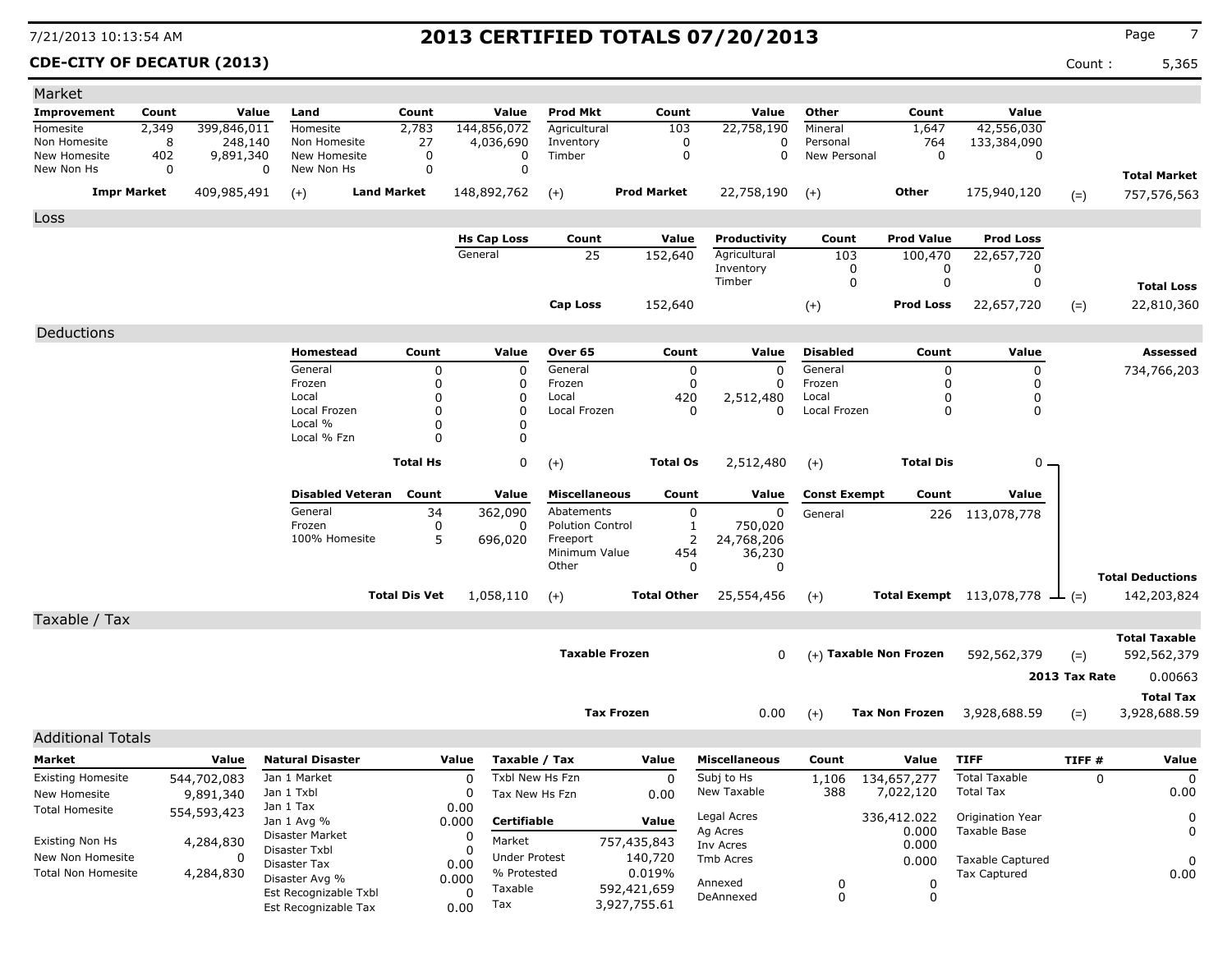### **CFW-CITY OF FT WORTH (2013)** Count : 69

| Market                     |                    |        |                                |                      |                      |                         |                    |                      |                       |                          |                         |               |                         |
|----------------------------|--------------------|--------|--------------------------------|----------------------|----------------------|-------------------------|--------------------|----------------------|-----------------------|--------------------------|-------------------------|---------------|-------------------------|
| Improvement                | Count              | Value  | Land                           | Count                | Value                | <b>Prod Mkt</b>         | Count              | Value                | Other                 | Count                    | Value                   |               |                         |
| Homesite                   | 0                  | 0      | Homesite                       | 0                    | 0                    | Agricultural            | 2                  | 1,527,800            | Mineral               | 56                       | 1,741,450               |               |                         |
| Non Homesite               | 0                  | O      | Non Homesite                   | 0                    | 0                    | Inventory               | 0                  | 0                    | Personal              | 11                       | 923,500                 |               |                         |
| New Homesite<br>New Non Hs | 0<br>$\mathbf 0$   | 0<br>0 | New Homesite<br>New Non Hs     | 0<br>$\Omega$        | 0<br>0               | Timber                  | 0                  | 0                    | New Personal          | $\pmb{0}$                | 0                       |               |                         |
|                            | <b>Impr Market</b> |        |                                | <b>Land Market</b>   | 0                    |                         | <b>Prod Market</b> |                      |                       | Other                    |                         |               | <b>Total Market</b>     |
|                            |                    | 0      | $(+)$                          |                      |                      | $(+)$                   |                    | 1,527,800            | $(+)$                 |                          | 2,664,950               | $(=)$         | 4,192,750               |
| Loss                       |                    |        |                                |                      |                      |                         |                    |                      |                       |                          |                         |               |                         |
|                            |                    |        |                                |                      | <b>Hs Cap Loss</b>   | Count                   | Value              | Productivity         | Count                 | <b>Prod Value</b>        | <b>Prod Loss</b>        |               |                         |
|                            |                    |        |                                |                      | General              | $\mathbf{0}$            | $\Omega$           | Agricultural         | 2                     | 16,260                   | 1,511,540               |               |                         |
|                            |                    |        |                                |                      |                      |                         |                    | Inventory<br>Timber  | 0<br>$\mathbf 0$      | 0<br>0                   | 0<br>0                  |               |                         |
|                            |                    |        |                                |                      |                      |                         |                    |                      |                       |                          |                         |               | <b>Total Loss</b>       |
|                            |                    |        |                                |                      |                      | <b>Cap Loss</b>         | 0                  |                      | $(+)$                 | <b>Prod Loss</b>         | 1,511,540               | $(=)$         | 1,511,540               |
| Deductions                 |                    |        |                                |                      |                      |                         |                    |                      |                       |                          |                         |               |                         |
|                            |                    |        | Homestead                      | Count                | Value                | Over 65                 | Count              | Value                | <b>Disabled</b>       | Count                    | Value                   |               | Assessed                |
|                            |                    |        | General                        | 0                    | 0                    | General                 | 0                  | 0                    | General               | 0                        | 0                       |               | 2,681,210               |
|                            |                    |        | Frozen                         | 0                    | 0                    | Frozen                  | 0                  | 0                    | Frozen                | $\Omega$                 | 0                       |               |                         |
|                            |                    |        | Local<br>Local Frozen          | 0<br>0               | 0<br>0               | Local<br>Local Frozen   | 0<br>0             | 0<br>0               | Local<br>Local Frozen | $\Omega$<br>0            | 0<br>0                  |               |                         |
|                            |                    |        | Local %                        | 0                    | 0                    |                         |                    |                      |                       |                          |                         |               |                         |
|                            |                    |        | Local % Fzn                    | 0                    | 0                    |                         |                    |                      |                       |                          |                         |               |                         |
|                            |                    |        |                                | <b>Total Hs</b>      | 0                    | $(+)$                   | <b>Total Os</b>    | 0                    | $(+)$                 | <b>Total Dis</b>         | $0 -$                   |               |                         |
|                            |                    |        | <b>Disabled Veteran</b> Count  |                      | Value                | <b>Miscellaneous</b>    | Count              | Value                | <b>Const Exempt</b>   | Count                    | Value                   |               |                         |
|                            |                    |        | General                        | 0                    | 0                    | Abatements              | 0                  | $\pmb{0}$            | General               | 0                        | 0                       |               |                         |
|                            |                    |        | Frozen                         | 0                    | 0                    | <b>Polution Control</b> | 0                  | 0                    |                       |                          |                         |               |                         |
|                            |                    |        | 100% Homesite                  | 0                    | 0                    | Freeport                | 0                  | 0                    |                       |                          |                         |               |                         |
|                            |                    |        |                                |                      |                      | Minimum Value<br>Other  | 0                  | 0                    |                       |                          |                         |               |                         |
|                            |                    |        |                                |                      |                      |                         | 0                  | 0                    |                       |                          |                         |               | <b>Total Deductions</b> |
|                            |                    |        |                                | <b>Total Dis Vet</b> | 0                    | $(+)$                   | <b>Total Other</b> | 0                    | $(+)$                 | <b>Total Exempt</b>      |                         | $0 \perp (=)$ | 0                       |
| Taxable / Tax              |                    |        |                                |                      |                      |                         |                    |                      |                       |                          |                         |               |                         |
|                            |                    |        |                                |                      |                      |                         |                    |                      |                       |                          |                         |               | <b>Total Taxable</b>    |
|                            |                    |        |                                |                      |                      | <b>Taxable Frozen</b>   |                    | 0                    |                       | $(+)$ Taxable Non Frozen | 2,681,210               | $(=)$         | 2,681,210               |
|                            |                    |        |                                |                      |                      |                         |                    |                      |                       |                          |                         | 2013 Tax Rate | 0.00855                 |
|                            |                    |        |                                |                      |                      |                         |                    |                      |                       |                          |                         |               | <b>Total Tax</b>        |
|                            |                    |        |                                |                      |                      |                         | <b>Tax Frozen</b>  | 0.00                 | $(+)$                 | <b>Tax Non Frozen</b>    | 22,924.38               | $(=)$         | 22,924.38               |
| <b>Additional Totals</b>   |                    |        |                                |                      |                      |                         |                    |                      |                       |                          |                         |               |                         |
| Market                     |                    | Value  | <b>Natural Disaster</b>        | Value                | Taxable / Tax        |                         | Value              | <b>Miscellaneous</b> | Count                 | Value                    | <b>TIFF</b>             | TIFF#         | Value                   |
| <b>Existing Homesite</b>   |                    | 0      | Jan 1 Market                   | 0                    | Txbl New Hs Fzn      |                         | 0                  | Subj to Hs           | 0                     | 0                        | <b>Total Taxable</b>    | 0             | 0                       |
| New Homesite               |                    | 0      | Jan 1 Txbl                     | 0                    | Tax New Hs Fzn       |                         | 0.00               | New Taxable          | 0                     | 0                        | <b>Total Tax</b>        |               | 0.00                    |
| <b>Total Homesite</b>      |                    | 0      | Jan 1 Tax                      | 0.00                 |                      |                         |                    | Legal Acres          |                       | 3,439.241                | Origination Year        |               | 0                       |
|                            |                    |        | Jan 1 Avg %<br>Disaster Market | 0.000<br>0           | Certifiable          |                         | Value              | Ag Acres             |                       | 0.000                    | Taxable Base            |               | 0                       |
| Existing Non Hs            |                    |        | Disaster Txbl                  | 0                    | Market               |                         | 4,192,750          | Inv Acres            |                       | 0.000                    |                         |               |                         |
| New Non Homesite           |                    |        | Disaster Tax                   | 0.00                 | <b>Under Protest</b> |                         | 0                  | Tmb Acres            |                       | 0.000                    | <b>Taxable Captured</b> |               | 0                       |
| <b>Total Non Homesite</b>  |                    | 0      | Disaster Avg %                 | 0.000                | % Protested          |                         | 0%                 | Annexed              | 0                     | 0                        | <b>Tax Captured</b>     |               | 0.00                    |
|                            |                    |        | Est Recognizable Txbl          | $\Omega$             | Taxable              |                         | 2,681,210          | DeAnnexed            | 0                     | 0                        |                         |               |                         |
|                            |                    |        | Est Recognizable Tax           | 0.00                 | Tax                  |                         | 22,924.38          |                      |                       |                          |                         |               |                         |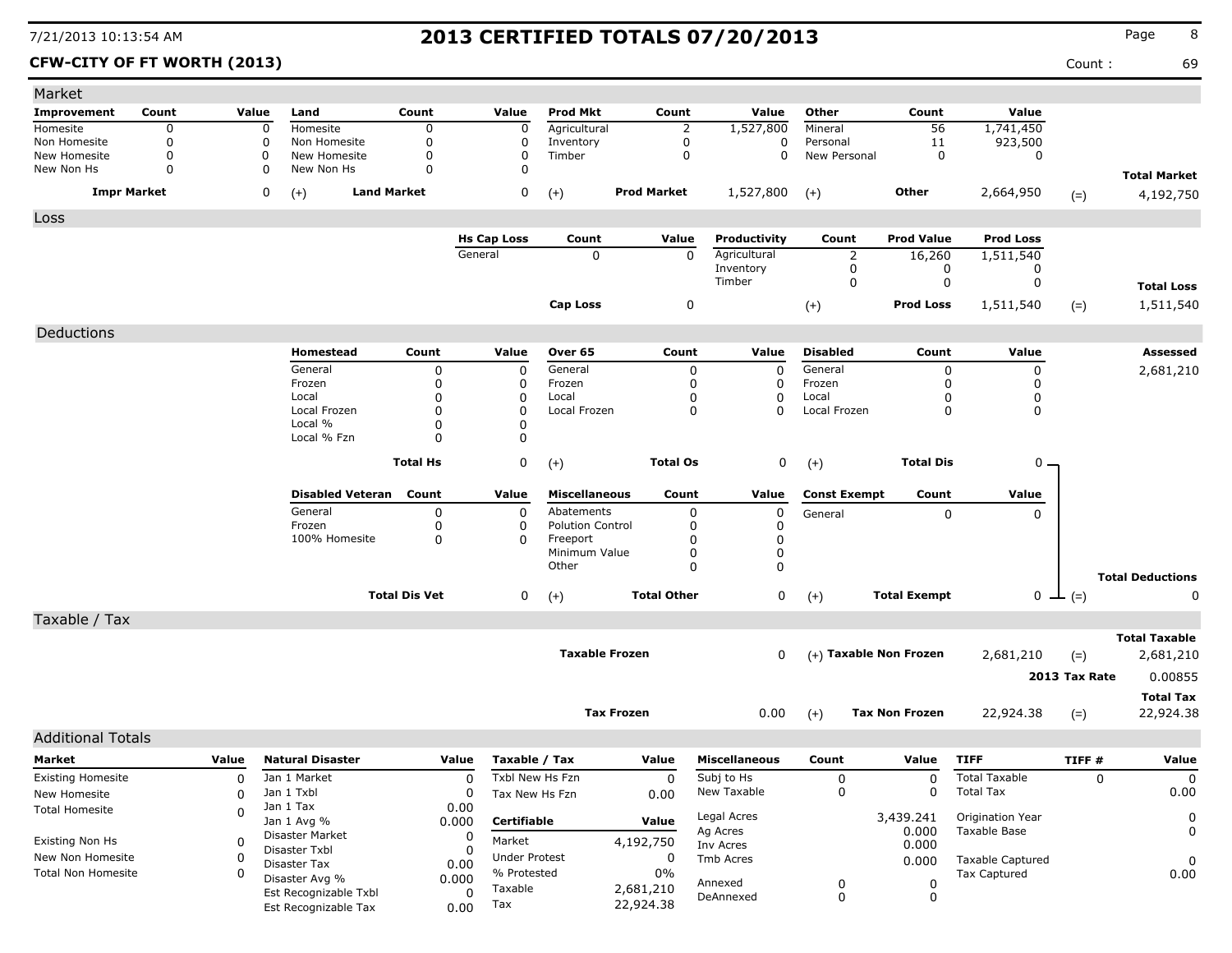### **CNE-CITY OF NEWARK (2013)** Count : 972

| Market                       |                    |                   |                                         |                      |                                  |                           |                    |                            |                          |                          |                                         |               |                         |
|------------------------------|--------------------|-------------------|-----------------------------------------|----------------------|----------------------------------|---------------------------|--------------------|----------------------------|--------------------------|--------------------------|-----------------------------------------|---------------|-------------------------|
| <b>Improvement</b>           | Count              | Value             | Land                                    | Count                | Value                            | <b>Prod Mkt</b>           | Count              | Value                      | Other                    | Count                    | Value                                   |               |                         |
| Homesite                     | 400                | 28,723,860        | Homesite                                | 487                  | 7,513,380                        | Agricultural              | 7                  | 280,350                    | Mineral                  | 353                      | 433,570                                 |               |                         |
| Non Homesite<br>New Homesite | 14<br>$\mathbf{1}$ | 167,680<br>38,740 | Non Homesite<br>New Homesite            | 7<br>0               | 206,370<br>0                     | Inventory<br>Timber       | 0<br>0             | 0<br>0                     | Personal<br>New Personal | 61<br>0                  | 3,127,200<br>0                          |               |                         |
| New Non Hs                   | 0                  |                   | New Non Hs<br>0                         | 0                    | $\mathbf 0$                      |                           |                    |                            |                          |                          |                                         |               | <b>Total Market</b>     |
|                              | <b>Impr Market</b> | 28,930,280        | $(+)$                                   | <b>Land Market</b>   | 7,719,750                        | $(+)$                     | <b>Prod Market</b> | 280,350                    | $(+)$                    | <b>Other</b>             | 3,560,770                               | $(=)$         | 40,491,150              |
| Loss                         |                    |                   |                                         |                      |                                  |                           |                    |                            |                          |                          |                                         |               |                         |
|                              |                    |                   |                                         |                      | <b>Hs Cap Loss</b>               | Count                     | Value              | Productivity               | Count                    | <b>Prod Value</b>        | <b>Prod Loss</b>                        |               |                         |
|                              |                    |                   |                                         |                      | General                          | 12                        | 95,610             | Agricultural               |                          | 7<br>2,380               | 277,970                                 |               |                         |
|                              |                    |                   |                                         |                      |                                  |                           |                    | Inventory                  |                          | 0<br>0                   | 0                                       |               |                         |
|                              |                    |                   |                                         |                      |                                  |                           |                    | Timber                     |                          | 0<br>0                   | 0                                       |               | <b>Total Loss</b>       |
|                              |                    |                   |                                         |                      |                                  | <b>Cap Loss</b>           | 95,610             |                            | $(+)$                    | <b>Prod Loss</b>         | 277,970                                 | $(=)$         | 373,580                 |
| Deductions                   |                    |                   |                                         |                      |                                  |                           |                    |                            |                          |                          |                                         |               |                         |
|                              |                    |                   | Homestead                               | Count                | Value                            | Over 65                   | Count              | Value                      | <b>Disabled</b>          | Count                    | Value                                   |               | Assessed                |
|                              |                    |                   | General                                 | $\mathbf 0$          | 0                                | General                   |                    | 0<br>0                     | General                  | 0                        | 0                                       |               | 40,117,570              |
|                              |                    |                   | Frozen<br>Local                         | 0<br>0               | 0<br>0                           | Frozen<br>Local           |                    | 0<br>0<br>$\mathbf 0$<br>0 | Frozen<br>Local          | 0<br>0                   | 0<br>0                                  |               |                         |
|                              |                    |                   | Local Frozen                            | 0                    | 0                                | Local Frozen              |                    | 0<br>0                     | Local Frozen             | 0                        | 0                                       |               |                         |
|                              |                    |                   | Local %                                 | 0                    | 0                                |                           |                    |                            |                          |                          |                                         |               |                         |
|                              |                    |                   | Local % Fzn                             | 0                    | 0                                |                           |                    |                            |                          |                          |                                         |               |                         |
|                              |                    |                   |                                         | <b>Total Hs</b>      | 0                                | $(+)$                     | <b>Total Os</b>    | 0                          | $(+)$                    | <b>Total Dis</b>         | 0 –                                     |               |                         |
|                              |                    |                   | <b>Disabled Veteran</b>                 | Count                | Value                            | <b>Miscellaneous</b>      | Count              | Value                      | <b>Const Exempt</b>      | Count                    | Value                                   |               |                         |
|                              |                    |                   | General                                 | 11                   | 90,000                           | Abatements                |                    | 0<br>0                     | General                  | 21                       | 1,349,536                               |               |                         |
|                              |                    |                   | Frozen                                  | 0                    | 0                                | <b>Polution Control</b>   |                    | $\boldsymbol{0}$<br>0      |                          |                          |                                         |               |                         |
|                              |                    |                   | 100% Homesite                           | 1                    | 25,850                           | Freeport<br>Minimum Value |                    | 0<br>0<br>61<br>11,830     |                          |                          |                                         |               |                         |
|                              |                    |                   |                                         |                      |                                  | Other                     |                    | $\Omega$<br>0              |                          |                          |                                         |               |                         |
|                              |                    |                   |                                         |                      |                                  |                           |                    |                            |                          |                          |                                         |               | <b>Total Deductions</b> |
|                              |                    |                   |                                         | <b>Total Dis Vet</b> | 115,850                          | $(+)$                     | <b>Total Other</b> | 11,830                     | $(+)$                    | <b>Total Exempt</b>      | 1,349,536                               | $ (=)$        | 1,477,216               |
| Taxable / Tax                |                    |                   |                                         |                      |                                  |                           |                    |                            |                          |                          |                                         |               |                         |
|                              |                    |                   |                                         |                      |                                  | <b>Taxable Frozen</b>     |                    |                            |                          |                          |                                         |               | <b>Total Taxable</b>    |
|                              |                    |                   |                                         |                      |                                  |                           |                    | 0                          |                          | $(+)$ Taxable Non Frozen | 38,640,354                              | $(=)$         | 38,640,354              |
|                              |                    |                   |                                         |                      |                                  |                           |                    |                            |                          |                          |                                         | 2013 Tax Rate | 0.005716                |
|                              |                    |                   |                                         |                      |                                  |                           |                    |                            |                          |                          |                                         |               | <b>Total Tax</b>        |
|                              |                    |                   |                                         |                      |                                  |                           | <b>Tax Frozen</b>  | 0.00                       | $(+)$                    | <b>Tax Non Frozen</b>    | 220,868.29                              | $(=)$         | 220,868.29              |
| <b>Additional Totals</b>     |                    |                   |                                         |                      |                                  |                           |                    |                            |                          |                          |                                         |               |                         |
| Market                       |                    | Value             | <b>Natural Disaster</b>                 |                      | Taxable / Tax<br>Value           |                           | Value              | <b>Miscellaneous</b>       | Count                    | Value                    | <b>TIFF</b>                             | TIFF#         | Value                   |
| <b>Existing Homesite</b>     |                    | 36,237,240        | Jan 1 Market                            |                      | 0                                | Txbl New Hs Fzn           | 0                  | Subj to Hs                 | 186                      | 21,249,210               | <b>Total Taxable</b>                    | 0             | 0                       |
| New Homesite                 |                    | 38,740            | Jan 1 Txbl<br>Jan 1 Tax                 |                      | 0<br>Tax New Hs Fzn<br>0.00      |                           | 0.00               | New Taxable                | 1                        | 38,740                   | <b>Total Tax</b>                        |               | 0.00                    |
| <b>Total Homesite</b>        |                    | 36,275,980        | Jan 1 Avg %                             |                      | Certifiable<br>0.000             |                           | Value              | Legal Acres                |                          | 330,433.124              | Origination Year                        |               | 0                       |
| Existing Non Hs              |                    | 374,050           | Disaster Market                         |                      | 0<br>Market                      |                           | 40,491,150         | Ag Acres                   |                          | 0.000                    | Taxable Base                            |               | $\Omega$                |
| New Non Homesite             |                    | 0                 | Disaster Txbl                           |                      | $\Omega$<br><b>Under Protest</b> |                           | 0                  | Inv Acres                  |                          | 0.000                    |                                         |               |                         |
| <b>Total Non Homesite</b>    |                    | 374,050           | Disaster Tax                            |                      | 0.00<br>% Protested              |                           | $0\%$              | Tmb Acres                  |                          | 0.000                    | Taxable Captured<br><b>Tax Captured</b> |               | 0<br>0.00               |
|                              |                    |                   | Disaster Avg %<br>Est Recognizable Txbl |                      | 0.000<br>Taxable                 |                           | 38,640,354         | Annexed                    | 0                        | 0                        |                                         |               |                         |
|                              |                    |                   | Est Recognizable Tax                    |                      | 0<br>Tax<br>0.00                 |                           | 220,868.29         | DeAnnexed                  | 0                        | 0                        |                                         |               |                         |

Tax 0.00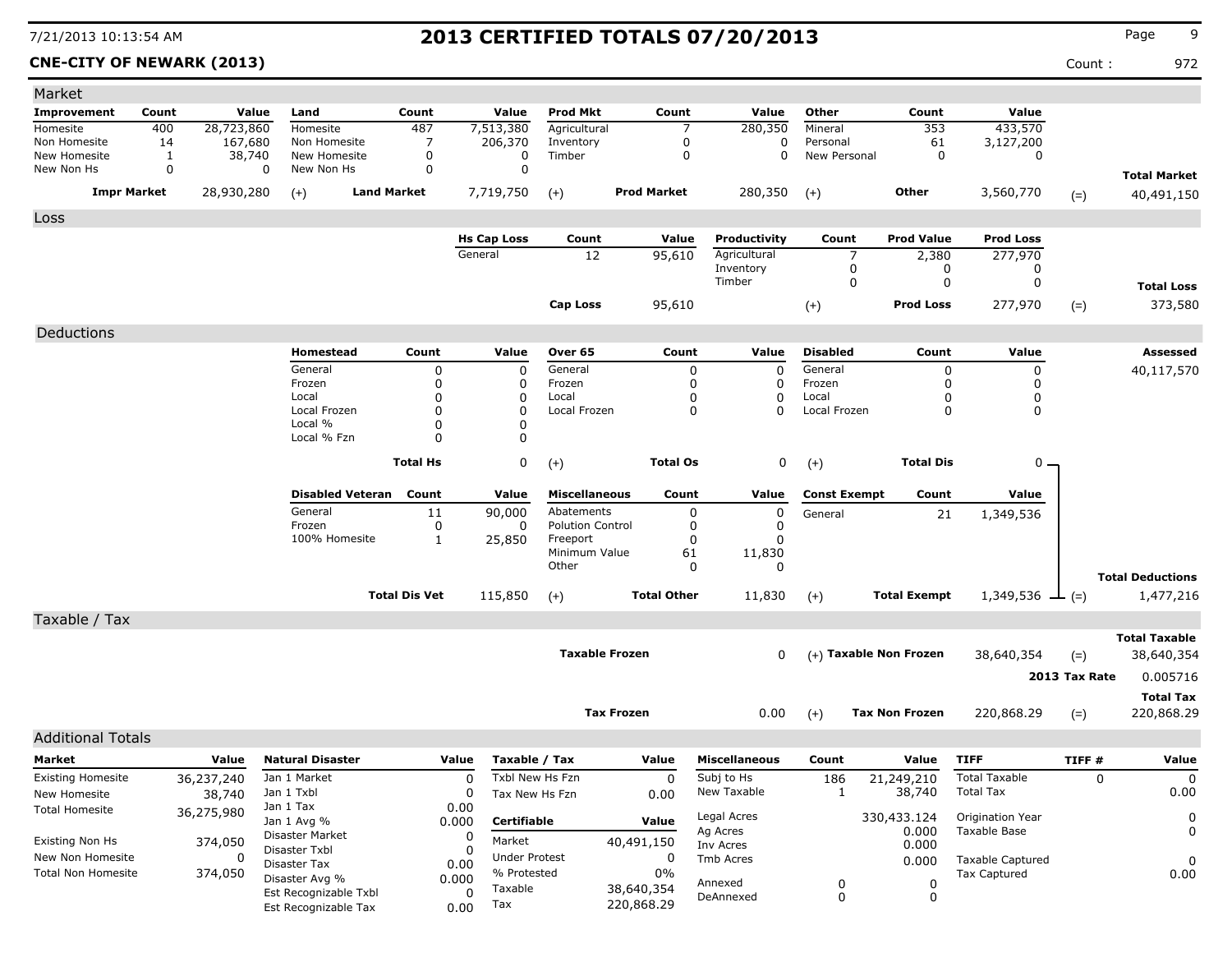### **CNF-CITY NEW FAIRVIEW (2013)** Count : 5,296

| Market                     |                    |                   |                            |                      |                      |                         |                    |                      |                     |                          |                         |               |                                     |
|----------------------------|--------------------|-------------------|----------------------------|----------------------|----------------------|-------------------------|--------------------|----------------------|---------------------|--------------------------|-------------------------|---------------|-------------------------------------|
| Improvement                | Count              | Value             | Land                       | Count                | Value                | <b>Prod Mkt</b>         | Count              | Value                | Other               | Count                    | Value                   |               |                                     |
| Homesite                   | 376                | 23,074,110        | Homesite                   | 493                  | 13,814,810           | Agricultural            | 102                | 31,054,730           | Mineral             | 4,529                    | 122,626,080             |               |                                     |
| Non Homesite               | 11                 | 243,900           | Non Homesite               | 24                   | 1,424,890            | Inventory               | 0                  | $\Omega$<br>$\Omega$ | Personal            | 155                      | 24,337,700              |               |                                     |
| New Homesite<br>New Non Hs | 10<br>2            | 204,260<br>13,360 | New Homesite<br>New Non Hs | 2<br>0               | 84,250<br>0          | Timber                  | 0                  |                      | New Personal        | $\mathbf 0$              | 0                       |               |                                     |
|                            | <b>Impr Market</b> | 23,535,630        | $(+)$                      | <b>Land Market</b>   | 15,323,950           | $(+)$                   | <b>Prod Market</b> | 31,054,730           | $(+)$               | Other                    | 146,963,780             | $(=)$         | <b>Total Market</b><br>216,878,090  |
| Loss                       |                    |                   |                            |                      |                      |                         |                    |                      |                     |                          |                         |               |                                     |
|                            |                    |                   |                            |                      | <b>Hs Cap Loss</b>   | Count                   | Value              | Productivity         | Count               | <b>Prod Value</b>        | <b>Prod Loss</b>        |               |                                     |
|                            |                    |                   |                            |                      | General              | $\overline{7}$          | 92,140             | Agricultural         | 102                 | 465,680                  | 30,589,050              |               |                                     |
|                            |                    |                   |                            |                      |                      |                         |                    | Inventory            | 0                   | 0                        | 0                       |               |                                     |
|                            |                    |                   |                            |                      |                      |                         |                    | Timber               | $\mathbf 0$         | $\mathbf 0$              | 0                       |               | <b>Total Loss</b>                   |
|                            |                    |                   |                            |                      |                      | Cap Loss                | 92,140             |                      | $(+)$               | <b>Prod Loss</b>         | 30,589,050              | $(=)$         | 30,681,190                          |
| Deductions                 |                    |                   |                            |                      |                      |                         |                    |                      |                     |                          |                         |               |                                     |
|                            |                    |                   | Homestead                  | Count                | Value                | Over 65                 | Count              | Value                | <b>Disabled</b>     | Count                    | Value                   |               | Assessed                            |
|                            |                    |                   | General                    | 0                    | 0                    | General                 |                    | 0<br>0               | General             | 0                        | 0                       |               | 186,196,900                         |
|                            |                    |                   | Frozen                     | 0                    | 0                    | Frozen                  |                    | 0<br>0               | Frozen              | 0                        | 0                       |               |                                     |
|                            |                    |                   | Local                      | 0                    | 0                    | Local                   |                    | 0<br>0               | Local               | $\Omega$                 | 0                       |               |                                     |
|                            |                    |                   | Local Frozen<br>Local %    | $\Omega$<br>0        | $\Omega$<br>0        | Local Frozen            |                    | 0<br>0               | Local Frozen        | 0                        | 0                       |               |                                     |
|                            |                    |                   | Local % Fzn                | $\Omega$             | $\Omega$             |                         |                    |                      |                     |                          |                         |               |                                     |
|                            |                    |                   |                            | <b>Total Hs</b>      | 0                    | $(+)$                   | <b>Total Os</b>    | 0                    | $(+)$               | <b>Total Dis</b>         | $0 -$                   |               |                                     |
|                            |                    |                   | <b>Disabled Veteran</b>    | Count                | Value                | <b>Miscellaneous</b>    | Count              | Value                | <b>Const Exempt</b> | Count                    | Value                   |               |                                     |
|                            |                    |                   | General                    | 3                    | 19,500               | Abatements              |                    | 0<br>0               |                     |                          |                         |               |                                     |
|                            |                    |                   | Frozen                     | 0                    | 0                    | <b>Polution Control</b> |                    | 0<br>0               | General             | 14                       | 1,756,240               |               |                                     |
|                            |                    |                   | 100% Homesite              | 1                    | 95,990               | Freeport                |                    | 0<br>0               |                     |                          |                         |               |                                     |
|                            |                    |                   |                            |                      |                      | Minimum Value           | 412                | 21,380               |                     |                          |                         |               |                                     |
|                            |                    |                   |                            |                      |                      | Other                   |                    | 0<br>0               |                     |                          |                         |               | <b>Total Deductions</b>             |
|                            |                    |                   |                            | <b>Total Dis Vet</b> | 115,490              | $(+)$                   | <b>Total Other</b> | 21,380               | $(+)$               | <b>Total Exempt</b>      | 1,756,240 $\perp$ (=)   |               | 1,893,110                           |
|                            |                    |                   |                            |                      |                      |                         |                    |                      |                     |                          |                         |               |                                     |
| Taxable / Tax              |                    |                   |                            |                      |                      |                         |                    |                      |                     |                          |                         |               |                                     |
|                            |                    |                   |                            |                      |                      | <b>Taxable Frozen</b>   |                    | 0                    |                     | $(+)$ Taxable Non Frozen | 184,303,790             |               | <b>Total Taxable</b><br>184,303,790 |
|                            |                    |                   |                            |                      |                      |                         |                    |                      |                     |                          |                         | $(=)$         |                                     |
|                            |                    |                   |                            |                      |                      |                         |                    |                      |                     |                          |                         | 2013 Tax Rate | 0.00                                |
|                            |                    |                   |                            |                      |                      |                         |                    |                      |                     |                          |                         |               | <b>Total Tax</b>                    |
|                            |                    |                   |                            |                      |                      |                         | <b>Tax Frozen</b>  | 0.00                 | $(+)$               | <b>Tax Non Frozen</b>    | 0.00                    | $(=)$         | 0.00                                |
| <b>Additional Totals</b>   |                    |                   |                            |                      |                      |                         |                    |                      |                     |                          |                         |               |                                     |
| Market                     |                    | Value             | <b>Natural Disaster</b>    | Value                | Taxable / Tax        |                         | Value              | <b>Miscellaneous</b> | Count               | Value                    | <b>TIFF</b>             | TIFF#         | Value                               |
| <b>Existing Homesite</b>   |                    | 36,888,920        | Jan 1 Market               |                      | $\mathbf 0$          | Txbl New Hs Fzn         | $\mathbf 0$        | Subj to Hs           | 213                 | 17,443,550               | <b>Total Taxable</b>    | 0             | $\mathbf 0$                         |
| New Homesite               |                    | 288,510           | Jan 1 Txbl                 |                      | 0<br>Tax New Hs Fzn  |                         | 0.00               | New Taxable          | 14                  | 301,870                  | <b>Total Tax</b>        |               | 0.00                                |
| <b>Total Homesite</b>      |                    | 37,177,430        | Jan 1 Tax<br>Jan 1 Avg %   | 0.00<br>0.000        | Certifiable          |                         | Value              | Legal Acres          |                     | 6,228,889.016            | Origination Year        |               | 0                                   |
|                            |                    |                   | Disaster Market            |                      | 0                    |                         |                    | Ag Acres             |                     | 0.000                    | Taxable Base            |               | 0                                   |
| Existing Non Hs            |                    | 1,668,790         | Disaster Txbl              |                      | Market<br>0          |                         | 216,656,240        | Inv Acres            |                     | 0.000                    |                         |               |                                     |
| New Non Homesite           |                    | 13,360            | Disaster Tax               | 0.00                 | <b>Under Protest</b> |                         | 221,850            | Tmb Acres            |                     | 0.000                    | <b>Taxable Captured</b> |               | 0                                   |
| <b>Total Non Homesite</b>  |                    | 1,682,150         | Disaster Avg %             | 0.000                | % Protested          |                         | 0.102%             | Annexed              | 0                   | 0                        | Tax Captured            |               | 0.00                                |
|                            |                    |                   | Est Recognizable Txbl      |                      | Taxable<br>$\Omega$  |                         | 184,103,490        | DeAnnexed            | 0                   | 0                        |                         |               |                                     |
|                            |                    |                   | Est Recognizable Tax       | 0.00                 | Tax                  |                         | 0.00               |                      |                     |                          |                         |               |                                     |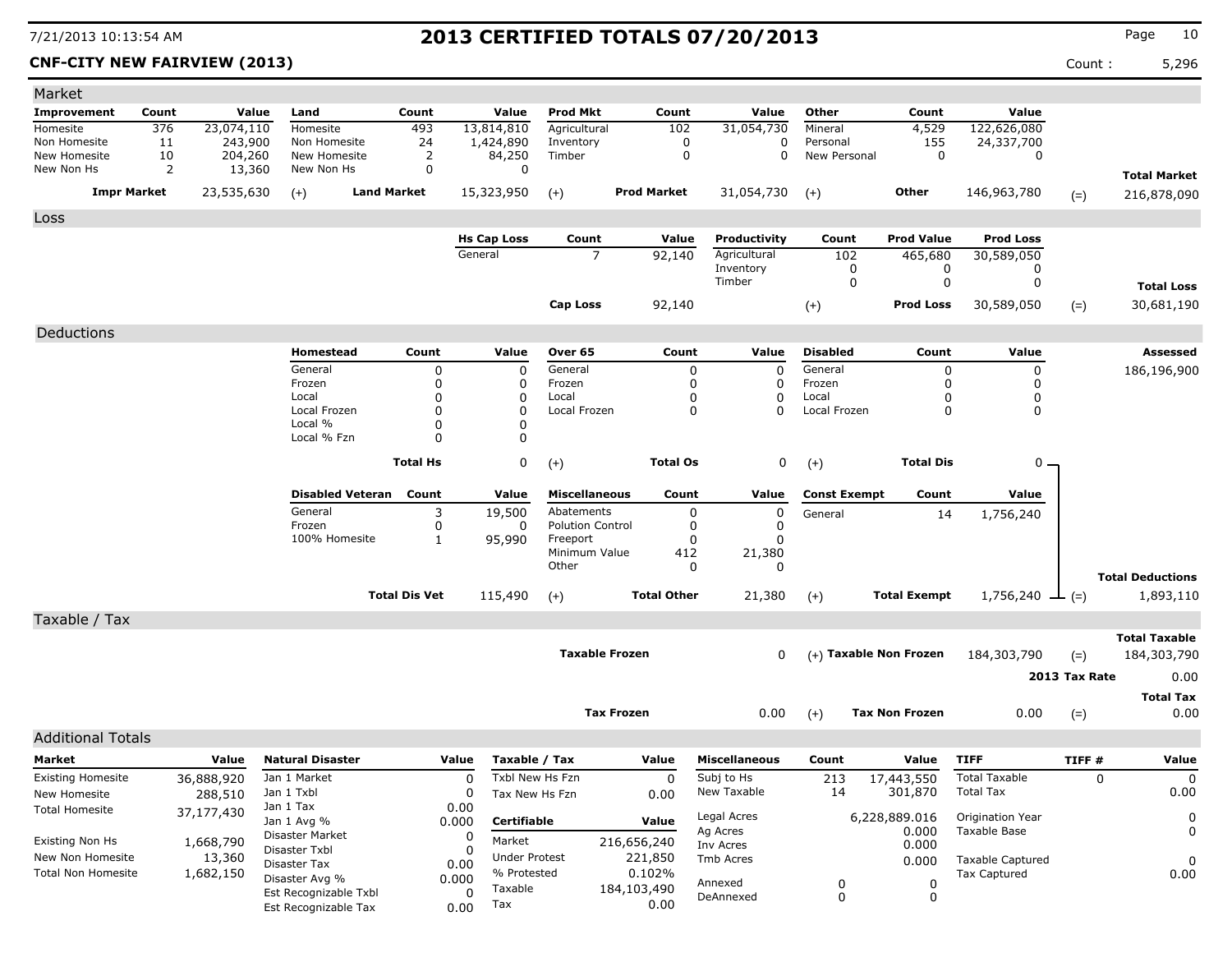### **COK-COOKE COUNTY (2013)** Count : 3

| Market                     |                    |              |                                                |                      |                           |                           |                    |                       |                     |                          |                                  |               |                         |
|----------------------------|--------------------|--------------|------------------------------------------------|----------------------|---------------------------|---------------------------|--------------------|-----------------------|---------------------|--------------------------|----------------------------------|---------------|-------------------------|
| Improvement                | Count              | Value        | Land                                           | Count                | Value                     | <b>Prod Mkt</b>           | Count              | Value                 | Other               | Count                    | Value                            |               |                         |
| Homesite                   | 0                  |              | Homesite<br>0                                  | 0                    | $\mathbf 0$               | Agricultural              | 0                  | $\Omega$              | Mineral             | 3                        | 10,530                           |               |                         |
| Non Homesite               | 0                  |              | $\mathbf 0$<br>Non Homesite                    | 0                    | 0                         | Inventory                 | 0                  | 0                     | Personal            | 0                        | 0                                |               |                         |
| New Homesite<br>New Non Hs | 0<br>0             |              | 0<br>New Homesite<br>$\mathbf 0$<br>New Non Hs | 0<br>0               | 0<br>$\Omega$             | Timber                    | 0                  | $\Omega$              | New Personal        | 0                        | 0                                |               |                         |
|                            |                    |              |                                                |                      |                           |                           |                    |                       |                     |                          |                                  |               | <b>Total Market</b>     |
|                            | <b>Impr Market</b> |              | 0<br>$(+)$                                     | <b>Land Market</b>   | $\mathbf 0$               | $(+)$                     | <b>Prod Market</b> | 0                     | $(+)$               | Other                    | 10,530                           | $(=)$         | 10,530                  |
| Loss                       |                    |              |                                                |                      |                           |                           |                    |                       |                     |                          |                                  |               |                         |
|                            |                    |              |                                                |                      | <b>Hs Cap Loss</b>        | Count                     | Value              | Productivity          | Count               | <b>Prod Value</b>        | <b>Prod Loss</b>                 |               |                         |
|                            |                    |              |                                                |                      | General                   | 0                         | $\Omega$           | Agricultural          | 0                   | 0                        | 0                                |               |                         |
|                            |                    |              |                                                |                      |                           |                           |                    | Inventory             | 0                   | $\boldsymbol{0}$         | 0                                |               |                         |
|                            |                    |              |                                                |                      |                           |                           |                    | Timber                | $\mathbf 0$         | $\mathbf 0$              | $\mathbf{0}$                     |               | <b>Total Loss</b>       |
|                            |                    |              |                                                |                      |                           | Cap Loss                  | 0                  |                       | $(+)$               | <b>Prod Loss</b>         | 0                                | $(=)$         | 0                       |
| Deductions                 |                    |              |                                                |                      |                           |                           |                    |                       |                     |                          |                                  |               |                         |
|                            |                    |              | Homestead                                      | Count                | Value                     | Over 65                   | Count              | Value                 | <b>Disabled</b>     | Count                    | Value                            |               | Assessed                |
|                            |                    |              | General                                        | 0                    | 0                         | General                   | $\pmb{0}$          | 0                     | General             | 0                        | 0                                |               | 10,530                  |
|                            |                    |              | Frozen                                         | 0                    | 0                         | Frozen                    | 0                  | 0                     | Frozen              | 0                        | 0                                |               |                         |
|                            |                    |              | Local                                          | 0                    | 0                         | Local                     | 0                  | 0                     | Local               | 0                        | 0                                |               |                         |
|                            |                    |              | Local Frozen<br>Local %                        | 0<br>0               | 0<br>0                    | Local Frozen              | 0                  | $\Omega$              | Local Frozen        | 0                        | 0                                |               |                         |
|                            |                    |              | Local % Fzn                                    | 0                    | 0                         |                           |                    |                       |                     |                          |                                  |               |                         |
|                            |                    |              |                                                |                      |                           |                           |                    |                       |                     |                          |                                  |               |                         |
|                            |                    |              |                                                | <b>Total Hs</b>      | 0                         | $(+)$                     | <b>Total Os</b>    | 0                     | $(+)$               | <b>Total Dis</b>         | $0 -$                            |               |                         |
|                            |                    |              | <b>Disabled Veteran</b>                        | Count                | Value                     | <b>Miscellaneous</b>      | Count              | Value                 | <b>Const Exempt</b> | Count                    | Value                            |               |                         |
|                            |                    |              | General                                        | 0                    | 0                         | Abatements                | $\pmb{0}$          | $\pmb{0}$             | General             | 0                        | 0                                |               |                         |
|                            |                    |              | Frozen                                         | 0                    | 0                         | <b>Polution Control</b>   | 0                  | 0                     |                     |                          |                                  |               |                         |
|                            |                    |              | 100% Homesite                                  | 0                    | 0                         | Freeport<br>Minimum Value | 0<br>0             | $\pmb{0}$             |                     |                          |                                  |               |                         |
|                            |                    |              |                                                |                      |                           | Other                     | 0                  | $\pmb{0}$<br>0        |                     |                          |                                  |               |                         |
|                            |                    |              |                                                |                      |                           |                           |                    |                       |                     |                          |                                  |               | <b>Total Deductions</b> |
|                            |                    |              |                                                | <b>Total Dis Vet</b> | 0                         | $(+)$                     | <b>Total Other</b> | 0                     | $(+)$               | <b>Total Exempt</b>      |                                  | $0 \perp (=)$ | 0                       |
| Taxable / Tax              |                    |              |                                                |                      |                           |                           |                    |                       |                     |                          |                                  |               |                         |
|                            |                    |              |                                                |                      |                           |                           |                    |                       |                     |                          |                                  |               | <b>Total Taxable</b>    |
|                            |                    |              |                                                |                      |                           | <b>Taxable Frozen</b>     |                    | 0                     |                     | $(+)$ Taxable Non Frozen | 10,530                           | $(=)$         | 10,530                  |
|                            |                    |              |                                                |                      |                           |                           |                    |                       |                     |                          |                                  | 2013 Tax Rate | 0.0001                  |
|                            |                    |              |                                                |                      |                           |                           |                    |                       |                     |                          |                                  |               | <b>Total Tax</b>        |
|                            |                    |              |                                                |                      |                           |                           | <b>Tax Frozen</b>  | 0.00                  | $(+)$               | <b>Tax Non Frozen</b>    | 1.06                             | $(=)$         | 1.06                    |
| <b>Additional Totals</b>   |                    |              |                                                |                      |                           |                           |                    |                       |                     |                          |                                  |               |                         |
| Market                     |                    | Value        | <b>Natural Disaster</b>                        | Value                | Taxable / Tax             |                           | Value              | <b>Miscellaneous</b>  | Count               | Value                    | <b>TIFF</b>                      |               | Value                   |
| <b>Existing Homesite</b>   |                    | 0            | Jan 1 Market                                   |                      | Txbl New Hs Fzn<br>0      |                           | 0                  | Subj to Hs            | 0                   | 0                        | <b>Total Taxable</b>             | TIFF#<br>0    | 0                       |
| New Homesite               |                    | 0            | Jan 1 Txbl                                     |                      | 0<br>Tax New Hs Fzn       |                           | 0.00               | New Taxable           | 0                   | 0                        | <b>Total Tax</b>                 |               | 0.00                    |
| <b>Total Homesite</b>      |                    | $\mathbf{0}$ | Jan 1 Tax                                      | 0.00                 |                           |                           |                    |                       |                     |                          |                                  |               |                         |
|                            |                    |              | Jan 1 Avg %                                    | 0.000                | Certifiable               |                           | Value              | Legal Acres           |                     | 305.040<br>0.000         | Origination Year<br>Taxable Base |               | 0<br>0                  |
| Existing Non Hs            |                    | 0            | Disaster Market                                |                      | 0<br>Market               |                           | 10,530             | Ag Acres<br>Inv Acres |                     | 0.000                    |                                  |               |                         |
| New Non Homesite           |                    | 0            | Disaster Txbl                                  |                      | 0<br><b>Under Protest</b> |                           | 0                  | Tmb Acres             |                     | 0.000                    | <b>Taxable Captured</b>          |               | 0                       |
| <b>Total Non Homesite</b>  |                    | 0            | Disaster Tax<br>Disaster Avg %                 | 0.00<br>0.000        | % Protested               |                           | 0%                 |                       |                     |                          | Tax Captured                     |               | 0.00                    |
|                            |                    |              | Est Recognizable Txbl                          |                      | Taxable<br>0              |                           | 10,530             | Annexed<br>DeAnnexed  | 0<br>0              | 0<br>0                   |                                  |               |                         |

1.06

Tax 0.00

Est Recognizable Tax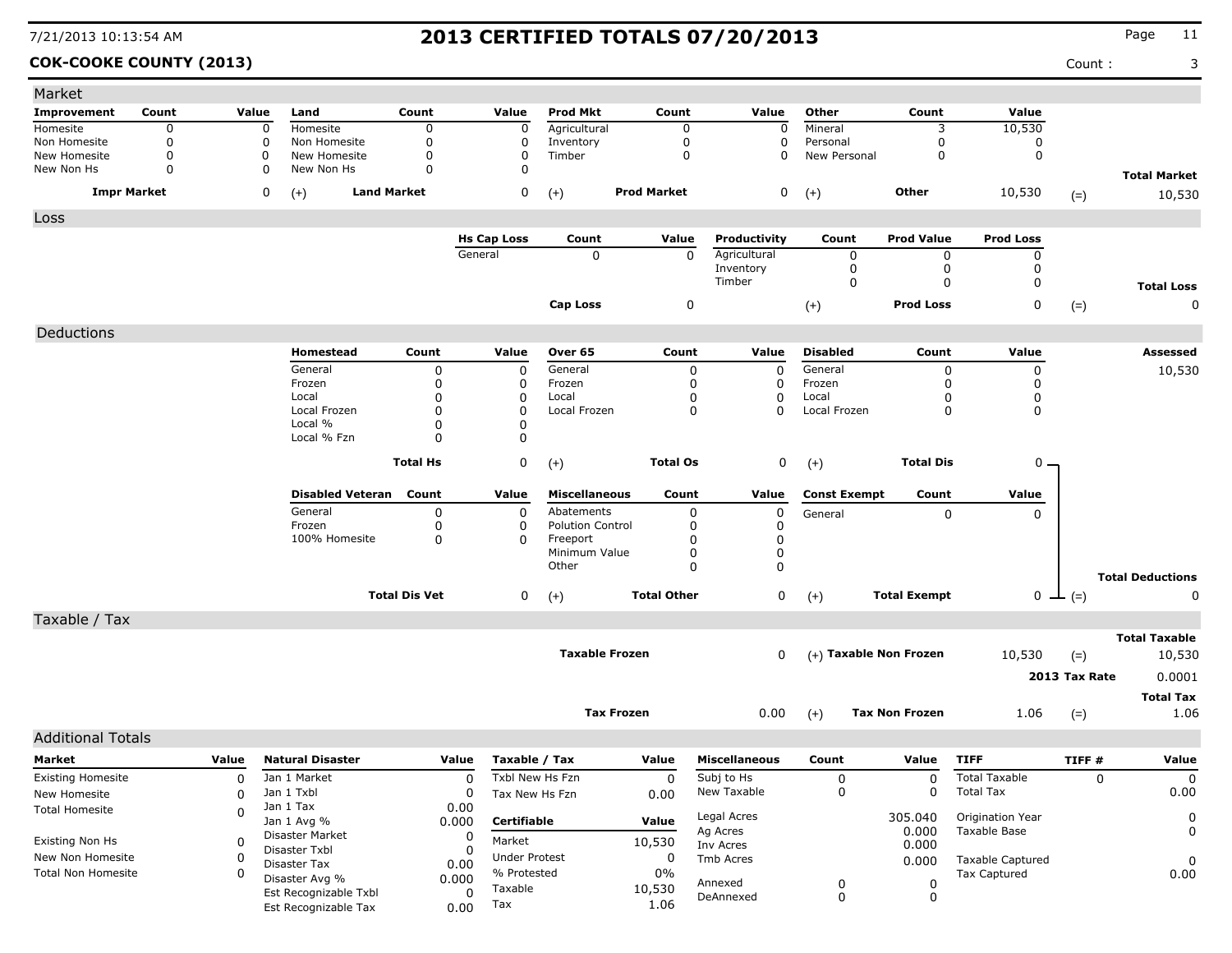## **CPA-CITY OF PARADISE (2013)** Count : 547

| <b>Prod Mkt</b><br><b>Other</b><br>Value<br>Count<br>Value<br>Land<br>Count<br>Value<br>Value<br>Count<br>Improvement<br>Count<br>Homesite<br>Agricultural<br>Mineral<br>175<br>340,280<br>243<br>31,726,340<br>270<br>4,582,220<br>31<br>3,550,080<br>Homesite<br>0<br>56<br>Non Homesite<br>2<br>61,730<br>Non Homesite<br>16<br>683,970<br>Inventory<br>0<br>Personal<br>2,031,860<br>$\mathbf 0$<br>3<br>487,560<br>32,670<br>$\mathbf 0$<br>0<br>New Homesite<br>New Homesite<br>2<br>Timber<br>0<br>New Personal<br>New Non Hs<br>0<br>0<br>New Non Hs<br>0<br>0<br><b>Total Market</b><br><b>Land Market</b><br><b>Impr Market</b><br>32,275,630<br>5,298,860<br><b>Prod Market</b><br>3,550,080<br>Other<br>$(+)$<br>$(+)$<br>$(+)$<br>2,372,140<br>43,496,710<br>$(=)$<br><b>Prod Value</b><br><b>Hs Cap Loss</b><br>Count<br>Value<br>Productivity<br>Count<br><b>Prod Loss</b><br>General<br>8<br>$\overline{31}$<br>77,070<br>Agricultural<br>44,080<br>3,506,000<br>Inventory<br>0<br>0<br>0<br>0<br>Timber<br>0<br>0<br><b>Total Loss</b><br>77,070<br><b>Prod Loss</b><br>3,506,000<br>3,583,070<br>Cap Loss<br>$(+)$<br>$(=)$<br>Deductions<br><b>Disabled</b><br>Value<br>Homestead<br>Count<br>Value<br>Over 65<br>Count<br>Value<br>Count<br>Assessed<br>0<br>0<br>0<br>$\mathbf 0$<br>General<br>0<br>0<br>39,913,640<br>General<br>General<br>0<br>$\mathbf 0$<br>Frozen<br>Frozen<br>0<br>Frozen<br>0<br>0<br>0<br>Local<br>0<br>$\Omega$<br>$\Omega$<br>Local<br>0<br>0<br>Local<br>$\Omega$<br>Local Frozen<br>0<br>Local Frozen<br>0<br>$\Omega$<br>Local Frozen<br>0<br>0<br>$\Omega$<br>Local %<br>0<br>0<br>Local % Fzn<br>0<br>$\mathbf 0$<br><b>Total Hs</b><br>0<br><b>Total Os</b><br><b>Total Dis</b><br>0<br>$(+)$<br>ο.<br>$(+)$<br>Count<br><b>Disabled Veteran</b><br><b>Miscellaneous</b><br>Value<br><b>Const Exempt</b><br>Count<br>Value<br>Value<br>Count<br>0<br>0<br>General<br>0<br>0<br>Abatements<br>General<br>32<br>19,074,349<br>3<br>35,750<br><b>Polution Control</b><br>0<br>0<br>Frozen<br>2<br>0<br>100% Homesite<br>233,640<br>$\Omega$<br>Freeport<br>Minimum Value<br>136<br>18,130<br>Other<br>$\Omega$<br>0<br><b>Total Deductions</b><br><b>Total Dis Vet</b><br><b>Total Other</b><br>269,390<br>18,130<br><b>Total Exempt</b><br>19,074,349<br>$(+)$<br>$(+)$<br>19,361,869<br>$ (=)$<br>Taxable / Tax<br><b>Total Taxable</b><br><b>Taxable Frozen</b><br>20,551,771<br>4,152,750<br>$(+)$ Taxable Non Frozen<br>16,399,021<br>$(=)$<br>2013 Tax Rate<br>0.00339<br><b>Total Tax</b><br><b>Tax Frozen</b><br><b>Tax Non Frozen</b><br>55,592.70<br>10,094.07<br>$(+)$<br>65,686.77<br>$(=)$<br><b>Additional Totals</b><br>Market<br><b>Natural Disaster</b><br>Taxable / Tax<br><b>Miscellaneous</b><br><b>TIFF</b><br>Value<br>Value<br>Value<br>Count<br>Value<br>Value<br>TIFF#<br>Txbl New Hs Fzn<br>8,959,820<br>Existing Homesite<br>36,308,560<br>Jan 1 Market<br>0<br>0<br>Subj to Hs<br>111<br>Total Taxable<br>$\mathbf{0}$<br>0<br>New Taxable<br>5<br>520,230<br>0.00<br><b>Total Tax</b><br>Jan 1 Txbl<br>0<br>New Homesite<br>520,230<br>Tax New Hs Fzn<br>0.00<br>Jan 1 Tax<br>0.00<br><b>Total Homesite</b><br>36,828,790 | Market |  |             |  |       |             |            |                  |   |
|------------------------------------------------------------------------------------------------------------------------------------------------------------------------------------------------------------------------------------------------------------------------------------------------------------------------------------------------------------------------------------------------------------------------------------------------------------------------------------------------------------------------------------------------------------------------------------------------------------------------------------------------------------------------------------------------------------------------------------------------------------------------------------------------------------------------------------------------------------------------------------------------------------------------------------------------------------------------------------------------------------------------------------------------------------------------------------------------------------------------------------------------------------------------------------------------------------------------------------------------------------------------------------------------------------------------------------------------------------------------------------------------------------------------------------------------------------------------------------------------------------------------------------------------------------------------------------------------------------------------------------------------------------------------------------------------------------------------------------------------------------------------------------------------------------------------------------------------------------------------------------------------------------------------------------------------------------------------------------------------------------------------------------------------------------------------------------------------------------------------------------------------------------------------------------------------------------------------------------------------------------------------------------------------------------------------------------------------------------------------------------------------------------------------------------------------------------------------------------------------------------------------------------------------------------------------------------------------------------------------------------------------------------------------------------------------------------------------------------------------------------------------------------------------------------------------------------------------------------------------------------------------------------------------------------------------------------------------------------------------------------------------------------------------------------------------------------------------------------------------------------------------------------------------------------------------------------|--------|--|-------------|--|-------|-------------|------------|------------------|---|
|                                                                                                                                                                                                                                                                                                                                                                                                                                                                                                                                                                                                                                                                                                                                                                                                                                                                                                                                                                                                                                                                                                                                                                                                                                                                                                                                                                                                                                                                                                                                                                                                                                                                                                                                                                                                                                                                                                                                                                                                                                                                                                                                                                                                                                                                                                                                                                                                                                                                                                                                                                                                                                                                                                                                                                                                                                                                                                                                                                                                                                                                                                                                                                                                            |        |  |             |  |       |             |            |                  |   |
|                                                                                                                                                                                                                                                                                                                                                                                                                                                                                                                                                                                                                                                                                                                                                                                                                                                                                                                                                                                                                                                                                                                                                                                                                                                                                                                                                                                                                                                                                                                                                                                                                                                                                                                                                                                                                                                                                                                                                                                                                                                                                                                                                                                                                                                                                                                                                                                                                                                                                                                                                                                                                                                                                                                                                                                                                                                                                                                                                                                                                                                                                                                                                                                                            |        |  |             |  |       |             |            |                  |   |
|                                                                                                                                                                                                                                                                                                                                                                                                                                                                                                                                                                                                                                                                                                                                                                                                                                                                                                                                                                                                                                                                                                                                                                                                                                                                                                                                                                                                                                                                                                                                                                                                                                                                                                                                                                                                                                                                                                                                                                                                                                                                                                                                                                                                                                                                                                                                                                                                                                                                                                                                                                                                                                                                                                                                                                                                                                                                                                                                                                                                                                                                                                                                                                                                            |        |  |             |  |       |             |            |                  |   |
|                                                                                                                                                                                                                                                                                                                                                                                                                                                                                                                                                                                                                                                                                                                                                                                                                                                                                                                                                                                                                                                                                                                                                                                                                                                                                                                                                                                                                                                                                                                                                                                                                                                                                                                                                                                                                                                                                                                                                                                                                                                                                                                                                                                                                                                                                                                                                                                                                                                                                                                                                                                                                                                                                                                                                                                                                                                                                                                                                                                                                                                                                                                                                                                                            |        |  |             |  |       |             |            |                  |   |
|                                                                                                                                                                                                                                                                                                                                                                                                                                                                                                                                                                                                                                                                                                                                                                                                                                                                                                                                                                                                                                                                                                                                                                                                                                                                                                                                                                                                                                                                                                                                                                                                                                                                                                                                                                                                                                                                                                                                                                                                                                                                                                                                                                                                                                                                                                                                                                                                                                                                                                                                                                                                                                                                                                                                                                                                                                                                                                                                                                                                                                                                                                                                                                                                            |        |  |             |  |       |             |            |                  |   |
|                                                                                                                                                                                                                                                                                                                                                                                                                                                                                                                                                                                                                                                                                                                                                                                                                                                                                                                                                                                                                                                                                                                                                                                                                                                                                                                                                                                                                                                                                                                                                                                                                                                                                                                                                                                                                                                                                                                                                                                                                                                                                                                                                                                                                                                                                                                                                                                                                                                                                                                                                                                                                                                                                                                                                                                                                                                                                                                                                                                                                                                                                                                                                                                                            | Loss   |  |             |  |       |             |            |                  |   |
|                                                                                                                                                                                                                                                                                                                                                                                                                                                                                                                                                                                                                                                                                                                                                                                                                                                                                                                                                                                                                                                                                                                                                                                                                                                                                                                                                                                                                                                                                                                                                                                                                                                                                                                                                                                                                                                                                                                                                                                                                                                                                                                                                                                                                                                                                                                                                                                                                                                                                                                                                                                                                                                                                                                                                                                                                                                                                                                                                                                                                                                                                                                                                                                                            |        |  |             |  |       |             |            |                  |   |
|                                                                                                                                                                                                                                                                                                                                                                                                                                                                                                                                                                                                                                                                                                                                                                                                                                                                                                                                                                                                                                                                                                                                                                                                                                                                                                                                                                                                                                                                                                                                                                                                                                                                                                                                                                                                                                                                                                                                                                                                                                                                                                                                                                                                                                                                                                                                                                                                                                                                                                                                                                                                                                                                                                                                                                                                                                                                                                                                                                                                                                                                                                                                                                                                            |        |  |             |  |       |             |            |                  |   |
|                                                                                                                                                                                                                                                                                                                                                                                                                                                                                                                                                                                                                                                                                                                                                                                                                                                                                                                                                                                                                                                                                                                                                                                                                                                                                                                                                                                                                                                                                                                                                                                                                                                                                                                                                                                                                                                                                                                                                                                                                                                                                                                                                                                                                                                                                                                                                                                                                                                                                                                                                                                                                                                                                                                                                                                                                                                                                                                                                                                                                                                                                                                                                                                                            |        |  |             |  |       |             |            |                  |   |
|                                                                                                                                                                                                                                                                                                                                                                                                                                                                                                                                                                                                                                                                                                                                                                                                                                                                                                                                                                                                                                                                                                                                                                                                                                                                                                                                                                                                                                                                                                                                                                                                                                                                                                                                                                                                                                                                                                                                                                                                                                                                                                                                                                                                                                                                                                                                                                                                                                                                                                                                                                                                                                                                                                                                                                                                                                                                                                                                                                                                                                                                                                                                                                                                            |        |  |             |  |       |             |            |                  |   |
|                                                                                                                                                                                                                                                                                                                                                                                                                                                                                                                                                                                                                                                                                                                                                                                                                                                                                                                                                                                                                                                                                                                                                                                                                                                                                                                                                                                                                                                                                                                                                                                                                                                                                                                                                                                                                                                                                                                                                                                                                                                                                                                                                                                                                                                                                                                                                                                                                                                                                                                                                                                                                                                                                                                                                                                                                                                                                                                                                                                                                                                                                                                                                                                                            |        |  |             |  |       |             |            |                  |   |
|                                                                                                                                                                                                                                                                                                                                                                                                                                                                                                                                                                                                                                                                                                                                                                                                                                                                                                                                                                                                                                                                                                                                                                                                                                                                                                                                                                                                                                                                                                                                                                                                                                                                                                                                                                                                                                                                                                                                                                                                                                                                                                                                                                                                                                                                                                                                                                                                                                                                                                                                                                                                                                                                                                                                                                                                                                                                                                                                                                                                                                                                                                                                                                                                            |        |  |             |  |       |             |            |                  |   |
|                                                                                                                                                                                                                                                                                                                                                                                                                                                                                                                                                                                                                                                                                                                                                                                                                                                                                                                                                                                                                                                                                                                                                                                                                                                                                                                                                                                                                                                                                                                                                                                                                                                                                                                                                                                                                                                                                                                                                                                                                                                                                                                                                                                                                                                                                                                                                                                                                                                                                                                                                                                                                                                                                                                                                                                                                                                                                                                                                                                                                                                                                                                                                                                                            |        |  |             |  |       |             |            |                  |   |
|                                                                                                                                                                                                                                                                                                                                                                                                                                                                                                                                                                                                                                                                                                                                                                                                                                                                                                                                                                                                                                                                                                                                                                                                                                                                                                                                                                                                                                                                                                                                                                                                                                                                                                                                                                                                                                                                                                                                                                                                                                                                                                                                                                                                                                                                                                                                                                                                                                                                                                                                                                                                                                                                                                                                                                                                                                                                                                                                                                                                                                                                                                                                                                                                            |        |  |             |  |       |             |            |                  |   |
|                                                                                                                                                                                                                                                                                                                                                                                                                                                                                                                                                                                                                                                                                                                                                                                                                                                                                                                                                                                                                                                                                                                                                                                                                                                                                                                                                                                                                                                                                                                                                                                                                                                                                                                                                                                                                                                                                                                                                                                                                                                                                                                                                                                                                                                                                                                                                                                                                                                                                                                                                                                                                                                                                                                                                                                                                                                                                                                                                                                                                                                                                                                                                                                                            |        |  |             |  |       |             |            |                  |   |
|                                                                                                                                                                                                                                                                                                                                                                                                                                                                                                                                                                                                                                                                                                                                                                                                                                                                                                                                                                                                                                                                                                                                                                                                                                                                                                                                                                                                                                                                                                                                                                                                                                                                                                                                                                                                                                                                                                                                                                                                                                                                                                                                                                                                                                                                                                                                                                                                                                                                                                                                                                                                                                                                                                                                                                                                                                                                                                                                                                                                                                                                                                                                                                                                            |        |  |             |  |       |             |            |                  |   |
|                                                                                                                                                                                                                                                                                                                                                                                                                                                                                                                                                                                                                                                                                                                                                                                                                                                                                                                                                                                                                                                                                                                                                                                                                                                                                                                                                                                                                                                                                                                                                                                                                                                                                                                                                                                                                                                                                                                                                                                                                                                                                                                                                                                                                                                                                                                                                                                                                                                                                                                                                                                                                                                                                                                                                                                                                                                                                                                                                                                                                                                                                                                                                                                                            |        |  |             |  |       |             |            |                  |   |
|                                                                                                                                                                                                                                                                                                                                                                                                                                                                                                                                                                                                                                                                                                                                                                                                                                                                                                                                                                                                                                                                                                                                                                                                                                                                                                                                                                                                                                                                                                                                                                                                                                                                                                                                                                                                                                                                                                                                                                                                                                                                                                                                                                                                                                                                                                                                                                                                                                                                                                                                                                                                                                                                                                                                                                                                                                                                                                                                                                                                                                                                                                                                                                                                            |        |  |             |  |       |             |            |                  |   |
|                                                                                                                                                                                                                                                                                                                                                                                                                                                                                                                                                                                                                                                                                                                                                                                                                                                                                                                                                                                                                                                                                                                                                                                                                                                                                                                                                                                                                                                                                                                                                                                                                                                                                                                                                                                                                                                                                                                                                                                                                                                                                                                                                                                                                                                                                                                                                                                                                                                                                                                                                                                                                                                                                                                                                                                                                                                                                                                                                                                                                                                                                                                                                                                                            |        |  |             |  |       |             |            |                  |   |
|                                                                                                                                                                                                                                                                                                                                                                                                                                                                                                                                                                                                                                                                                                                                                                                                                                                                                                                                                                                                                                                                                                                                                                                                                                                                                                                                                                                                                                                                                                                                                                                                                                                                                                                                                                                                                                                                                                                                                                                                                                                                                                                                                                                                                                                                                                                                                                                                                                                                                                                                                                                                                                                                                                                                                                                                                                                                                                                                                                                                                                                                                                                                                                                                            |        |  |             |  |       |             |            |                  |   |
|                                                                                                                                                                                                                                                                                                                                                                                                                                                                                                                                                                                                                                                                                                                                                                                                                                                                                                                                                                                                                                                                                                                                                                                                                                                                                                                                                                                                                                                                                                                                                                                                                                                                                                                                                                                                                                                                                                                                                                                                                                                                                                                                                                                                                                                                                                                                                                                                                                                                                                                                                                                                                                                                                                                                                                                                                                                                                                                                                                                                                                                                                                                                                                                                            |        |  |             |  |       |             |            |                  |   |
|                                                                                                                                                                                                                                                                                                                                                                                                                                                                                                                                                                                                                                                                                                                                                                                                                                                                                                                                                                                                                                                                                                                                                                                                                                                                                                                                                                                                                                                                                                                                                                                                                                                                                                                                                                                                                                                                                                                                                                                                                                                                                                                                                                                                                                                                                                                                                                                                                                                                                                                                                                                                                                                                                                                                                                                                                                                                                                                                                                                                                                                                                                                                                                                                            |        |  |             |  |       |             |            |                  |   |
|                                                                                                                                                                                                                                                                                                                                                                                                                                                                                                                                                                                                                                                                                                                                                                                                                                                                                                                                                                                                                                                                                                                                                                                                                                                                                                                                                                                                                                                                                                                                                                                                                                                                                                                                                                                                                                                                                                                                                                                                                                                                                                                                                                                                                                                                                                                                                                                                                                                                                                                                                                                                                                                                                                                                                                                                                                                                                                                                                                                                                                                                                                                                                                                                            |        |  |             |  |       |             |            |                  |   |
|                                                                                                                                                                                                                                                                                                                                                                                                                                                                                                                                                                                                                                                                                                                                                                                                                                                                                                                                                                                                                                                                                                                                                                                                                                                                                                                                                                                                                                                                                                                                                                                                                                                                                                                                                                                                                                                                                                                                                                                                                                                                                                                                                                                                                                                                                                                                                                                                                                                                                                                                                                                                                                                                                                                                                                                                                                                                                                                                                                                                                                                                                                                                                                                                            |        |  |             |  |       |             |            |                  |   |
|                                                                                                                                                                                                                                                                                                                                                                                                                                                                                                                                                                                                                                                                                                                                                                                                                                                                                                                                                                                                                                                                                                                                                                                                                                                                                                                                                                                                                                                                                                                                                                                                                                                                                                                                                                                                                                                                                                                                                                                                                                                                                                                                                                                                                                                                                                                                                                                                                                                                                                                                                                                                                                                                                                                                                                                                                                                                                                                                                                                                                                                                                                                                                                                                            |        |  |             |  |       |             |            |                  |   |
|                                                                                                                                                                                                                                                                                                                                                                                                                                                                                                                                                                                                                                                                                                                                                                                                                                                                                                                                                                                                                                                                                                                                                                                                                                                                                                                                                                                                                                                                                                                                                                                                                                                                                                                                                                                                                                                                                                                                                                                                                                                                                                                                                                                                                                                                                                                                                                                                                                                                                                                                                                                                                                                                                                                                                                                                                                                                                                                                                                                                                                                                                                                                                                                                            |        |  |             |  |       |             |            |                  |   |
|                                                                                                                                                                                                                                                                                                                                                                                                                                                                                                                                                                                                                                                                                                                                                                                                                                                                                                                                                                                                                                                                                                                                                                                                                                                                                                                                                                                                                                                                                                                                                                                                                                                                                                                                                                                                                                                                                                                                                                                                                                                                                                                                                                                                                                                                                                                                                                                                                                                                                                                                                                                                                                                                                                                                                                                                                                                                                                                                                                                                                                                                                                                                                                                                            |        |  |             |  |       |             |            |                  |   |
|                                                                                                                                                                                                                                                                                                                                                                                                                                                                                                                                                                                                                                                                                                                                                                                                                                                                                                                                                                                                                                                                                                                                                                                                                                                                                                                                                                                                                                                                                                                                                                                                                                                                                                                                                                                                                                                                                                                                                                                                                                                                                                                                                                                                                                                                                                                                                                                                                                                                                                                                                                                                                                                                                                                                                                                                                                                                                                                                                                                                                                                                                                                                                                                                            |        |  |             |  |       |             |            |                  |   |
|                                                                                                                                                                                                                                                                                                                                                                                                                                                                                                                                                                                                                                                                                                                                                                                                                                                                                                                                                                                                                                                                                                                                                                                                                                                                                                                                                                                                                                                                                                                                                                                                                                                                                                                                                                                                                                                                                                                                                                                                                                                                                                                                                                                                                                                                                                                                                                                                                                                                                                                                                                                                                                                                                                                                                                                                                                                                                                                                                                                                                                                                                                                                                                                                            |        |  |             |  |       |             |            |                  |   |
|                                                                                                                                                                                                                                                                                                                                                                                                                                                                                                                                                                                                                                                                                                                                                                                                                                                                                                                                                                                                                                                                                                                                                                                                                                                                                                                                                                                                                                                                                                                                                                                                                                                                                                                                                                                                                                                                                                                                                                                                                                                                                                                                                                                                                                                                                                                                                                                                                                                                                                                                                                                                                                                                                                                                                                                                                                                                                                                                                                                                                                                                                                                                                                                                            |        |  |             |  |       |             |            |                  |   |
|                                                                                                                                                                                                                                                                                                                                                                                                                                                                                                                                                                                                                                                                                                                                                                                                                                                                                                                                                                                                                                                                                                                                                                                                                                                                                                                                                                                                                                                                                                                                                                                                                                                                                                                                                                                                                                                                                                                                                                                                                                                                                                                                                                                                                                                                                                                                                                                                                                                                                                                                                                                                                                                                                                                                                                                                                                                                                                                                                                                                                                                                                                                                                                                                            |        |  |             |  |       |             |            |                  |   |
|                                                                                                                                                                                                                                                                                                                                                                                                                                                                                                                                                                                                                                                                                                                                                                                                                                                                                                                                                                                                                                                                                                                                                                                                                                                                                                                                                                                                                                                                                                                                                                                                                                                                                                                                                                                                                                                                                                                                                                                                                                                                                                                                                                                                                                                                                                                                                                                                                                                                                                                                                                                                                                                                                                                                                                                                                                                                                                                                                                                                                                                                                                                                                                                                            |        |  |             |  |       |             |            |                  |   |
|                                                                                                                                                                                                                                                                                                                                                                                                                                                                                                                                                                                                                                                                                                                                                                                                                                                                                                                                                                                                                                                                                                                                                                                                                                                                                                                                                                                                                                                                                                                                                                                                                                                                                                                                                                                                                                                                                                                                                                                                                                                                                                                                                                                                                                                                                                                                                                                                                                                                                                                                                                                                                                                                                                                                                                                                                                                                                                                                                                                                                                                                                                                                                                                                            |        |  |             |  |       |             |            |                  |   |
|                                                                                                                                                                                                                                                                                                                                                                                                                                                                                                                                                                                                                                                                                                                                                                                                                                                                                                                                                                                                                                                                                                                                                                                                                                                                                                                                                                                                                                                                                                                                                                                                                                                                                                                                                                                                                                                                                                                                                                                                                                                                                                                                                                                                                                                                                                                                                                                                                                                                                                                                                                                                                                                                                                                                                                                                                                                                                                                                                                                                                                                                                                                                                                                                            |        |  |             |  |       |             |            |                  |   |
|                                                                                                                                                                                                                                                                                                                                                                                                                                                                                                                                                                                                                                                                                                                                                                                                                                                                                                                                                                                                                                                                                                                                                                                                                                                                                                                                                                                                                                                                                                                                                                                                                                                                                                                                                                                                                                                                                                                                                                                                                                                                                                                                                                                                                                                                                                                                                                                                                                                                                                                                                                                                                                                                                                                                                                                                                                                                                                                                                                                                                                                                                                                                                                                                            |        |  |             |  |       |             |            |                  |   |
|                                                                                                                                                                                                                                                                                                                                                                                                                                                                                                                                                                                                                                                                                                                                                                                                                                                                                                                                                                                                                                                                                                                                                                                                                                                                                                                                                                                                                                                                                                                                                                                                                                                                                                                                                                                                                                                                                                                                                                                                                                                                                                                                                                                                                                                                                                                                                                                                                                                                                                                                                                                                                                                                                                                                                                                                                                                                                                                                                                                                                                                                                                                                                                                                            |        |  |             |  |       |             |            |                  |   |
| 0.000<br>Certifiable                                                                                                                                                                                                                                                                                                                                                                                                                                                                                                                                                                                                                                                                                                                                                                                                                                                                                                                                                                                                                                                                                                                                                                                                                                                                                                                                                                                                                                                                                                                                                                                                                                                                                                                                                                                                                                                                                                                                                                                                                                                                                                                                                                                                                                                                                                                                                                                                                                                                                                                                                                                                                                                                                                                                                                                                                                                                                                                                                                                                                                                                                                                                                                                       |        |  | Jan 1 Avg % |  | Value | Legal Acres | 56,741.371 | Origination Year | 0 |
| 0<br>Ag Acres<br>0.000<br>Taxable Base<br>Disaster Market<br>0                                                                                                                                                                                                                                                                                                                                                                                                                                                                                                                                                                                                                                                                                                                                                                                                                                                                                                                                                                                                                                                                                                                                                                                                                                                                                                                                                                                                                                                                                                                                                                                                                                                                                                                                                                                                                                                                                                                                                                                                                                                                                                                                                                                                                                                                                                                                                                                                                                                                                                                                                                                                                                                                                                                                                                                                                                                                                                                                                                                                                                                                                                                                             |        |  |             |  |       |             |            |                  |   |
| 745,700<br>43,496,710<br><b>Existing Non Hs</b><br>Market<br>Inv Acres<br>0.000<br>Disaster Txbl<br>0<br><b>Under Protest</b>                                                                                                                                                                                                                                                                                                                                                                                                                                                                                                                                                                                                                                                                                                                                                                                                                                                                                                                                                                                                                                                                                                                                                                                                                                                                                                                                                                                                                                                                                                                                                                                                                                                                                                                                                                                                                                                                                                                                                                                                                                                                                                                                                                                                                                                                                                                                                                                                                                                                                                                                                                                                                                                                                                                                                                                                                                                                                                                                                                                                                                                                              |        |  |             |  |       |             |            |                  |   |
| New Non Homesite<br>0<br>0<br>Tmb Acres<br>0.000<br>Taxable Captured<br>$\mathbf 0$<br>Disaster Tax<br>0.00<br>745,700<br>% Protested<br><b>Total Non Homesite</b><br>0%<br>0.00                                                                                                                                                                                                                                                                                                                                                                                                                                                                                                                                                                                                                                                                                                                                                                                                                                                                                                                                                                                                                                                                                                                                                                                                                                                                                                                                                                                                                                                                                                                                                                                                                                                                                                                                                                                                                                                                                                                                                                                                                                                                                                                                                                                                                                                                                                                                                                                                                                                                                                                                                                                                                                                                                                                                                                                                                                                                                                                                                                                                                           |        |  |             |  |       |             |            |                  |   |
| <b>Tax Captured</b><br>Disaster Avg %<br>0.000<br>0<br>0<br>Annexed<br>Taxable<br>20,551,771                                                                                                                                                                                                                                                                                                                                                                                                                                                                                                                                                                                                                                                                                                                                                                                                                                                                                                                                                                                                                                                                                                                                                                                                                                                                                                                                                                                                                                                                                                                                                                                                                                                                                                                                                                                                                                                                                                                                                                                                                                                                                                                                                                                                                                                                                                                                                                                                                                                                                                                                                                                                                                                                                                                                                                                                                                                                                                                                                                                                                                                                                                               |        |  |             |  |       |             |            |                  |   |
| Est Recognizable Txbl<br>0<br>0<br>DeAnnexed<br>0<br>65,686.77<br>Tax<br>Est Recognizable Tax<br>0.00                                                                                                                                                                                                                                                                                                                                                                                                                                                                                                                                                                                                                                                                                                                                                                                                                                                                                                                                                                                                                                                                                                                                                                                                                                                                                                                                                                                                                                                                                                                                                                                                                                                                                                                                                                                                                                                                                                                                                                                                                                                                                                                                                                                                                                                                                                                                                                                                                                                                                                                                                                                                                                                                                                                                                                                                                                                                                                                                                                                                                                                                                                      |        |  |             |  |       |             |            |                  |   |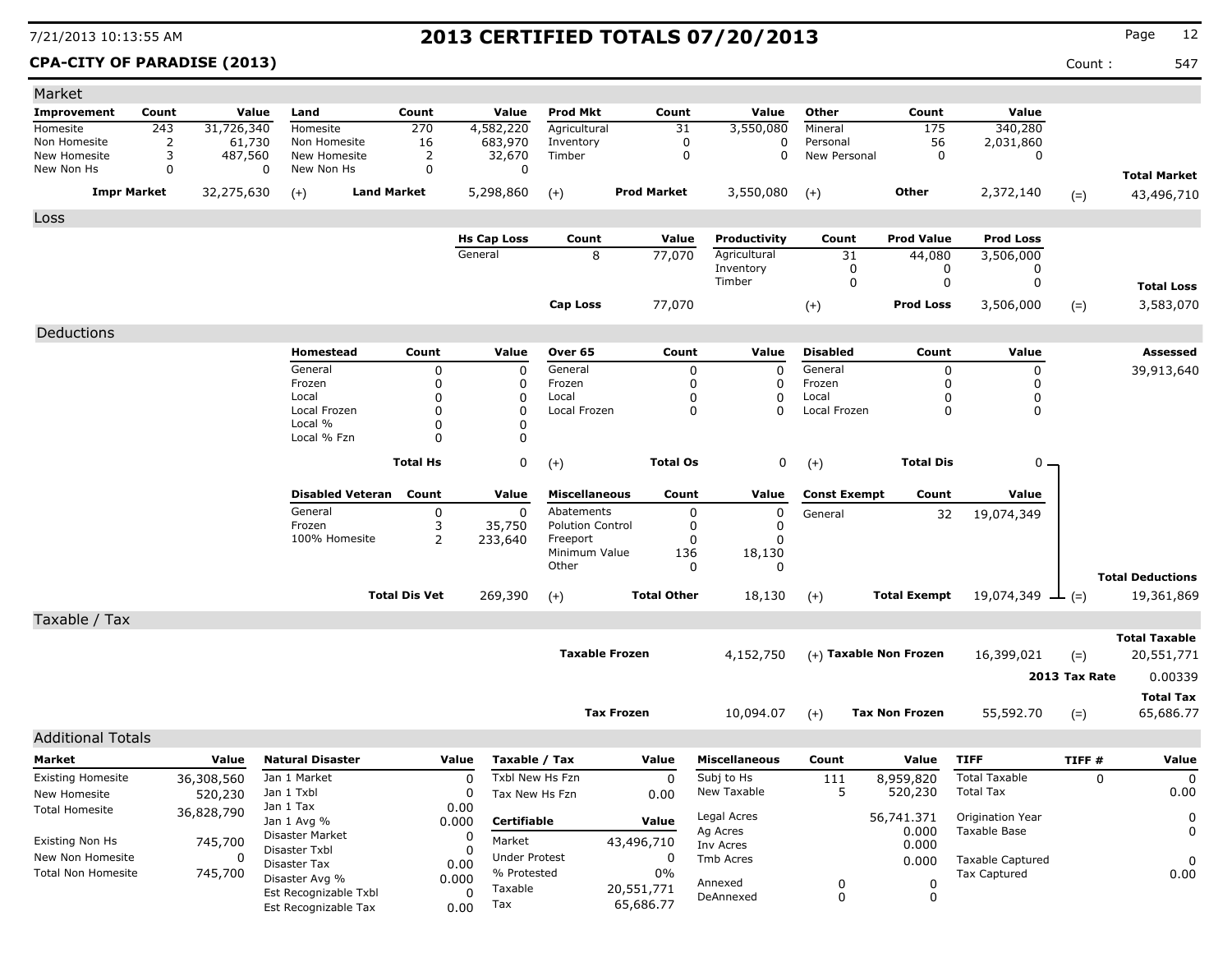### **CRH-CITY OF RHOME (2013)** Count : 11,820

| Market                              |                    |                     |                                               |                      |                                     |                         |                    |                      |                          |                          |                                  |               |                                     |
|-------------------------------------|--------------------|---------------------|-----------------------------------------------|----------------------|-------------------------------------|-------------------------|--------------------|----------------------|--------------------------|--------------------------|----------------------------------|---------------|-------------------------------------|
| Improvement                         | Count              | Value               | Land                                          | Count                | Value                               | <b>Prod Mkt</b>         | Count              | Value                | Other                    | Count                    | Value                            |               |                                     |
| Homesite                            | 592                | 58,816,850          | Homesite                                      | 715                  | 18,007,760                          | Agricultural            | 100                | 5,112,030            | Mineral                  | 10,863                   | 40,599,900                       |               |                                     |
| Non Homesite<br>New Homesite        | 7<br>14            | 298,000<br>151,030  | Non Homesite<br>New Homesite                  | 6<br>5               | 1,635,440<br>120,710                | Inventory<br>Timber     | 0<br>0             | 0<br>0               | Personal<br>New Personal | 128<br>$\mathbf 0$       | 15,966,800<br>0                  |               |                                     |
| New Non Hs                          | 1                  | 22,160              | New Non Hs                                    | $\mathbf 0$          | 0                                   |                         |                    |                      |                          |                          |                                  |               |                                     |
|                                     | <b>Impr Market</b> | 59,288,040          | $(+)$                                         | <b>Land Market</b>   | 19,763,910                          | $(+)$                   | <b>Prod Market</b> | 5,112,030            | $(+)$                    | Other                    | 56,566,700                       | $(=)$         | <b>Total Market</b><br>140,730,680  |
| Loss                                |                    |                     |                                               |                      |                                     |                         |                    |                      |                          |                          |                                  |               |                                     |
|                                     |                    |                     |                                               |                      | <b>Hs Cap Loss</b>                  | Count                   | Value              | Productivity         | Count                    | <b>Prod Value</b>        | <b>Prod Loss</b>                 |               |                                     |
|                                     |                    |                     |                                               |                      | General                             | $\overline{7}$          | 64,020             | Agricultural         | 100                      | 63,980                   | 5,048,050                        |               |                                     |
|                                     |                    |                     |                                               |                      |                                     |                         |                    | Inventory            | 0                        | 0                        | 0                                |               |                                     |
|                                     |                    |                     |                                               |                      |                                     |                         |                    | Timber               | 0                        | 0                        | 0                                |               | <b>Total Loss</b>                   |
|                                     |                    |                     |                                               |                      |                                     | Cap Loss                | 64,020             |                      | $(+)$                    | <b>Prod Loss</b>         | 5,048,050                        | $(=)$         | 5,112,070                           |
| Deductions                          |                    |                     |                                               |                      |                                     |                         |                    |                      |                          |                          |                                  |               |                                     |
|                                     |                    |                     | Homestead                                     | Count                | Value                               | Over 65                 | Count              | Value                | <b>Disabled</b>          | Count                    | Value                            |               | Assessed                            |
|                                     |                    |                     | General                                       | 0                    | 0                                   | General                 |                    | 0<br>0               | General                  | 0                        | 0                                |               | 135,618,610                         |
|                                     |                    |                     | Frozen<br>Local                               | 0<br>0               | 0                                   | Frozen<br>Local         |                    | 0<br>0               | Frozen                   | 0                        | 0                                |               |                                     |
|                                     |                    |                     | Local Frozen                                  | 0                    | 0<br>0                              | Local Frozen            | 82<br>0            | 3,195,210<br>0       | Local<br>Local Frozen    | 10<br>0                  | 400,000<br>0                     |               |                                     |
|                                     |                    |                     | Local %                                       | 0                    | 0                                   |                         |                    |                      |                          |                          |                                  |               |                                     |
|                                     |                    |                     | Local % Fzn                                   | 0                    | 0                                   |                         |                    |                      |                          |                          |                                  |               |                                     |
|                                     |                    |                     |                                               | <b>Total Hs</b>      | 0                                   | $(+)$                   | <b>Total Os</b>    | 3,195,210            | $(+)$                    | <b>Total Dis</b>         | $400,000 -$                      |               |                                     |
|                                     |                    |                     | <b>Disabled Veteran</b>                       | Count                | Value                               | <b>Miscellaneous</b>    | Count              | Value                | <b>Const Exempt</b>      | Count                    | Value                            |               |                                     |
|                                     |                    |                     | General                                       | 20                   | 155,000                             | Abatements              |                    | 0<br>0               | General                  | 48                       | 4,404,980                        |               |                                     |
|                                     |                    |                     | Frozen                                        | 0                    | 0                                   | <b>Polution Control</b> |                    | 0<br>0               |                          |                          |                                  |               |                                     |
|                                     |                    |                     | 100% Homesite                                 | 3                    | 246,550                             | Freeport                |                    | 2<br>4,518,816       |                          |                          |                                  |               |                                     |
|                                     |                    |                     |                                               |                      |                                     | Minimum Value<br>Other  | 263                | 10,900<br>0<br>0     |                          |                          |                                  |               |                                     |
|                                     |                    |                     |                                               |                      |                                     |                         |                    |                      |                          |                          |                                  |               | <b>Total Deductions</b>             |
|                                     |                    |                     |                                               | <b>Total Dis Vet</b> | 401,550                             | $(+)$                   | <b>Total Other</b> | 4,529,716            | $(+)$                    | <b>Total Exempt</b>      | 4,404,980 $\perp$ (=)            |               | 12,931,456                          |
| Taxable / Tax                       |                    |                     |                                               |                      |                                     |                         |                    |                      |                          |                          |                                  |               |                                     |
|                                     |                    |                     |                                               |                      |                                     | <b>Taxable Frozen</b>   |                    | 0                    |                          | $(+)$ Taxable Non Frozen | 122,687,154                      |               | <b>Total Taxable</b><br>122,687,154 |
|                                     |                    |                     |                                               |                      |                                     |                         |                    |                      |                          |                          |                                  | $(=)$         |                                     |
|                                     |                    |                     |                                               |                      |                                     |                         |                    |                      |                          |                          |                                  | 2013 Tax Rate | 0.005833                            |
|                                     |                    |                     |                                               |                      |                                     |                         |                    |                      |                          |                          |                                  |               | <b>Total Tax</b>                    |
|                                     |                    |                     |                                               |                      |                                     |                         | <b>Tax Frozen</b>  | 0.00                 | $(+)$                    | <b>Tax Non Frozen</b>    | 715,631.02                       | $(=)$         | 715,631.02                          |
| <b>Additional Totals</b>            |                    |                     |                                               |                      |                                     |                         |                    |                      |                          |                          |                                  |               |                                     |
| Market                              |                    | Value               | <b>Natural Disaster</b>                       |                      | Value<br>Taxable / Tax              |                         | Value              | <b>Miscellaneous</b> | Count                    | Value                    | <b>TIFF</b>                      | TIFF#         | Value                               |
| <b>Existing Homesite</b>            |                    | 76,824,610          | Jan 1 Market                                  |                      | 0                                   | Txbl New Hs Fzn         | 0                  | Subj to Hs           | 352                      | 37,557,450               | <b>Total Taxable</b>             | 0             | 0                                   |
| New Homesite                        |                    | 271,740             | Jan 1 Txbl                                    |                      | 0<br>Tax New Hs Fzn                 |                         | 0.00               | New Taxable          | 19                       | 293,900                  | <b>Total Tax</b>                 |               | 0.00                                |
| <b>Total Homesite</b>               |                    | 77,096,350          | Jan 1 Tax<br>Jan 1 Avg %                      |                      | 0.00<br>Certifiable<br>0.000        |                         | Value              | Legal Acres          |                          | 9,476,778.174            | Origination Year                 |               | 0                                   |
|                                     |                    |                     | Disaster Market                               |                      | 0                                   |                         |                    | Ag Acres             |                          | 0.000                    | Taxable Base                     |               | 0                                   |
| Existing Non Hs<br>New Non Homesite |                    | 1,933,440<br>22,160 | Disaster Txbl                                 |                      | Market<br>0<br><b>Under Protest</b> |                         | 140,730,680<br>0   | Inv Acres            |                          | 0.000                    |                                  |               |                                     |
| <b>Total Non Homesite</b>           |                    | 1,955,600           | Disaster Tax                                  |                      | 0.00<br>% Protested                 |                         | 0%                 | Tmb Acres            |                          | 0.000                    | Taxable Captured<br>Tax Captured |               | 0<br>0.00                           |
|                                     |                    |                     | Disaster Avg %                                |                      | 0.000<br>Taxable                    |                         | 122,687,154        | Annexed              | 0                        | 0                        |                                  |               |                                     |
|                                     |                    |                     | Est Recognizable Txbl<br>Est Recognizable Tax |                      | 0<br>Tax<br>0.00                    |                         | 715,631.02         | DeAnnexed            | 0                        | 0                        |                                  |               |                                     |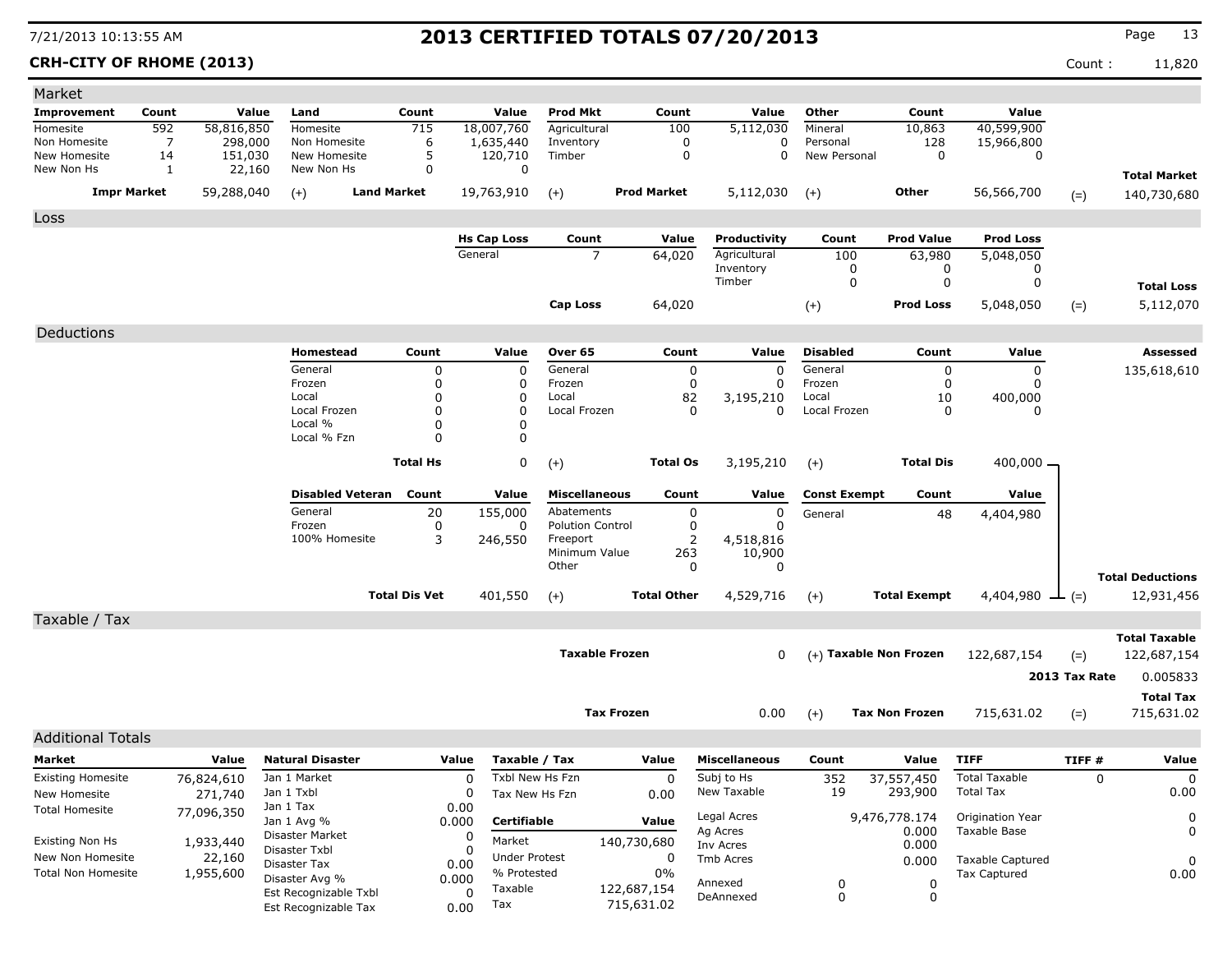### **CRU-CITY OF RUNAWAY BAY (2013)** Count : 2,407

| Market                       |                      |                      |                                |                      |                              |                         |                    |                      |                          |                          |                         |               |                         |
|------------------------------|----------------------|----------------------|--------------------------------|----------------------|------------------------------|-------------------------|--------------------|----------------------|--------------------------|--------------------------|-------------------------|---------------|-------------------------|
| Improvement                  | Count                | Value                | Land                           | Count                | Value                        | <b>Prod Mkt</b>         | Count              | Value                | Other                    | Count                    | Value                   |               |                         |
| Homesite                     | 710                  | 86,517,280           | Homesite                       | 2,223                | 21,999,450                   | Agricultural            | 0                  | $\mathbf 0$          | Mineral                  | 116                      | 1,568,730               |               |                         |
| Non Homesite<br>New Homesite | $\overline{2}$<br>16 | 126,950<br>1,223,040 | Non Homesite<br>New Homesite   | 0<br>0               | 0<br>0                       | Inventory<br>Timber     | 0<br>0             | 0<br>$\Omega$        | Personal<br>New Personal | 68<br>$\mathbf 0$        | 2,431,610<br>0          |               |                         |
| New Non Hs                   | 0                    |                      | $\mathbf 0$<br>New Non Hs      | 0                    | 0                            |                         |                    |                      |                          |                          |                         |               | <b>Total Market</b>     |
|                              | <b>Impr Market</b>   | 87,867,270           | $(+)$                          | <b>Land Market</b>   | 21,999,450                   | $(+)$                   | <b>Prod Market</b> | 0                    | $(+)$                    | Other                    | 4,000,340               | $(=)$         | 113,867,060             |
| Loss                         |                      |                      |                                |                      |                              |                         |                    |                      |                          |                          |                         |               |                         |
|                              |                      |                      |                                |                      | <b>Hs Cap Loss</b>           | Count                   | Value              | Productivity         | Count                    | <b>Prod Value</b>        | <b>Prod Loss</b>        |               |                         |
|                              |                      |                      |                                |                      | General                      | 10                      | 96,190             | Agricultural         | 0                        | 0                        | 0                       |               |                         |
|                              |                      |                      |                                |                      |                              |                         |                    | Inventory            | 0                        | 0                        | 0                       |               |                         |
|                              |                      |                      |                                |                      |                              |                         |                    | Timber               | 0                        | $\Omega$                 | $\Omega$                |               | <b>Total Loss</b>       |
|                              |                      |                      |                                |                      |                              | Cap Loss                | 96,190             |                      | $(+)$                    | <b>Prod Loss</b>         | 0                       | $(=)$         | 96,190                  |
| Deductions                   |                      |                      |                                |                      |                              |                         |                    |                      |                          |                          |                         |               |                         |
|                              |                      |                      | Homestead                      | Count                | Value                        | Over 65                 | Count              | Value                | <b>Disabled</b>          | Count                    | Value                   |               | <b>Assessed</b>         |
|                              |                      |                      | General                        | 0                    | $\mathsf 0$                  | General                 | 0                  | 0                    | General                  | 0                        | $\pmb{0}$               |               | 113,770,870             |
|                              |                      |                      | Frozen                         | $\mathbf 0$          | 0                            | Frozen                  | 0                  | 0                    | Frozen                   | 0                        | 0                       |               |                         |
|                              |                      |                      | Local<br>Local Frozen          | 227<br>179           | 1,132,500                    | Local<br>Local Frozen   | 0<br>0             | 0<br>$\mathbf 0$     | Local<br>Local Frozen    | 0<br>0                   | 0<br>0                  |               |                         |
|                              |                      |                      | Local %                        | 0                    | 889,900<br>0                 |                         |                    |                      |                          |                          |                         |               |                         |
|                              |                      |                      | Local % Fzn                    | 0                    | 0                            |                         |                    |                      |                          |                          |                         |               |                         |
|                              |                      |                      |                                | <b>Total Hs</b>      | 2,022,400                    | $(+)$                   | <b>Total Os</b>    | 0                    | $(+)$                    | <b>Total Dis</b>         | $0 -$                   |               |                         |
|                              |                      |                      | <b>Disabled Veteran</b>        | Count                | Value                        | <b>Miscellaneous</b>    | Count              | Value                | <b>Const Exempt</b>      | Count                    | Value                   |               |                         |
|                              |                      |                      | General                        | 3                    | 27,000                       | Abatements              | 0                  | 0                    | General                  | 79                       | 2,466,145               |               |                         |
|                              |                      |                      | Frozen                         | 10                   | 120,000                      | <b>Polution Control</b> | 0                  | 0                    |                          |                          |                         |               |                         |
|                              |                      |                      | 100% Homesite                  | 4                    | 433,730                      | Freeport                | 0                  | 0                    |                          |                          |                         |               |                         |
|                              |                      |                      |                                |                      |                              | Minimum Value<br>Other  | 2<br>$\Omega$      | 400<br>0             |                          |                          |                         |               |                         |
|                              |                      |                      |                                |                      |                              |                         |                    |                      |                          |                          |                         |               | <b>Total Deductions</b> |
|                              |                      |                      |                                | <b>Total Dis Vet</b> | 580,730                      | $(+)$                   | <b>Total Other</b> | 400                  | $(+)$                    | <b>Total Exempt</b>      | $2,466,145$ $\perp$ (=) |               | 5,069,675               |
| Taxable / Tax                |                      |                      |                                |                      |                              |                         |                    |                      |                          |                          |                         |               |                         |
|                              |                      |                      |                                |                      |                              |                         |                    |                      |                          |                          |                         |               | <b>Total Taxable</b>    |
|                              |                      |                      |                                |                      |                              | <b>Taxable Frozen</b>   |                    | 26,090,730           |                          | $(+)$ Taxable Non Frozen | 82,610,465              | $(=)$         | 108,701,195             |
|                              |                      |                      |                                |                      |                              |                         |                    |                      |                          |                          |                         | 2013 Tax Rate | 0.006153                |
|                              |                      |                      |                                |                      |                              |                         |                    |                      |                          |                          |                         |               | <b>Total Tax</b>        |
|                              |                      |                      |                                |                      |                              |                         | <b>Tax Frozen</b>  | 139,944.62           | $(+)$                    | <b>Tax Non Frozen</b>    | 508,299.13              | $(=)$         | 648,243.75              |
| <b>Additional Totals</b>     |                      |                      |                                |                      |                              |                         |                    |                      |                          |                          |                         |               |                         |
| Market                       |                      | Value                | <b>Natural Disaster</b>        |                      | Value<br>Taxable / Tax       |                         | Value              | <b>Miscellaneous</b> | Count                    | Value                    | <b>TIFF</b>             | TIFF#         | Value                   |
| <b>Existing Homesite</b>     |                      | 108,516,730          | Jan 1 Market                   |                      | 0<br>Txbl New Hs Fzn         |                         | 0                  | Subj to Hs           | 407                      | 62,636,980               | Total Taxable           | 0             | 0                       |
| New Homesite                 |                      | 1,223,040            | Jan 1 Txbl                     |                      | 0<br>Tax New Hs Fzn          |                         | 0.00               | New Taxable          | 15                       | 1,211,160                | <b>Total Tax</b>        |               | 0.00                    |
| <b>Total Homesite</b>        |                      | 109,739,770          | Jan 1 Tax                      |                      | 0.00                         |                         |                    | Legal Acres          |                          | 37,540.878               | <b>Origination Year</b> |               | 0                       |
|                              |                      |                      | Jan 1 Avg %<br>Disaster Market |                      | Certifiable<br>0.000<br>0    |                         | Value              | Ag Acres             |                          | 0.000                    | Taxable Base            |               | 0                       |
| <b>Existing Non Hs</b>       |                      | 126,950              | Disaster Txbl                  |                      | Market<br>0                  |                         | 113,768,310        | Inv Acres            |                          | 0.000                    |                         |               |                         |
| New Non Homesite             |                      | 0                    | Disaster Tax                   |                      | <b>Under Protest</b><br>0.00 |                         | 98,750             | Tmb Acres            |                          | 0.000                    | <b>Taxable Captured</b> |               | 0                       |
| <b>Total Non Homesite</b>    |                      | 126,950              | Disaster Avg %                 |                      | % Protested<br>0.000         |                         | 0.087%             | Annexed              | 0                        | 0                        | <b>Tax Captured</b>     |               | 0.00                    |
|                              |                      |                      | Est Recognizable Txbl          |                      | Taxable<br>0                 |                         | 108,602,445        | DeAnnexed            | 0                        | 0                        |                         |               |                         |
|                              |                      |                      | Est Recognizable Tax           |                      | Tax<br>0.00                  |                         | 647,636.14         |                      |                          |                          |                         |               |                         |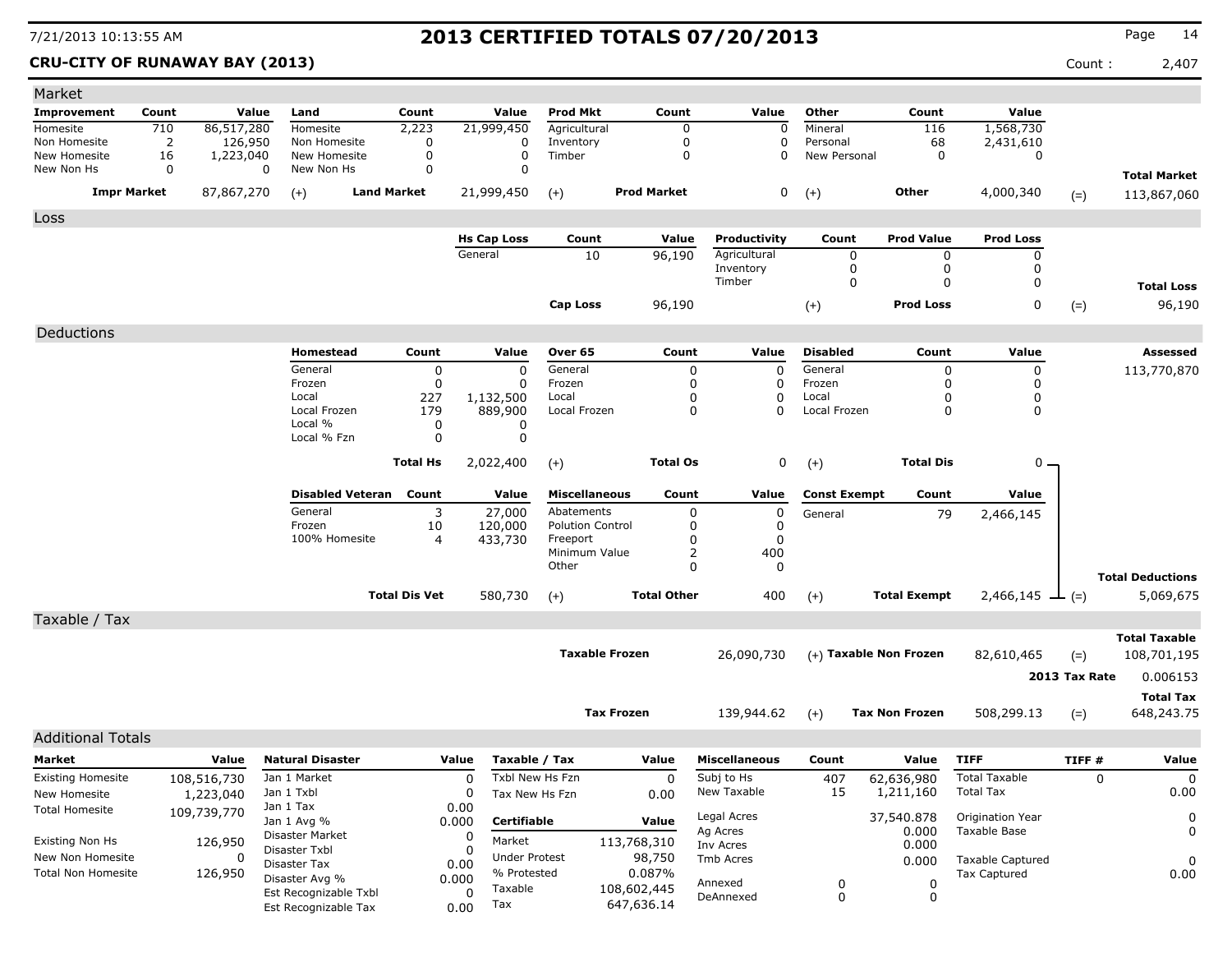### **F01-FIRE DISTRICT #1 (2013)** Count : 36,363

| Market                       |                    |                        |                               |                      |                                   |                         |                    |                              |                          |                                |                                         |               |                                    |
|------------------------------|--------------------|------------------------|-------------------------------|----------------------|-----------------------------------|-------------------------|--------------------|------------------------------|--------------------------|--------------------------------|-----------------------------------------|---------------|------------------------------------|
| <b>Improvement</b>           | Count              | Value                  | Land                          | Count                | Value                             | <b>Prod Mkt</b>         | Count              | Value                        | Other                    | Count                          | Value                                   |               |                                    |
| Homesite                     | 3,614              | 261,701,140            | Homesite                      | 3,498                | 79,349,450                        | Agricultural            | 1,309              | 159,664,180                  | Mineral                  | 30,579                         | 234,338,340                             |               |                                    |
| Non Homesite<br>New Homesite | 226<br>329         | 5,703,640<br>7,540,660 | Non Homesite<br>New Homesite  | 346<br>56            | 14,557,250<br>1,688,520           | Inventory<br>Timber     | 0<br>$\mathbf 0$   | $\Omega$<br>$\Omega$         | Personal<br>New Personal | 736<br>$\mathbf 0$             | 192,582,730<br>$\mathbf 0$              |               |                                    |
| New Non Hs                   | 18                 | 285,820                | New Non Hs                    | 0                    | 0                                 |                         |                    |                              |                          |                                |                                         |               |                                    |
|                              | <b>Impr Market</b> | 275,231,260            | $(+)$                         | <b>Land Market</b>   | 95,595,220                        | $(+)$                   | <b>Prod Market</b> | 159,664,180                  | $(+)$                    | Other                          | 426,921,070                             | $(=)$         | <b>Total Market</b><br>957,411,730 |
| Loss                         |                    |                        |                               |                      |                                   |                         |                    |                              |                          |                                |                                         |               |                                    |
|                              |                    |                        |                               |                      |                                   |                         |                    |                              |                          |                                | <b>Prod Loss</b>                        |               |                                    |
|                              |                    |                        |                               |                      | <b>Hs Cap Loss</b><br>General     | Count<br>111            | Value<br>1,322,050 | Productivity<br>Agricultural | Count<br>1,309           | <b>Prod Value</b><br>2,436,030 | 157,228,150                             |               |                                    |
|                              |                    |                        |                               |                      |                                   |                         |                    | Inventory                    | 0                        | 0                              | 0                                       |               |                                    |
|                              |                    |                        |                               |                      |                                   |                         |                    | Timber                       | 0                        | 0                              | 0                                       |               | <b>Total Loss</b>                  |
|                              |                    |                        |                               |                      |                                   | <b>Cap Loss</b>         | 1,322,050          |                              | $(+)$                    | Prod Loss                      | 156,778,150                             | $(=)$         | 158,100,200                        |
|                              |                    |                        |                               |                      |                                   |                         |                    |                              |                          |                                |                                         |               |                                    |
| Deductions                   |                    |                        | Homestead                     | Count                | Value                             | Over 65                 | Count              | Value                        | <b>Disabled</b>          | Count                          | Value                                   |               | Assessed                           |
|                              |                    |                        | General                       | 0                    | 0                                 | General                 |                    | 0<br>0                       | General                  | 0                              | 0                                       |               | 799,311,530                        |
|                              |                    |                        | Frozen                        | 0                    | 0                                 | Frozen                  | $\mathbf 0$        | 0                            | Frozen                   | 0                              | 0                                       |               |                                    |
|                              |                    |                        | Local                         | 0                    | 0                                 | Local                   | 0                  | $\mathbf 0$                  | Local                    | n                              | 0                                       |               |                                    |
|                              |                    |                        | Local Frozen                  | 0                    | $\Omega$                          | Local Frozen            |                    | $\Omega$<br>0                | Local Frozen             | 0                              | 0                                       |               |                                    |
|                              |                    |                        | Local %<br>Local % Fzn        | 0<br>0               | 0<br>$\Omega$                     |                         |                    |                              |                          |                                |                                         |               |                                    |
|                              |                    |                        |                               |                      |                                   |                         |                    |                              |                          |                                |                                         |               |                                    |
|                              |                    |                        |                               | <b>Total Hs</b>      | $\pmb{0}$                         | $(+)$                   | <b>Total Os</b>    | 0                            | $(+)$                    | <b>Total Dis</b>               | $0 -$                                   |               |                                    |
|                              |                    |                        | <b>Disabled Veteran</b>       | Count                | Value                             | <b>Miscellaneous</b>    | Count              | Value                        | <b>Const Exempt</b>      | Count                          | Value                                   |               |                                    |
|                              |                    |                        | General                       | 62                   | 535,830                           | Abatements              |                    | 0<br>0                       | General                  | 299                            | 24,534,547                              |               |                                    |
|                              |                    |                        | Frozen                        | 0                    | 0                                 | <b>Polution Control</b> |                    | 6<br>2,749,230               |                          |                                |                                         |               |                                    |
|                              |                    |                        | 100% Homesite                 | 20                   | 2,402,300                         | Freeport                | <sup>0</sup>       | 0                            |                          |                                |                                         |               |                                    |
|                              |                    |                        |                               |                      |                                   | Minimum Value<br>Other  | 3,037<br>$\Omega$  | 171,760<br>$\Omega$          |                          |                                |                                         |               |                                    |
|                              |                    |                        |                               |                      |                                   |                         |                    |                              |                          |                                |                                         |               | <b>Total Deductions</b>            |
|                              |                    |                        |                               | <b>Total Dis Vet</b> | 2,938,130                         | $(+)$                   | <b>Total Other</b> | 2,920,990                    | $(+)$                    | <b>Total Exempt</b>            | 24,534,547 $\perp$ (=)                  |               | 30,393,667                         |
| Taxable / Tax                |                    |                        |                               |                      |                                   |                         |                    |                              |                          |                                |                                         |               |                                    |
|                              |                    |                        |                               |                      |                                   |                         |                    |                              |                          |                                |                                         |               | <b>Total Taxable</b>               |
|                              |                    |                        |                               |                      |                                   | <b>Taxable Frozen</b>   |                    | 0                            |                          | $(+)$ Taxable Non Frozen       | 768,917,863                             | $(=)$         | 768,917,863                        |
|                              |                    |                        |                               |                      |                                   |                         |                    |                              |                          |                                |                                         | 2013 Tax Rate | 0.0003                             |
|                              |                    |                        |                               |                      |                                   |                         |                    |                              |                          |                                |                                         |               | <b>Total Tax</b>                   |
|                              |                    |                        |                               |                      |                                   |                         | <b>Tax Frozen</b>  | 0.00                         | $(+)$                    | <b>Tax Non Frozen</b>          | 230,677.43                              | $(=)$         | 230,677.43                         |
| <b>Additional Totals</b>     |                    |                        |                               |                      |                                   |                         |                    |                              |                          |                                |                                         |               |                                    |
| Market                       |                    | Value                  | <b>Natural Disaster</b>       |                      | Taxable / Tax<br>Value            |                         | Value              | <b>Miscellaneous</b>         | Count                    | Value                          | <b>TIFF</b>                             | TIFF#         | Value                              |
| <b>Existing Homesite</b>     |                    | 341,050,590            | Jan 1 Market                  |                      | Txbl New Hs Fzn<br>0              |                         | 0                  | Subj to Hs                   | 1,921                    | 203,721,190                    | <b>Total Taxable</b>                    | $\cup$        | $\mathbf 0$                        |
| New Homesite                 |                    | 9,229,180              | Jan 1 Txbl                    |                      | 0<br>Tax New Hs Fzn               |                         | 0.00               | New Taxable                  | 390                      | 8,606,850                      | <b>Total Tax</b>                        |               | 0.00                               |
| <b>Total Homesite</b>        |                    | 350,279,770            | Jan 1 Tax                     |                      | 0.00                              |                         |                    |                              |                          |                                |                                         |               |                                    |
|                              |                    |                        | Jan 1 Avg %                   |                      | <b>Certifiable</b><br>0.000       |                         | Value              | Legal Acres<br>Ag Acres      |                          | 14,749,310.<br>0.000           | <b>Origination Year</b><br>Taxable Base |               | 0<br>0                             |
| <b>Existing Non Hs</b>       |                    | 20,260,890             | Disaster Market               |                      | 0<br>Market                       |                         | 957,119,320        | Inv Acres                    |                          | 0.000                          |                                         |               |                                    |
| New Non Homesite             |                    | 285,820                | Disaster Txbl<br>Disaster Tax |                      | 0<br><b>Under Protest</b><br>0.00 |                         | 292,410            | Tmb Acres                    |                          | 0.000                          | <b>Taxable Captured</b>                 |               | 0                                  |
| <b>Total Non Homesite</b>    |                    | 20,546,710             | Disaster Avg %                |                      | % Protested<br>0.000              |                         | 0.031%             |                              |                          |                                | Tax Captured                            |               | 0.00                               |
|                              |                    |                        | Est Recognizable Txbl         |                      | Taxable<br>0                      |                         | 768,635,723        | Annexed<br>DeAnnexed         | 0<br>0                   | 0<br>0                         |                                         |               |                                    |
|                              |                    |                        | Est Recognizable Tax          |                      | Tax<br>0.00                       |                         | 230,592.78         |                              |                          |                                |                                         |               |                                    |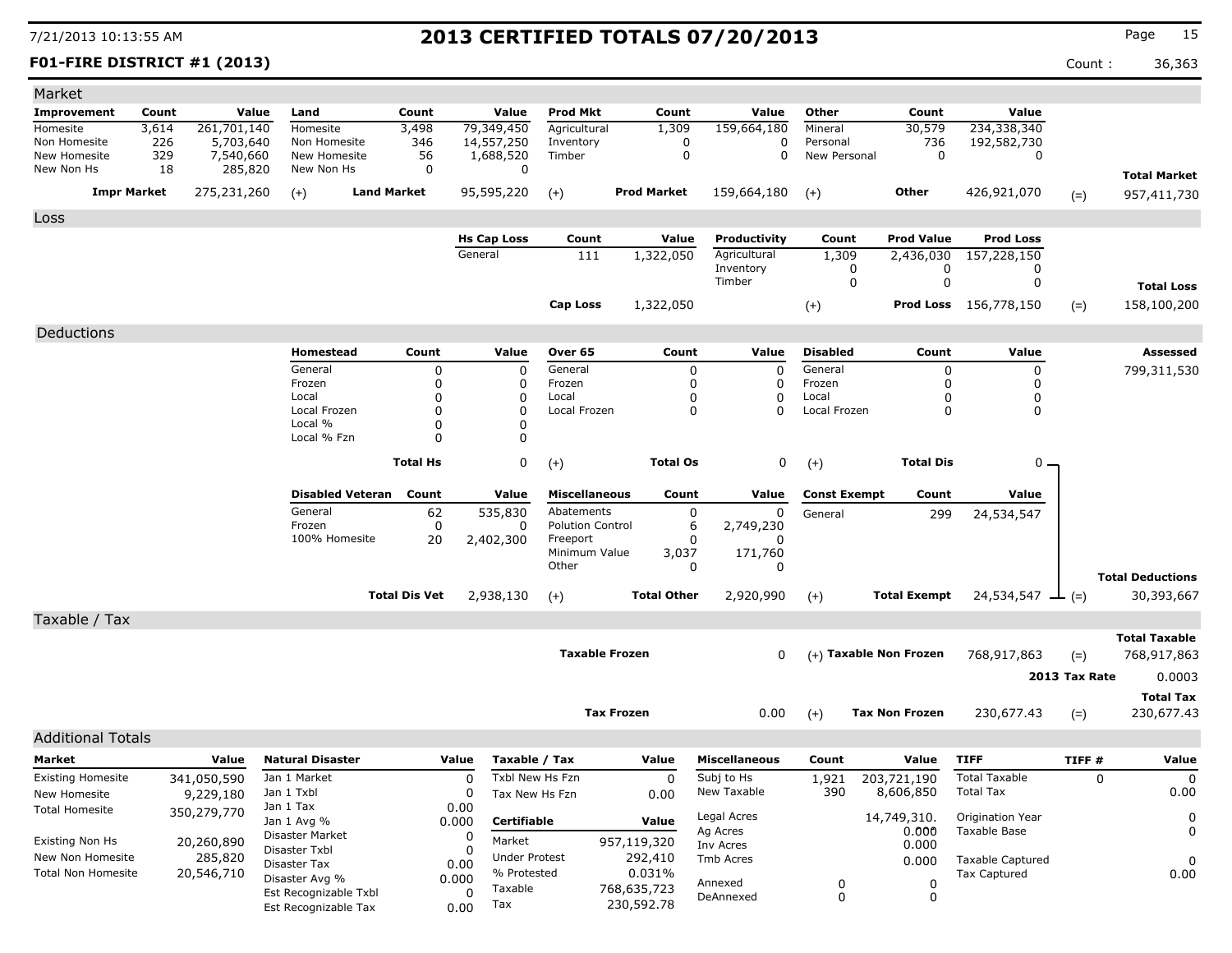**JAC-JACK COUNTY (2013)** Count : 2

| Market                    |                    |          |                                  |                      |                      |                                    |                    |                      |                     |                          |                      |               |                         |
|---------------------------|--------------------|----------|----------------------------------|----------------------|----------------------|------------------------------------|--------------------|----------------------|---------------------|--------------------------|----------------------|---------------|-------------------------|
| Improvement               | Count              | Value    | Land                             | Count                | Value                | <b>Prod Mkt</b>                    | Count              | Value                | Other               | Count                    | Value                |               |                         |
| Homesite                  | 0                  |          | 0<br>Homesite                    | 0                    | 0                    | Agricultural                       | 0                  | $\mathbf 0$          | Mineral             | 2                        | 6,210                |               |                         |
| Non Homesite              | $\mathbf 0$        |          | 0<br>Non Homesite                | 0                    | 0                    | Inventory                          | 0                  | $\mathbf 0$          | Personal            | $\mathbf 0$              | 0                    |               |                         |
| New Homesite              | 0                  | 0        | New Homesite                     | 0                    | 0                    | Timber                             | 0                  | $\mathbf 0$          | New Personal        | 0                        | $\mathbf 0$          |               |                         |
| New Non Hs                | $\Omega$           |          | New Non Hs<br>0                  | 0                    | $\Omega$             |                                    |                    |                      |                     |                          |                      |               | <b>Total Market</b>     |
|                           | <b>Impr Market</b> |          | 0<br><b>Land Market</b><br>$(+)$ |                      | 0                    | $(+)$                              | <b>Prod Market</b> | 0                    | $(+)$               | Other                    | 6,210                | $(=)$         | 6,210                   |
| Loss                      |                    |          |                                  |                      |                      |                                    |                    |                      |                     |                          |                      |               |                         |
|                           |                    |          |                                  |                      | <b>Hs Cap Loss</b>   | Count                              | Value              | Productivity         | Count               | <b>Prod Value</b>        | <b>Prod Loss</b>     |               |                         |
|                           |                    |          |                                  |                      | General              | $\mathbf 0$                        | 0                  | Agricultural         | $\pmb{0}$           | 0                        | 0                    |               |                         |
|                           |                    |          |                                  |                      |                      |                                    |                    | Inventory            | 0                   | 0                        | 0                    |               |                         |
|                           |                    |          |                                  |                      |                      |                                    |                    | Timber               | 0                   | 0                        | 0                    |               | <b>Total Loss</b>       |
|                           |                    |          |                                  |                      |                      |                                    |                    |                      |                     |                          |                      |               |                         |
|                           |                    |          |                                  |                      |                      | Cap Loss                           | 0                  |                      | $(+)$               | <b>Prod Loss</b>         | 0                    | $(=)$         | 0                       |
| Deductions                |                    |          |                                  |                      |                      |                                    |                    |                      |                     |                          |                      |               |                         |
|                           |                    |          | Homestead                        | Count                | Value                | Over 65                            | Count              | Value                | <b>Disabled</b>     | Count                    | Value                |               | Assessed                |
|                           |                    |          | General                          | 0                    | $\mathbf 0$          | General                            | 0                  | 0                    | General             | $\pmb{0}$                | 0                    |               | 6,210                   |
|                           |                    |          | Frozen                           | $\Omega$             | $\mathbf 0$          | Frozen                             | 0                  | 0                    | Frozen              | 0                        | 0                    |               |                         |
|                           |                    |          | Local                            | $\Omega$             | $\mathbf 0$          | Local                              | 0                  | 0                    | Local               | 0                        | 0                    |               |                         |
|                           |                    |          | Local Frozen                     | $\Omega$             | $\Omega$             | Local Frozen                       | 0                  | $\mathbf 0$          | Local Frozen        | 0                        | 0                    |               |                         |
|                           |                    |          | Local %<br>Local % Fzn           | 0<br>$\Omega$        | $\mathbf 0$<br>0     |                                    |                    |                      |                     |                          |                      |               |                         |
|                           |                    |          |                                  |                      |                      |                                    |                    |                      |                     |                          |                      |               |                         |
|                           |                    |          |                                  | <b>Total Hs</b>      | 0                    | $(+)$                              | <b>Total Os</b>    | 0                    | $(+)$               | <b>Total Dis</b>         | 0 -                  |               |                         |
|                           |                    |          |                                  |                      |                      |                                    |                    |                      |                     |                          |                      |               |                         |
|                           |                    |          | <b>Disabled Veteran</b>          | Count                | Value                | <b>Miscellaneous</b><br>Abatements | Count              | Value                | <b>Const Exempt</b> | Count                    | Value                |               |                         |
|                           |                    |          | General<br>Frozen                | 0<br>0               | 0<br>0               | <b>Polution Control</b>            | 0<br>0             | 0<br>0               | General             | $\pmb{0}$                | 0                    |               |                         |
|                           |                    |          | 100% Homesite                    | 0                    | 0                    | Freeport                           | 0                  | 0                    |                     |                          |                      |               |                         |
|                           |                    |          |                                  |                      |                      | Minimum Value                      | 0                  | 0                    |                     |                          |                      |               |                         |
|                           |                    |          |                                  |                      |                      | Other                              | $\mathbf{0}$       | 0                    |                     |                          |                      |               |                         |
|                           |                    |          |                                  |                      |                      |                                    |                    |                      |                     |                          |                      |               | <b>Total Deductions</b> |
|                           |                    |          |                                  | <b>Total Dis Vet</b> | 0                    | $(+)$                              | <b>Total Other</b> | 0                    | $(+)$               | <b>Total Exempt</b>      |                      | $0 \perp (=)$ | 0                       |
| Taxable / Tax             |                    |          |                                  |                      |                      |                                    |                    |                      |                     |                          |                      |               |                         |
|                           |                    |          |                                  |                      |                      |                                    |                    |                      |                     |                          |                      |               | <b>Total Taxable</b>    |
|                           |                    |          |                                  |                      |                      | <b>Taxable Frozen</b>              |                    | 0                    |                     | $(+)$ Taxable Non Frozen | 6,210                | $(=)$         | 6,210                   |
|                           |                    |          |                                  |                      |                      |                                    |                    |                      |                     |                          |                      | 2013 Tax Rate | 0.0001                  |
|                           |                    |          |                                  |                      |                      |                                    |                    |                      |                     |                          |                      |               | <b>Total Tax</b>        |
|                           |                    |          |                                  |                      |                      |                                    | <b>Tax Frozen</b>  | 0.00                 | $(+)$               | <b>Tax Non Frozen</b>    | 0.62                 | $(=)$         | 0.62                    |
|                           |                    |          |                                  |                      |                      |                                    |                    |                      |                     |                          |                      |               |                         |
| <b>Additional Totals</b>  |                    |          |                                  |                      |                      |                                    |                    |                      |                     |                          |                      |               |                         |
| Market                    |                    | Value    | <b>Natural Disaster</b>          | Value                | Taxable / Tax        |                                    | Value              | <b>Miscellaneous</b> | Count               | Value                    | <b>TIFF</b>          | TIFF#         | Value                   |
| <b>Existing Homesite</b>  |                    | 0        | Jan 1 Market                     |                      | Txbl New Hs Fzn<br>0 |                                    | 0                  | Subj to Hs           | 0                   | 0                        | <b>Total Taxable</b> | 0             | 0                       |
| New Homesite              |                    | $\Omega$ | Jan 1 Txbl                       |                      | 0<br>Tax New Hs Fzn  |                                    | 0.00               | New Taxable          | 0                   | 0                        | <b>Total Tax</b>     |               | 0.00                    |
| <b>Total Homesite</b>     |                    | $\Omega$ | Jan 1 Tax                        | 0.00                 |                      |                                    |                    | Legal Acres          |                     | 0.000                    | Origination Year     |               | 0                       |
|                           |                    |          | Jan 1 Avg %                      | 0.000                | Certifiable          |                                    | Value              | Ag Acres             |                     | 0.000                    | Taxable Base         |               | 0                       |
| <b>Existing Non Hs</b>    |                    | $\Omega$ | Disaster Market<br>Disaster Txbl |                      | 0<br>Market<br>0     |                                    | 6,210              | Inv Acres            |                     | 0.000                    |                      |               |                         |
| New Non Homesite          |                    | 0        | Disaster Tax                     | 0.00                 | <b>Under Protest</b> |                                    | 0                  | Tmb Acres            |                     | 0.000                    | Taxable Captured     |               | 0                       |
| <b>Total Non Homesite</b> |                    | 0        | Disaster Avg %                   | 0.000                | % Protested          |                                    | 0%                 |                      |                     |                          | Tax Captured         |               | 0.00                    |
|                           |                    |          | Est Recognizable Txbl            |                      | Taxable<br>0         |                                    | 6,210              | Annexed<br>DeAnnexed | 0<br>0              | 0<br>0                   |                      |               |                         |
|                           |                    |          | Est Recognizable Tax             | 0.00                 | Tax                  |                                    | 0.62               |                      |                     |                          |                      |               |                         |

Tax 0.00

Est Recognizable Tax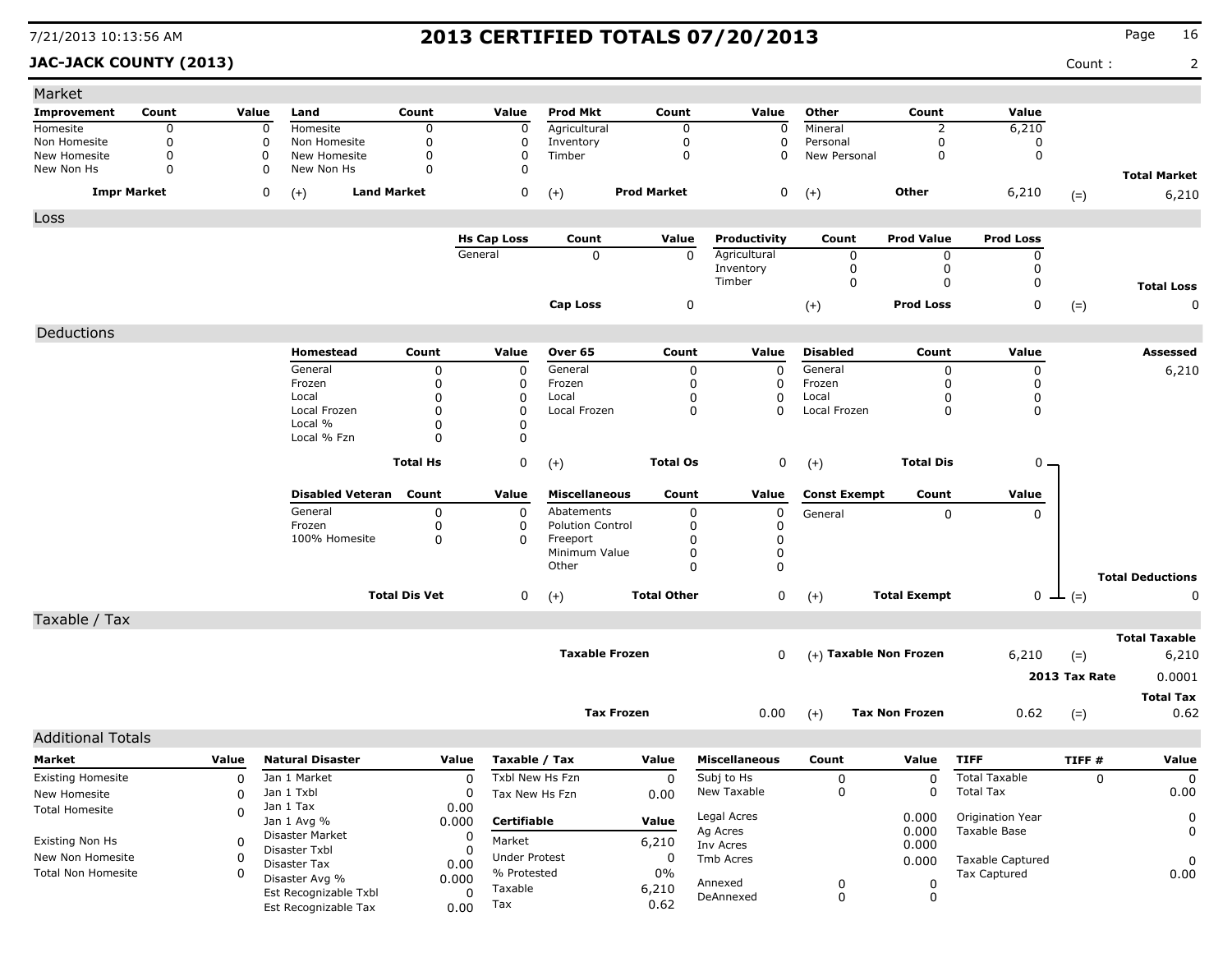**LTR-WISE FM/FLOOD-LATERA (2013)** Count : 208,879

| Market                       |                |                                  |                                |                      |                               |                                     |                            |                           |                          |                       |                                          |               |                         |
|------------------------------|----------------|----------------------------------|--------------------------------|----------------------|-------------------------------|-------------------------------------|----------------------------|---------------------------|--------------------------|-----------------------|------------------------------------------|---------------|-------------------------|
| Improvement                  | Count          | Value                            | Land                           | Count                | Value                         | <b>Prod Mkt</b>                     | Count                      | Value                     | Other                    | Count                 | Value                                    |               |                         |
| Homesite                     | 27,109         | 2,641,005,681                    | Homesite                       | 33,041               | 931,145,635                   | Agricultural                        | 10,865                     | 1,701,881,070             | Mineral                  | 157,314               | 2,574,566,760                            |               |                         |
| Non Homesite<br>New Homesite | 1,162<br>2,817 | 35,051,400<br>69,672,250         | Non Homesite<br>New Homesite   | 2,289<br>251         | 117,239,810<br>7,195,530      | Inventory<br>Timber                 | $\mathbf 0$<br>$\mathbf 0$ | $\Omega$<br>$\Omega$      | Personal<br>New Personal | 6,844<br>$\mathbf 0$  | 1,786,834,240<br>0                       |               |                         |
| New Non Hs                   | 97             | 1,833,810                        | New Non Hs                     | $\mathbf 0$          | 0                             |                                     |                            |                           |                          |                       |                                          |               | <b>Total Market</b>     |
|                              |                | <b>Impr Market</b> 2,747,563,141 | $(+)$                          | Land Market          | 1,055,580,975                 | $(+)$                               |                            | Prod Market 1,701,881,070 | $(+)$                    | Other                 | 4,361,401,000                            | $(=)$         | 9,866,426,186           |
| Loss                         |                |                                  |                                |                      |                               |                                     |                            |                           |                          |                       |                                          |               |                         |
|                              |                |                                  |                                |                      | <b>Hs Cap Loss</b>            | Count                               | Value                      | Productivity              | Count                    | <b>Prod Value</b>     | <b>Prod Loss</b>                         |               |                         |
|                              |                |                                  |                                |                      | General                       | 663                                 | 8,436,780                  | Agricultural              | 10,865                   |                       | 27,856,470 1,674,024,600                 |               |                         |
|                              |                |                                  |                                |                      |                               |                                     |                            | Inventory                 | 0                        | 0                     | 0                                        |               |                         |
|                              |                |                                  |                                |                      |                               |                                     |                            | Timber                    | $\mathbf 0$              | $\mathbf 0$           | 0                                        |               | <b>Total Loss</b>       |
|                              |                |                                  |                                |                      |                               | <b>Cap Loss</b>                     | 8,436,780                  |                           | $(+)$                    |                       | <b>Prod Loss 1,672,585,180</b>           | $(=)$         | 1,681,021,960           |
| Deductions                   |                |                                  |                                |                      |                               |                                     |                            |                           |                          |                       |                                          |               |                         |
|                              |                |                                  | Homestead                      | Count                | Value                         | Over 65                             | Count                      | Value                     | <b>Disabled</b>          | Count                 | Value                                    |               | Assessed                |
|                              |                |                                  | General                        | 9,485                | 27,287,134                    | General                             | 266                        | 1,720,872                 | General                  | 0                     | 0                                        |               | 8,185,404,226           |
|                              |                |                                  | Frozen                         | 4,700                | 13,588,040                    | Frozen                              | 4,259                      | 28,723,594                | Frozen                   | 0                     | 0                                        |               |                         |
|                              |                |                                  | Local                          | 0                    | <sup>0</sup>                  | Local                               | 0                          | 0                         | Local                    | O                     | 0                                        |               |                         |
|                              |                |                                  | Local Frozen<br>Local %        | 0                    | $\Omega$<br>9,333 240,224,902 | Local Frozen                        | $\mathbf 0$                | $\Omega$                  | Local Frozen             | 0                     | 0                                        |               |                         |
|                              |                |                                  | Local % Fzn                    |                      | 4,643 105,419,180             |                                     |                            |                           |                          |                       |                                          |               |                         |
|                              |                |                                  |                                |                      | <b>Total Hs</b> 386,519,256   | $(+)$                               | <b>Total Os</b>            | 30,444,466                | $(+)$                    | <b>Total Dis</b>      | $0 -$                                    |               |                         |
|                              |                |                                  |                                |                      |                               |                                     |                            |                           |                          |                       |                                          |               |                         |
|                              |                |                                  | <b>Disabled Veteran</b>        | Count                | Value                         | <b>Miscellaneous</b>                | Count                      | Value                     | <b>Const Exempt</b>      | Count                 | Value                                    |               |                         |
|                              |                |                                  | General                        | 277                  | 2,002,044                     | Abatements                          |                            | 5<br>18,939,860           | General                  |                       | 3,144 459,222,884                        |               |                         |
|                              |                |                                  | Frozen<br>100% Homesite        | 220<br>135           | 2,484,188<br>15,702,020       | <b>Polution Control</b><br>Freeport | 49<br>12                   | 16,795,140<br>32,516,574  |                          |                       |                                          |               |                         |
|                              |                |                                  |                                |                      |                               | Minimum Value                       | 14,786                     | 1,191,470                 |                          |                       |                                          |               |                         |
|                              |                |                                  |                                |                      |                               | Other                               | 1                          | 78,930                    |                          |                       |                                          |               |                         |
|                              |                |                                  |                                |                      |                               |                                     |                            |                           |                          |                       |                                          |               | <b>Total Deductions</b> |
|                              |                |                                  |                                | <b>Total Dis Vet</b> | 20,188,252                    | $(+)$                               | <b>Total Other</b>         | 69,521,974                | $(+)$                    |                       | <b>Total Exempt</b> 459,222,884          | $ (=)$        | 965,896,832             |
| Taxable / Tax                |                |                                  |                                |                      |                               |                                     |                            |                           |                          |                       |                                          |               |                         |
|                              |                |                                  |                                |                      |                               |                                     |                            |                           |                          |                       |                                          |               | <b>Total Taxable</b>    |
|                              |                |                                  |                                |                      |                               |                                     | <b>Taxable Frozen</b>      | 373,038,731               |                          |                       | $(+)$ Taxable Non Frozen $6,842,869,790$ | $(=)$         | 7,219,507,394           |
|                              |                |                                  |                                |                      |                               |                                     |                            |                           |                          |                       |                                          | 2013 Tax Rate | 0.0009                  |
|                              |                |                                  |                                |                      |                               |                                     |                            |                           |                          |                       |                                          |               | <b>Total Tax</b>        |
|                              |                |                                  |                                |                      |                               |                                     | <b>Tax Frozen</b>          | 321,511.37                | $(+)$                    | <b>Tax Non Frozen</b> | 6,158,602.58                             | $(=)$         | 6,480,069.81            |
| <b>Additional Totals</b>     |                |                                  |                                |                      |                               |                                     |                            |                           |                          |                       |                                          |               |                         |
| Market                       |                | Value                            | <b>Natural Disaster</b>        |                      | Value<br>Taxable / Tax        |                                     | Value                      | <b>Miscellaneous</b>      | Count                    | Value                 | <b>TIFF</b>                              | TIFF#         | Value                   |
| <b>Existing Homesite</b>     |                | 3,572,151,316                    | Jan 1 Market                   |                      | 0                             | Txbl New Hs Fzn                     | 3,647,917                  | Subj to Hs                | 14,191 1,741,509,630     |                       | <b>Total Taxable</b>                     |               | 0<br>0                  |
| New Homesite                 |                | 76,867,780                       | Jan 1 Txbl                     |                      | 0<br>Tax New Hs Fzn           |                                     | 3,253.32                   | New Taxable               | 3,070                    | 72,748,014            | <b>Total Tax</b>                         |               | 0.00                    |
| <b>Total Homesite</b>        |                | 3,649,019,096                    | Jan 1 Tax                      |                      | 0.00                          |                                     |                            | Legal Acres               |                          | 87,005,382.           | Origination Year                         |               | 0                       |
|                              |                |                                  | Jan 1 Avg %<br>Disaster Market |                      | Certifiable<br>0.000<br>0     |                                     | Value                      | Ag Acres                  |                          | 0.000                 | Taxable Base                             |               | $\Omega$                |
| Existing Non Hs              |                | 152,291,210                      | Disaster Txbl                  |                      | Market<br>0                   |                                     | 9,862,876,776              | Inv Acres                 |                          | 0.000                 |                                          |               |                         |
| New Non Homesite             |                | 1,833,810                        | Disaster Tax                   |                      | <b>Under Protest</b><br>0.00  |                                     | 3,549,410                  | Tmb Acres                 |                          | 0.000                 | <b>Taxable Captured</b>                  |               | 0                       |
| <b>Total Non Homesite</b>    |                | 154,125,020                      | Disaster Avg %                 |                      | % Protested<br>0.000          |                                     | 0.036%                     | Annexed                   | 0                        | 0                     | <b>Tax Captured</b>                      |               | 0.00                    |
|                              |                |                                  | Est Recognizable Txbl          |                      | Taxable<br>0                  |                                     | 7,216,235,462              | DeAnnexed                 | 0                        | 0                     |                                          |               |                         |
|                              |                |                                  | Est Recognizable Tax           |                      | Tax<br>0.00                   |                                     | 6,477,125.07               |                           |                          |                       |                                          |               |                         |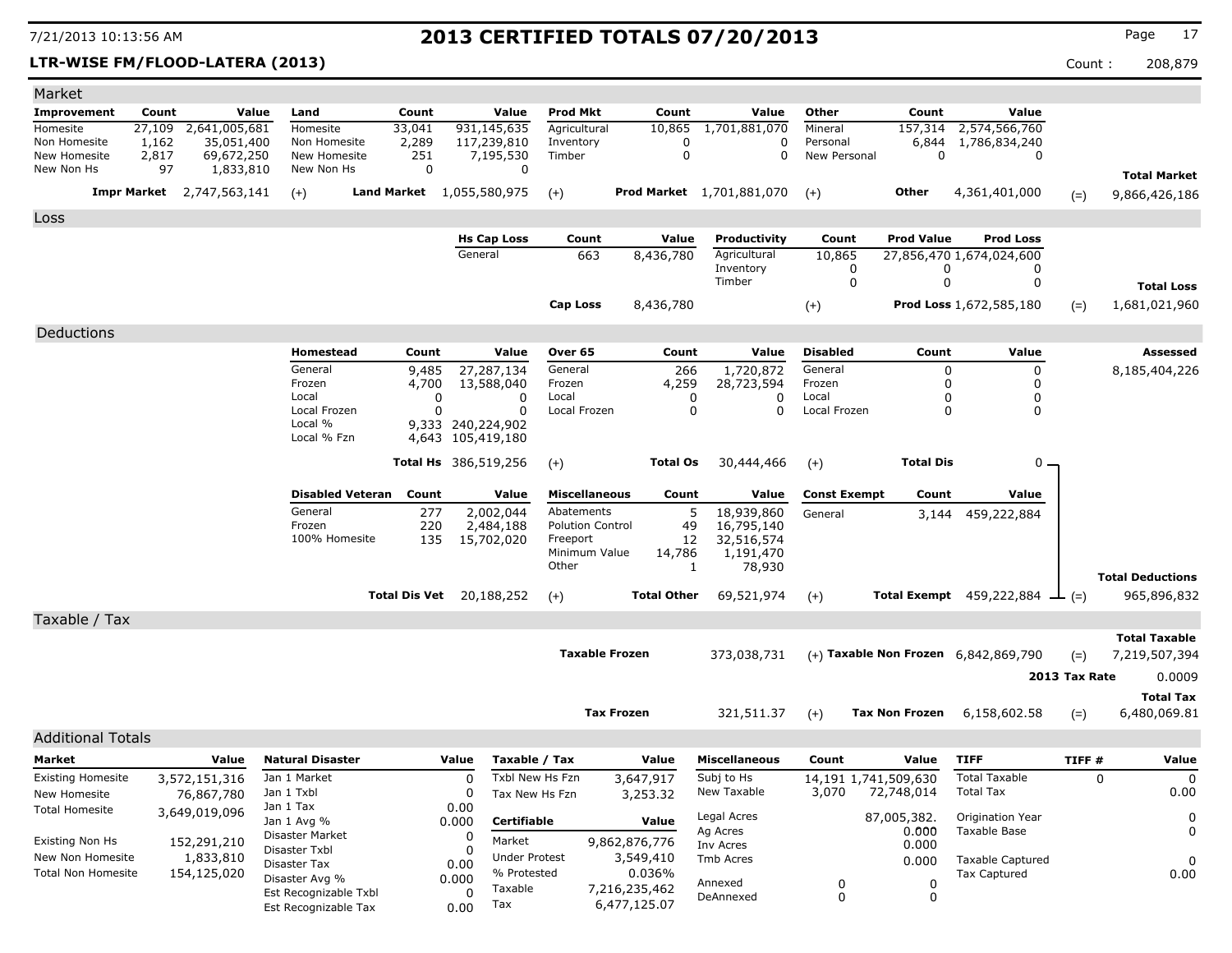### **MON-MONTAGUE COUNTY (2013)** Count : 106

| Market                    |                    |       |                                |                      |                              |                         |                    |                      |                     |                          |                         |               |                         |
|---------------------------|--------------------|-------|--------------------------------|----------------------|------------------------------|-------------------------|--------------------|----------------------|---------------------|--------------------------|-------------------------|---------------|-------------------------|
| Improvement               | Count              | Value | Land                           | Count                | Value                        | Prod Mkt                | Count              | Value                | Other               | Count                    | Value                   |               |                         |
| Homesite                  | 0                  |       | Homesite<br>0                  | 0                    | 0                            | Agricultural            | 0                  | $\overline{0}$       | Mineral             | 106                      | 227,030                 |               |                         |
| Non Homesite              | 0                  |       | $\Omega$<br>Non Homesite       | 0                    | 0                            | Inventory               | 0                  | $\mathbf 0$          | Personal            | $\mathbf 0$              | 0                       |               |                         |
| New Homesite              | 0                  |       | 0<br>New Homesite              | $\mathbf 0$          | 0                            | Timber                  | 0                  | 0                    | New Personal        | $\mathbf 0$              | 0                       |               |                         |
| New Non Hs                | 0                  |       | New Non Hs<br>0                | $\Omega$             | 0                            |                         |                    |                      |                     |                          |                         |               | <b>Total Market</b>     |
|                           | <b>Impr Market</b> |       | 0<br>$(+)$                     | <b>Land Market</b>   | 0                            | $(+)$                   | <b>Prod Market</b> | $\mathbf 0$          | $(+)$               | Other                    | 227,030                 | $(=)$         | 227,030                 |
| Loss                      |                    |       |                                |                      |                              |                         |                    |                      |                     |                          |                         |               |                         |
|                           |                    |       |                                |                      | <b>Hs Cap Loss</b>           | Count                   | Value              | Productivity         | Count               | <b>Prod Value</b>        | <b>Prod Loss</b>        |               |                         |
|                           |                    |       |                                |                      | General                      | 0                       | $\mathbf 0$        | Agricultural         |                     | 0<br>0                   | 0                       |               |                         |
|                           |                    |       |                                |                      |                              |                         |                    | Inventory            |                     | 0<br>0                   | 0                       |               |                         |
|                           |                    |       |                                |                      |                              |                         |                    | Timber               | 0                   | 0                        | 0                       |               | <b>Total Loss</b>       |
|                           |                    |       |                                |                      |                              | Cap Loss                | 0                  |                      | $(+)$               | <b>Prod Loss</b>         | 0                       | $(=)$         | 0                       |
| Deductions                |                    |       |                                |                      |                              |                         |                    |                      |                     |                          |                         |               |                         |
|                           |                    |       | Homestead                      | Count                | Value                        | Over 65                 | Count              | Value                | <b>Disabled</b>     | Count                    | Value                   |               | <b>Assessed</b>         |
|                           |                    |       | General                        | 0                    | 0                            | General                 | 0                  | 0                    | General             | 0                        | 0                       |               | 227,030                 |
|                           |                    |       | Frozen                         | 0                    | 0                            | Frozen                  | 0                  | 0                    | Frozen              | $\Omega$                 | 0                       |               |                         |
|                           |                    |       | Local                          | 0                    | 0                            | Local                   | 0                  | 0                    | Local               | 0                        | 0                       |               |                         |
|                           |                    |       | Local Frozen<br>Local %        | 0<br>0               | $\Omega$<br>$\Omega$         | Local Frozen            | 0                  | 0                    | Local Frozen        | 0                        | 0                       |               |                         |
|                           |                    |       | Local % Fzn                    | 0                    | 0                            |                         |                    |                      |                     |                          |                         |               |                         |
|                           |                    |       |                                | <b>Total Hs</b>      | 0                            | $(+)$                   | <b>Total Os</b>    | 0                    | $(+)$               | <b>Total Dis</b>         | $0 -$                   |               |                         |
|                           |                    |       | <b>Disabled Veteran</b>        | Count                | Value                        | <b>Miscellaneous</b>    | Count              | Value                | <b>Const Exempt</b> | Count                    | Value                   |               |                         |
|                           |                    |       |                                |                      |                              | Abatements              |                    |                      |                     |                          |                         |               |                         |
|                           |                    |       | General<br>Frozen              | 0<br>0               | $\mathbf 0$<br>0             | <b>Polution Control</b> | 0<br>0             | 0<br>0               | General             | $\mathbf{1}$             | 6,370                   |               |                         |
|                           |                    |       | 100% Homesite                  | 0                    | 0                            | Freeport                | 0                  | 0                    |                     |                          |                         |               |                         |
|                           |                    |       |                                |                      |                              | Minimum Value           | 61                 | 7,860                |                     |                          |                         |               |                         |
|                           |                    |       |                                |                      |                              | Other                   | $\Omega$           | 0                    |                     |                          |                         |               | <b>Total Deductions</b> |
|                           |                    |       |                                | <b>Total Dis Vet</b> | 0                            | $(+)$                   | <b>Total Other</b> | 7,860                | $(+)$               | <b>Total Exempt</b>      | 6,370 $\perp$ (=)       |               | 14,230                  |
| Taxable / Tax             |                    |       |                                |                      |                              |                         |                    |                      |                     |                          |                         |               |                         |
|                           |                    |       |                                |                      |                              |                         |                    |                      |                     |                          |                         |               | <b>Total Taxable</b>    |
|                           |                    |       |                                |                      |                              | <b>Taxable Frozen</b>   |                    | 0                    |                     | $(+)$ Taxable Non Frozen | 212,800                 | $(=)$         | 212,800                 |
|                           |                    |       |                                |                      |                              |                         |                    |                      |                     |                          |                         | 2013 Tax Rate | 0.0001                  |
|                           |                    |       |                                |                      |                              |                         |                    |                      |                     |                          |                         |               |                         |
|                           |                    |       |                                |                      |                              | <b>Tax Frozen</b>       |                    |                      |                     |                          |                         |               | <b>Total Tax</b>        |
|                           |                    |       |                                |                      |                              |                         |                    | 0.00                 | $(+)$               | <b>Tax Non Frozen</b>    | 21.30                   | $(=)$         | 21.30                   |
| <b>Additional Totals</b>  |                    |       |                                |                      |                              |                         |                    |                      |                     |                          |                         |               |                         |
| Market                    |                    | Value | <b>Natural Disaster</b>        |                      | Taxable / Tax<br>Value       |                         | Value              | <b>Miscellaneous</b> | Count               | Value                    | <b>TIFF</b>             | TIFF#         | Value                   |
| <b>Existing Homesite</b>  |                    | 0     | Jan 1 Market                   |                      | Txbl New Hs Fzn<br>0         |                         | 0                  | Subj to Hs           | 0                   | 0                        | <b>Total Taxable</b>    | 0             | 0                       |
| New Homesite              |                    | O     | Jan 1 Txbl                     |                      | 0<br>Tax New Hs Fzn          |                         | 0.00               | New Taxable          | 0                   | 0                        | <b>Total Tax</b>        |               | 0.00                    |
| <b>Total Homesite</b>     |                    | 0     | Jan 1 Tax                      |                      | 0.00                         |                         |                    | Legal Acres          |                     | 33,378.240               | Origination Year        |               | 0                       |
|                           |                    |       | Jan 1 Avg %<br>Disaster Market |                      | Certifiable<br>0.000<br>0    |                         | Value              | Ag Acres             |                     | 0.000                    | Taxable Base            |               | 0                       |
| <b>Existing Non Hs</b>    |                    | U     | Disaster Txbl                  |                      | Market<br>-0                 |                         | 227,030            | Inv Acres            |                     | 0.000                    |                         |               |                         |
| New Non Homesite          |                    |       | Disaster Tax                   |                      | <b>Under Protest</b><br>0.00 |                         | 0                  | Tmb Acres            |                     | 0.000                    | <b>Taxable Captured</b> |               | 0                       |
| <b>Total Non Homesite</b> |                    | 0     | Disaster Avg %                 |                      | % Protested<br>0.000         |                         | 0%                 | Annexed              | 0                   | 0                        | <b>Tax Captured</b>     |               | 0.00                    |
|                           |                    |       | Est Recognizable Txbl          |                      | Taxable<br>-0                |                         | 212,800            | DeAnnexed            | 0                   | 0                        |                         |               |                         |
|                           |                    |       | Est Recognizable Tax           |                      | Tax<br>0.00                  |                         | 21.30              |                      |                     |                          |                         |               |                         |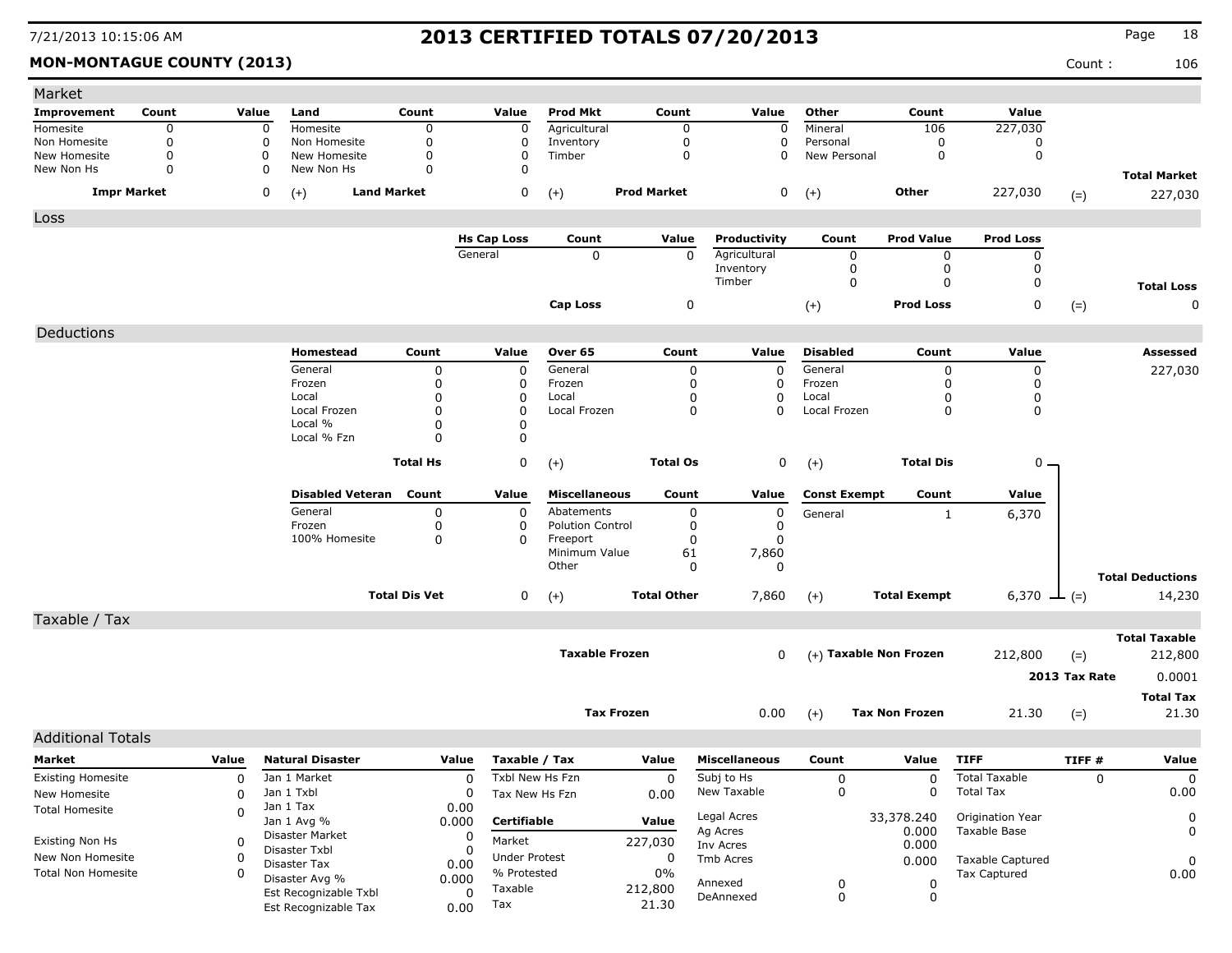### **SAL-ALVORD ISD (2013)** Count : 13,595

| Market                                                 |                           |                                                 |                                                        |                                   |                                                   |                                                               |                             |                                              |                                     |                              |                                          |               |                                     |
|--------------------------------------------------------|---------------------------|-------------------------------------------------|--------------------------------------------------------|-----------------------------------|---------------------------------------------------|---------------------------------------------------------------|-----------------------------|----------------------------------------------|-------------------------------------|------------------------------|------------------------------------------|---------------|-------------------------------------|
| Improvement                                            | Count                     | Value                                           | Land                                                   | Count                             | Value                                             | <b>Prod Mkt</b>                                               | Count                       | Value                                        | Other                               | Count                        | Value                                    |               |                                     |
| Homesite<br>Non Homesite<br>New Homesite<br>New Non Hs | 1,818<br>126<br>216<br>14 | 142,675,350<br>3,971,190<br>5,723,670<br>80,560 | Homesite<br>Non Homesite<br>New Homesite<br>New Non Hs | 1,874<br>195<br>19<br>$\mathbf 0$ | 68,830,020<br>7,737,050<br>479,920<br>$\mathbf 0$ | Agricultural<br>Inventory<br>Timber                           | 1,102<br>0<br>$\mathbf 0$   | 158,795,350<br>0<br>0                        | Mineral<br>Personal<br>New Personal | 10,135<br>581<br>$\mathbf 0$ | 156,602,370<br>87,362,560<br>$\mathbf 0$ |               | <b>Total Market</b>                 |
|                                                        | <b>Impr Market</b>        | 152,450,770                                     | $(+)$                                                  | <b>Land Market</b>                | 77,046,990                                        | $(+)$                                                         | <b>Prod Market</b>          | 158,795,350                                  | $(+)$                               | Other                        | 243,964,930                              | $(=)$         | 632,258,040                         |
| Loss                                                   |                           |                                                 |                                                        |                                   |                                                   |                                                               |                             |                                              |                                     |                              |                                          |               |                                     |
|                                                        |                           |                                                 |                                                        |                                   | <b>Hs Cap Loss</b>                                | Count                                                         | Value                       | Productivity                                 | Count                               | <b>Prod Value</b>            | <b>Prod Loss</b>                         |               |                                     |
|                                                        |                           |                                                 |                                                        |                                   | General                                           | 44                                                            | 475,550                     | Agricultural                                 | 1,102                               | 2,919,360                    | 155,875,990                              |               |                                     |
|                                                        |                           |                                                 |                                                        |                                   |                                                   |                                                               |                             | Inventory                                    | 0                                   | 0                            | 0                                        |               |                                     |
|                                                        |                           |                                                 |                                                        |                                   |                                                   |                                                               |                             | Timber                                       | $\mathbf 0$                         | 0                            | 0                                        |               | <b>Total Loss</b>                   |
|                                                        |                           |                                                 |                                                        |                                   |                                                   | <b>Cap Loss</b>                                               | 475,550                     |                                              | $(+)$                               |                              | <b>Prod Loss</b> 155,875,990             | $(=)$         | 156,351,540                         |
| Deductions                                             |                           |                                                 |                                                        |                                   |                                                   |                                                               |                             |                                              |                                     |                              |                                          |               |                                     |
|                                                        |                           |                                                 | Homestead                                              | Count                             | Value                                             | Over 65                                                       | Count                       | Value                                        | <b>Disabled</b>                     | Count                        | Value                                    |               | Assessed                            |
|                                                        |                           |                                                 | General                                                | 647                               | 9,280,207                                         | General                                                       | 15                          | 150,000                                      | General                             | $\mathbf{1}$                 | 10,000                                   |               | 475,906,500                         |
|                                                        |                           |                                                 | Frozen                                                 | 310                               | 4,486,290                                         | Frozen                                                        | 279                         | 2,677,120                                    | Frozen                              | 24                           | 216,760                                  |               |                                     |
|                                                        |                           |                                                 | Local<br>Local Frozen                                  | 0<br>0                            | 0<br><sup>0</sup>                                 | Local<br>Local Frozen                                         |                             | 0<br>0<br>$\mathbf 0$<br>$\Omega$            | Local<br>Local Frozen               | 0<br>0                       | 0<br>0                                   |               |                                     |
|                                                        |                           |                                                 | Local %                                                | 0                                 |                                                   |                                                               |                             |                                              |                                     |                              |                                          |               |                                     |
|                                                        |                           |                                                 | Local % Fzn                                            | 0                                 | $\Omega$                                          |                                                               |                             |                                              |                                     |                              |                                          |               |                                     |
|                                                        |                           |                                                 |                                                        | Total Hs                          | 13,766,497                                        | $(+)$                                                         | <b>Total Os</b>             | 2,827,120                                    | $(+)$                               | <b>Total Dis</b>             | 226,760 -                                |               |                                     |
|                                                        |                           |                                                 |                                                        | Disabled Veteran Count            | Value                                             | <b>Miscellaneous</b>                                          | Count                       | Value                                        | <b>Const Exempt</b>                 | Count                        | Value                                    |               |                                     |
|                                                        |                           |                                                 | General                                                | 24                                | 177,660                                           | Abatements                                                    |                             | 0<br>0                                       | General                             | 346                          | 53,822,022                               |               |                                     |
|                                                        |                           |                                                 | Frozen<br>100% Homesite                                | 14<br>13                          | 149,400<br>1,078,540                              | <b>Polution Control</b><br>Freeport<br>Minimum Value<br>Other | 2,363                       | 0<br>0<br>$\Omega$<br>0<br>224,440<br>0<br>0 |                                     |                              |                                          |               |                                     |
|                                                        |                           |                                                 |                                                        |                                   |                                                   |                                                               |                             |                                              |                                     |                              |                                          |               | <b>Total Deductions</b>             |
|                                                        |                           |                                                 |                                                        | <b>Total Dis Vet</b>              | 1,405,600                                         | $(+)$                                                         | <b>Total Other</b>          | 224,440                                      | $(+)$                               | <b>Total Exempt</b>          | 53,822,022 $\perp$ (=)                   |               | 72,272,439                          |
| Taxable / Tax                                          |                           |                                                 |                                                        |                                   |                                                   |                                                               |                             |                                              |                                     |                              |                                          |               |                                     |
|                                                        |                           |                                                 |                                                        |                                   |                                                   | <b>Taxable Frozen</b>                                         |                             | 25,444,247                                   |                                     | $(+)$ Taxable Non Frozen     | 377,954,781                              | $(=)$         | <b>Total Taxable</b><br>403,634,061 |
|                                                        |                           |                                                 |                                                        |                                   |                                                   |                                                               |                             |                                              |                                     |                              |                                          | 2013 Tax Rate | 0.01364                             |
|                                                        |                           |                                                 |                                                        |                                   |                                                   |                                                               |                             |                                              |                                     |                              |                                          |               | <b>Total Tax</b>                    |
|                                                        |                           |                                                 |                                                        |                                   |                                                   |                                                               | <b>Tax Frozen</b>           | 270,272.57                                   | $(+)$                               | <b>Tax Non Frozen</b>        | 5,155,131.17                             | $(=)$         | 5,425,336.54                        |
| <b>Additional Totals</b>                               |                           |                                                 |                                                        |                                   |                                                   |                                                               |                             |                                              |                                     |                              |                                          |               |                                     |
| Market                                                 |                           | Value                                           | <b>Natural Disaster</b>                                |                                   | Taxable / Tax<br>Value                            |                                                               | Value                       | <b>Miscellaneous</b>                         | Count                               | Value                        | <b>TIFF</b>                              | TIFF#         | Value                               |
| <b>Existing Homesite</b>                               |                           | 211,505,370                                     | Jan 1 Market                                           |                                   | Txbl New Hs Fzn<br>0                              |                                                               | 239,960                     | Subj to Hs                                   | 958                                 | 106,038,730                  | <b>Total Taxable</b>                     | 0             | 0                                   |
| New Homesite                                           |                           | 6,203,590                                       | Jan 1 Txbl                                             |                                   | 0<br>Tax New Hs Fzn                               |                                                               | 3,268.67                    | New Taxable                                  | 236                                 | 5,498,781                    | <b>Total Tax</b>                         |               | 0.00                                |
| <b>Total Homesite</b>                                  |                           | 217,708,960                                     | Jan 1 Tax<br>Jan 1 Avg %                               |                                   | 0.00<br>Certifiable                               |                                                               | Value                       | Legal Acres                                  |                                     | 2,766,680.918                | Origination Year                         |               | 0                                   |
|                                                        |                           |                                                 | Disaster Market                                        |                                   | 0.000<br>0                                        |                                                               |                             | Ag Acres                                     |                                     | 0.000                        | Taxable Base                             |               | 0                                   |
| Existing Non Hs                                        |                           | 11,708,240                                      | Disaster Txbl                                          |                                   | Market<br>0                                       |                                                               | 632,019,840                 | Inv Acres                                    |                                     | 0.000                        |                                          |               |                                     |
| New Non Homesite                                       |                           | 80,560                                          | Disaster Tax                                           |                                   | <b>Under Protest</b><br>0.00                      |                                                               | 238,200                     | Tmb Acres                                    |                                     | 0.000                        | Taxable Captured                         |               | 0                                   |
| <b>Total Non Homesite</b>                              |                           | 11,788,800                                      | Disaster Avg %                                         |                                   | % Protested<br>0.000<br>Taxable                   |                                                               | 0.038%                      | Annexed                                      | 0                                   | 0                            | Tax Captured                             |               | 0.00                                |
|                                                        |                           |                                                 | Est Recognizable Txbl<br>Est Recognizable Tax          |                                   | 0<br>Tax<br>0.00                                  |                                                               | 403,420,861<br>5,422,529.57 | DeAnnexed                                    | 0                                   | 0                            |                                          |               |                                     |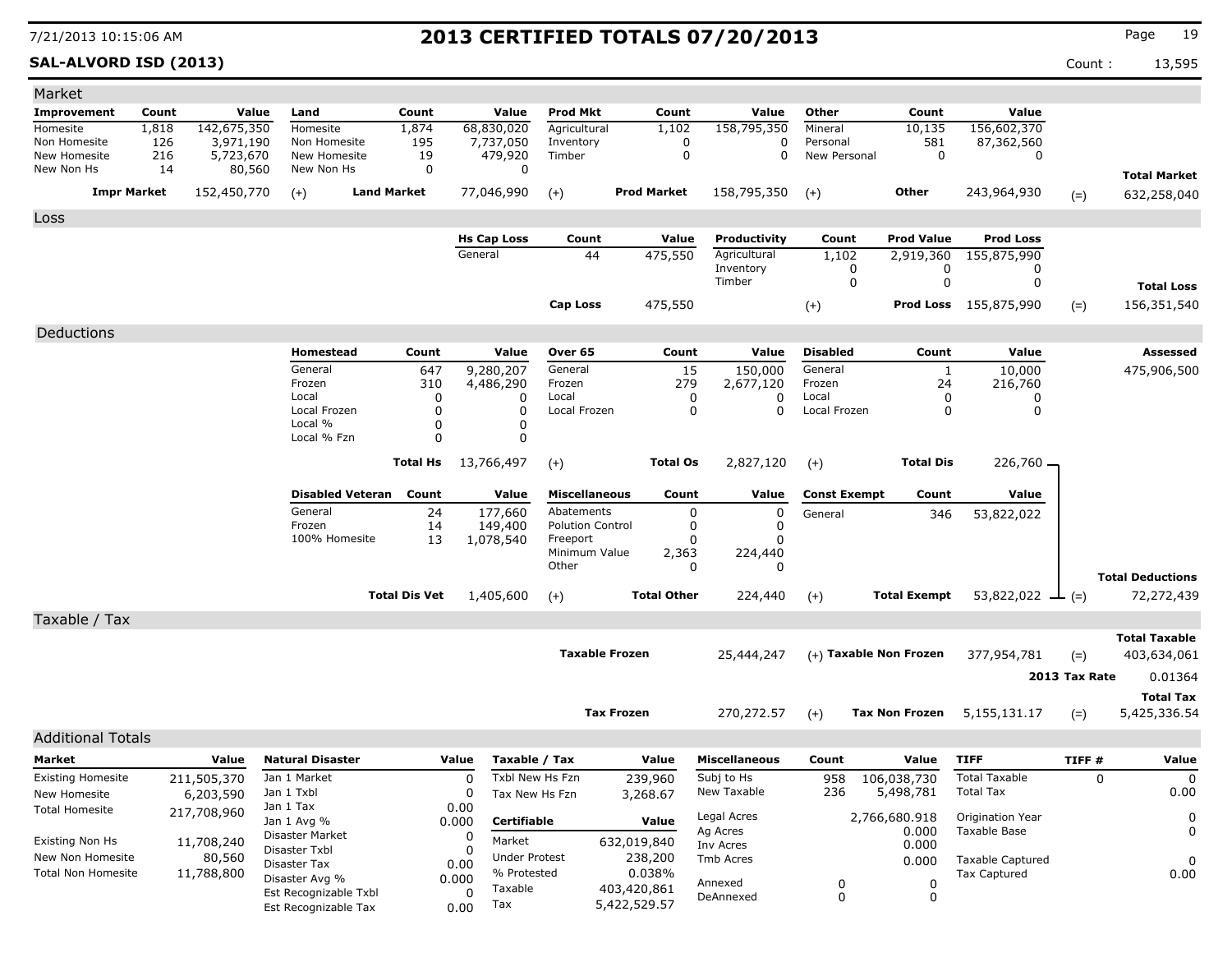## **SAZ-AZLE ISD (2013)** Count : 919

| Market                       |                    |                    |                              |                      |                                 |                           |                          |                         |                          |                          |                     |               |                         |
|------------------------------|--------------------|--------------------|------------------------------|----------------------|---------------------------------|---------------------------|--------------------------|-------------------------|--------------------------|--------------------------|---------------------|---------------|-------------------------|
| Improvement                  | Count              | Value              | Land                         | Count                | Value                           | <b>Prod Mkt</b>           | Count                    | Value                   | Other                    | Count                    | Value               |               |                         |
| Homesite                     | 314                | 17,663,290         | Homesite                     | 318                  | 9,252,030                       | Agricultural              | 21                       | 2,734,080               | Mineral                  | 523                      | 6,935,650           |               |                         |
| Non Homesite<br>New Homesite | 10<br>24           | 180,920<br>205,340 | Non Homesite<br>New Homesite | 20<br>3              | 787,800<br>73,490               | Inventory<br>Timber       | 0<br>0                   | $\Omega$<br>0           | Personal<br>New Personal | 15<br>$\mathbf 0$        | 953,470<br>0        |               |                         |
| New Non Hs                   | 1                  | 15,180             | New Non Hs                   | 0                    | 0                               |                           |                          |                         |                          |                          |                     |               | <b>Total Market</b>     |
|                              | <b>Impr Market</b> | 18,064,730         | $(+)$                        | <b>Land Market</b>   | 10,113,320                      | $(+)$                     | <b>Prod Market</b>       | 2,734,080               | $(+)$                    | Other                    | 7,889,120           | $(=)$         | 38,801,250              |
| Loss                         |                    |                    |                              |                      |                                 |                           |                          |                         |                          |                          |                     |               |                         |
|                              |                    |                    |                              |                      | <b>Hs Cap Loss</b>              | Count                     | Value                    | Productivity            | Count                    | <b>Prod Value</b>        | <b>Prod Loss</b>    |               |                         |
|                              |                    |                    |                              |                      | General                         | 6                         | 147,410                  | Agricultural            | 21                       | 32,740                   | 2,701,340           |               |                         |
|                              |                    |                    |                              |                      |                                 |                           |                          | Inventory               | 0                        | 0                        | 0                   |               |                         |
|                              |                    |                    |                              |                      |                                 |                           |                          | Timber                  | $\mathbf 0$              | 0                        | 0                   |               | <b>Total Loss</b>       |
|                              |                    |                    |                              |                      |                                 | Cap Loss                  | 147,410                  |                         | $(+)$                    | <b>Prod Loss</b>         | 2,701,340           | $(=)$         | 2,848,750               |
| Deductions                   |                    |                    |                              |                      |                                 |                           |                          |                         |                          |                          |                     |               |                         |
|                              |                    |                    | Homestead                    | Count                | Value                           | Over 65                   | Count                    | Value                   | <b>Disabled</b>          | Count                    | Value               |               | <b>Assessed</b>         |
|                              |                    |                    | General                      | 116                  | 1,635,000                       | General                   |                          | 4<br>30,000             | General                  | $\mathbf{1}$             | 10,000              |               | 35,952,500              |
|                              |                    |                    | Frozen                       | 63                   | 886,200                         | Frozen                    | 55                       | 512,490                 | Frozen                   | 7                        | 63,540              |               |                         |
|                              |                    |                    | Local<br>Local Frozen        | 0<br>0               | 0<br>0                          | Local<br>Local Frozen     |                          | 0<br>0<br>0<br>$\Omega$ | Local<br>Local Frozen    | 0<br>0                   | 0<br>0              |               |                         |
|                              |                    |                    | Local %                      | $\Omega$             | 0                               |                           |                          |                         |                          |                          |                     |               |                         |
|                              |                    |                    | Local % Fzn                  | 0                    | 0                               |                           |                          |                         |                          |                          |                     |               |                         |
|                              |                    |                    |                              | <b>Total Hs</b>      | 2,521,200                       | $(+)$                     | <b>Total Os</b>          | 542,490                 | $(+)$                    | <b>Total Dis</b>         | 73,540 -            |               |                         |
|                              |                    |                    | <b>Disabled Veteran</b>      | Count                | Value                           | <b>Miscellaneous</b>      | Count                    | Value                   | <b>Const Exempt</b>      | Count                    | Value               |               |                         |
|                              |                    |                    | General                      | 5                    | 37,000                          | Abatements                |                          | $\pmb{0}$<br>0          | General                  | 19                       | 1,909,830           |               |                         |
|                              |                    |                    | Frozen                       |                      | 12,000                          | <b>Polution Control</b>   |                          | 0<br>0                  |                          |                          |                     |               |                         |
|                              |                    |                    | 100% Homesite                | 3                    | 115,950                         | Freeport<br>Minimum Value |                          | 0<br>0                  |                          |                          |                     |               |                         |
|                              |                    |                    |                              |                      |                                 | Other                     | 79                       | 7,650<br>0<br>0         |                          |                          |                     |               |                         |
|                              |                    |                    |                              |                      |                                 |                           |                          |                         |                          |                          |                     |               | <b>Total Deductions</b> |
|                              |                    |                    |                              | <b>Total Dis Vet</b> | 164,950                         | $(+)$                     | <b>Total Other</b>       | 7,650                   | $(+)$                    | <b>Total Exempt</b>      | 1,909,830           | $-(-)$        | 5,219,660               |
| Taxable / Tax                |                    |                    |                              |                      |                                 |                           |                          |                         |                          |                          |                     |               |                         |
|                              |                    |                    |                              |                      |                                 |                           |                          |                         |                          |                          |                     |               | <b>Total Taxable</b>    |
|                              |                    |                    |                              |                      |                                 | <b>Taxable Frozen</b>     |                          | 3,929,850               |                          | $(+)$ Taxable Non Frozen | 26,761,180          | $(=)$         | 30,732,840              |
|                              |                    |                    |                              |                      |                                 |                           |                          |                         |                          |                          |                     | 2013 Tax Rate | 0.0119                  |
|                              |                    |                    |                              |                      |                                 |                           |                          |                         |                          |                          |                     |               | <b>Total Tax</b>        |
|                              |                    |                    |                              |                      |                                 |                           | <b>Tax Frozen</b>        | 39,110.53               | $(+)$                    | <b>Tax Non Frozen</b>    | 318,458.07          | $(=)$         | 357,568.60              |
| <b>Additional Totals</b>     |                    |                    |                              |                      |                                 |                           |                          |                         |                          |                          |                     |               |                         |
| Market                       |                    | Value              | <b>Natural Disaster</b>      |                      | Value<br>Taxable / Tax          |                           | Value                    | <b>Miscellaneous</b>    | Count                    | Value                    | <b>TIFF</b>         | TIFF#         | Value                   |
| <b>Existing Homesite</b>     |                    | 26,915,320         | Jan 1 Market                 |                      | 0<br>Txbl New Hs Fzn            |                           | 41,810                   | Subj to Hs              | 179                      | 16,133,770               | Total Taxable       | 0             | 0                       |
| New Homesite                 |                    | 278,830            | Jan 1 Txbl                   |                      | 0<br>Tax New Hs Fzn             |                           | 497.54                   | New Taxable             | 27                       | 275,810                  | <b>Total Tax</b>    |               | 0.00                    |
| <b>Total Homesite</b>        |                    | 27,194,150         | Jan 1 Tax<br>Jan 1 Avg %     |                      | 0.00<br>Certifiable<br>0.000    |                           | Value                    | Legal Acres             |                          | 127,549.451              | Origination Year    |               | 0                       |
|                              |                    |                    | Disaster Market              |                      | 0                               |                           |                          | Ag Acres                |                          | 0.000                    | Taxable Base        |               | 0                       |
| Existing Non Hs              |                    | 968,720            | Disaster Txbl                |                      | Market<br>0                     |                           | 38,801,250               | Inv Acres               |                          | 0.000                    |                     |               |                         |
| New Non Homesite             |                    | 15,180             | Disaster Tax                 |                      | <b>Under Protest</b><br>0.00    |                           | 0                        | Tmb Acres               |                          | 0.000                    | Taxable Captured    |               | 0                       |
| Total Non Homesite           |                    | 983,900            | Disaster Avg %               |                      | % Protested<br>0.000<br>Taxable |                           | 0%                       | Annexed                 | 0                        | 0                        | <b>Tax Captured</b> |               | 0.00                    |
|                              |                    |                    | Est Recognizable Txbl        |                      | 0<br>Tax                        |                           | 30,732,840<br>357,568.60 | DeAnnexed               | 0                        | 0                        |                     |               |                         |
|                              |                    |                    | Est Recognizable Tax         |                      | 0.00                            |                           |                          |                         |                          |                          |                     |               |                         |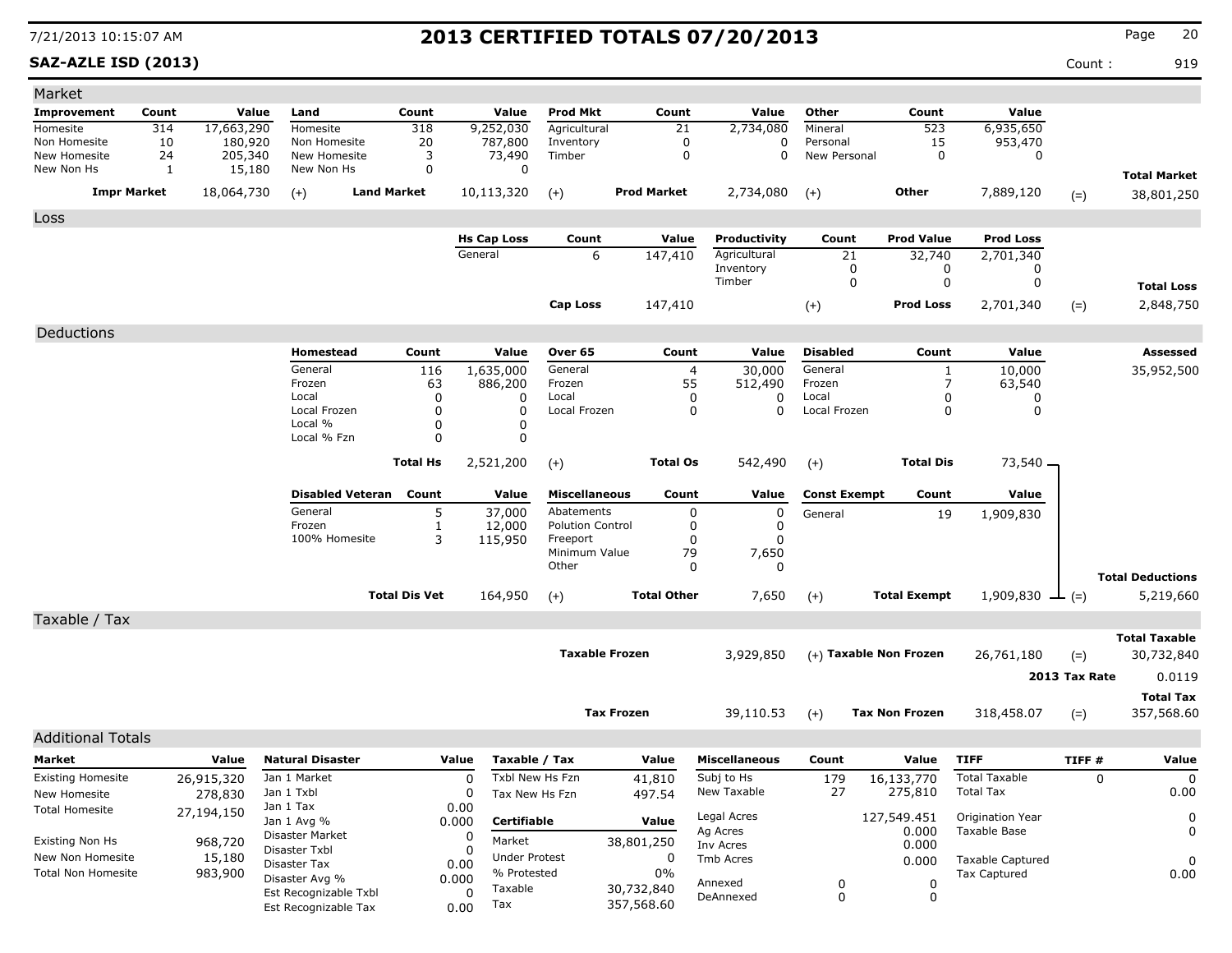### **SBO-BOYD ISD (2013)** Count : 40,102

| Count<br>Value<br>Count<br>Value<br><b>Prod Mkt</b><br>Count<br>Value<br>Other<br>Count<br>Value<br>Land<br>Homesite<br>372,877,970<br>211,036,520<br>61,541,610<br>Agricultural<br>141,004,650<br>Mineral<br>2,850<br>2,766<br>1,068<br>35,443<br>4,496,270<br>632<br>194<br>Non Homesite<br>283<br>12,035,880<br>0<br>Personal<br>179,326,440<br>Inventory<br>0<br>$\mathbf 0$<br>$\mathbf 0$<br>295<br>6,961,310<br>New Homesite<br>43<br>1,283,840<br>0<br>New Personal<br>0<br>Timber<br>0<br>17<br>270,640<br>New Non Hs<br>0<br><b>Total Market</b><br><b>Impr Market</b><br><b>Land Market</b><br><b>Prod Market</b><br>Other<br>222,764,740<br>74,861,330<br>$(+)$<br>141,004,650<br>552,204,410<br>$(+)$<br>$(+)$<br>$(=)$<br>990,835,130<br>Loss<br><b>Hs Cap Loss</b><br>Count<br>Value<br>Productivity<br>Count<br><b>Prod Value</b><br><b>Prod Loss</b><br>95<br>General<br>979,540<br>Agricultural<br>2,257,250<br>138,747,400<br>1,068<br>0<br>0<br>Inventory<br>0<br>$\mathbf 0$<br>0<br>Timber<br>0<br><b>Total Loss</b><br>139,276,940<br>Cap Loss<br>979,540<br>Prod Loss<br>138,297,400<br>$(+)$<br>$(=)$<br>Homestead<br>Count<br>Value<br>Over 65<br>Count<br>Value<br><b>Disabled</b><br>Count<br>Value<br>Assessed<br>5<br>13,278,491<br>25<br>General<br>940<br>General<br>236,649<br>General<br>40,000<br>851,558,190<br>537<br>7,601,704<br>475<br>4,447,261<br>48<br>Frozen<br>Frozen<br>Frozen<br>437,960<br>24<br>Local<br>0<br>Local<br>69,517<br>Local<br>0<br>0<br>0<br>Local Frozen<br>0<br>447<br>Local Frozen<br>0<br>0<br>Local Frozen<br>1,280,623<br>0<br>Local %<br>0<br>0<br>Local % Fzn<br>0<br>0<br>Total Hs<br><b>Total Os</b><br><b>Total Dis</b><br>20,880,195<br>6,034,050<br>477,960 -<br>$(+)$<br>$(+)$<br><b>Disabled Veteran</b><br>Count<br>Value<br><b>Miscellaneous</b><br>Count<br>Value<br>Count<br>Value<br><b>Const Exempt</b><br>32<br>0<br>General<br>205,900<br>Abatements<br>$\mathbf 0$<br>General<br>326<br>25,076,128<br>6<br>Frozen<br>19<br>Polution Control<br>221,410<br>2,749,230<br>13<br>0<br>100% Homesite<br>1,402,490<br>0<br>Freeport<br>Minimum Value<br>3,002<br>194,080<br>Other<br>0<br>0<br><b>Total Deductions</b><br><b>Total Dis Vet</b><br><b>Total Other</b><br>1,829,800<br>$(+)$<br>2,943,310<br><b>Total Exempt</b><br>25,076,128<br>57,241,443<br>$(+)$<br>$ (=)$<br><b>Total Taxable</b><br><b>Taxable Frozen</b><br>37,070,822<br>$(+)$ Taxable Non Frozen<br>756,585,625<br>794,316,747<br>$(=)$<br>0.01225<br>2013 Tax Rate<br><b>Total Tax</b><br><b>Tax Frozen</b><br>316,954.73<br><b>Tax Non Frozen</b><br>9,584,360.34<br>$(+)$<br>9,267,405.61<br>$(=)$<br><b>Additional Totals</b><br>Value<br><b>Natural Disaster</b><br>Value<br>Taxable / Tax<br>Value<br><b>Miscellaneous</b><br>Value<br><b>TIFF</b><br>Value<br>Count<br>TIFF#<br>272,578,130<br>Txbl New Hs Fzn<br>660,300<br>Subj to Hs<br>158,135,380<br><b>Total Taxable</b><br>0<br>Jan 1 Market<br>0<br>1,477<br>0<br>0.00<br>New Taxable<br>339<br>7,514,871<br><b>Total Tax</b><br>Jan 1 Txbl<br>0<br>Tax New Hs Fzn<br>8,088.68<br>8,245,150<br>0.00<br>Jan 1 Tax<br>280,823,280<br>Legal Acres<br>19,057,946.<br>Origination Year<br>0<br>Certifiable<br>Value<br>Jan 1 Avg %<br>0.000<br>0<br>Ag Acres<br>Taxable Base<br>0.000<br>Disaster Market<br>0<br>16,532,150<br>Market<br>990,542,720<br>0.000<br>Inv Acres<br>Disaster Txbl<br>0<br>270,640<br>New Non Homesite<br><b>Under Protest</b><br>292,410<br>Tmb Acres<br>0.000<br><b>Taxable Captured</b><br>0 | Market                                                 |  |              |      |  |  |  |  |
|-------------------------------------------------------------------------------------------------------------------------------------------------------------------------------------------------------------------------------------------------------------------------------------------------------------------------------------------------------------------------------------------------------------------------------------------------------------------------------------------------------------------------------------------------------------------------------------------------------------------------------------------------------------------------------------------------------------------------------------------------------------------------------------------------------------------------------------------------------------------------------------------------------------------------------------------------------------------------------------------------------------------------------------------------------------------------------------------------------------------------------------------------------------------------------------------------------------------------------------------------------------------------------------------------------------------------------------------------------------------------------------------------------------------------------------------------------------------------------------------------------------------------------------------------------------------------------------------------------------------------------------------------------------------------------------------------------------------------------------------------------------------------------------------------------------------------------------------------------------------------------------------------------------------------------------------------------------------------------------------------------------------------------------------------------------------------------------------------------------------------------------------------------------------------------------------------------------------------------------------------------------------------------------------------------------------------------------------------------------------------------------------------------------------------------------------------------------------------------------------------------------------------------------------------------------------------------------------------------------------------------------------------------------------------------------------------------------------------------------------------------------------------------------------------------------------------------------------------------------------------------------------------------------------------------------------------------------------------------------------------------------------------------------------------------------------------------------------------------------------------------------------------------------------------------------------------------------------------------------------------------------------------------------------------------------------------------------------------------------------------------------------------------------------------------------------------------------------------------------------------------------------------------------------|--------------------------------------------------------|--|--------------|------|--|--|--|--|
|                                                                                                                                                                                                                                                                                                                                                                                                                                                                                                                                                                                                                                                                                                                                                                                                                                                                                                                                                                                                                                                                                                                                                                                                                                                                                                                                                                                                                                                                                                                                                                                                                                                                                                                                                                                                                                                                                                                                                                                                                                                                                                                                                                                                                                                                                                                                                                                                                                                                                                                                                                                                                                                                                                                                                                                                                                                                                                                                                                                                                                                                                                                                                                                                                                                                                                                                                                                                                                                                                                                                           | Improvement                                            |  |              |      |  |  |  |  |
|                                                                                                                                                                                                                                                                                                                                                                                                                                                                                                                                                                                                                                                                                                                                                                                                                                                                                                                                                                                                                                                                                                                                                                                                                                                                                                                                                                                                                                                                                                                                                                                                                                                                                                                                                                                                                                                                                                                                                                                                                                                                                                                                                                                                                                                                                                                                                                                                                                                                                                                                                                                                                                                                                                                                                                                                                                                                                                                                                                                                                                                                                                                                                                                                                                                                                                                                                                                                                                                                                                                                           | Homesite<br>Non Homesite<br>New Homesite<br>New Non Hs |  |              |      |  |  |  |  |
|                                                                                                                                                                                                                                                                                                                                                                                                                                                                                                                                                                                                                                                                                                                                                                                                                                                                                                                                                                                                                                                                                                                                                                                                                                                                                                                                                                                                                                                                                                                                                                                                                                                                                                                                                                                                                                                                                                                                                                                                                                                                                                                                                                                                                                                                                                                                                                                                                                                                                                                                                                                                                                                                                                                                                                                                                                                                                                                                                                                                                                                                                                                                                                                                                                                                                                                                                                                                                                                                                                                                           |                                                        |  |              |      |  |  |  |  |
|                                                                                                                                                                                                                                                                                                                                                                                                                                                                                                                                                                                                                                                                                                                                                                                                                                                                                                                                                                                                                                                                                                                                                                                                                                                                                                                                                                                                                                                                                                                                                                                                                                                                                                                                                                                                                                                                                                                                                                                                                                                                                                                                                                                                                                                                                                                                                                                                                                                                                                                                                                                                                                                                                                                                                                                                                                                                                                                                                                                                                                                                                                                                                                                                                                                                                                                                                                                                                                                                                                                                           |                                                        |  |              |      |  |  |  |  |
|                                                                                                                                                                                                                                                                                                                                                                                                                                                                                                                                                                                                                                                                                                                                                                                                                                                                                                                                                                                                                                                                                                                                                                                                                                                                                                                                                                                                                                                                                                                                                                                                                                                                                                                                                                                                                                                                                                                                                                                                                                                                                                                                                                                                                                                                                                                                                                                                                                                                                                                                                                                                                                                                                                                                                                                                                                                                                                                                                                                                                                                                                                                                                                                                                                                                                                                                                                                                                                                                                                                                           |                                                        |  |              |      |  |  |  |  |
|                                                                                                                                                                                                                                                                                                                                                                                                                                                                                                                                                                                                                                                                                                                                                                                                                                                                                                                                                                                                                                                                                                                                                                                                                                                                                                                                                                                                                                                                                                                                                                                                                                                                                                                                                                                                                                                                                                                                                                                                                                                                                                                                                                                                                                                                                                                                                                                                                                                                                                                                                                                                                                                                                                                                                                                                                                                                                                                                                                                                                                                                                                                                                                                                                                                                                                                                                                                                                                                                                                                                           |                                                        |  |              |      |  |  |  |  |
|                                                                                                                                                                                                                                                                                                                                                                                                                                                                                                                                                                                                                                                                                                                                                                                                                                                                                                                                                                                                                                                                                                                                                                                                                                                                                                                                                                                                                                                                                                                                                                                                                                                                                                                                                                                                                                                                                                                                                                                                                                                                                                                                                                                                                                                                                                                                                                                                                                                                                                                                                                                                                                                                                                                                                                                                                                                                                                                                                                                                                                                                                                                                                                                                                                                                                                                                                                                                                                                                                                                                           |                                                        |  |              |      |  |  |  |  |
|                                                                                                                                                                                                                                                                                                                                                                                                                                                                                                                                                                                                                                                                                                                                                                                                                                                                                                                                                                                                                                                                                                                                                                                                                                                                                                                                                                                                                                                                                                                                                                                                                                                                                                                                                                                                                                                                                                                                                                                                                                                                                                                                                                                                                                                                                                                                                                                                                                                                                                                                                                                                                                                                                                                                                                                                                                                                                                                                                                                                                                                                                                                                                                                                                                                                                                                                                                                                                                                                                                                                           |                                                        |  |              |      |  |  |  |  |
|                                                                                                                                                                                                                                                                                                                                                                                                                                                                                                                                                                                                                                                                                                                                                                                                                                                                                                                                                                                                                                                                                                                                                                                                                                                                                                                                                                                                                                                                                                                                                                                                                                                                                                                                                                                                                                                                                                                                                                                                                                                                                                                                                                                                                                                                                                                                                                                                                                                                                                                                                                                                                                                                                                                                                                                                                                                                                                                                                                                                                                                                                                                                                                                                                                                                                                                                                                                                                                                                                                                                           |                                                        |  |              |      |  |  |  |  |
|                                                                                                                                                                                                                                                                                                                                                                                                                                                                                                                                                                                                                                                                                                                                                                                                                                                                                                                                                                                                                                                                                                                                                                                                                                                                                                                                                                                                                                                                                                                                                                                                                                                                                                                                                                                                                                                                                                                                                                                                                                                                                                                                                                                                                                                                                                                                                                                                                                                                                                                                                                                                                                                                                                                                                                                                                                                                                                                                                                                                                                                                                                                                                                                                                                                                                                                                                                                                                                                                                                                                           | Deductions                                             |  |              |      |  |  |  |  |
|                                                                                                                                                                                                                                                                                                                                                                                                                                                                                                                                                                                                                                                                                                                                                                                                                                                                                                                                                                                                                                                                                                                                                                                                                                                                                                                                                                                                                                                                                                                                                                                                                                                                                                                                                                                                                                                                                                                                                                                                                                                                                                                                                                                                                                                                                                                                                                                                                                                                                                                                                                                                                                                                                                                                                                                                                                                                                                                                                                                                                                                                                                                                                                                                                                                                                                                                                                                                                                                                                                                                           |                                                        |  |              |      |  |  |  |  |
|                                                                                                                                                                                                                                                                                                                                                                                                                                                                                                                                                                                                                                                                                                                                                                                                                                                                                                                                                                                                                                                                                                                                                                                                                                                                                                                                                                                                                                                                                                                                                                                                                                                                                                                                                                                                                                                                                                                                                                                                                                                                                                                                                                                                                                                                                                                                                                                                                                                                                                                                                                                                                                                                                                                                                                                                                                                                                                                                                                                                                                                                                                                                                                                                                                                                                                                                                                                                                                                                                                                                           |                                                        |  |              |      |  |  |  |  |
|                                                                                                                                                                                                                                                                                                                                                                                                                                                                                                                                                                                                                                                                                                                                                                                                                                                                                                                                                                                                                                                                                                                                                                                                                                                                                                                                                                                                                                                                                                                                                                                                                                                                                                                                                                                                                                                                                                                                                                                                                                                                                                                                                                                                                                                                                                                                                                                                                                                                                                                                                                                                                                                                                                                                                                                                                                                                                                                                                                                                                                                                                                                                                                                                                                                                                                                                                                                                                                                                                                                                           |                                                        |  |              |      |  |  |  |  |
|                                                                                                                                                                                                                                                                                                                                                                                                                                                                                                                                                                                                                                                                                                                                                                                                                                                                                                                                                                                                                                                                                                                                                                                                                                                                                                                                                                                                                                                                                                                                                                                                                                                                                                                                                                                                                                                                                                                                                                                                                                                                                                                                                                                                                                                                                                                                                                                                                                                                                                                                                                                                                                                                                                                                                                                                                                                                                                                                                                                                                                                                                                                                                                                                                                                                                                                                                                                                                                                                                                                                           |                                                        |  |              |      |  |  |  |  |
|                                                                                                                                                                                                                                                                                                                                                                                                                                                                                                                                                                                                                                                                                                                                                                                                                                                                                                                                                                                                                                                                                                                                                                                                                                                                                                                                                                                                                                                                                                                                                                                                                                                                                                                                                                                                                                                                                                                                                                                                                                                                                                                                                                                                                                                                                                                                                                                                                                                                                                                                                                                                                                                                                                                                                                                                                                                                                                                                                                                                                                                                                                                                                                                                                                                                                                                                                                                                                                                                                                                                           |                                                        |  |              |      |  |  |  |  |
|                                                                                                                                                                                                                                                                                                                                                                                                                                                                                                                                                                                                                                                                                                                                                                                                                                                                                                                                                                                                                                                                                                                                                                                                                                                                                                                                                                                                                                                                                                                                                                                                                                                                                                                                                                                                                                                                                                                                                                                                                                                                                                                                                                                                                                                                                                                                                                                                                                                                                                                                                                                                                                                                                                                                                                                                                                                                                                                                                                                                                                                                                                                                                                                                                                                                                                                                                                                                                                                                                                                                           |                                                        |  |              |      |  |  |  |  |
|                                                                                                                                                                                                                                                                                                                                                                                                                                                                                                                                                                                                                                                                                                                                                                                                                                                                                                                                                                                                                                                                                                                                                                                                                                                                                                                                                                                                                                                                                                                                                                                                                                                                                                                                                                                                                                                                                                                                                                                                                                                                                                                                                                                                                                                                                                                                                                                                                                                                                                                                                                                                                                                                                                                                                                                                                                                                                                                                                                                                                                                                                                                                                                                                                                                                                                                                                                                                                                                                                                                                           |                                                        |  |              |      |  |  |  |  |
|                                                                                                                                                                                                                                                                                                                                                                                                                                                                                                                                                                                                                                                                                                                                                                                                                                                                                                                                                                                                                                                                                                                                                                                                                                                                                                                                                                                                                                                                                                                                                                                                                                                                                                                                                                                                                                                                                                                                                                                                                                                                                                                                                                                                                                                                                                                                                                                                                                                                                                                                                                                                                                                                                                                                                                                                                                                                                                                                                                                                                                                                                                                                                                                                                                                                                                                                                                                                                                                                                                                                           |                                                        |  |              |      |  |  |  |  |
|                                                                                                                                                                                                                                                                                                                                                                                                                                                                                                                                                                                                                                                                                                                                                                                                                                                                                                                                                                                                                                                                                                                                                                                                                                                                                                                                                                                                                                                                                                                                                                                                                                                                                                                                                                                                                                                                                                                                                                                                                                                                                                                                                                                                                                                                                                                                                                                                                                                                                                                                                                                                                                                                                                                                                                                                                                                                                                                                                                                                                                                                                                                                                                                                                                                                                                                                                                                                                                                                                                                                           |                                                        |  |              |      |  |  |  |  |
|                                                                                                                                                                                                                                                                                                                                                                                                                                                                                                                                                                                                                                                                                                                                                                                                                                                                                                                                                                                                                                                                                                                                                                                                                                                                                                                                                                                                                                                                                                                                                                                                                                                                                                                                                                                                                                                                                                                                                                                                                                                                                                                                                                                                                                                                                                                                                                                                                                                                                                                                                                                                                                                                                                                                                                                                                                                                                                                                                                                                                                                                                                                                                                                                                                                                                                                                                                                                                                                                                                                                           |                                                        |  |              |      |  |  |  |  |
|                                                                                                                                                                                                                                                                                                                                                                                                                                                                                                                                                                                                                                                                                                                                                                                                                                                                                                                                                                                                                                                                                                                                                                                                                                                                                                                                                                                                                                                                                                                                                                                                                                                                                                                                                                                                                                                                                                                                                                                                                                                                                                                                                                                                                                                                                                                                                                                                                                                                                                                                                                                                                                                                                                                                                                                                                                                                                                                                                                                                                                                                                                                                                                                                                                                                                                                                                                                                                                                                                                                                           |                                                        |  |              |      |  |  |  |  |
|                                                                                                                                                                                                                                                                                                                                                                                                                                                                                                                                                                                                                                                                                                                                                                                                                                                                                                                                                                                                                                                                                                                                                                                                                                                                                                                                                                                                                                                                                                                                                                                                                                                                                                                                                                                                                                                                                                                                                                                                                                                                                                                                                                                                                                                                                                                                                                                                                                                                                                                                                                                                                                                                                                                                                                                                                                                                                                                                                                                                                                                                                                                                                                                                                                                                                                                                                                                                                                                                                                                                           |                                                        |  |              |      |  |  |  |  |
|                                                                                                                                                                                                                                                                                                                                                                                                                                                                                                                                                                                                                                                                                                                                                                                                                                                                                                                                                                                                                                                                                                                                                                                                                                                                                                                                                                                                                                                                                                                                                                                                                                                                                                                                                                                                                                                                                                                                                                                                                                                                                                                                                                                                                                                                                                                                                                                                                                                                                                                                                                                                                                                                                                                                                                                                                                                                                                                                                                                                                                                                                                                                                                                                                                                                                                                                                                                                                                                                                                                                           |                                                        |  |              |      |  |  |  |  |
|                                                                                                                                                                                                                                                                                                                                                                                                                                                                                                                                                                                                                                                                                                                                                                                                                                                                                                                                                                                                                                                                                                                                                                                                                                                                                                                                                                                                                                                                                                                                                                                                                                                                                                                                                                                                                                                                                                                                                                                                                                                                                                                                                                                                                                                                                                                                                                                                                                                                                                                                                                                                                                                                                                                                                                                                                                                                                                                                                                                                                                                                                                                                                                                                                                                                                                                                                                                                                                                                                                                                           |                                                        |  |              |      |  |  |  |  |
|                                                                                                                                                                                                                                                                                                                                                                                                                                                                                                                                                                                                                                                                                                                                                                                                                                                                                                                                                                                                                                                                                                                                                                                                                                                                                                                                                                                                                                                                                                                                                                                                                                                                                                                                                                                                                                                                                                                                                                                                                                                                                                                                                                                                                                                                                                                                                                                                                                                                                                                                                                                                                                                                                                                                                                                                                                                                                                                                                                                                                                                                                                                                                                                                                                                                                                                                                                                                                                                                                                                                           | Taxable / Tax                                          |  |              |      |  |  |  |  |
|                                                                                                                                                                                                                                                                                                                                                                                                                                                                                                                                                                                                                                                                                                                                                                                                                                                                                                                                                                                                                                                                                                                                                                                                                                                                                                                                                                                                                                                                                                                                                                                                                                                                                                                                                                                                                                                                                                                                                                                                                                                                                                                                                                                                                                                                                                                                                                                                                                                                                                                                                                                                                                                                                                                                                                                                                                                                                                                                                                                                                                                                                                                                                                                                                                                                                                                                                                                                                                                                                                                                           |                                                        |  |              |      |  |  |  |  |
|                                                                                                                                                                                                                                                                                                                                                                                                                                                                                                                                                                                                                                                                                                                                                                                                                                                                                                                                                                                                                                                                                                                                                                                                                                                                                                                                                                                                                                                                                                                                                                                                                                                                                                                                                                                                                                                                                                                                                                                                                                                                                                                                                                                                                                                                                                                                                                                                                                                                                                                                                                                                                                                                                                                                                                                                                                                                                                                                                                                                                                                                                                                                                                                                                                                                                                                                                                                                                                                                                                                                           |                                                        |  |              |      |  |  |  |  |
|                                                                                                                                                                                                                                                                                                                                                                                                                                                                                                                                                                                                                                                                                                                                                                                                                                                                                                                                                                                                                                                                                                                                                                                                                                                                                                                                                                                                                                                                                                                                                                                                                                                                                                                                                                                                                                                                                                                                                                                                                                                                                                                                                                                                                                                                                                                                                                                                                                                                                                                                                                                                                                                                                                                                                                                                                                                                                                                                                                                                                                                                                                                                                                                                                                                                                                                                                                                                                                                                                                                                           |                                                        |  |              |      |  |  |  |  |
|                                                                                                                                                                                                                                                                                                                                                                                                                                                                                                                                                                                                                                                                                                                                                                                                                                                                                                                                                                                                                                                                                                                                                                                                                                                                                                                                                                                                                                                                                                                                                                                                                                                                                                                                                                                                                                                                                                                                                                                                                                                                                                                                                                                                                                                                                                                                                                                                                                                                                                                                                                                                                                                                                                                                                                                                                                                                                                                                                                                                                                                                                                                                                                                                                                                                                                                                                                                                                                                                                                                                           |                                                        |  |              |      |  |  |  |  |
|                                                                                                                                                                                                                                                                                                                                                                                                                                                                                                                                                                                                                                                                                                                                                                                                                                                                                                                                                                                                                                                                                                                                                                                                                                                                                                                                                                                                                                                                                                                                                                                                                                                                                                                                                                                                                                                                                                                                                                                                                                                                                                                                                                                                                                                                                                                                                                                                                                                                                                                                                                                                                                                                                                                                                                                                                                                                                                                                                                                                                                                                                                                                                                                                                                                                                                                                                                                                                                                                                                                                           |                                                        |  |              |      |  |  |  |  |
|                                                                                                                                                                                                                                                                                                                                                                                                                                                                                                                                                                                                                                                                                                                                                                                                                                                                                                                                                                                                                                                                                                                                                                                                                                                                                                                                                                                                                                                                                                                                                                                                                                                                                                                                                                                                                                                                                                                                                                                                                                                                                                                                                                                                                                                                                                                                                                                                                                                                                                                                                                                                                                                                                                                                                                                                                                                                                                                                                                                                                                                                                                                                                                                                                                                                                                                                                                                                                                                                                                                                           |                                                        |  |              |      |  |  |  |  |
|                                                                                                                                                                                                                                                                                                                                                                                                                                                                                                                                                                                                                                                                                                                                                                                                                                                                                                                                                                                                                                                                                                                                                                                                                                                                                                                                                                                                                                                                                                                                                                                                                                                                                                                                                                                                                                                                                                                                                                                                                                                                                                                                                                                                                                                                                                                                                                                                                                                                                                                                                                                                                                                                                                                                                                                                                                                                                                                                                                                                                                                                                                                                                                                                                                                                                                                                                                                                                                                                                                                                           | Market                                                 |  |              |      |  |  |  |  |
|                                                                                                                                                                                                                                                                                                                                                                                                                                                                                                                                                                                                                                                                                                                                                                                                                                                                                                                                                                                                                                                                                                                                                                                                                                                                                                                                                                                                                                                                                                                                                                                                                                                                                                                                                                                                                                                                                                                                                                                                                                                                                                                                                                                                                                                                                                                                                                                                                                                                                                                                                                                                                                                                                                                                                                                                                                                                                                                                                                                                                                                                                                                                                                                                                                                                                                                                                                                                                                                                                                                                           | <b>Existing Homesite</b>                               |  |              |      |  |  |  |  |
|                                                                                                                                                                                                                                                                                                                                                                                                                                                                                                                                                                                                                                                                                                                                                                                                                                                                                                                                                                                                                                                                                                                                                                                                                                                                                                                                                                                                                                                                                                                                                                                                                                                                                                                                                                                                                                                                                                                                                                                                                                                                                                                                                                                                                                                                                                                                                                                                                                                                                                                                                                                                                                                                                                                                                                                                                                                                                                                                                                                                                                                                                                                                                                                                                                                                                                                                                                                                                                                                                                                                           | New Homesite                                           |  |              |      |  |  |  |  |
|                                                                                                                                                                                                                                                                                                                                                                                                                                                                                                                                                                                                                                                                                                                                                                                                                                                                                                                                                                                                                                                                                                                                                                                                                                                                                                                                                                                                                                                                                                                                                                                                                                                                                                                                                                                                                                                                                                                                                                                                                                                                                                                                                                                                                                                                                                                                                                                                                                                                                                                                                                                                                                                                                                                                                                                                                                                                                                                                                                                                                                                                                                                                                                                                                                                                                                                                                                                                                                                                                                                                           | <b>Total Homesite</b>                                  |  |              |      |  |  |  |  |
|                                                                                                                                                                                                                                                                                                                                                                                                                                                                                                                                                                                                                                                                                                                                                                                                                                                                                                                                                                                                                                                                                                                                                                                                                                                                                                                                                                                                                                                                                                                                                                                                                                                                                                                                                                                                                                                                                                                                                                                                                                                                                                                                                                                                                                                                                                                                                                                                                                                                                                                                                                                                                                                                                                                                                                                                                                                                                                                                                                                                                                                                                                                                                                                                                                                                                                                                                                                                                                                                                                                                           |                                                        |  |              |      |  |  |  |  |
|                                                                                                                                                                                                                                                                                                                                                                                                                                                                                                                                                                                                                                                                                                                                                                                                                                                                                                                                                                                                                                                                                                                                                                                                                                                                                                                                                                                                                                                                                                                                                                                                                                                                                                                                                                                                                                                                                                                                                                                                                                                                                                                                                                                                                                                                                                                                                                                                                                                                                                                                                                                                                                                                                                                                                                                                                                                                                                                                                                                                                                                                                                                                                                                                                                                                                                                                                                                                                                                                                                                                           | Existing Non Hs                                        |  |              |      |  |  |  |  |
|                                                                                                                                                                                                                                                                                                                                                                                                                                                                                                                                                                                                                                                                                                                                                                                                                                                                                                                                                                                                                                                                                                                                                                                                                                                                                                                                                                                                                                                                                                                                                                                                                                                                                                                                                                                                                                                                                                                                                                                                                                                                                                                                                                                                                                                                                                                                                                                                                                                                                                                                                                                                                                                                                                                                                                                                                                                                                                                                                                                                                                                                                                                                                                                                                                                                                                                                                                                                                                                                                                                                           |                                                        |  | Disaster Tax | 0.00 |  |  |  |  |
| 16,802,790<br>% Protested<br>0.030%<br><b>Total Non Homesite</b><br>0.00<br><b>Tax Captured</b><br>Disaster Avg %<br>0.000<br>Annexed<br>0<br>0                                                                                                                                                                                                                                                                                                                                                                                                                                                                                                                                                                                                                                                                                                                                                                                                                                                                                                                                                                                                                                                                                                                                                                                                                                                                                                                                                                                                                                                                                                                                                                                                                                                                                                                                                                                                                                                                                                                                                                                                                                                                                                                                                                                                                                                                                                                                                                                                                                                                                                                                                                                                                                                                                                                                                                                                                                                                                                                                                                                                                                                                                                                                                                                                                                                                                                                                                                                           |                                                        |  |              |      |  |  |  |  |
| Taxable<br>794,049,607<br>Est Recognizable Txbl<br>$\Omega$<br>0<br>DeAnnexed<br>0<br>Tax<br>9,581,087.88<br>Est Recognizable Tax<br>0.00                                                                                                                                                                                                                                                                                                                                                                                                                                                                                                                                                                                                                                                                                                                                                                                                                                                                                                                                                                                                                                                                                                                                                                                                                                                                                                                                                                                                                                                                                                                                                                                                                                                                                                                                                                                                                                                                                                                                                                                                                                                                                                                                                                                                                                                                                                                                                                                                                                                                                                                                                                                                                                                                                                                                                                                                                                                                                                                                                                                                                                                                                                                                                                                                                                                                                                                                                                                                 |                                                        |  |              |      |  |  |  |  |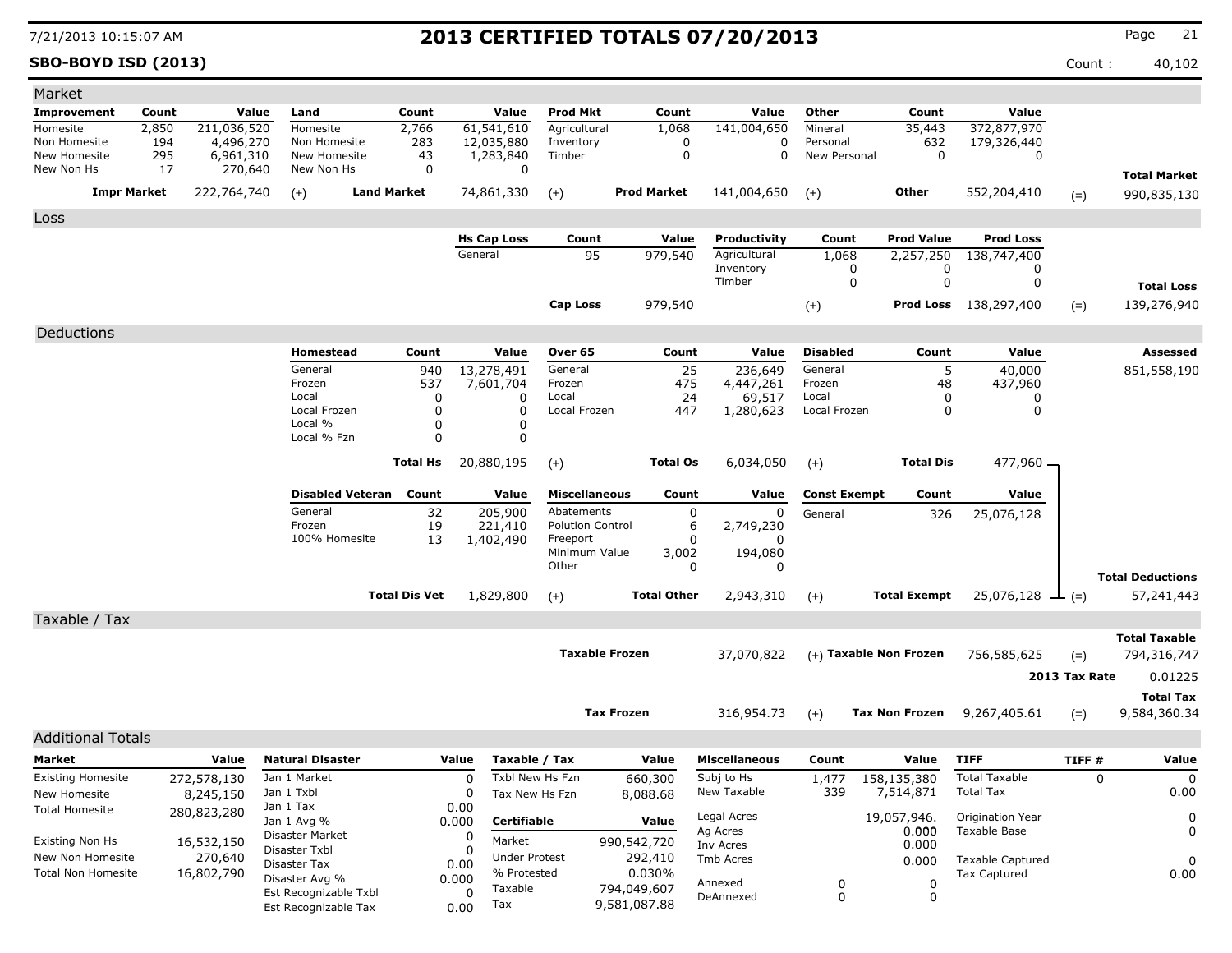### **SBR-BRIDGEPORT ISD (2013)** Count : 33,926

| Market                                                 |                                       |                                                 |                                                        |                         |                                        |                                             |                                                                             |                                |                           |                                                      |                                     |                                        |                                 |               |                         |
|--------------------------------------------------------|---------------------------------------|-------------------------------------------------|--------------------------------------------------------|-------------------------|----------------------------------------|---------------------------------------------|-----------------------------------------------------------------------------|--------------------------------|---------------------------|------------------------------------------------------|-------------------------------------|----------------------------------------|---------------------------------|---------------|-------------------------|
| Improvement                                            | Count                                 | Value                                           | Land                                                   |                         | Count                                  | Value                                       | <b>Prod Mkt</b>                                                             | Count                          |                           | Value                                                | Other                               | Count                                  | Value                           |               |                         |
| Homesite<br>Non Homesite<br>New Homesite<br>New Non Hs | 5,376<br>138<br>225<br>$\overline{4}$ | 532,698,090<br>4,532,080<br>9,487,850<br>61,240 | Homesite<br>Non Homesite<br>New Homesite<br>New Non Hs |                         | 8,524<br>334<br>26<br>0                | 183,735,970<br>21,320,300<br>741,710<br>0   | Agricultural<br>Inventory<br>Timber                                         | 1,361                          | 0<br>0                    | 239,600,550<br>0<br>$\mathbf 0$                      | Mineral<br>Personal<br>New Personal | 22,457<br>1,291<br>0                   | 422,542,210<br>353,147,440<br>0 |               | <b>Total Market</b>     |
|                                                        | <b>Impr Market</b>                    | 546,779,260                                     | $(+)$                                                  | <b>Land Market</b>      |                                        | 205,797,980                                 | $(+)$                                                                       | <b>Prod Market</b>             |                           | 239,600,550                                          | $(+)$                               | Other                                  | 775,689,650                     | $(=)$         | 1,767,867,440           |
| Loss                                                   |                                       |                                                 |                                                        |                         |                                        |                                             |                                                                             |                                |                           |                                                      |                                     |                                        |                                 |               |                         |
|                                                        |                                       |                                                 |                                                        |                         |                                        | <b>Hs Cap Loss</b>                          | Count                                                                       |                                | Value                     | Productivity                                         | Count                               | <b>Prod Value</b>                      | <b>Prod Loss</b>                |               |                         |
|                                                        |                                       |                                                 |                                                        |                         |                                        | General                                     | 165                                                                         | 2,265,790                      |                           | Agricultural<br>Inventory<br>Timber                  | 1,361                               | 4,031,100<br>0<br>0<br>0<br>0          | 235,569,450<br>0<br>0           |               | <b>Total Loss</b>       |
|                                                        |                                       |                                                 |                                                        |                         |                                        |                                             | Cap Loss                                                                    | 2,265,790                      |                           |                                                      | $(+)$                               | Prod Loss                              | 234,632,220                     | $(=)$         | 236,898,010             |
| Deductions                                             |                                       |                                                 |                                                        |                         |                                        |                                             |                                                                             |                                |                           |                                                      |                                     |                                        |                                 |               |                         |
|                                                        |                                       |                                                 | Homestead                                              |                         | Count                                  | Value                                       | Over 65                                                                     |                                | Count                     | Value                                                | <b>Disabled</b>                     | Count                                  | Value                           |               | Assessed                |
|                                                        |                                       |                                                 | General                                                |                         | 1,724                                  | 24,784,023                                  | General                                                                     |                                | 54                        | 486,656                                              | General                             | $\overline{2}$                         | 20,000                          |               | 1,530,969,430           |
|                                                        |                                       |                                                 | Frozen<br>Local                                        |                         | 903<br>0                               | 13,017,940<br>0                             | Frozen<br>Local                                                             |                                | 796<br>0                  | 7,712,523<br>0                                       | Frozen<br>Local                     | 74<br>0                                | 683,930<br>0                    |               |                         |
|                                                        |                                       |                                                 | Local Frozen                                           |                         | n                                      | 0                                           | Local Frozen                                                                |                                | 0                         | $\mathbf 0$                                          | Local Frozen                        | 0                                      | 0                               |               |                         |
|                                                        |                                       |                                                 | Local %<br>Local % Fzn                                 |                         | 1,646<br>841                           | 7,973,123<br>4,111,942                      |                                                                             |                                |                           |                                                      |                                     |                                        |                                 |               |                         |
|                                                        |                                       |                                                 |                                                        |                         | <b>Total Hs</b>                        | 49,887,028                                  | $(+)$                                                                       | <b>Total Os</b>                |                           | 8,199,179                                            | $(+)$                               | <b>Total Dis</b>                       | 703,930 -                       |               |                         |
|                                                        |                                       |                                                 |                                                        | <b>Disabled Veteran</b> | Count                                  | Value                                       | <b>Miscellaneous</b>                                                        |                                | Count                     | Value                                                | <b>Const Exempt</b>                 | Count                                  | Value                           |               |                         |
|                                                        |                                       |                                                 | General<br>Frozen<br>100% Homesite                     |                         | 39<br>44<br>26<br><b>Total Dis Vet</b> | 314,580<br>489,660<br>2,305,430             | Abatements<br><b>Polution Control</b><br>Freeport<br>Minimum Value<br>Other | <b>Total Other</b>             | 0<br>8<br>4<br>4,633<br>0 | 0<br>133,470<br>764,851<br>347,460<br>0<br>1,245,781 | General                             | 822<br><b>Total Exempt</b>             | 87,665,280                      |               | <b>Total Deductions</b> |
| Taxable / Tax                                          |                                       |                                                 |                                                        |                         |                                        | 3,109,670                                   | $(+)$                                                                       |                                |                           |                                                      | $(+)$                               |                                        | 87,665,280 $\rightarrow$ (=)    |               | 150,810,868             |
|                                                        |                                       |                                                 |                                                        |                         |                                        |                                             |                                                                             |                                |                           |                                                      |                                     |                                        |                                 |               | <b>Total Taxable</b>    |
|                                                        |                                       |                                                 |                                                        |                         |                                        |                                             |                                                                             | <b>Taxable Frozen</b>          |                           | 78,297,265                                           |                                     | $(+)$ Taxable Non Frozen 1,301,472,817 |                                 | $(=)$         | 1,380,158,562           |
|                                                        |                                       |                                                 |                                                        |                         |                                        |                                             |                                                                             |                                |                           |                                                      |                                     |                                        |                                 | 2013 Tax Rate | 0.01235                 |
|                                                        |                                       |                                                 |                                                        |                         |                                        |                                             |                                                                             |                                |                           |                                                      |                                     |                                        |                                 |               | <b>Total Tax</b>        |
|                                                        |                                       |                                                 |                                                        |                         |                                        |                                             |                                                                             | <b>Tax Frozen</b>              |                           | 713,510.66                                           | $(+)$                               | <b>Tax Non Frozen</b> 16,072,571.69    |                                 | $(=)$         | 16,786,082.35           |
| <b>Additional Totals</b>                               |                                       |                                                 |                                                        |                         |                                        |                                             |                                                                             |                                |                           |                                                      |                                     |                                        |                                 |               |                         |
| Market                                                 |                                       | Value                                           | <b>Natural Disaster</b>                                |                         |                                        | Value                                       | Taxable / Tax                                                               | Value                          |                           | <b>Miscellaneous</b>                                 | Count                               | Value                                  | <b>TIFF</b>                     | TIFF#         | Value                   |
| <b>Existing Homesite</b>                               |                                       | 716,434,060                                     | Jan 1 Market                                           |                         |                                        | 0                                           | Txbl New Hs Fzn                                                             | 388,480                        |                           | Subj to Hs                                           | 2,631                               | 309,553,650                            | <b>Total Taxable</b>            |               | 0<br>0                  |
| New Homesite                                           |                                       | 10,229,560                                      | Jan 1 Txbl                                             |                         |                                        | 0                                           | Tax New Hs Fzn                                                              | 4,797.75                       |                           | New Taxable                                          | 250                                 | 10,128,406                             | <b>Total Tax</b>                |               | 0.00                    |
| <b>Total Homesite</b>                                  |                                       | 726,663,620                                     | Jan 1 Tax<br>Jan 1 Avg %                               |                         |                                        | 0.00<br>Certifiable<br>0.000                |                                                                             | Value                          |                           | Legal Acres                                          |                                     | 8,010,981.221                          | Origination Year                |               | 0                       |
|                                                        |                                       |                                                 | Disaster Market                                        |                         |                                        | 0                                           |                                                                             |                                |                           | Ag Acres                                             |                                     | 0.000                                  | Taxable Base                    |               | 0                       |
| Existing Non Hs                                        |                                       | 25,852,380                                      | Disaster Txbl                                          |                         |                                        | Market<br>0                                 |                                                                             | 1,766,365,170                  |                           | Inv Acres                                            |                                     | 0.000                                  |                                 |               |                         |
| New Non Homesite                                       |                                       | 61,240                                          | Disaster Tax                                           |                         |                                        | <b>Under Protest</b><br>0.00<br>% Protested |                                                                             | 1,502,270                      |                           | Tmb Acres                                            |                                     | 0.000                                  | <b>Taxable Captured</b>         |               | 0                       |
| <b>Total Non Homesite</b>                              |                                       | 25,913,620                                      | Disaster Avg %                                         |                         |                                        | 0.000<br>Taxable                            |                                                                             | 0.085%                         |                           | Annexed                                              | 0                                   | 0                                      | <b>Tax Captured</b>             |               | 0.00                    |
|                                                        |                                       |                                                 | Est Recognizable Txbl<br>Est Recognizable Tax          |                         |                                        | 0<br>Tax<br>0.00                            |                                                                             | 1,378,676,292<br>16,767,776.32 |                           | DeAnnexed                                            | 0                                   | 0                                      |                                 |               |                         |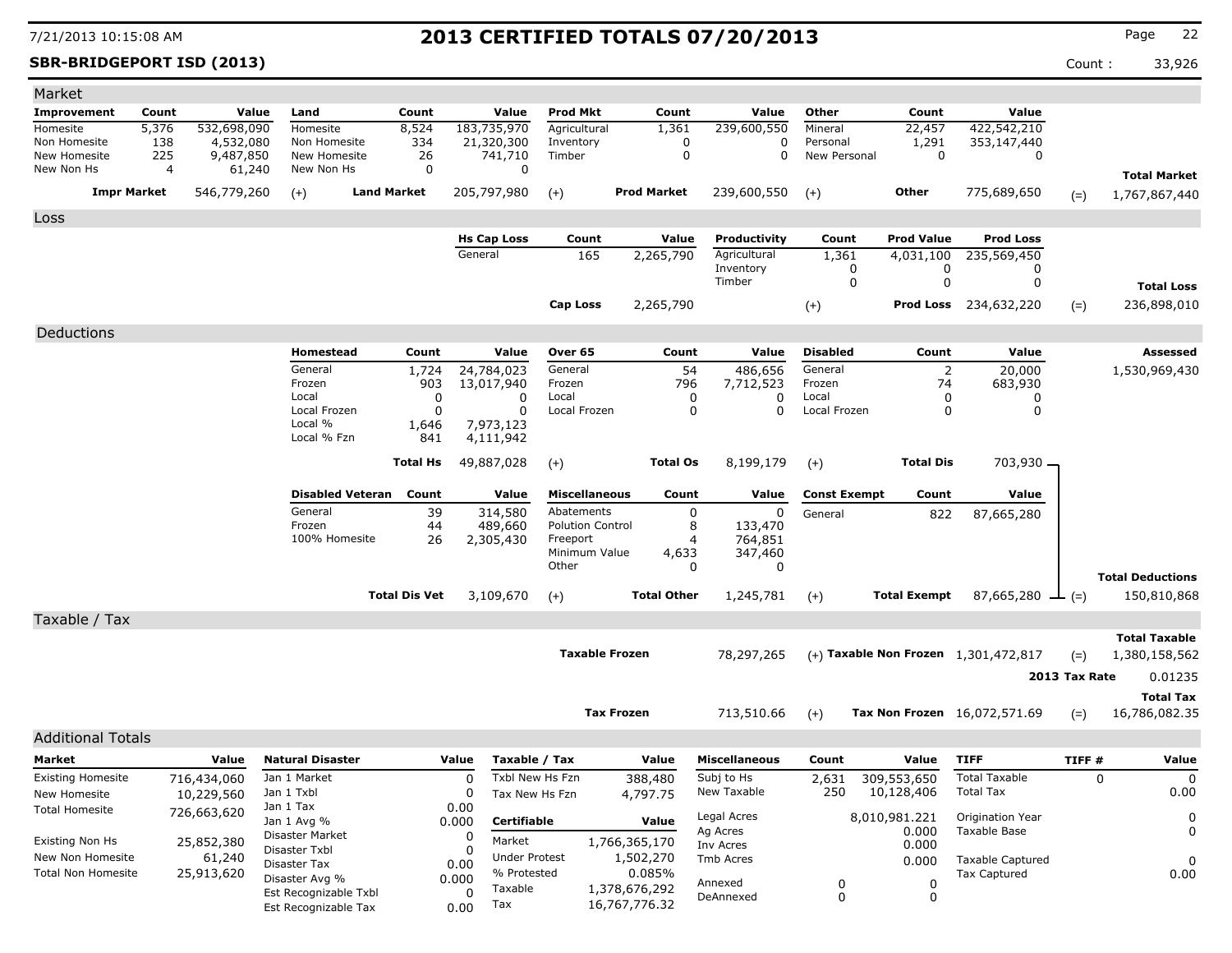### **SCH-CHICO ISD (2013)** Count : 17,586

| Market                                                           |                           |                                                  |                                                                      |                                          |                                                                                     |                                                                             |                                                 |                                    |                                                     |                                            |                               |                                          |               |                                     |
|------------------------------------------------------------------|---------------------------|--------------------------------------------------|----------------------------------------------------------------------|------------------------------------------|-------------------------------------------------------------------------------------|-----------------------------------------------------------------------------|-------------------------------------------------|------------------------------------|-----------------------------------------------------|--------------------------------------------|-------------------------------|------------------------------------------|---------------|-------------------------------------|
| Improvement                                                      | Count                     | Value                                            | Land                                                                 | Count                                    | Value                                                                               | <b>Prod Mkt</b>                                                             | Count                                           |                                    | Value                                               | Other                                      | Count                         | Value                                    |               |                                     |
| Homesite<br>Non Homesite<br>New Homesite<br>New Non Hs           | 2,074<br>104<br>640<br>19 | 158,375,530<br>2,946,000<br>7,686,300<br>163,130 | Homesite<br>Non Homesite<br>New Homesite<br>New Non Hs               | 2,749<br>236<br>11<br>0                  | 86,771,700<br>9,737,570<br>186,700<br>0                                             | Agricultural<br>Inventory<br>Timber                                         | 1,190                                           | 0<br>$\mathbf 0$                   | 148,165,880<br>0<br>0                               | Mineral<br>Personal<br>New Personal        | 12,976<br>620<br>$\mathbf 0$  | 124,213,810<br>230,026,370<br>0          |               | <b>Total Market</b>                 |
| <b>Impr Market</b>                                               |                           | 169,170,960                                      | $(+)$                                                                | <b>Land Market</b>                       | 96,695,970                                                                          | $(+)$                                                                       | <b>Prod Market</b>                              |                                    | 148,165,880                                         | $(+)$                                      | Other                         | 354,240,180                              | $(=)$         | 768,272,990                         |
| Loss                                                             |                           |                                                  |                                                                      |                                          |                                                                                     |                                                                             |                                                 |                                    |                                                     |                                            |                               |                                          |               |                                     |
|                                                                  |                           |                                                  |                                                                      |                                          | <b>Hs Cap Loss</b>                                                                  | Count                                                                       |                                                 | Value                              | Productivity                                        | Count                                      | <b>Prod Value</b>             | <b>Prod Loss</b>                         |               |                                     |
|                                                                  |                           |                                                  |                                                                      |                                          | General                                                                             | 74                                                                          | 762,590                                         |                                    | Agricultural<br>Inventory<br>Timber                 | 1,190                                      | 3,379,920<br>0<br>0<br>0<br>0 | 144,785,960<br>0<br>0                    |               | <b>Total Loss</b>                   |
|                                                                  |                           |                                                  |                                                                      |                                          |                                                                                     | Cap Loss                                                                    | 762,590                                         |                                    |                                                     | $(+)$                                      | <b>Prod Loss</b>              | 144,777,960                              | $(=)$         | 145,540,550                         |
| Deductions                                                       |                           |                                                  |                                                                      |                                          |                                                                                     |                                                                             |                                                 |                                    |                                                     |                                            |                               |                                          |               |                                     |
|                                                                  |                           |                                                  | Homestead                                                            | Count                                    | Value                                                                               | Over 65                                                                     |                                                 | Count                              | Value                                               | <b>Disabled</b>                            | Count                         | Value                                    |               | Assessed                            |
|                                                                  |                           |                                                  | General<br>Frozen<br>Local<br>Local Frozen<br>Local %<br>Local % Fzn | 566<br>345<br>0<br>0<br>0<br>$\mathbf 0$ | 7,956,360<br>4,832,030<br>0<br>0<br>0<br>0                                          | General<br>Frozen<br>Local<br>Local Frozen                                  |                                                 | 21<br>301<br>0<br>0                | 190,000<br>2,821,537<br>0<br>$\mathbf{0}$           | General<br>Frozen<br>Local<br>Local Frozen | $\mathbf{1}$<br>29<br>0<br>0  | 10,000<br>233,630<br>0<br>0              |               | 622,732,440                         |
|                                                                  |                           |                                                  |                                                                      | Total Hs                                 | 12,788,390                                                                          | $(+)$                                                                       | <b>Total Os</b>                                 |                                    | 3,011,537                                           | $(+)$                                      | <b>Total Dis</b>              | 243,630 -                                |               |                                     |
|                                                                  |                           |                                                  | <b>Disabled Veteran Count</b>                                        |                                          | Value                                                                               | <b>Miscellaneous</b>                                                        |                                                 | Count                              | Value                                               | <b>Const Exempt</b>                        | Count                         | Value                                    |               |                                     |
|                                                                  |                           |                                                  | General<br>Frozen<br>100% Homesite                                   | 12<br>15<br>8                            | 84,720<br>178,000<br>785,250                                                        | Abatements<br><b>Polution Control</b><br>Freeport<br>Minimum Value<br>Other |                                                 | $\pmb{0}$<br>20<br>1<br>3,139<br>0 | $\mathbf 0$<br>8,365,130<br>108,980<br>281,310<br>0 | General                                    | 281                           | 15,464,890                               |               | <b>Total Deductions</b>             |
|                                                                  |                           |                                                  |                                                                      | <b>Total Dis Vet</b>                     | 1,047,970                                                                           | $(+)$                                                                       | <b>Total Other</b>                              |                                    | 8,755,420                                           | $(+)$                                      | <b>Total Exempt</b>           | 15,464,890 $\perp$ (=)                   |               | 41,311,837                          |
| Taxable / Tax                                                    |                           |                                                  |                                                                      |                                          |                                                                                     |                                                                             |                                                 |                                    |                                                     |                                            |                               |                                          |               |                                     |
|                                                                  |                           |                                                  |                                                                      |                                          |                                                                                     | <b>Taxable Frozen</b>                                                       |                                                 |                                    | 25,660,843                                          |                                            | $(+)$ Taxable Non Frozen      | 555,504,370                              | $(=)$         | <b>Total Taxable</b><br>581,420,603 |
|                                                                  |                           |                                                  |                                                                      |                                          |                                                                                     |                                                                             |                                                 |                                    |                                                     |                                            |                               |                                          | 2013 Tax Rate | 0.0124533                           |
|                                                                  |                           |                                                  |                                                                      |                                          |                                                                                     |                                                                             | <b>Tax Frozen</b>                               |                                    | 211,055.53                                          | $(+)$                                      | <b>Tax Non Frozen</b>         | 6,917,730.79                             | $(=)$         | <b>Total Tax</b><br>7,128,786.32    |
| <b>Additional Totals</b>                                         |                           |                                                  |                                                                      |                                          |                                                                                     |                                                                             |                                                 |                                    |                                                     |                                            |                               |                                          |               |                                     |
| Market                                                           |                           | Value                                            | <b>Natural Disaster</b>                                              |                                          | Taxable / Tax<br>Value                                                              |                                                                             | Value                                           |                                    | <b>Miscellaneous</b>                                | Count                                      | Value                         | <b>TIFF</b>                              | TIFF#         | Value                               |
| <b>Existing Homesite</b><br>New Homesite                         |                           | 245,147,230<br>7,873,000                         | Jan 1 Market<br>Jan 1 Txbl                                           |                                          | Txbl New Hs Fzn<br>0<br>0<br>Tax New Hs Fzn                                         |                                                                             | 255,390<br>3,164.51                             |                                    | Subj to Hs<br>New Taxable                           | 911<br>639                                 | 96,877,850<br>7,841,440       | <b>Total Taxable</b><br><b>Total Tax</b> | 0             | 0<br>0.00                           |
| <b>Total Homesite</b>                                            |                           | 253,020,230                                      | Jan 1 Tax<br>Jan 1 Avg %                                             |                                          | 0.00<br>0.000<br>Certifiable                                                        |                                                                             | Value                                           |                                    | Legal Acres<br>Ag Acres                             |                                            | 2,635,824.191<br>0.000        | Origination Year<br>Taxable Base         |               | 0<br>0                              |
| Existing Non Hs<br>New Non Homesite<br><b>Total Non Homesite</b> |                           | 12,683,570<br>163,130<br>12,846,700              | Disaster Market<br>Disaster Txbl<br>Disaster Tax<br>Disaster Avg %   |                                          | 0<br>Market<br>0<br><b>Under Protest</b><br>0.00<br>% Protested<br>0.000<br>Taxable |                                                                             | 767,860,720<br>412,270<br>0.054%<br>581,008,333 |                                    | Inv Acres<br>Tmb Acres<br>Annexed                   | 0                                          | 0.000<br>0.000<br>0           | Taxable Captured<br>Tax Captured         |               | 0<br>0.00                           |
|                                                                  |                           |                                                  | Est Recognizable Txbl<br>Est Recognizable Tax                        |                                          | 0<br>Tax<br>0.00                                                                    |                                                                             | 7,123,652.20                                    |                                    | DeAnnexed                                           | 0                                          | 0                             |                                          |               |                                     |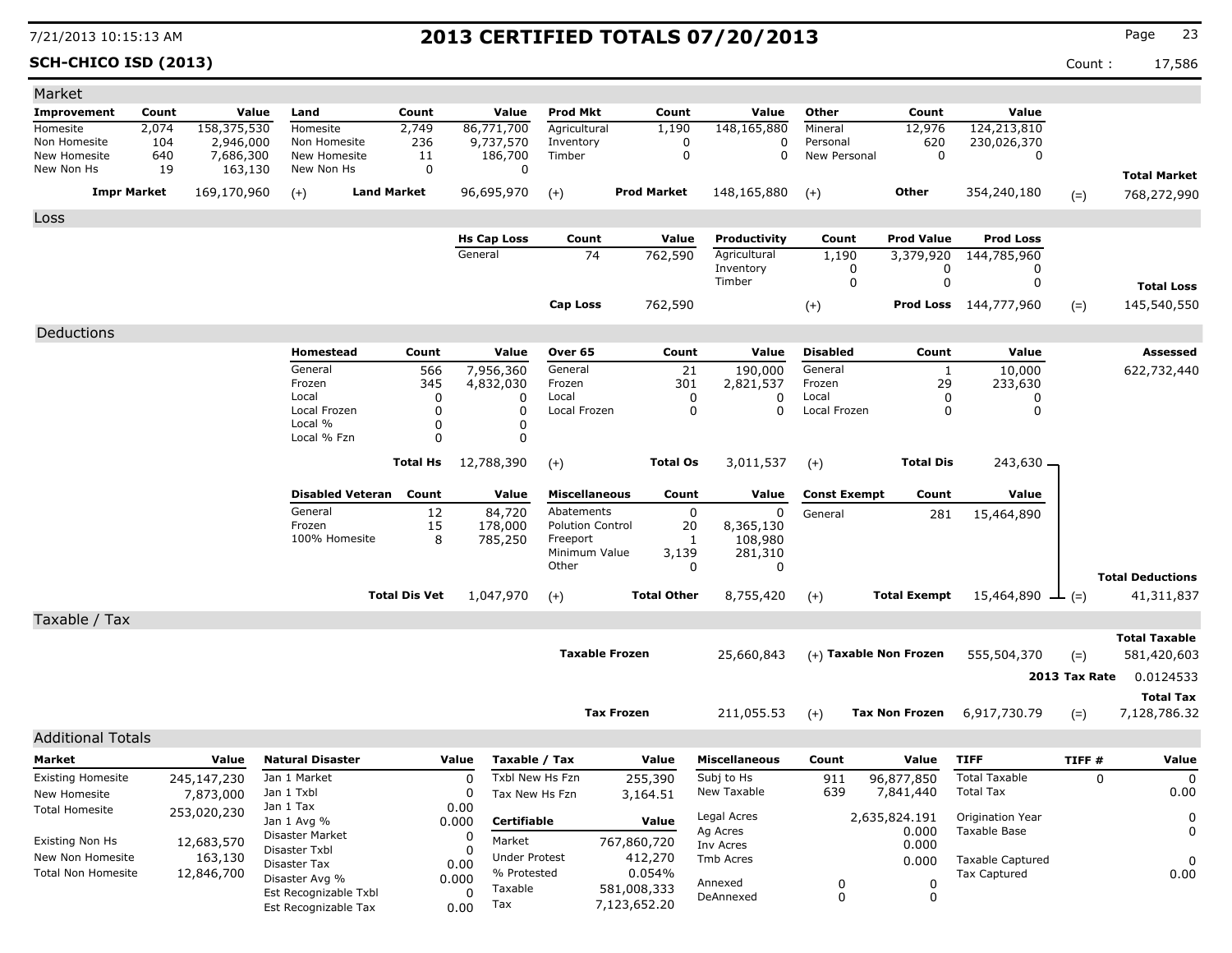### **SDE-DECATUR ISD (2013)** Count : 51,347

| Market                       |                    |                         |                                               |                      |                              |                         |                                |                      |                          |                      |                                                |               |                         |
|------------------------------|--------------------|-------------------------|-----------------------------------------------|----------------------|------------------------------|-------------------------|--------------------------------|----------------------|--------------------------|----------------------|------------------------------------------------|---------------|-------------------------|
| Improvement                  | Count              | Value                   | Land                                          | Count                | Value                        | Prod Mkt                | Count                          | Value                | Other                    | Count                | Value                                          |               |                         |
| Homesite                     | 6,500              | 858,354,781             | Homesite                                      | 7,581                | 272,491,165                  | Agricultural            | 2,703                          | 493,017,670          | Mineral                  | 39,005               | 796,175,210                                    |               |                         |
| Non Homesite<br>New Homesite | 221<br>1,089       | 8,425,930<br>23,529,220 | Non Homesite<br>New Homesite                  | 521<br>50            | 29,566,400<br>1,676,760      | Inventory<br>Timber     | 0<br>0                         | 0<br>$\Omega$        | Personal<br>New Personal | 1,947<br>$\mathbf 0$ | 543,643,890<br>0                               |               |                         |
| New Non Hs                   | 26                 | 726,600                 | New Non Hs                                    | 0                    | 0                            |                         |                                |                      |                          |                      |                                                |               | <b>Total Market</b>     |
|                              | <b>Impr Market</b> | 891,036,531             | $(+)$                                         | <b>Land Market</b>   | 303,734,325                  | $(+)$                   | <b>Prod Market</b>             | 493,017,670          | $(+)$                    | Other                | 1,339,819,100                                  | $(=)$         | 3,027,607,626           |
| Loss                         |                    |                         |                                               |                      |                              |                         |                                |                      |                          |                      |                                                |               |                         |
|                              |                    |                         |                                               |                      | <b>Hs Cap Loss</b>           | Count                   | Value                          | Productivity         | Count                    | Prod Value           | <b>Prod Loss</b>                               |               |                         |
|                              |                    |                         |                                               |                      | General                      | 77                      | 1,004,210                      | Agricultural         | 2,703                    | 6,727,840            | 486,289,830                                    |               |                         |
|                              |                    |                         |                                               |                      |                              |                         |                                | Inventory            | 0<br>$\mathbf 0$         | 0                    | 0                                              |               |                         |
|                              |                    |                         |                                               |                      |                              |                         |                                | Timber               |                          | 0                    | 0                                              |               | <b>Total Loss</b>       |
|                              |                    |                         |                                               |                      |                              | Cap Loss                | 1,004,210                      |                      | $(+)$                    |                      | Prod Loss 486,245,640                          | $(=)$         | 487,249,850             |
| Deductions                   |                    |                         |                                               |                      |                              |                         |                                |                      |                          |                      |                                                |               |                         |
|                              |                    |                         | Homestead                                     | Count                | Value                        | Over 65                 | Count                          | Value                | <b>Disabled</b>          | Count                | Value                                          |               | Assessed                |
|                              |                    |                         | General                                       | 2,373                | 34,128,731                   | General                 | 71                             | 676,211              | General                  | 3                    | 30,000                                         |               | 2,540,357,776           |
|                              |                    |                         | Frozen                                        | 1,079                | 15,683,094                   | Frozen                  | 986                            | 9,556,727            | Frozen                   | 81                   | 778,420                                        |               |                         |
|                              |                    |                         | Local<br>Local Frozen                         | 0<br>$\mathbf 0$     | 0<br>0                       | Local<br>Local Frozen   | 0<br>0                         | 0<br>0               | Local<br>Local Frozen    | 0<br>0               | 0<br>0                                         |               |                         |
|                              |                    |                         | Local %                                       | 0                    | 0                            |                         |                                |                      |                          |                      |                                                |               |                         |
|                              |                    |                         | Local % Fzn                                   | 0                    | 0                            |                         |                                |                      |                          |                      |                                                |               |                         |
|                              |                    |                         |                                               | Total Hs             | 49,811,825                   | $(+)$                   | <b>Total Os</b>                | 10,232,938           | $(+)$                    | <b>Total Dis</b>     | $808,420 -$                                    |               |                         |
|                              |                    |                         | <b>Disabled Veteran</b>                       | Count                | Value                        | <b>Miscellaneous</b>    | Count                          | Value                | <b>Const Exempt</b>      | Count                | Value                                          |               |                         |
|                              |                    |                         | General                                       | 59                   | 433,845                      | Abatements              | 0                              | 0                    | General                  |                      | 731 186,731,162                                |               |                         |
|                              |                    |                         | Frozen                                        | 49                   | 558,000                      | <b>Polution Control</b> | 6                              | 1,664,090            |                          |                      |                                                |               |                         |
|                              |                    |                         | 100% Homesite                                 | 21                   | 2,670,620                    | Freeport                | 3                              | 24,793,967           |                          |                      |                                                |               |                         |
|                              |                    |                         |                                               |                      |                              | Minimum Value<br>Other  | 3,501<br>0                     | 228,860<br>0         |                          |                      |                                                |               |                         |
|                              |                    |                         |                                               |                      |                              |                         |                                |                      |                          |                      |                                                |               | <b>Total Deductions</b> |
|                              |                    |                         |                                               | <b>Total Dis Vet</b> | 3,662,465                    | $(+)$                   | <b>Total Other</b>             | 26,686,917           | $(+)$                    |                      | <b>Total Exempt</b> $186,731,162$ <b>4</b> (=) |               | 277,933,727             |
| Taxable / Tax                |                    |                         |                                               |                      |                              |                         |                                |                      |                          |                      |                                                |               |                         |
|                              |                    |                         |                                               |                      |                              |                         |                                |                      |                          |                      |                                                |               | <b>Total Taxable</b>    |
|                              |                    |                         |                                               |                      |                              | <b>Taxable Frozen</b>   |                                | 112,616,855          |                          |                      | $(+)$ Taxable Non Frozen 2,148,703,720         | $(=)$         | 2,262,424,049           |
|                              |                    |                         |                                               |                      |                              |                         |                                |                      |                          |                      |                                                | 2013 Tax Rate | 0.013                   |
|                              |                    |                         |                                               |                      |                              |                         |                                |                      |                          |                      |                                                |               | <b>Total Tax</b>        |
|                              |                    |                         |                                               |                      |                              |                         | <b>Tax Frozen</b>              | 1,086,586.35         | $(+)$                    |                      | Tax Non Frozen 27,927,818.79                   | $(=)$         | 29,014,405.14           |
| <b>Additional Totals</b>     |                    |                         |                                               |                      |                              |                         |                                |                      |                          |                      |                                                |               |                         |
| Market                       |                    | Value                   | <b>Natural Disaster</b>                       |                      | Value<br>Taxable / Tax       |                         | Value                          | <b>Miscellaneous</b> | Count                    | Value                | <b>TIFF</b>                                    | TIFF#         | Value                   |
| <b>Existing Homesite</b>     |                    | 1,130,845,946           | Jan 1 Market                                  |                      | 0<br>Txbl New Hs Fzn         |                         | 1,103,474                      | Subj to Hs           | 3,452                    | 490,599,700          | Total Taxable                                  |               | 0<br>0                  |
| New Homesite                 |                    | 25,205,980              | Jan 1 Txbl                                    |                      | 0<br>Tax New Hs Fzn          |                         | 14,345.16                      | New Taxable          | 1,129                    | 22,988,276           | <b>Total Tax</b>                               |               | 0.00                    |
| <b>Total Homesite</b>        |                    | 1,156,051,926           | Jan 1 Tax                                     |                      | 0.00                         |                         |                                | Legal Acres          |                          | 22,093,099.          | Origination Year                               |               | 0                       |
|                              |                    |                         | Jan 1 Avg %<br>Disaster Market                |                      | Certifiable<br>0.000<br>0    |                         | Value                          | Ag Acres             |                          | 0.000                | Taxable Base                                   |               | 0                       |
| Existing Non Hs              |                    | 37,992,330              | Disaster Txbl                                 |                      | Market<br>- 0                |                         | 3,027,178,586                  | Inv Acres            |                          | 0.000                |                                                |               |                         |
| New Non Homesite             |                    | 726,600                 | Disaster Tax                                  |                      | <b>Under Protest</b><br>0.00 |                         | 429,040                        | Tmb Acres            |                          | 0.000                | <b>Taxable Captured</b>                        |               | 0                       |
| <b>Total Non Homesite</b>    |                    | 38,718,930              | Disaster Avg %                                |                      | % Protested<br>0.000         |                         | 0.014%                         | Annexed              | 0                        | 0                    | <b>Tax Captured</b>                            |               | 0.00                    |
|                              |                    |                         | Est Recognizable Txbl<br>Est Recognizable Tax |                      | Taxable<br>0<br>Tax<br>0.00  |                         | 2,261,995,009<br>29,008,827.62 | DeAnnexed            | 0                        | 0                    |                                                |               |                         |

Tax 0.00

Est Recognizable Tax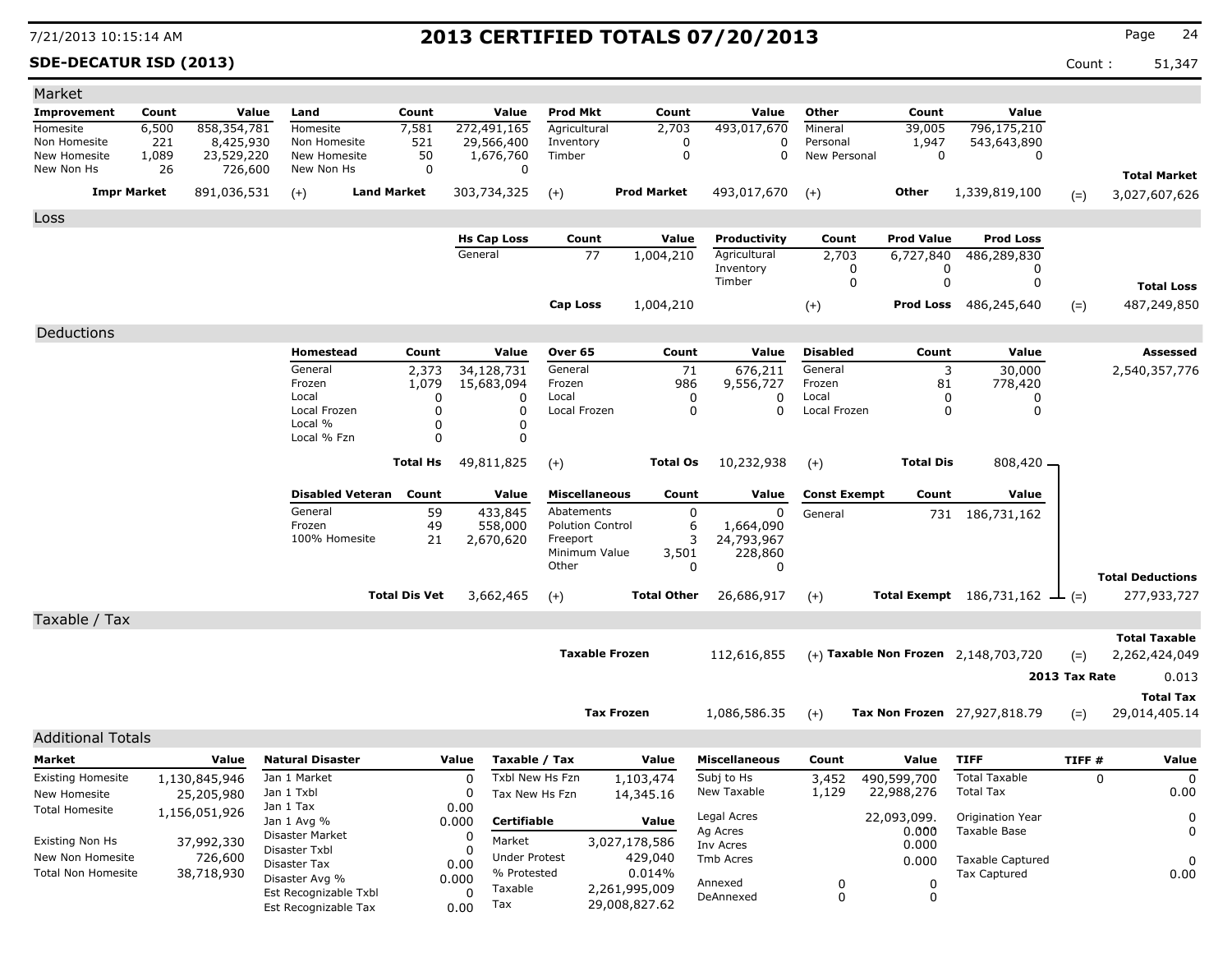### **SJA-JACKSBORO ISD (2013)** Count : 1,279

| Market                              |                    |                     |                                                |                      |                              |                           |                    |                                         |                     |                           |                                  |               |                                    |
|-------------------------------------|--------------------|---------------------|------------------------------------------------|----------------------|------------------------------|---------------------------|--------------------|-----------------------------------------|---------------------|---------------------------|----------------------------------|---------------|------------------------------------|
| Improvement                         | Count              | Value               | Land                                           | Count                | Value                        | <b>Prod Mkt</b>           | Count              | Value                                   | Other               | Count                     | Value                            |               |                                    |
| Homesite<br>Non Homesite            | 122<br>1           | 6,785,450<br>10,680 | Homesite<br>Non Homesite                       | 585<br>0             | 31,613,120<br>0              | Agricultural<br>Inventory | 13<br>0            | 6,368,800<br>0                          | Mineral<br>Personal | 624<br>45                 | 8,932,010<br>1,637,240           |               |                                    |
| New Homesite<br>New Non Hs          | 0<br>0             |                     | 0<br>New Homesite<br>$\mathbf 0$<br>New Non Hs | 0<br>0               | 0<br>0                       | Timber                    | 0                  | 0                                       | New Personal        | 0                         | 0                                |               |                                    |
|                                     | <b>Impr Market</b> | 6,796,130           | $(+)$                                          | <b>Land Market</b>   | 31,613,120                   | $(+)$                     | <b>Prod Market</b> | 6,368,800                               | $(+)$               | Other                     | 10,569,250                       | $(=)$         | <b>Total Market</b><br>55,347,300  |
| Loss                                |                    |                     |                                                |                      |                              |                           |                    |                                         |                     |                           |                                  |               |                                    |
|                                     |                    |                     |                                                |                      | <b>Hs Cap Loss</b>           | Count                     | Value              | Productivity                            | Count               | <b>Prod Value</b>         | <b>Prod Loss</b>                 |               |                                    |
|                                     |                    |                     |                                                |                      | General                      | 2                         | 44,880             | Agricultural                            | $\overline{13}$     | 150,350                   | 6,218,450                        |               |                                    |
|                                     |                    |                     |                                                |                      |                              |                           |                    | Inventory                               | $\boldsymbol{0}$    | 0                         | 0                                |               |                                    |
|                                     |                    |                     |                                                |                      |                              |                           |                    | Timber                                  | $\mathbf 0$         | $\pmb{0}$                 | 0                                |               | <b>Total Loss</b>                  |
|                                     |                    |                     |                                                |                      |                              | Cap Loss                  | 44,880             |                                         | $(+)$               | <b>Prod Loss</b>          | 6,218,450                        | $(=)$         | 6,263,330                          |
| Deductions                          |                    |                     |                                                |                      |                              |                           |                    |                                         |                     |                           |                                  |               |                                    |
|                                     |                    |                     | Homestead                                      | Count                | Value                        | Over 65                   | Count              | Value                                   | <b>Disabled</b>     | Count                     | Value                            |               | <b>Assessed</b>                    |
|                                     |                    |                     | General<br>Frozen                              | 19<br>12             | 240,000<br>165,000           | General<br>Frozen         |                    | $\mathbf{1}$<br>10,000<br>11<br>100,000 | General<br>Frozen   | $\pmb{0}$<br>$\mathbf{1}$ | $\mathbf 0$<br>10,000            |               | 49,083,970                         |
|                                     |                    |                     | Local                                          | 0                    | 0                            | Local                     |                    | 0<br>0                                  | Local               | 0                         | 0                                |               |                                    |
|                                     |                    |                     | Local Frozen                                   | 0                    | 0                            | Local Frozen              |                    | 0<br>$\Omega$                           | Local Frozen        | 0                         | 0                                |               |                                    |
|                                     |                    |                     | Local %<br>Local % Fzn                         | 0<br>0               | 0<br>0                       |                           |                    |                                         |                     |                           |                                  |               |                                    |
|                                     |                    |                     |                                                | <b>Total Hs</b>      | 405,000                      | $(+)$                     | <b>Total Os</b>    | 110,000                                 | $(+)$               | <b>Total Dis</b>          | $10,000 -$                       |               |                                    |
|                                     |                    |                     | <b>Disabled Veteran</b>                        | Count                | Value                        | <b>Miscellaneous</b>      | Count              | Value                                   | <b>Const Exempt</b> | Count                     | Value                            |               |                                    |
|                                     |                    |                     | General                                        | 1                    | 7,500                        | Abatements                |                    | 0<br>$\pmb{0}$                          | General             | 124                       | 29,441,610                       |               |                                    |
|                                     |                    |                     | Frozen                                         | 0                    | 0                            | <b>Polution Control</b>   |                    | 0<br>0                                  |                     |                           |                                  |               |                                    |
|                                     |                    |                     | 100% Homesite                                  | 2                    | 215,000                      | Freeport<br>Minimum Value |                    | 0<br>0<br>93<br>8,980                   |                     |                           |                                  |               |                                    |
|                                     |                    |                     |                                                |                      |                              | Other                     |                    | 0<br>0                                  |                     |                           |                                  |               |                                    |
|                                     |                    |                     |                                                | <b>Total Dis Vet</b> |                              |                           | <b>Total Other</b> |                                         |                     | <b>Total Exempt</b>       |                                  |               | <b>Total Deductions</b>            |
|                                     |                    |                     |                                                |                      | 222,500                      | $(+)$                     |                    | 8,980                                   | $(+)$               |                           | $29,441,610 \perp (=)$           |               | 30,198,090                         |
| Taxable / Tax                       |                    |                     |                                                |                      |                              |                           |                    |                                         |                     |                           |                                  |               |                                    |
|                                     |                    |                     |                                                |                      |                              | <b>Taxable Frozen</b>     |                    | 1,004,700                               |                     | $(+)$ Taxable Non Frozen  | 17,881,180                       | $(=)$         | <b>Total Taxable</b><br>18,885,880 |
|                                     |                    |                     |                                                |                      |                              |                           |                    |                                         |                     |                           |                                  |               |                                    |
|                                     |                    |                     |                                                |                      |                              |                           |                    |                                         |                     |                           |                                  | 2013 Tax Rate | 0.015                              |
|                                     |                    |                     |                                                |                      |                              |                           | <b>Tax Frozen</b>  | 6,231.34                                | $(+)$               | <b>Tax Non Frozen</b>     | 268,217.70                       | $(=)$         | <b>Total Tax</b><br>274,449.04     |
| <b>Additional Totals</b>            |                    |                     |                                                |                      |                              |                           |                    |                                         |                     |                           |                                  |               |                                    |
| Market                              |                    | Value               | <b>Natural Disaster</b>                        |                      | Value<br>Taxable / Tax       |                           | Value              | <b>Miscellaneous</b>                    | Count               | Value                     | <b>TIFF</b>                      | TIFF#         | Value                              |
| <b>Existing Homesite</b>            |                    | 38,398,570          | Jan 1 Market                                   |                      | 0                            | Txbl New Hs Fzn           | 0                  | Subj to Hs                              | 31                  | 2,782,050                 | <b>Total Taxable</b>             | 0             | 0                                  |
| New Homesite                        |                    | 0                   | Jan 1 Txbl                                     |                      | 0<br>Tax New Hs Fzn          |                           | 0.00               | New Taxable                             | 0                   | 0                         | <b>Total Tax</b>                 |               | 0.00                               |
| <b>Total Homesite</b>               |                    | 38,398,570          | Jan 1 Tax<br>Jan 1 Avg %                       |                      | 0.00<br>Certifiable<br>0.000 |                           | Value              | Legal Acres                             |                     | 467,957.715               | Origination Year                 |               | 0                                  |
|                                     |                    |                     | Disaster Market                                |                      | 0<br>Market                  |                           |                    | Ag Acres                                |                     | 0.000                     | Taxable Base                     |               | 0                                  |
| Existing Non Hs<br>New Non Homesite |                    | 10,680<br>0         | Disaster Txbl                                  |                      | 0<br><b>Under Protest</b>    |                           | 55,347,300<br>0    | Inv Acres                               |                     | 0.000                     |                                  |               |                                    |
| <b>Total Non Homesite</b>           |                    | 10,680              | Disaster Tax                                   |                      | 0.00<br>% Protested          |                           | 0%                 | Tmb Acres                               |                     | 0.000                     | Taxable Captured<br>Tax Captured |               | 0<br>0.00                          |
|                                     |                    |                     | Disaster Avg %<br>Est Recognizable Txbl        |                      | 0.000<br>Taxable<br>0        |                           | 18,885,880         | Annexed                                 | 0                   | 0                         |                                  |               |                                    |
|                                     |                    |                     | Est Recognizable Tax                           |                      | Tax<br>0.00                  |                           | 274,449.04         | DeAnnexed                               | 0                   | 0                         |                                  |               |                                    |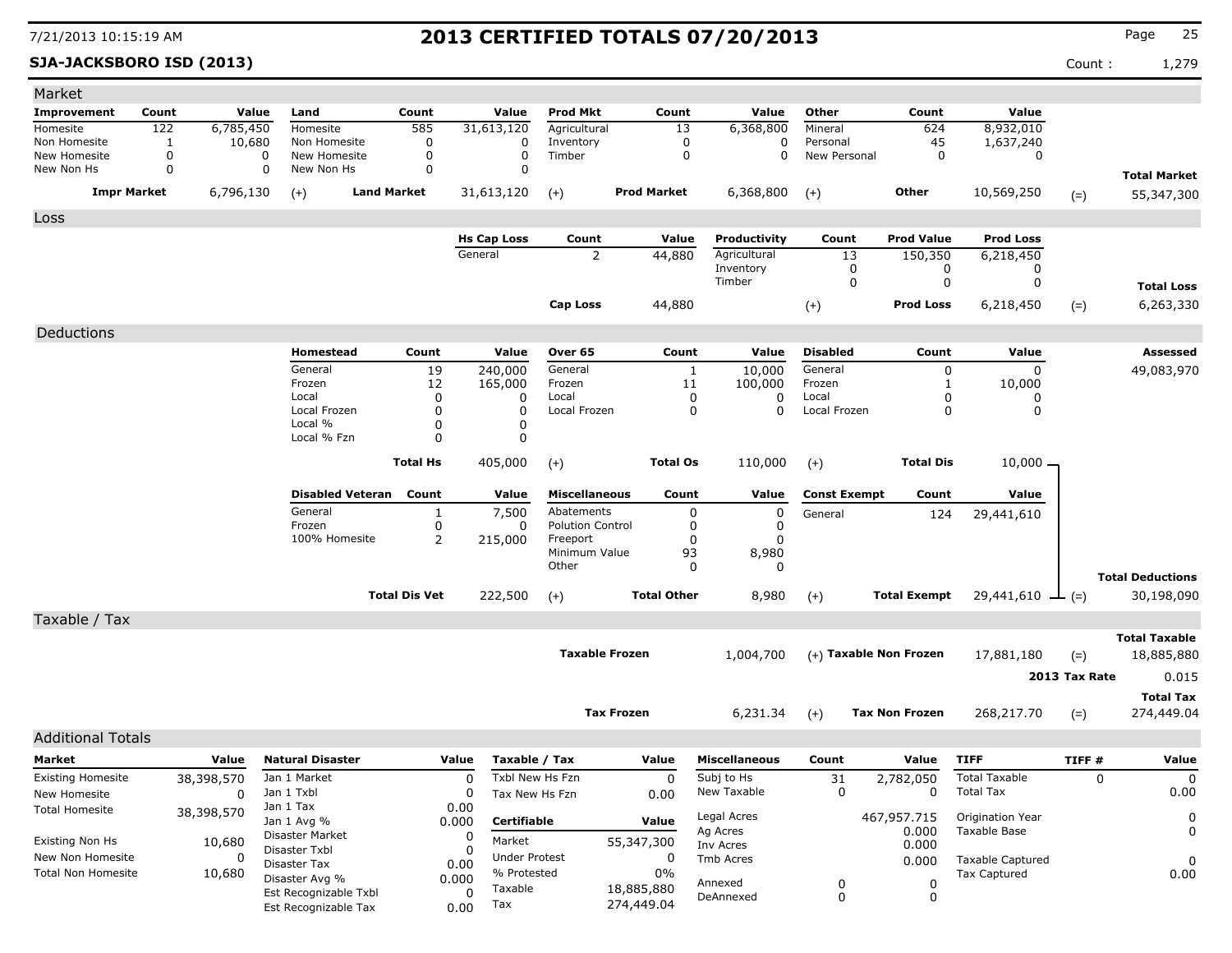### **SKR-KRUM ISD (2013)** Count : 81

| Market<br><b>Improvement</b><br>Count<br>Value<br><b>Prod Mkt</b><br>Other<br>Count<br>Value<br>Count<br>Value<br>Land<br>Count<br>Value<br>Homesite<br>Agricultural<br>1,532,280<br>Mineral<br>63<br>690,820<br>3<br>104,530<br>3<br>19,640<br>6<br>Homesite<br>0<br>11<br>Non Homesite<br>$\mathbf{1}$<br>8,160<br>Non Homesite<br>0<br>Inventory<br>Personal<br>164,320<br>0<br>0<br>0<br>0<br>New Homesite<br>0<br>0<br>New Homesite<br>0<br>0<br>Timber<br>0<br>New Personal<br>0<br>New Non Hs<br>1<br>67,920<br>New Non Hs<br>0<br>0<br><b>Total Market</b><br><b>Land Market</b><br><b>Prod Market</b><br><b>Impr Market</b><br>19,640<br>1,532,280<br><b>Other</b><br>180,610<br>$(+)$<br>$(+)$<br>855,140<br>$(+)$<br>$(=)$<br>Loss<br><b>Prod Value</b><br><b>Prod Loss</b><br><b>Hs Cap Loss</b><br>Count<br>Value<br>Productivity<br>Count<br>General<br>$\mathbf 0$<br>$\Omega$<br>6<br>22,540<br>1,509,740<br>Agricultural<br>0<br>0<br>Inventory<br>0<br>Timber<br>$\mathbf 0$<br>0<br>0<br><b>Cap Loss</b><br>0<br><b>Prod Loss</b><br>1,509,740<br>$(+)$<br>$(=)$<br>Deductions<br>Homestead<br>Count<br>Value<br>Over 65<br>Count<br>Value<br><b>Disabled</b><br>Count<br>Value<br>$\pmb{0}$<br>0<br>15,000<br>General<br>10,000<br>General<br>General<br>1<br>1<br>0<br>Frozen<br>0<br>Frozen<br>0<br>Frozen<br>0<br>0<br>0<br>0<br>0<br>Local<br>0<br>0<br>Local<br>0<br>Local<br>0<br>Local Frozen<br>$\Omega$<br>0<br>Local Frozen<br>0<br>0<br>Local Frozen<br>0<br>0<br>Local %<br>0<br>0 | 2,587,670<br><b>Total Loss</b><br>1,509,740<br>Assessed<br>1,077,930 |
|--------------------------------------------------------------------------------------------------------------------------------------------------------------------------------------------------------------------------------------------------------------------------------------------------------------------------------------------------------------------------------------------------------------------------------------------------------------------------------------------------------------------------------------------------------------------------------------------------------------------------------------------------------------------------------------------------------------------------------------------------------------------------------------------------------------------------------------------------------------------------------------------------------------------------------------------------------------------------------------------------------------------------------------------------------------------------------------------------------------------------------------------------------------------------------------------------------------------------------------------------------------------------------------------------------------------------------------------------------------------------------------------------------------------------------------------------------------------------------------------------------------------|----------------------------------------------------------------------|
|                                                                                                                                                                                                                                                                                                                                                                                                                                                                                                                                                                                                                                                                                                                                                                                                                                                                                                                                                                                                                                                                                                                                                                                                                                                                                                                                                                                                                                                                                                                    |                                                                      |
|                                                                                                                                                                                                                                                                                                                                                                                                                                                                                                                                                                                                                                                                                                                                                                                                                                                                                                                                                                                                                                                                                                                                                                                                                                                                                                                                                                                                                                                                                                                    |                                                                      |
|                                                                                                                                                                                                                                                                                                                                                                                                                                                                                                                                                                                                                                                                                                                                                                                                                                                                                                                                                                                                                                                                                                                                                                                                                                                                                                                                                                                                                                                                                                                    |                                                                      |
|                                                                                                                                                                                                                                                                                                                                                                                                                                                                                                                                                                                                                                                                                                                                                                                                                                                                                                                                                                                                                                                                                                                                                                                                                                                                                                                                                                                                                                                                                                                    |                                                                      |
|                                                                                                                                                                                                                                                                                                                                                                                                                                                                                                                                                                                                                                                                                                                                                                                                                                                                                                                                                                                                                                                                                                                                                                                                                                                                                                                                                                                                                                                                                                                    |                                                                      |
|                                                                                                                                                                                                                                                                                                                                                                                                                                                                                                                                                                                                                                                                                                                                                                                                                                                                                                                                                                                                                                                                                                                                                                                                                                                                                                                                                                                                                                                                                                                    |                                                                      |
|                                                                                                                                                                                                                                                                                                                                                                                                                                                                                                                                                                                                                                                                                                                                                                                                                                                                                                                                                                                                                                                                                                                                                                                                                                                                                                                                                                                                                                                                                                                    |                                                                      |
|                                                                                                                                                                                                                                                                                                                                                                                                                                                                                                                                                                                                                                                                                                                                                                                                                                                                                                                                                                                                                                                                                                                                                                                                                                                                                                                                                                                                                                                                                                                    |                                                                      |
|                                                                                                                                                                                                                                                                                                                                                                                                                                                                                                                                                                                                                                                                                                                                                                                                                                                                                                                                                                                                                                                                                                                                                                                                                                                                                                                                                                                                                                                                                                                    |                                                                      |
|                                                                                                                                                                                                                                                                                                                                                                                                                                                                                                                                                                                                                                                                                                                                                                                                                                                                                                                                                                                                                                                                                                                                                                                                                                                                                                                                                                                                                                                                                                                    |                                                                      |
|                                                                                                                                                                                                                                                                                                                                                                                                                                                                                                                                                                                                                                                                                                                                                                                                                                                                                                                                                                                                                                                                                                                                                                                                                                                                                                                                                                                                                                                                                                                    |                                                                      |
|                                                                                                                                                                                                                                                                                                                                                                                                                                                                                                                                                                                                                                                                                                                                                                                                                                                                                                                                                                                                                                                                                                                                                                                                                                                                                                                                                                                                                                                                                                                    |                                                                      |
|                                                                                                                                                                                                                                                                                                                                                                                                                                                                                                                                                                                                                                                                                                                                                                                                                                                                                                                                                                                                                                                                                                                                                                                                                                                                                                                                                                                                                                                                                                                    |                                                                      |
| 0<br>0<br>Local % Fzn                                                                                                                                                                                                                                                                                                                                                                                                                                                                                                                                                                                                                                                                                                                                                                                                                                                                                                                                                                                                                                                                                                                                                                                                                                                                                                                                                                                                                                                                                              |                                                                      |
| <b>Total Hs</b><br><b>Total Os</b><br><b>Total Dis</b><br>15,000<br>10,000<br>$(+)$<br>0 –<br>$(+)$                                                                                                                                                                                                                                                                                                                                                                                                                                                                                                                                                                                                                                                                                                                                                                                                                                                                                                                                                                                                                                                                                                                                                                                                                                                                                                                                                                                                                |                                                                      |
| <b>Disabled Veteran</b><br>Count<br>Value<br><b>Miscellaneous</b><br>Count<br>Value<br><b>Const Exempt</b><br>Count<br>Value                                                                                                                                                                                                                                                                                                                                                                                                                                                                                                                                                                                                                                                                                                                                                                                                                                                                                                                                                                                                                                                                                                                                                                                                                                                                                                                                                                                       |                                                                      |
| 0<br>0<br>0<br>0<br>General<br>Abatements<br>General<br>$\mathbf 0$<br>0                                                                                                                                                                                                                                                                                                                                                                                                                                                                                                                                                                                                                                                                                                                                                                                                                                                                                                                                                                                                                                                                                                                                                                                                                                                                                                                                                                                                                                           |                                                                      |
| 0<br>Frozen<br>0<br><b>Polution Control</b><br>0<br>0<br>100% Homesite<br>0<br>0<br>0<br>0<br>Freeport<br>Minimum Value<br>10<br>500<br>Other<br>0<br>0                                                                                                                                                                                                                                                                                                                                                                                                                                                                                                                                                                                                                                                                                                                                                                                                                                                                                                                                                                                                                                                                                                                                                                                                                                                                                                                                                            |                                                                      |
| <b>Total Deductions</b>                                                                                                                                                                                                                                                                                                                                                                                                                                                                                                                                                                                                                                                                                                                                                                                                                                                                                                                                                                                                                                                                                                                                                                                                                                                                                                                                                                                                                                                                                            |                                                                      |
| <b>Total Dis Vet</b><br><b>Total Other</b><br>0<br>500<br><b>Total Exempt</b><br>0 $\perp$ (=)<br>$(+)$<br>$(+)$                                                                                                                                                                                                                                                                                                                                                                                                                                                                                                                                                                                                                                                                                                                                                                                                                                                                                                                                                                                                                                                                                                                                                                                                                                                                                                                                                                                                   | 25,500                                                               |
| Taxable / Tax                                                                                                                                                                                                                                                                                                                                                                                                                                                                                                                                                                                                                                                                                                                                                                                                                                                                                                                                                                                                                                                                                                                                                                                                                                                                                                                                                                                                                                                                                                      |                                                                      |
| <b>Total Taxable</b><br><b>Taxable Frozen</b><br>0<br>$(+)$ Taxable Non Frozen<br>1,052,430<br>$(=)$                                                                                                                                                                                                                                                                                                                                                                                                                                                                                                                                                                                                                                                                                                                                                                                                                                                                                                                                                                                                                                                                                                                                                                                                                                                                                                                                                                                                               | 1,052,430                                                            |
| 2013 Tax Rate                                                                                                                                                                                                                                                                                                                                                                                                                                                                                                                                                                                                                                                                                                                                                                                                                                                                                                                                                                                                                                                                                                                                                                                                                                                                                                                                                                                                                                                                                                      | 0.0152                                                               |
|                                                                                                                                                                                                                                                                                                                                                                                                                                                                                                                                                                                                                                                                                                                                                                                                                                                                                                                                                                                                                                                                                                                                                                                                                                                                                                                                                                                                                                                                                                                    | <b>Total Tax</b>                                                     |
| <b>Tax Frozen</b><br>0.00<br><b>Tax Non Frozen</b><br>$(+)$<br>15,955.92<br>$(=)$                                                                                                                                                                                                                                                                                                                                                                                                                                                                                                                                                                                                                                                                                                                                                                                                                                                                                                                                                                                                                                                                                                                                                                                                                                                                                                                                                                                                                                  | 15,955.92                                                            |
| <b>Additional Totals</b>                                                                                                                                                                                                                                                                                                                                                                                                                                                                                                                                                                                                                                                                                                                                                                                                                                                                                                                                                                                                                                                                                                                                                                                                                                                                                                                                                                                                                                                                                           |                                                                      |
| Market<br>Value<br><b>Natural Disaster</b><br>Taxable / Tax<br>Value<br><b>Miscellaneous</b><br>Value<br><b>TIFF</b><br>Value<br>Count<br>TIFF#                                                                                                                                                                                                                                                                                                                                                                                                                                                                                                                                                                                                                                                                                                                                                                                                                                                                                                                                                                                                                                                                                                                                                                                                                                                                                                                                                                    | Value                                                                |
| 124,170<br>Subj to Hs<br><b>Total Taxable</b><br>0<br><b>Existing Homesite</b><br>Jan 1 Market<br>0<br>Txbl New Hs Fzn<br>0<br>51,560<br>$\mathbf{1}$<br>New Taxable<br><b>Total Tax</b><br>1<br>67,920<br>Jan 1 Txbl<br>New Homesite<br>0<br>Tax New Hs Fzn                                                                                                                                                                                                                                                                                                                                                                                                                                                                                                                                                                                                                                                                                                                                                                                                                                                                                                                                                                                                                                                                                                                                                                                                                                                       | 0<br>0.00                                                            |
| 0.00<br>0<br>Jan 1 Tax<br>0.00<br><b>Total Homesite</b>                                                                                                                                                                                                                                                                                                                                                                                                                                                                                                                                                                                                                                                                                                                                                                                                                                                                                                                                                                                                                                                                                                                                                                                                                                                                                                                                                                                                                                                            |                                                                      |
| 124,170<br>Legal Acres<br>381.789<br>Origination Year<br>Jan 1 Avg %<br>Value<br>0.000<br>Certifiable<br>0.000<br>Taxable Base<br>Ag Acres                                                                                                                                                                                                                                                                                                                                                                                                                                                                                                                                                                                                                                                                                                                                                                                                                                                                                                                                                                                                                                                                                                                                                                                                                                                                                                                                                                         | 0<br>0                                                               |
| Disaster Market<br>0<br>8,160<br>Market<br><b>Existing Non Hs</b><br>2,587,670<br>Inv Acres<br>0.000                                                                                                                                                                                                                                                                                                                                                                                                                                                                                                                                                                                                                                                                                                                                                                                                                                                                                                                                                                                                                                                                                                                                                                                                                                                                                                                                                                                                               |                                                                      |
| Disaster Txbl<br>0<br>67,920<br><b>Under Protest</b><br>New Non Homesite<br>0<br>Tmb Acres<br>0.000<br><b>Taxable Captured</b>                                                                                                                                                                                                                                                                                                                                                                                                                                                                                                                                                                                                                                                                                                                                                                                                                                                                                                                                                                                                                                                                                                                                                                                                                                                                                                                                                                                     | 0                                                                    |
| Disaster Tax<br>0.00<br>76,080<br>% Protested<br><b>Total Non Homesite</b><br>0%<br><b>Tax Captured</b><br>Disaster Avg %<br>0.000                                                                                                                                                                                                                                                                                                                                                                                                                                                                                                                                                                                                                                                                                                                                                                                                                                                                                                                                                                                                                                                                                                                                                                                                                                                                                                                                                                                 | 0.00                                                                 |
| 0<br>Annexed<br>0<br>Taxable<br>1,052,430<br>Est Recognizable Txbl<br>0<br>0<br>DeAnnexed<br>0<br>Tax<br>15,955.92<br>Est Recognizable Tax<br>0.00                                                                                                                                                                                                                                                                                                                                                                                                                                                                                                                                                                                                                                                                                                                                                                                                                                                                                                                                                                                                                                                                                                                                                                                                                                                                                                                                                                 |                                                                      |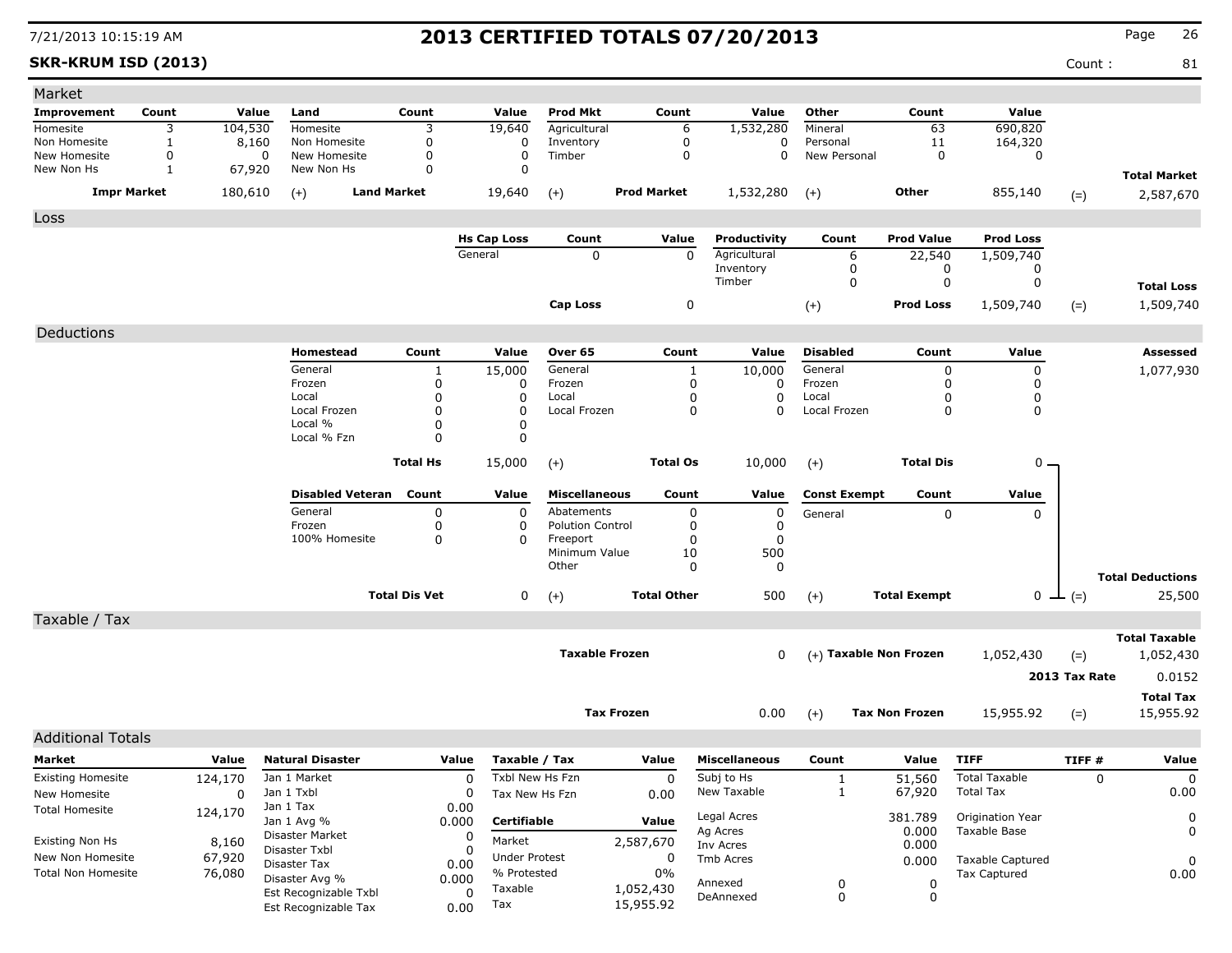### **SNW-NORTHWEST ISD (2013)** Count : 43,289

| Market                     |                    |                      |                                  |                      |                              |                         |                    |                            |                       |                     |                                        |               |                                      |
|----------------------------|--------------------|----------------------|----------------------------------|----------------------|------------------------------|-------------------------|--------------------|----------------------------|-----------------------|---------------------|----------------------------------------|---------------|--------------------------------------|
| Improvement                | Count              | Value                | Land                             | Count                | Value                        | <b>Prod Mkt</b>         | Count              | Value                      | Other                 | Count               | Value                                  |               |                                      |
| Homesite                   | 3,611              | 363,684,460          | Homesite                         | 4,280                | 120,976,880                  | Agricultural            | 709                | 146,154,660                | Mineral               | 37,295              | 436,399,940                            |               |                                      |
| Non Homesite               | 130                | 3,685,090            | Non Homesite                     | 213                  | 13,040,350                   | Inventory               | 0                  | 0                          | Personal              | 782                 | 199,308,840                            |               |                                      |
| New Homesite<br>New Non Hs | 169<br>9           | 8,602,430<br>250,720 | New Homesite<br>New Non Hs       | 15<br>0              | 414,520<br>0                 | Timber                  | 0                  | $\mathbf 0$                | New Personal          | $\mathbf 0$         | 0                                      |               |                                      |
|                            | <b>Impr Market</b> | 376,222,700          | $(+)$                            | <b>Land Market</b>   | 134,431,750                  | $(+)$                   | <b>Prod Market</b> | 146,154,660                | $(+)$                 | Other               | 635,708,780                            | $(=)$         | <b>Total Market</b><br>1,292,517,890 |
| Loss                       |                    |                      |                                  |                      |                              |                         |                    |                            |                       |                     |                                        |               |                                      |
|                            |                    |                      |                                  |                      | <b>Hs Cap Loss</b>           | Count                   | Value              | Productivity               | Count                 | <b>Prod Value</b>   | <b>Prod Loss</b>                       |               |                                      |
|                            |                    |                      |                                  |                      | General                      | 128                     | 1,883,980          | Agricultural               | 709                   | 1,919,350           | 144,235,310                            |               |                                      |
|                            |                    |                      |                                  |                      |                              |                         |                    | Inventory                  | 0                     | 0                   | 0                                      |               |                                      |
|                            |                    |                      |                                  |                      |                              |                         |                    | Timber                     | 0                     | 0                   | 0                                      |               | <b>Total Loss</b>                    |
|                            |                    |                      |                                  |                      |                              | Cap Loss                | 1,883,980          |                            | $(+)$                 |                     | <b>Prod Loss</b> 144,235,310           | $(=)$         | 146,119,290                          |
|                            |                    |                      |                                  |                      |                              |                         |                    |                            |                       |                     |                                        |               |                                      |
| Deductions                 |                    |                      |                                  |                      |                              |                         |                    |                            |                       |                     |                                        |               |                                      |
|                            |                    |                      | Homestead                        | Count                | Value                        | Over 65                 | Count              | Value                      | <b>Disabled</b>       | Count               | Value                                  |               | Assessed                             |
|                            |                    |                      | General                          | 1,486                | 21,297,738                   | General                 | 30                 | 260,645                    | General               | 8                   | 65,000                                 |               | 1,146,398,600                        |
|                            |                    |                      | Frozen                           | 573                  | 8,214,930                    | Frozen                  | 499                | 4,778,681                  | Frozen                | 56                  | 514,160                                |               |                                      |
|                            |                    |                      | Local<br>Local Frozen            | 0<br>$\mathbf 0$     | 0<br>0                       | Local<br>Local Frozen   |                    | 0<br>0<br>$\mathbf 0$<br>0 | Local<br>Local Frozen | 0<br>0              | 0<br>0                                 |               |                                      |
|                            |                    |                      | Local %                          | 0                    | 0                            |                         |                    |                            |                       |                     |                                        |               |                                      |
|                            |                    |                      | Local % Fzn                      | 0                    | 0                            |                         |                    |                            |                       |                     |                                        |               |                                      |
|                            |                    |                      |                                  | Total Hs             | 29,512,668                   | $(+)$                   | <b>Total Os</b>    | 5,039,326                  | $(+)$                 | <b>Total Dis</b>    | $579,160 -$                            |               |                                      |
|                            |                    |                      | <b>Disabled Veteran</b>          | Count                | Value                        | <b>Miscellaneous</b>    | Count              | Value                      | <b>Const Exempt</b>   | Count               | Value                                  |               |                                      |
|                            |                    |                      | General                          | 46                   | 323,831                      | Abatements              |                    | 0<br>$\mathbf 0$           | General               |                     |                                        |               |                                      |
|                            |                    |                      | Frozen                           | 26                   | 274,370                      | <b>Polution Control</b> | 4                  | 2,077,340                  |                       | 267                 | 26,270,432                             |               |                                      |
|                            |                    |                      | 100% Homesite                    | 18                   | 2,765,300                    | Freeport                | $\overline{4}$     | 6,848,776                  |                       |                     |                                        |               |                                      |
|                            |                    |                      |                                  |                      |                              | Minimum Value           | 1,379              | 86,270                     |                       |                     |                                        |               |                                      |
|                            |                    |                      |                                  |                      |                              | Other                   |                    | 0<br>0                     |                       |                     |                                        |               | <b>Total Deductions</b>              |
|                            |                    |                      |                                  | <b>Total Dis Vet</b> | 3,363,501                    | $(+)$                   | <b>Total Other</b> | 9,012,386                  | $(+)$                 | <b>Total Exempt</b> | 26,270,432 $\perp$ (=)                 |               | 73,777,473                           |
|                            |                    |                      |                                  |                      |                              |                         |                    |                            |                       |                     |                                        |               |                                      |
| Taxable / Tax              |                    |                      |                                  |                      |                              |                         |                    |                            |                       |                     |                                        |               | <b>Total Taxable</b>                 |
|                            |                    |                      |                                  |                      |                              | <b>Taxable Frozen</b>   |                    | 53,073,899                 |                       |                     | $(+)$ Taxable Non Frozen 1,019,290,848 | $(=)$         | 1,072,621,127                        |
|                            |                    |                      |                                  |                      |                              |                         |                    |                            |                       |                     |                                        |               |                                      |
|                            |                    |                      |                                  |                      |                              |                         |                    |                            |                       |                     |                                        | 2013 Tax Rate | 0.01375                              |
|                            |                    |                      |                                  |                      |                              |                         |                    |                            |                       |                     |                                        |               | <b>Total Tax</b>                     |
|                            |                    |                      |                                  |                      |                              |                         | <b>Tax Frozen</b>  | 558,036.02                 | $(+)$                 |                     | <b>Tax Non Frozen</b> 14,012,630.78    | $(=)$         | 14,570,666.80                        |
| <b>Additional Totals</b>   |                    |                      |                                  |                      |                              |                         |                    |                            |                       |                     |                                        |               |                                      |
| Market                     |                    | Value                | <b>Natural Disaster</b>          |                      | Taxable / Tax<br>Value       |                         | Value              | <b>Miscellaneous</b>       | Count                 | Value               | <b>TIFF</b>                            | TIFF#         | Value                                |
| <b>Existing Homesite</b>   |                    | 484,661,340          | Jan 1 Market                     |                      | 0                            | Txbl New Hs Fzn         | 256,380            | Subj to Hs                 | 2,059                 | 278,547,030         | Total Taxable                          |               | 0<br>0                               |
| New Homesite               |                    | 9,016,950            | Jan 1 Txbl                       |                      | 0<br>Tax New Hs Fzn          |                         | 3,525.23           | New Taxable                | 187                   | 9,182,358           | <b>Total Tax</b>                       |               | 0.00                                 |
| <b>Total Homesite</b>      |                    | 493,678,290          | Jan 1 Tax                        |                      | 0.00                         |                         |                    | Legal Acres                |                       | 40,907,693.         | Origination Year                       |               | 0                                    |
|                            |                    |                      | Jan 1 Avg %                      |                      | Certifiable<br>0.000         |                         | Value              | Ag Acres                   |                       | 0.000               | Taxable Base                           |               | 0                                    |
| <b>Existing Non Hs</b>     |                    | 16,725,440           | Disaster Market<br>Disaster Txbl |                      | 0<br>Market<br>0             |                         | 1,291,842,670      | Inv Acres                  |                       | 0.000               |                                        |               |                                      |
| New Non Homesite           |                    | 250,720              | Disaster Tax                     |                      | <b>Under Protest</b><br>0.00 |                         | 675,220            | Tmb Acres                  |                       | 0.000               | <b>Taxable Captured</b>                |               |                                      |
| <b>Total Non Homesite</b>  |                    | 16,976,160           | Disaster Avg %                   |                      | % Protested<br>0.000         |                         | 0.052%             | Annexed                    | 0                     | 0                   | <b>Tax Captured</b>                    |               | 0.00                                 |
|                            |                    |                      | Est Recognizable Txbl            |                      | Taxable<br>-0                |                         | 1,072,017,457      | DeAnnexed                  | 0                     | 0                   |                                        |               |                                      |
|                            |                    |                      | Est Recognizable Tax             |                      | Tax<br>0.00                  |                         | 14,562,480.75      |                            |                       |                     |                                        |               |                                      |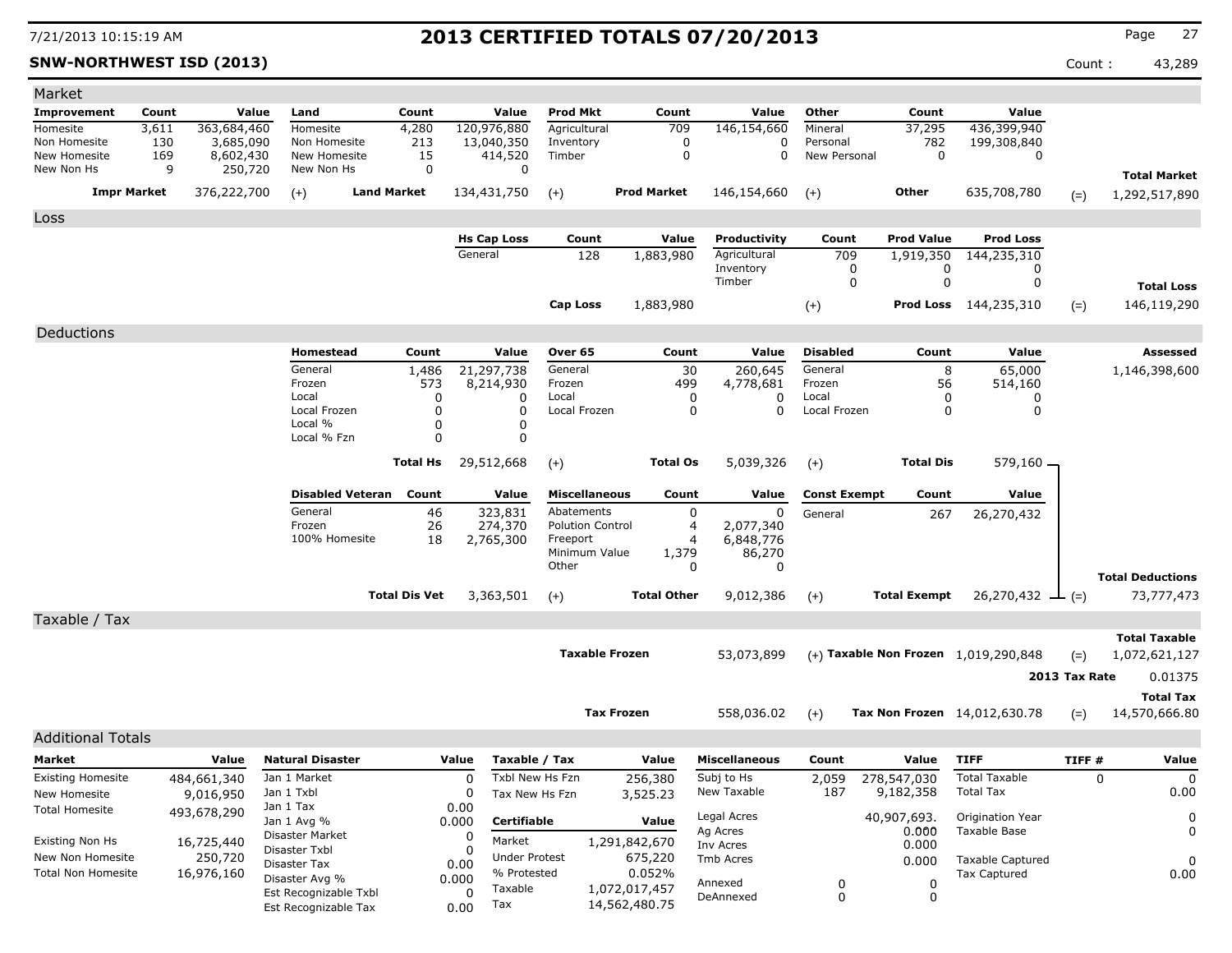### **SPA-PARADISE ISD (2013)** Count : 19,640

| Market                                     |                |                        |                                         |                      |                                     |                           |                    |                      |                          |                       |                                         |               |                         |
|--------------------------------------------|----------------|------------------------|-----------------------------------------|----------------------|-------------------------------------|---------------------------|--------------------|----------------------|--------------------------|-----------------------|-----------------------------------------|---------------|-------------------------|
| Improvement                                | Count          | Value                  | Land                                    | Count                | Value                               | <b>Prod Mkt</b>           | Count              | Value                | Other                    | Count                 | Value                                   |               |                         |
| Homesite                                   | 2,225          | 189,413,470            | Homesite                                | 2,094                | 46,979,570                          | Agricultural              | 1,049              | 146,365,610          | Mineral                  | 16,012                | 102,585,110                             |               |                         |
| Non Homesite<br>New Homesite               | 136<br>65      | 3,736,910<br>3,938,940 | Non Homesite<br>New Homesite            | 266<br>59            | 12,170,700<br>1,499,990             | Inventory<br>Timber       | 0<br>0             | 0<br>0               | Personal<br>New Personal | 444<br>$\mathbf 0$    | 70,958,840<br>0                         |               |                         |
| New Non Hs                                 | $\overline{2}$ | 136,600                | New Non Hs                              | 0                    | 0                                   |                           |                    |                      |                          |                       |                                         |               | <b>Total Market</b>     |
| <b>Impr Market</b>                         |                | 197,225,920            | $(+)$                                   | <b>Land Market</b>   | 60,650,260                          | $(+)$                     | <b>Prod Market</b> | 146,365,610          | $(+)$                    | Other                 | 173,543,950                             | $(=)$         | 577,785,740             |
| Loss                                       |                |                        |                                         |                      |                                     |                           |                    |                      |                          |                       |                                         |               |                         |
|                                            |                |                        |                                         |                      | <b>Hs Cap Loss</b>                  | Count                     | Value              | Productivity         | Count                    | <b>Prod Value</b>     | <b>Prod Loss</b>                        |               |                         |
|                                            |                |                        |                                         |                      | General                             | 38                        | 394,970            | Agricultural         | 1,049                    | 2,278,630             | 144,086,980                             |               |                         |
|                                            |                |                        |                                         |                      |                                     |                           |                    | Inventory            | 0                        | 0                     | 0                                       |               |                         |
|                                            |                |                        |                                         |                      |                                     |                           |                    | Timber               | 0                        | 0                     | 0                                       |               | <b>Total Loss</b>       |
|                                            |                |                        |                                         |                      |                                     | Cap Loss                  | 394,970            |                      | $(+)$                    |                       | Prod Loss 144,086,980                   | $(=)$         | 144,481,950             |
| Deductions                                 |                |                        |                                         |                      |                                     |                           |                    |                      |                          |                       |                                         |               |                         |
|                                            |                |                        | Homestead                               | Count                | Value                               | Over 65                   | Count              | Value                | <b>Disabled</b>          | Count                 | Value                                   |               | Assessed                |
|                                            |                |                        | General                                 | 873                  | 12,384,020                          | General                   | 26                 | 220,000              | General                  | 0                     | $\mathbf 0$                             |               | 433,303,790             |
|                                            |                |                        | Frozen                                  | 395<br>$\Omega$      | 5,615,804                           | Frozen<br>Local           | 339<br>$\Omega$    | 3,204,330<br>0       | Frozen<br>Local          | 44                    | 381,496                                 |               |                         |
|                                            |                |                        | Local<br>Local Frozen                   | 0                    | 0<br>$\Omega$                       | Local Frozen              | 0                  | 0                    | Local Frozen             | 0<br>0                | 0<br>0                                  |               |                         |
|                                            |                |                        | Local %                                 | 0                    | 0                                   |                           |                    |                      |                          |                       |                                         |               |                         |
|                                            |                |                        | Local % Fzn                             | 0                    | 0                                   |                           |                    |                      |                          |                       |                                         |               |                         |
|                                            |                |                        |                                         | Total Hs             | 17,999,824                          | $(+)$                     | <b>Total Os</b>    | 3,424,330            | $(+)$                    | <b>Total Dis</b>      | 381,496 -                               |               |                         |
|                                            |                |                        | <b>Disabled Veteran</b>                 | Count                | Value                               | <b>Miscellaneous</b>      | Count              | Value                | <b>Const Exempt</b>      | Count                 | Value                                   |               |                         |
|                                            |                |                        | General                                 | 29                   | 209,000                             | Abatements                | 0                  | 0                    | General                  | 300                   | 22,421,619                              |               |                         |
|                                            |                |                        | Frozen                                  | 17                   | 186,998                             | <b>Polution Control</b>   | 1                  | 20,840               |                          |                       |                                         |               |                         |
|                                            |                |                        | 100% Homesite                           | 8                    | 747,040                             | Freeport<br>Minimum Value | $\Omega$<br>2,726  | $\Omega$<br>211,290  |                          |                       |                                         |               |                         |
|                                            |                |                        |                                         |                      |                                     | Other                     | $\Omega$           | $\Omega$             |                          |                       |                                         |               |                         |
|                                            |                |                        |                                         |                      |                                     |                           |                    |                      |                          |                       |                                         |               | <b>Total Deductions</b> |
|                                            |                |                        |                                         | <b>Total Dis Vet</b> | 1,143,038                           | $(+)$                     | <b>Total Other</b> | 232,130              | $(+)$                    | <b>Total Exempt</b>   | 22,421,619 $\perp$ (=)                  |               | 45,602,437              |
| Taxable / Tax                              |                |                        |                                         |                      |                                     |                           |                    |                      |                          |                       |                                         |               |                         |
|                                            |                |                        |                                         |                      |                                     |                           |                    |                      |                          |                       |                                         |               | <b>Total Taxable</b>    |
|                                            |                |                        |                                         |                      |                                     | <b>Taxable Frozen</b>     |                    | 30,883,563           | $(+)$ Taxable Non Frozen |                       | 356,446,841                             | $(=)$         | 387,701,353             |
|                                            |                |                        |                                         |                      |                                     |                           |                    |                      |                          |                       |                                         | 2013 Tax Rate | 0.0134                  |
|                                            |                |                        |                                         |                      |                                     |                           |                    |                      |                          |                       |                                         |               | <b>Total Tax</b>        |
|                                            |                |                        |                                         |                      |                                     |                           | <b>Tax Frozen</b>  | 312,595.86           | $(+)$                    | <b>Tax Non Frozen</b> | 4,773,949,04                            | $(=)$         | 5,086,544.90            |
| <b>Additional Totals</b>                   |                |                        |                                         |                      |                                     |                           |                    |                      |                          |                       |                                         |               |                         |
| Market                                     |                | Value                  | <b>Natural Disaster</b>                 |                      | Value<br>Taxable / Tax              |                           | Value              | <b>Miscellaneous</b> | Count                    | Value                 | <b>TIFF</b>                             | TIFF#         | Value                   |
| <b>Existing Homesite</b>                   |                | 236,393,040            | Jan 1 Market                            |                      | 0<br>Txbl New Hs Fzn                |                           | 370,949            | Subj to Hs           | 1,269                    | 152,234,540           | Total Taxable                           | 0             | 0                       |
| New Homesite                               |                | 5,438,930              | Jan 1 Txbl                              |                      | 0<br>Tax New Hs Fzn                 |                           | 4,970.70           | New Taxable          | 123                      | 5,511,268             | <b>Total Tax</b>                        |               | 0.00                    |
| <b>Total Homesite</b>                      |                | 241,831,970            | Jan 1 Tax<br>Jan 1 Avg %                |                      | 0.00<br>Certifiable<br>0.000        |                           | Value              | Legal Acres          |                          | 6,575,425.056         | Origination Year                        |               | 0                       |
|                                            |                |                        | Disaster Market                         |                      | 0                                   |                           |                    | Ag Acres             |                          | 0.000                 | Taxable Base                            |               | 0                       |
| <b>Existing Non Hs</b><br>New Non Homesite |                | 15,907,610<br>136,600  | Disaster Txbl                           |                      | Market<br>0<br><b>Under Protest</b> |                           | 577,785,740<br>0   | Inv Acres            |                          | 0.000                 |                                         |               |                         |
| <b>Total Non Homesite</b>                  |                | 16,044,210             | Disaster Tax                            |                      | 0.00<br>% Protested                 |                           | 0%                 | Tmb Acres            |                          | 0.000                 | Taxable Captured<br><b>Tax Captured</b> |               | 0<br>0.00               |
|                                            |                |                        | Disaster Avg %<br>Est Recognizable Txbl |                      | 0.000<br>Taxable<br>0               |                           | 387,701,353        | Annexed              | 0                        | $\mathbf 0$           |                                         |               |                         |
|                                            |                |                        | Est Recognizable Tax                    |                      | Tax<br>0.00                         |                           | 5,086,544.90       | DeAnnexed            | 0                        | 0                     |                                         |               |                         |

Tax 0.00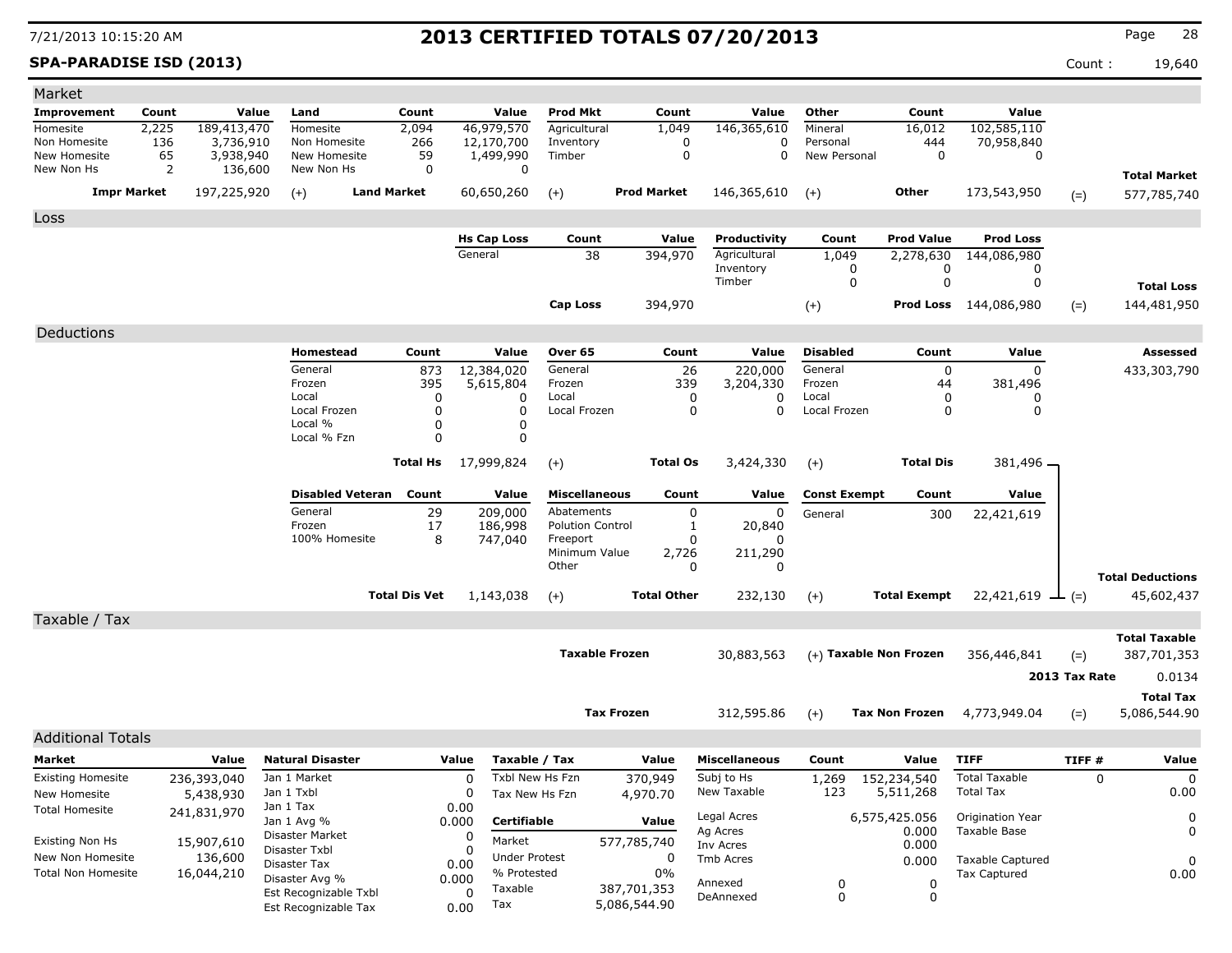### **SPN-PONDER ISD (2013)** Count : 5

| Market                    |                    |          |                         |                      |                           |                         |                    |                       |                     |                          |                      |               |                          |
|---------------------------|--------------------|----------|-------------------------|----------------------|---------------------------|-------------------------|--------------------|-----------------------|---------------------|--------------------------|----------------------|---------------|--------------------------|
| Improvement               | Count              | Value    | Land                    | Count                | Value                     | <b>Prod Mkt</b>         | Count              | Value                 | Other               | Count                    | Value                |               |                          |
| Homesite                  | 0                  |          | Homesite<br>$\Omega$    | 0                    | 0                         | Agricultural            | 0                  | 0                     | Mineral             | 0                        | $\mathbf 0$          |               |                          |
| Non Homesite              | $\mathbf 0$        |          | Non Homesite<br>0       | 0                    | 0                         | Inventory               | 0                  | 0                     | Personal            | 5                        | 44,080               |               |                          |
| New Homesite              | $\mathbf 0$        |          | 0<br>New Homesite       | $\mathbf 0$          | 0                         | Timber                  | 0                  | $\Omega$              | New Personal        | 0                        | 0                    |               |                          |
| New Non Hs                | $\mathbf 0$        |          | New Non Hs<br>0         | $\Omega$             | 0                         |                         |                    |                       |                     |                          |                      |               | <b>Total Market</b>      |
|                           | <b>Impr Market</b> |          | 0<br>$(+)$              | <b>Land Market</b>   | 0                         | $(+)$                   | <b>Prod Market</b> | 0                     | $(+)$               | Other                    | 44,080               | $(=)$         | 44,080                   |
| Loss                      |                    |          |                         |                      |                           |                         |                    |                       |                     |                          |                      |               |                          |
|                           |                    |          |                         |                      | <b>Hs Cap Loss</b>        | Count                   | Value              | Productivity          | Count               | <b>Prod Value</b>        | <b>Prod Loss</b>     |               |                          |
|                           |                    |          |                         |                      | General                   | 0                       | $\Omega$           | Agricultural          | 0                   | 0                        | 0                    |               |                          |
|                           |                    |          |                         |                      |                           |                         |                    | Inventory             | $\pmb{0}$           | 0                        | 0                    |               |                          |
|                           |                    |          |                         |                      |                           |                         |                    | Timber                | $\mathbf 0$         | $\Omega$                 | $\Omega$             |               | <b>Total Loss</b>        |
|                           |                    |          |                         |                      |                           | <b>Cap Loss</b>         | 0                  |                       | $(+)$               | <b>Prod Loss</b>         | 0                    | $(=)$         | 0                        |
|                           |                    |          |                         |                      |                           |                         |                    |                       |                     |                          |                      |               |                          |
| Deductions                |                    |          |                         |                      |                           |                         |                    |                       | <b>Disabled</b>     |                          | Value                |               |                          |
|                           |                    |          | Homestead               | Count                | Value                     | Over 65                 | Count              | Value                 |                     | Count                    |                      |               | Assessed                 |
|                           |                    |          | General                 | 0                    | 0                         | General                 | 0                  | 0                     | General             | $\mathbf 0$              | 0                    |               | 44,080                   |
|                           |                    |          | Frozen<br>Local         | 0<br>0               | 0<br>0                    | Frozen<br>Local         | 0<br>0             | 0<br>0                | Frozen<br>Local     | 0<br>0                   | 0<br>0               |               |                          |
|                           |                    |          | Local Frozen            | 0                    | 0                         | Local Frozen            | 0                  | 0                     | Local Frozen        | $\mathbf 0$              | 0                    |               |                          |
|                           |                    |          | Local %                 | 0                    | 0                         |                         |                    |                       |                     |                          |                      |               |                          |
|                           |                    |          | Local % Fzn             | 0                    | 0                         |                         |                    |                       |                     |                          |                      |               |                          |
|                           |                    |          |                         | <b>Total Hs</b>      | 0                         | $(+)$                   | <b>Total Os</b>    | 0                     | $(+)$               | <b>Total Dis</b>         | $0 -$                |               |                          |
|                           |                    |          | <b>Disabled Veteran</b> | Count                | Value                     | <b>Miscellaneous</b>    | Count              | Value                 | <b>Const Exempt</b> | Count                    | Value                |               |                          |
|                           |                    |          | General                 | 0                    | $\mathbf 0$               | Abatements              | 0                  | 0                     | General             | $\mathbf 0$              | 0                    |               |                          |
|                           |                    |          | Frozen                  | 0                    | 0                         | <b>Polution Control</b> | 0                  | 0                     |                     |                          |                      |               |                          |
|                           |                    |          | 100% Homesite           | 0                    | 0                         | Freeport                | 0                  | 0                     |                     |                          |                      |               |                          |
|                           |                    |          |                         |                      |                           | Minimum Value           | 0                  | 0                     |                     |                          |                      |               |                          |
|                           |                    |          |                         |                      |                           | Other                   | 0                  | 0                     |                     |                          |                      |               | <b>Total Deductions</b>  |
|                           |                    |          |                         | <b>Total Dis Vet</b> | 0                         | $(+)$                   | <b>Total Other</b> | 0                     | $(+)$               | <b>Total Exempt</b>      |                      | 0 $\perp$ (=) | 0                        |
|                           |                    |          |                         |                      |                           |                         |                    |                       |                     |                          |                      |               |                          |
| Taxable / Tax             |                    |          |                         |                      |                           |                         |                    |                       |                     |                          |                      |               | <b>Total Taxable</b>     |
|                           |                    |          |                         |                      |                           | <b>Taxable Frozen</b>   |                    | 0                     |                     | $(+)$ Taxable Non Frozen | 44,080               | $(=)$         | 44,080                   |
|                           |                    |          |                         |                      |                           |                         |                    |                       |                     |                          |                      |               |                          |
|                           |                    |          |                         |                      |                           |                         |                    |                       |                     |                          |                      |               | 2013 Tax Rate 0.01353292 |
|                           |                    |          |                         |                      |                           |                         |                    |                       |                     |                          |                      |               | <b>Total Tax</b>         |
|                           |                    |          |                         |                      |                           | <b>Tax Frozen</b>       |                    | 0.00                  | $(+)$               | <b>Tax Non Frozen</b>    | 596.53               | $(=)$         | 596.53                   |
| <b>Additional Totals</b>  |                    |          |                         |                      |                           |                         |                    |                       |                     |                          |                      |               |                          |
| Market                    |                    | Value    | <b>Natural Disaster</b> | Value                | Taxable / Tax             |                         | Value              | <b>Miscellaneous</b>  | Count               | Value                    | <b>TIFF</b>          | TIFF#         | Value                    |
| <b>Existing Homesite</b>  |                    | 0        | Jan 1 Market            |                      | Txbl New Hs Fzn<br>0      |                         | 0                  | Subj to Hs            | 0                   | 0                        | <b>Total Taxable</b> | 0             | 0                        |
| New Homesite              |                    | $\Omega$ | Jan 1 Txbl              |                      | 0<br>Tax New Hs Fzn       |                         | 0.00               | New Taxable           | 0                   | 0                        | <b>Total Tax</b>     |               | 0.00                     |
| <b>Total Homesite</b>     |                    | $\Omega$ | Jan 1 Tax               |                      | 0.00                      |                         |                    |                       |                     |                          |                      |               |                          |
|                           |                    |          | Jan 1 Avg %             | 0.000                | Certifiable               |                         | Value              | Legal Acres           |                     | 0.000                    | Origination Year     |               | 0                        |
| <b>Existing Non Hs</b>    |                    | O        | Disaster Market         |                      | 0<br>Market               |                         | 44,080             | Ag Acres<br>Inv Acres |                     | 0.000<br>0.000           | Taxable Base         |               | 0                        |
| New Non Homesite          |                    | Ω        | Disaster Txbl           |                      | 0<br><b>Under Protest</b> |                         | 0                  | Tmb Acres             |                     |                          | Taxable Captured     |               | 0                        |
| <b>Total Non Homesite</b> |                    | 0        | Disaster Tax            |                      | 0.00<br>% Protested       |                         | 0%                 |                       |                     | 0.000                    | Tax Captured         |               | 0.00                     |
|                           |                    |          | Disaster Avg %          | 0.000                | Taxable                   |                         | 44,080             | Annexed               | 0                   | 0                        |                      |               |                          |
|                           |                    |          | Est Recognizable Txbl   |                      | 0<br>Tax                  |                         | 596.53             | DeAnnexed             | 0                   | 0                        |                      |               |                          |
|                           |                    |          | Est Recognizable Tax    |                      | 0.00                      |                         |                    |                       |                     |                          |                      |               |                          |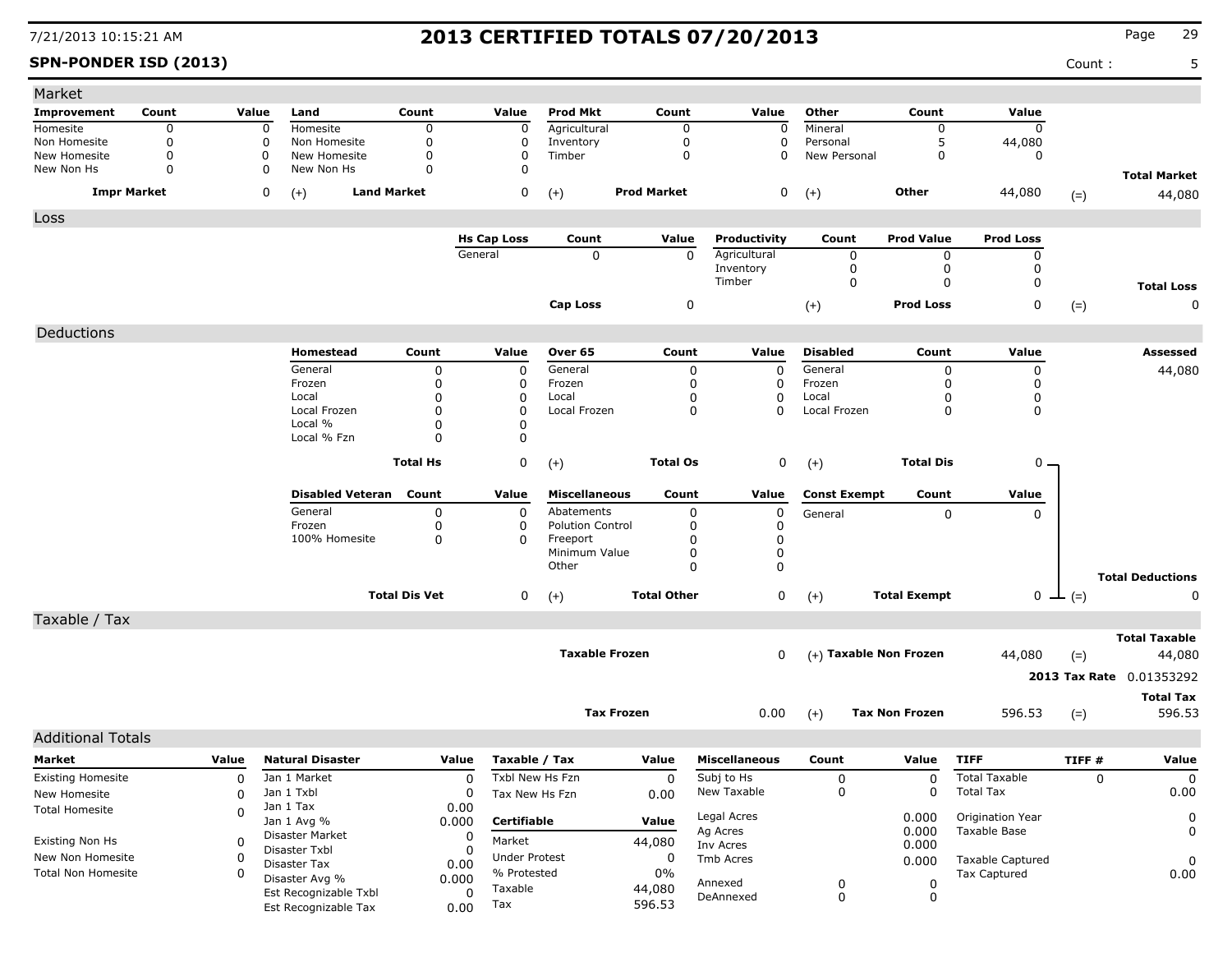### **SPO-POOLVILLE ISD (2013)** Count : 2,653

| Market                       |                    |                    |                              |                         |                      |                               |                         |                       |                              |                          |                          |                         |               |                                    |
|------------------------------|--------------------|--------------------|------------------------------|-------------------------|----------------------|-------------------------------|-------------------------|-----------------------|------------------------------|--------------------------|--------------------------|-------------------------|---------------|------------------------------------|
| <b>Improvement</b>           | Count              | Value              | Land                         |                         | Count                | Value                         | <b>Prod Mkt</b>         | Count                 | Value                        | Other                    | Count                    | Value                   |               |                                    |
| Homesite                     | 504                | 27,750,900         | Homesite                     |                         | 629                  | 16,055,060                    | Agricultural            | 266                   | 43,683,560                   | Mineral                  | 1,674                    | 7,285,730               |               |                                    |
| Non Homesite<br>New Homesite | 33<br>33           | 892,810<br>980,860 | Non Homesite<br>New Homesite |                         | 68<br>$\mathbf{1}$   | 3,325,320<br>103,460          | Inventory<br>Timber     | 0<br>0                | 0<br>0                       | Personal<br>New Personal | 69<br>$\mathbf 0$        | 16,889,550<br>0         |               |                                    |
| New Non Hs                   | $\mathbf{1}$       | 6,640              | New Non Hs                   |                         | $\mathbf 0$          | $\mathbf 0$                   |                         |                       |                              |                          |                          |                         |               |                                    |
|                              | <b>Impr Market</b> | 29,631,210         | $(+)$                        |                         | <b>Land Market</b>   | 19,483,840                    | $(+)$                   | <b>Prod Market</b>    | 43,683,560                   | $(+)$                    | Other                    | 24,175,280              | $(=)$         | <b>Total Market</b><br>116,973,890 |
| Loss                         |                    |                    |                              |                         |                      |                               |                         |                       |                              |                          |                          |                         |               |                                    |
|                              |                    |                    |                              |                         |                      |                               |                         |                       |                              |                          | <b>Prod Value</b>        | <b>Prod Loss</b>        |               |                                    |
|                              |                    |                    |                              |                         |                      | <b>Hs Cap Loss</b><br>General | Count<br>9              | Value<br>103,590      | Productivity<br>Agricultural | Count<br>266             | 754,470                  | 42,929,090              |               |                                    |
|                              |                    |                    |                              |                         |                      |                               |                         |                       | Inventory                    |                          | 0<br>0                   | 0                       |               |                                    |
|                              |                    |                    |                              |                         |                      |                               |                         |                       | Timber                       |                          | 0<br>0                   | 0                       |               | <b>Total Loss</b>                  |
|                              |                    |                    |                              |                         |                      |                               | <b>Cap Loss</b>         | 103,590               |                              | $(+)$                    | <b>Prod Loss</b>         | 42,929,090              | $(=)$         | 43,032,680                         |
| Deductions                   |                    |                    |                              |                         |                      |                               |                         |                       |                              |                          |                          |                         |               |                                    |
|                              |                    |                    | Homestead                    |                         | Count                | Value                         | Over 65                 | Count                 | Value                        | <b>Disabled</b>          | Count                    | Value                   |               | Assessed                           |
|                              |                    |                    | General                      |                         | 165                  | 2,295,482                     | General                 |                       | 40,000<br>4                  | General                  | 0                        | $\Omega$                |               | 73,941,210                         |
|                              |                    |                    | Frozen                       |                         | 111                  | 1,443,892                     | Frozen                  | 91                    | 791,688                      | Frozen                   | 14                       | 105,500                 |               |                                    |
|                              |                    |                    | Local<br>Local Frozen        |                         | 0<br>0               | 0<br>0                        | Local<br>Local Frozen   |                       | 0<br>0<br>0<br>$\Omega$      | Local<br>Local Frozen    | 0<br>0                   | O<br>0                  |               |                                    |
|                              |                    |                    | Local %                      |                         | 0                    | 0                             |                         |                       |                              |                          |                          |                         |               |                                    |
|                              |                    |                    | Local % Fzn                  |                         | $\mathbf{0}$         | $\mathbf 0$                   |                         |                       |                              |                          |                          |                         |               |                                    |
|                              |                    |                    |                              |                         | <b>Total Hs</b>      | 3,739,374                     | $(+)$                   | <b>Total Os</b>       | 831,688                      | $(+)$                    | <b>Total Dis</b>         | $105,500 -$             |               |                                    |
|                              |                    |                    |                              | <b>Disabled Veteran</b> | Count                | Value                         | <b>Miscellaneous</b>    | Count                 | Value                        | <b>Const Exempt</b>      | Count                    | Value                   |               |                                    |
|                              |                    |                    | General                      |                         | 8                    | 71,000                        | Abatements              |                       | 0<br>0                       | General                  | 30                       | 818,042                 |               |                                    |
|                              |                    |                    | Frozen                       |                         | 8                    | 84,000                        | <b>Polution Control</b> |                       | 0<br>0                       |                          |                          |                         |               |                                    |
|                              |                    |                    |                              | 100% Homesite           | $\overline{7}$       | 585,620                       | Freeport                |                       | 0<br>0                       |                          |                          |                         |               |                                    |
|                              |                    |                    |                              |                         |                      |                               | Minimum Value<br>Other  | 578                   | 41,490<br>$\Omega$           |                          |                          |                         |               |                                    |
|                              |                    |                    |                              |                         |                      |                               |                         |                       | 0                            |                          |                          |                         |               | <b>Total Deductions</b>            |
|                              |                    |                    |                              |                         | <b>Total Dis Vet</b> | 740,620                       | $(+)$                   | <b>Total Other</b>    | 41,490                       | $(+)$                    | <b>Total Exempt</b>      | 818,042                 | $ (=)$        | 6,276,714                          |
| Taxable / Tax                |                    |                    |                              |                         |                      |                               |                         |                       |                              |                          |                          |                         |               |                                    |
|                              |                    |                    |                              |                         |                      |                               |                         |                       |                              |                          |                          |                         |               | <b>Total Taxable</b>               |
|                              |                    |                    |                              |                         |                      |                               |                         | <b>Taxable Frozen</b> | 5,940,350                    |                          | $(+)$ Taxable Non Frozen | 61,608,766              | $(=)$         | 67,664,496                         |
|                              |                    |                    |                              |                         |                      |                               |                         |                       |                              |                          |                          |                         | 2013 Tax Rate | 0.01393                            |
|                              |                    |                    |                              |                         |                      |                               |                         |                       |                              |                          |                          |                         |               | <b>Total Tax</b>                   |
|                              |                    |                    |                              |                         |                      |                               |                         | <b>Tax Frozen</b>     | 58,667.30                    | $(+)$                    | <b>Tax Non Frozen</b>    | 858,210.37              | $(=)$         | 916,877.67                         |
| <b>Additional Totals</b>     |                    |                    |                              |                         |                      |                               |                         |                       |                              |                          |                          |                         |               |                                    |
| Market                       |                    | Value              | <b>Natural Disaster</b>      |                         |                      | Value<br>Taxable / Tax        |                         | Value                 | <b>Miscellaneous</b>         | Count                    | Value                    | <b>TIFF</b>             | TIFF#         | Value                              |
| <b>Existing Homesite</b>     |                    | 43,805,960         | Jan 1 Market                 |                         |                      | 0                             | Txbl New Hs Fzn         | 115,380               | Subj to Hs                   | 276                      | 23,782,060               | <b>Total Taxable</b>    | $\cup$        | $\mathbf 0$                        |
| New Homesite                 |                    | 1,084,320          | Jan 1 Txbl                   |                         |                      | 0                             | Tax New Hs Fzn          | 1,607.24              | New Taxable                  | 35                       | 1,077,828                | <b>Total Tax</b>        |               | 0.00                               |
| <b>Total Homesite</b>        |                    | 44,890,280         | Jan 1 Tax<br>Jan 1 Avg %     |                         |                      | 0.00<br>Certifiable<br>0.000  |                         | Value                 | Legal Acres                  |                          | 373,215.634              | Origination Year        |               | 0                                  |
|                              |                    |                    | Disaster Market              |                         |                      | 0                             |                         |                       | Ag Acres                     |                          | 0.000                    | Taxable Base            |               | 0                                  |
| <b>Existing Non Hs</b>       |                    | 4,218,130          | Disaster Txbl                |                         |                      | Market<br>0                   |                         | 116,973,890           | Inv Acres                    |                          | 0.000                    |                         |               |                                    |
| New Non Homesite             |                    | 6,640              | Disaster Tax                 |                         |                      | <b>Under Protest</b><br>0.00  |                         | 0                     | Tmb Acres                    |                          | 0.000                    | <b>Taxable Captured</b> |               | 0                                  |
| <b>Total Non Homesite</b>    |                    | 4,224,770          | Disaster Avg %               |                         |                      | % Protested<br>0.000          |                         | $0\%$                 | Annexed                      | 0                        | 0                        | <b>Tax Captured</b>     |               | 0.00                               |
|                              |                    |                    | Est Recognizable Txbl        |                         |                      | Taxable<br>0                  |                         | 67,664,496            | DeAnnexed                    | 0                        | 0                        |                         |               |                                    |
|                              |                    |                    | Est Recognizable Tax         |                         |                      | Tax<br>0.00                   |                         | 916,877.67            |                              |                          |                          |                         |               |                                    |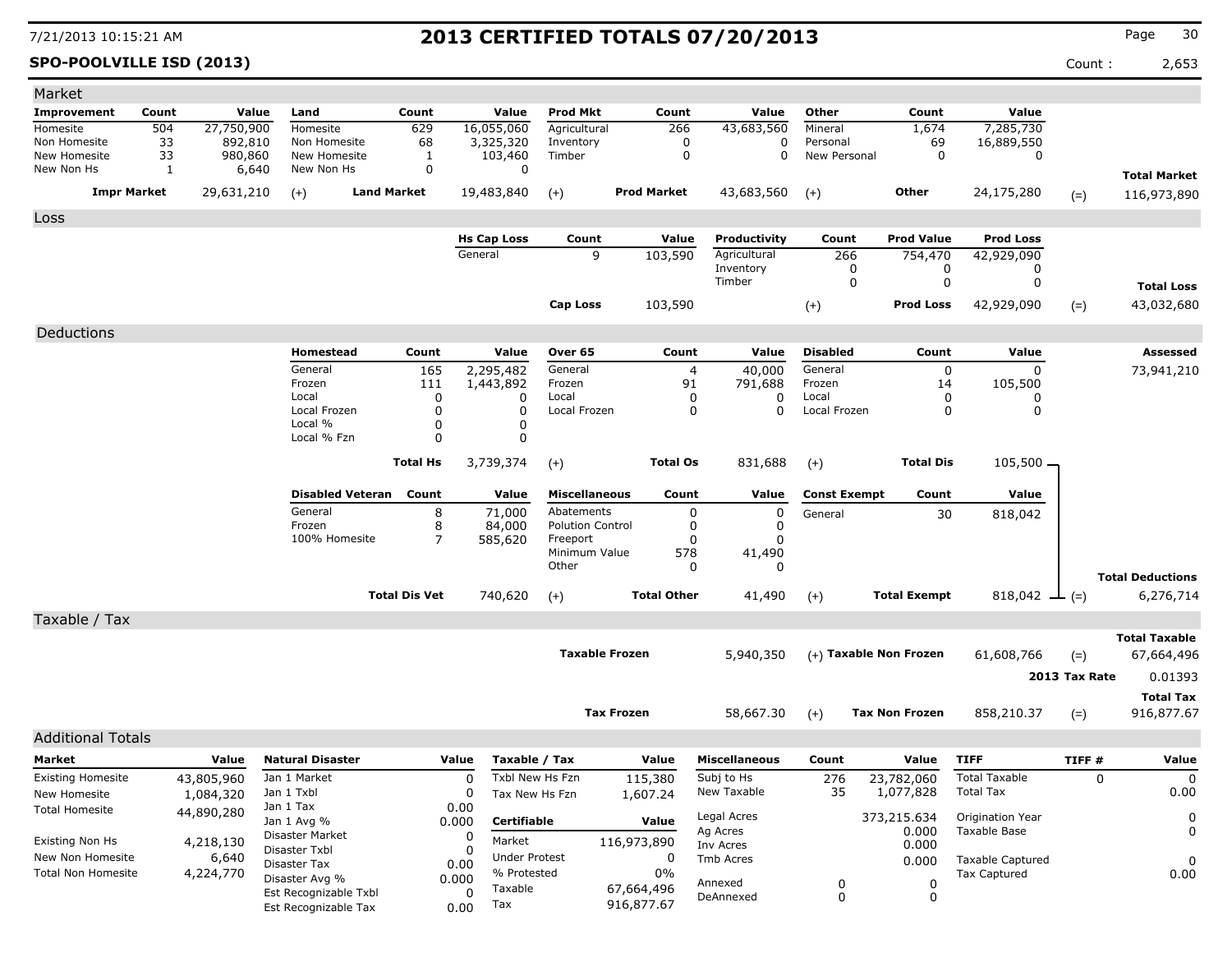### **SPR-SPRINGTOWN ISD (2013)** Count : 3,974

| Market                       |                    |                        |                                |                      |                              |                           |                    |                          |                          |                          |                         |               |                                    |
|------------------------------|--------------------|------------------------|--------------------------------|----------------------|------------------------------|---------------------------|--------------------|--------------------------|--------------------------|--------------------------|-------------------------|---------------|------------------------------------|
| Improvement                  | Count              | Value                  | Land                           | Count                | Value                        | <b>Prod Mkt</b>           | Count              | Value                    | Other                    | Count                    | Value                   |               |                                    |
| Homesite                     | 976                | 76,791,460             | Homesite                       | 931                  | 19,808,400                   | Agricultural              | 545                | 60,704,380               | Mineral                  | 2,340                    | 11,901,020              |               |                                    |
| Non Homesite<br>New Homesite | 46<br>33           | 1,769,990<br>1,217,270 | Non Homesite<br>New Homesite   | 89<br>21             | 4,303,630<br>642,270         | Inventory<br>Timber       | 0<br>$\mathbf 0$   | 0<br>$\Omega$            | Personal<br>New Personal | 184<br>$\mathbf 0$       | 18,943,470<br>0         |               |                                    |
| New Non Hs                   | 2                  | 42,420                 | New Non Hs                     | 0                    | 0                            |                           |                    |                          |                          |                          |                         |               |                                    |
|                              | <b>Impr Market</b> | 79,821,140             | $(+)$                          | <b>Land Market</b>   | 24,754,300                   | $(+)$                     | <b>Prod Market</b> | 60,704,380               | $(+)$                    | Other                    | 30,844,490              | $(=)$         | <b>Total Market</b><br>196,124,310 |
| Loss                         |                    |                        |                                |                      |                              |                           |                    |                          |                          |                          |                         |               |                                    |
|                              |                    |                        |                                |                      | <b>Hs Cap Loss</b>           | Count                     | Value              | Productivity             | Count                    | <b>Prod Value</b>        | <b>Prod Loss</b>        |               |                                    |
|                              |                    |                        |                                |                      | General                      | 17                        | 288,800            | Agricultural             | 545                      | 824,140                  | 59,880,240              |               |                                    |
|                              |                    |                        |                                |                      |                              |                           |                    | Inventory                | 0                        | 0                        | 0                       |               |                                    |
|                              |                    |                        |                                |                      |                              |                           |                    | Timber                   | $\mathbf 0$              | 0                        | 0                       |               | <b>Total Loss</b>                  |
|                              |                    |                        |                                |                      |                              | Cap Loss                  | 288,800            |                          | $(+)$                    | <b>Prod Loss</b>         | 59,880,240              | $(=)$         | 60,169,040                         |
| Deductions                   |                    |                        |                                |                      |                              |                           |                    |                          |                          |                          |                         |               |                                    |
|                              |                    |                        | Homestead                      | Count                | Value                        | Over 65                   | Count              | Value                    | <b>Disabled</b>          | Count                    | Value                   |               | Assessed                           |
|                              |                    |                        | General                        | 364                  | 5,204,360                    | General                   |                    | $\overline{7}$<br>60,000 | General                  | $\mathbf{1}$             | 10,000                  |               | 135,955,270                        |
|                              |                    |                        | Frozen                         | 233                  | 3,378,120                    | Frozen                    | 202                | 1,934,250                | Frozen                   | 26                       | 244,310                 |               |                                    |
|                              |                    |                        | Local<br>Local Frozen          | 0<br>0               | 0<br>0                       | Local<br>Local Frozen     |                    | 0<br>0<br>0<br>0         | Local<br>Local Frozen    | 0<br>0                   | 0<br>$\mathbf 0$        |               |                                    |
|                              |                    |                        | Local %                        | $\Omega$             | 0                            |                           |                    |                          |                          |                          |                         |               |                                    |
|                              |                    |                        | Local % Fzn                    | 0                    | 0                            |                           |                    |                          |                          |                          |                         |               |                                    |
|                              |                    |                        |                                | <b>Total Hs</b>      | 8,582,480                    | $(+)$                     | <b>Total Os</b>    | 1,994,250                | $(+)$                    | <b>Total Dis</b>         | $254,310 -$             |               |                                    |
|                              |                    |                        | <b>Disabled Veteran</b>        | Count                | Value                        | <b>Miscellaneous</b>      | Count              | Value                    | <b>Const Exempt</b>      | Count                    | Value                   |               |                                    |
|                              |                    |                        | General                        | 13                   | 66,628                       | Abatements                |                    | 0<br>0                   | General                  | 45                       | 1,059,330               |               |                                    |
|                              |                    |                        | Frozen                         | 14                   | 161,000                      | <b>Polution Control</b>   |                    | 0<br>0                   |                          |                          |                         |               |                                    |
|                              |                    |                        | 100% Homesite                  | 10                   | 936,350                      | Freeport<br>Minimum Value | 731                | 0<br>0<br>61,810         |                          |                          |                         |               |                                    |
|                              |                    |                        |                                |                      |                              | Other                     |                    | 0<br>0                   |                          |                          |                         |               |                                    |
|                              |                    |                        |                                |                      |                              |                           |                    |                          |                          |                          |                         |               | <b>Total Deductions</b>            |
|                              |                    |                        |                                | <b>Total Dis Vet</b> | 1,163,978                    | $(+)$                     | <b>Total Other</b> | 61,810                   | $(+)$                    | <b>Total Exempt</b>      | 1,059,330 $\perp$ (=)   |               | 13,116,158                         |
| Taxable / Tax                |                    |                        |                                |                      |                              |                           |                    |                          |                          |                          |                         |               |                                    |
|                              |                    |                        |                                |                      |                              |                           |                    |                          |                          |                          |                         |               | <b>Total Taxable</b>               |
|                              |                    |                        |                                |                      |                              | <b>Taxable Frozen</b>     |                    | 18,858,490               |                          | $(+)$ Taxable Non Frozen | 103,876,222             | $(=)$         | 122,839,112                        |
|                              |                    |                        |                                |                      |                              |                           |                    |                          |                          |                          |                         | 2013 Tax Rate | 0.014592                           |
|                              |                    |                        |                                |                      |                              |                           |                    |                          |                          |                          |                         |               | <b>Total Tax</b>                   |
|                              |                    |                        |                                |                      |                              |                           | <b>Tax Frozen</b>  | 194,627.11               | $(+)$                    | <b>Tax Non Frozen</b>    | 1,515,746.48            | $(=)$         | 1,710,373.59                       |
| <b>Additional Totals</b>     |                    |                        |                                |                      |                              |                           |                    |                          |                          |                          |                         |               |                                    |
| Market                       |                    | Value                  | <b>Natural Disaster</b>        |                      | Value<br>Taxable / Tax       |                           | Value              | <b>Miscellaneous</b>     | Count                    | Value                    | <b>TIFF</b>             | TIFF#         | Value                              |
| <b>Existing Homesite</b>     |                    | 96,599,860             | Jan 1 Market                   |                      | 0<br>Txbl New Hs Fzn         |                           | 104,400            | Subj to Hs               | 597                      | 69,023,790               | Total Taxable           | 0             | 0                                  |
| New Homesite                 |                    | 1,859,540              | Jan 1 Txbl                     |                      | 0<br>Tax New Hs Fzn          |                           | 1,523.41           | New Taxable              | 55                       | 1,880,342                | <b>Total Tax</b>        |               | 0.00                               |
| <b>Total Homesite</b>        |                    | 98,459,400             | Jan 1 Tax<br>Jan 1 Avg %       |                      | 0.00<br>Certifiable<br>0.000 |                           | Value              | Legal Acres              |                          | 757,791.427              | Origination Year        |               | 0                                  |
| <b>Existing Non Hs</b>       |                    | 6,073,620              | Disaster Market                |                      | 0<br>Market                  |                           | 196,124,310        | Ag Acres                 |                          | 0.000                    | Taxable Base            |               | $\Omega$                           |
| New Non Homesite             |                    | 42,420                 | Disaster Txbl                  |                      | 0<br><b>Under Protest</b>    |                           | 0                  | Inv Acres<br>Tmb Acres   |                          | 0.000<br>0.000           | <b>Taxable Captured</b> |               |                                    |
| Total Non Homesite           |                    | 6,116,040              | Disaster Tax<br>Disaster Avg % |                      | 0.00<br>% Protested<br>0.000 |                           | 0%                 |                          |                          |                          | Tax Captured            |               | 0.00                               |
|                              |                    |                        | Est Recognizable Txbl          |                      | Taxable<br>$\Omega$          |                           | 122,839,112        | Annexed<br>DeAnnexed     | 0<br>0                   | 0<br>0                   |                         |               |                                    |
|                              |                    |                        | Est Recognizable Tax           |                      | Tax<br>0.00                  |                           | 1,710,373.59       |                          |                          |                          |                         |               |                                    |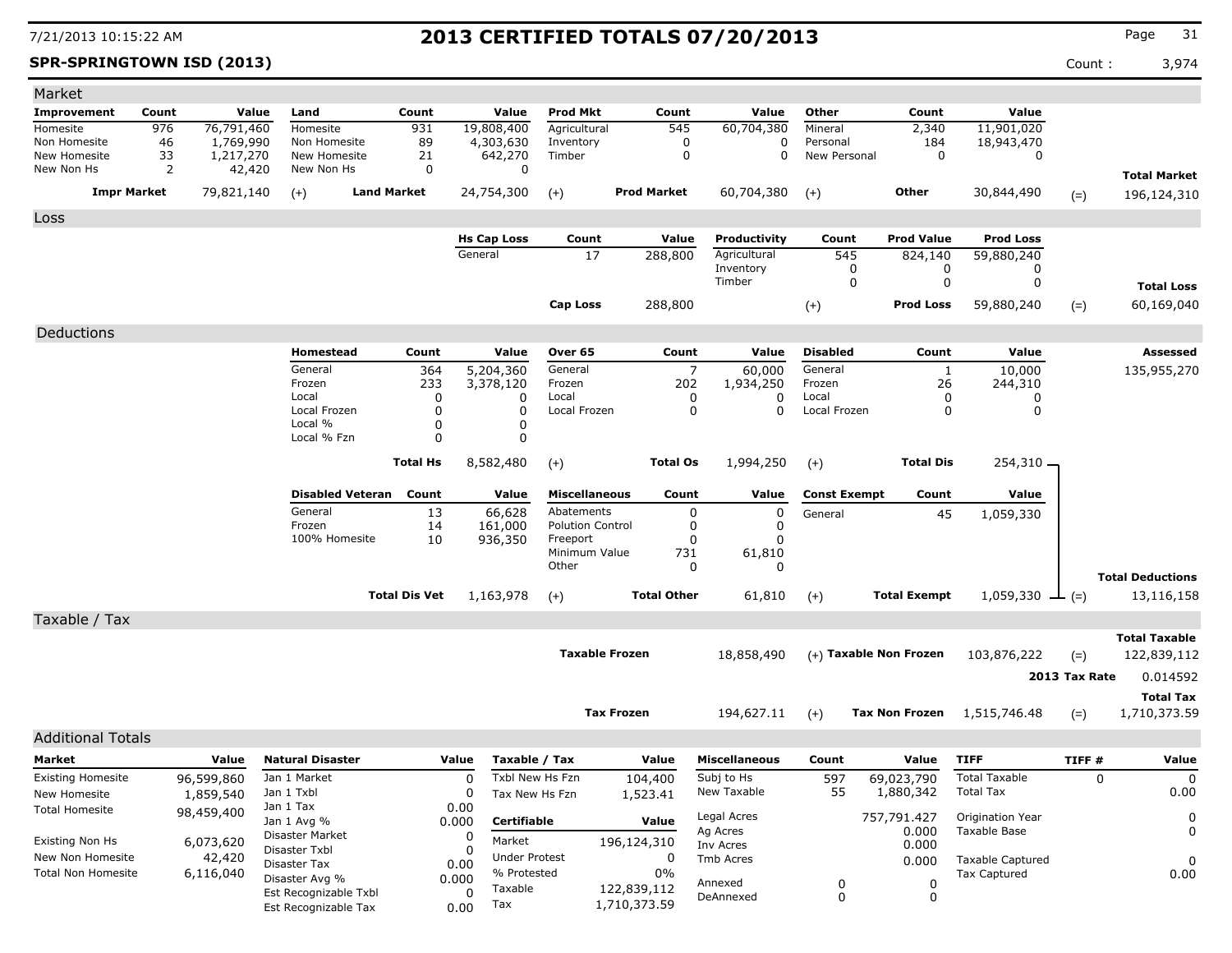### **SSL-SLIDELL ISD (2013)** Count : 5,496

| Market                       |                    |                      |                                |                      |                              |                           |                    |                        |                          |                          |                       |               |                                    |
|------------------------------|--------------------|----------------------|--------------------------------|----------------------|------------------------------|---------------------------|--------------------|------------------------|--------------------------|--------------------------|-----------------------|---------------|------------------------------------|
| Improvement                  | Count              | Value                | Land                           | Count                | Value                        | Prod Mkt                  | Count              | Value                  | Other                    | Count                    | Value                 |               |                                    |
| Homesite                     | 736                | 55,671,850           | Homesite                       | 707                  | 13,070,470                   | Agricultural              | 832                | 113,753,600            | Mineral                  | 3,780                    | 127,588,890           |               |                                    |
| Non Homesite<br>New Homesite | 22<br>28           | 395,370<br>1,339,060 | Non Homesite<br>New Homesite   | 64<br>3              | 3,214,810<br>92,870          | Inventory<br>Timber       | 0<br>0             | $\Omega$<br>$\Omega$   | Personal<br>New Personal | 218<br>$\mathbf 0$       | 84,394,810<br>0       |               |                                    |
| New Non Hs                   | $\mathbf{1}$       | 12,160               | New Non Hs                     | 0                    | 0                            |                           |                    |                        |                          |                          |                       |               |                                    |
|                              | <b>Impr Market</b> | 57,418,440           | $(+)$                          | <b>Land Market</b>   | 16,378,150                   | $(+)$                     | <b>Prod Market</b> | 113,753,600            | $(+)$                    | Other                    | 211,983,700           | $(=)$         | <b>Total Market</b><br>399,533,890 |
| Loss                         |                    |                      |                                |                      |                              |                           |                    |                        |                          |                          |                       |               |                                    |
|                              |                    |                      |                                |                      | <b>Hs Cap Loss</b>           | Count                     | Value              | Productivity           | Count                    | <b>Prod Value</b>        | <b>Prod Loss</b>      |               |                                    |
|                              |                    |                      |                                |                      | General                      | 8                         | 85,470             | Agricultural           | 832                      | 2,558,780                | 111,194,820           |               |                                    |
|                              |                    |                      |                                |                      |                              |                           |                    | Inventory              | 0                        | 0                        | 0                     |               |                                    |
|                              |                    |                      |                                |                      |                              |                           |                    | Timber                 | 0                        | 0                        | 0                     |               | <b>Total Loss</b>                  |
|                              |                    |                      |                                |                      |                              | Cap Loss                  | 85,470             |                        | $(+)$                    |                          | Prod Loss 111,194,820 | $(=)$         | 111,280,290                        |
| Deductions                   |                    |                      |                                |                      |                              |                           |                    |                        |                          |                          |                       |               |                                    |
|                              |                    |                      | Homestead                      | Count                | Value                        | Over 65                   | Count              | Value                  | <b>Disabled</b>          | Count                    | Value                 |               | Assessed                           |
|                              |                    |                      | General                        | 213                  | 2,976,022                    | General                   |                    | 5<br>50,000            | General                  | 0                        | $\mathbf 0$           |               | 288,253,600                        |
|                              |                    |                      | Frozen                         | 137                  | 1,969,630                    | Frozen                    | 120                | 1,130,870              | Frozen                   | 12                       | 110,000               |               |                                    |
|                              |                    |                      | Local<br>Local Frozen          | 0<br>0               | 0<br>$\Omega$                | Local<br>Local Frozen     | 0<br>$\mathbf 0$   | 0<br>0                 | Local<br>Local Frozen    | 0<br>0                   | 0<br>0                |               |                                    |
|                              |                    |                      | Local %                        | 205                  | 4,421,124                    |                           |                    |                        |                          |                          |                       |               |                                    |
|                              |                    |                      | Local % Fzn                    | 126                  | 2,970,782                    |                           |                    |                        |                          |                          |                       |               |                                    |
|                              |                    |                      |                                | <b>Total Hs</b>      | 12,337,558                   | $(+)$                     | <b>Total Os</b>    | 1,180,870              | $(+)$                    | <b>Total Dis</b>         | $110,000 -$           |               |                                    |
|                              |                    |                      | <b>Disabled Veteran</b>        | Count                | Value                        | <b>Miscellaneous</b>      | Count              | Value                  | <b>Const Exempt</b>      | Count                    | Value                 |               |                                    |
|                              |                    |                      | General                        | 8                    | 60,200                       | Abatements                | 0                  | 0                      | General                  | 46                       | 8,585,890             |               |                                    |
|                              |                    |                      | Frozen                         | 8                    | 86,270                       | <b>Polution Control</b>   | $\overline{4}$     | 1,785,040              |                          |                          |                       |               |                                    |
|                              |                    |                      | 100% Homesite                  | 4                    | 466,300                      | Freeport<br>Minimum Value | 0<br>501           | $\Omega$<br>57,100     |                          |                          |                       |               |                                    |
|                              |                    |                      |                                |                      |                              | Other                     | $\Omega$           | $\Omega$               |                          |                          |                       |               |                                    |
|                              |                    |                      |                                |                      |                              |                           |                    |                        |                          |                          |                       |               | <b>Total Deductions</b>            |
|                              |                    |                      |                                | <b>Total Dis Vet</b> | 612,770                      | $(+)$                     | <b>Total Other</b> | 1,842,140              | $(+)$                    | <b>Total Exempt</b>      | 8,585,890             | $ (=)$        | 24,669,228                         |
| Taxable / Tax                |                    |                      |                                |                      |                              |                           |                    |                        |                          |                          |                       |               |                                    |
|                              |                    |                      |                                |                      |                              |                           |                    |                        |                          |                          |                       |               | <b>Total Taxable</b>               |
|                              |                    |                      |                                |                      |                              | <b>Taxable Frozen</b>     |                    | 8,742,468              |                          | $(+)$ Taxable Non Frozen | 254,798,734           | $(=)$         | 263,584,372                        |
|                              |                    |                      |                                |                      |                              |                           |                    |                        |                          |                          |                       | 2013 Tax Rate | 0.0112                             |
|                              |                    |                      |                                |                      |                              |                           |                    |                        |                          |                          |                       |               | <b>Total Tax</b>                   |
|                              |                    |                      |                                |                      |                              |                           | <b>Tax Frozen</b>  | 78,311.70              | $(+)$                    | <b>Tax Non Frozen</b>    | 2,853,745.88          | $(=)$         | 2,932,057.58                       |
| <b>Additional Totals</b>     |                    |                      |                                |                      |                              |                           |                    |                        |                          |                          |                       |               |                                    |
| Market                       |                    | Value                | <b>Natural Disaster</b>        |                      | Taxable / Tax<br>Value       |                           | Value              | <b>Miscellaneous</b>   | Count                    | Value                    | <b>TIFF</b>           | TIFF#         | Value                              |
| <b>Existing Homesite</b>     |                    | 68,742,320           | Jan 1 Market                   |                      | 0<br>Txbl New Hs Fzn         |                           | 43,170             | Subj to Hs             | 350                      | 37,749,520               | Total Taxable         | 0             | 0                                  |
| New Homesite                 |                    | 1,431,930            | Jan 1 Txbl                     |                      | 0<br>Tax New Hs Fzn          |                           | 483.50             | New Taxable            | 31                       | 1,420,466                | <b>Total Tax</b>      |               | 0.00                               |
| <b>Total Homesite</b>        |                    | 70,174,250           | Jan 1 Tax<br>Jan 1 Avg %       |                      | 0.00<br>0.000<br>Certifiable |                           | Value              | Legal Acres            |                          | 1,246,459.304            | Origination Year      |               | 0                                  |
| Existing Non Hs              |                    | 3,610,180            | Disaster Market                |                      | 0<br>Market                  |                           | 399,533,890        | Ag Acres               |                          | 0.000                    | Taxable Base          |               | $\mathbf 0$                        |
| New Non Homesite             |                    | 12,160               | Disaster Txbl                  |                      | 0<br><b>Under Protest</b>    |                           | 0                  | Inv Acres<br>Tmb Acres |                          | 0.000<br>0.000           | Taxable Captured      |               | 0                                  |
| <b>Total Non Homesite</b>    |                    | 3,622,340            | Disaster Tax<br>Disaster Avg % |                      | 0.00<br>% Protested<br>0.000 |                           | 0%                 |                        |                          |                          | <b>Tax Captured</b>   |               | 0.00                               |
|                              |                    |                      | Est Recognizable Txbl          |                      | Taxable<br>0                 |                           | 263,584,372        | Annexed<br>DeAnnexed   | 0<br>0                   | 0                        |                       |               |                                    |
|                              |                    |                      | Est Recognizable Tax           |                      | Tax<br>0.00                  |                           | 2,932,057.58       |                        |                          | 0                        |                       |               |                                    |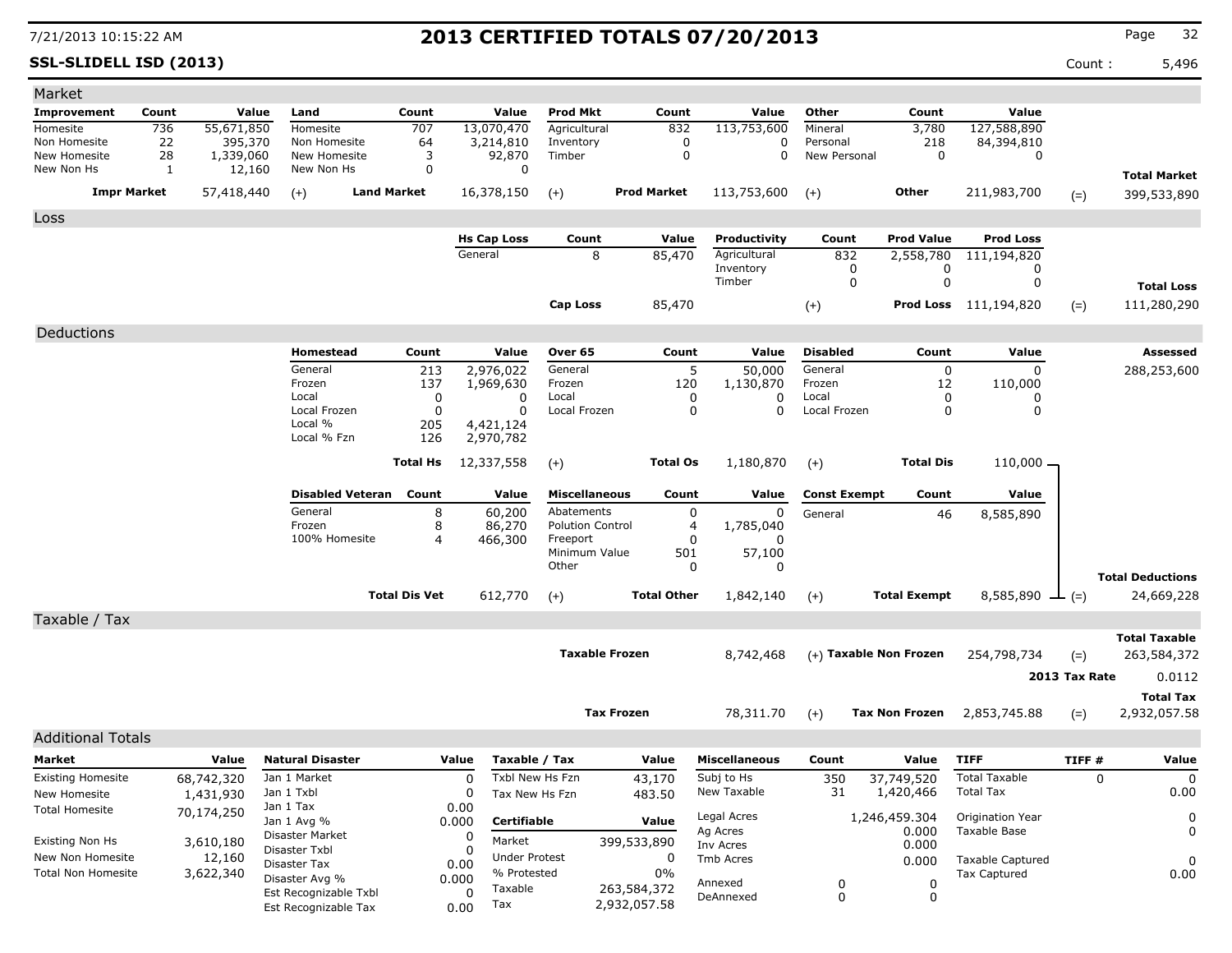**TAR-TARRANT COUNTY (2013)** Count : 1

| Market                    |                    |             |                               |                      |                      |                         |                    |                         |                     |                          |                                  |               |                         |
|---------------------------|--------------------|-------------|-------------------------------|----------------------|----------------------|-------------------------|--------------------|-------------------------|---------------------|--------------------------|----------------------------------|---------------|-------------------------|
| Improvement               | Count              | Value       | Land                          | Count                | Value                | Prod Mkt                | Count              | Value                   | Other               | Count                    | Value                            |               |                         |
| Homesite                  | $\mathbf 0$        | $\mathbf 0$ | Homesite                      | 0                    | 0                    | Agricultural            | 0                  | $\overline{0}$          | Mineral             | $\mathbf 0$              | $\overline{0}$                   |               |                         |
| Non Homesite              | 0                  | $\Omega$    | Non Homesite                  | 0                    | 0                    | Inventory               | 0                  | $\Omega$                | Personal            | 1                        | 2,230                            |               |                         |
| New Homesite              | 0                  | $\mathbf 0$ | New Homesite                  | 0                    | 0                    | Timber                  | 0                  | 0                       | New Personal        | 0                        | 0                                |               |                         |
| New Non Hs                | $\mathbf 0$        | 0           | New Non Hs                    | 0                    | 0                    |                         |                    |                         |                     |                          |                                  |               | <b>Total Market</b>     |
|                           | <b>Impr Market</b> | 0           | $(+)$                         | <b>Land Market</b>   | 0                    | $(+)$                   | <b>Prod Market</b> | 0                       | $(+)$               | <b>Other</b>             | 2,230                            | $(=)$         | 2,230                   |
| Loss                      |                    |             |                               |                      |                      |                         |                    |                         |                     |                          |                                  |               |                         |
|                           |                    |             |                               |                      | <b>Hs Cap Loss</b>   | Count                   | Value              | Productivity            | Count               | <b>Prod Value</b>        | <b>Prod Loss</b>                 |               |                         |
|                           |                    |             |                               |                      | General              | 0                       | $\mathbf 0$        | Agricultural            | 0                   | 0                        | 0                                |               |                         |
|                           |                    |             |                               |                      |                      |                         |                    | Inventory               | 0                   | 0                        | 0                                |               |                         |
|                           |                    |             |                               |                      |                      |                         |                    | Timber                  | 0                   | 0                        | 0                                |               | <b>Total Loss</b>       |
|                           |                    |             |                               |                      |                      | <b>Cap Loss</b>         | 0                  |                         | $(+)$               | <b>Prod Loss</b>         | 0                                | $(=)$         | 0                       |
| Deductions                |                    |             |                               |                      |                      |                         |                    |                         |                     |                          |                                  |               |                         |
|                           |                    |             | Homestead                     | Count                | Value                | Over 65                 | Count              | Value                   | <b>Disabled</b>     | Count                    | Value                            |               | Assessed                |
|                           |                    |             | General                       | 0                    | 0                    | General                 | $\mathbf 0$        | $\mathbf 0$             | General             | 0                        | 0                                |               | 2,230                   |
|                           |                    |             | Frozen                        | 0                    | 0                    | Frozen                  | 0                  | 0                       | Frozen              | 0                        | 0                                |               |                         |
|                           |                    |             | Local                         | 0                    | 0                    | Local                   | 0                  | $\mathbf 0$             | Local               | 0                        | 0                                |               |                         |
|                           |                    |             | Local Frozen<br>Local %       | 0<br>0               | 0<br>$\mathbf 0$     | Local Frozen            | 0                  | 0                       | Local Frozen        | 0                        | 0                                |               |                         |
|                           |                    |             | Local % Fzn                   | 0                    | 0                    |                         |                    |                         |                     |                          |                                  |               |                         |
|                           |                    |             |                               |                      |                      |                         |                    |                         |                     |                          |                                  |               |                         |
|                           |                    |             |                               | <b>Total Hs</b>      | 0                    | $(+)$                   | <b>Total Os</b>    | 0                       | $(+)$               | <b>Total Dis</b>         | $0 -$                            |               |                         |
|                           |                    |             | Disabled Veteran Count        |                      | Value                | <b>Miscellaneous</b>    | Count              | Value                   | <b>Const Exempt</b> | Count                    | Value                            |               |                         |
|                           |                    |             | General                       | 0                    | 0                    | Abatements              | 0                  | $\pmb{0}$               | General             | 0                        | 0                                |               |                         |
|                           |                    |             | Frozen                        | 0                    | 0                    | <b>Polution Control</b> | 0                  | $\boldsymbol{0}$        |                     |                          |                                  |               |                         |
|                           |                    |             | 100% Homesite                 | 0                    | 0                    | Freeport                | 0                  | $\mathbf 0$             |                     |                          |                                  |               |                         |
|                           |                    |             |                               |                      |                      | Minimum Value<br>Other  | 0<br>0             | $\mathbf 0$<br>0        |                     |                          |                                  |               |                         |
|                           |                    |             |                               |                      |                      |                         |                    |                         |                     |                          |                                  |               | <b>Total Deductions</b> |
|                           |                    |             |                               | <b>Total Dis Vet</b> | 0                    | $(+)$                   | <b>Total Other</b> | 0                       | $(+)$               | <b>Total Exempt</b>      |                                  | $0 \perp (=)$ | 0                       |
| Taxable / Tax             |                    |             |                               |                      |                      |                         |                    |                         |                     |                          |                                  |               |                         |
|                           |                    |             |                               |                      |                      |                         |                    |                         |                     |                          |                                  |               | <b>Total Taxable</b>    |
|                           |                    |             |                               |                      |                      | <b>Taxable Frozen</b>   |                    | 0                       |                     | $(+)$ Taxable Non Frozen | 2,230                            | $(=)$         | 2,230                   |
|                           |                    |             |                               |                      |                      |                         |                    |                         |                     |                          |                                  | 2013 Tax Rate | 0.0001                  |
|                           |                    |             |                               |                      |                      |                         |                    |                         |                     |                          |                                  |               | <b>Total Tax</b>        |
|                           |                    |             |                               |                      |                      | <b>Tax Frozen</b>       |                    | 0.00                    | $(+)$               | <b>Tax Non Frozen</b>    | 0.22                             | $(=)$         | 0.22                    |
| <b>Additional Totals</b>  |                    |             |                               |                      |                      |                         |                    |                         |                     |                          |                                  |               |                         |
| Market                    |                    | Value       | <b>Natural Disaster</b>       | Value                | Taxable / Tax        |                         | Value              | <b>Miscellaneous</b>    | Count               | Value                    | <b>TIFF</b>                      | TIFF#         | Value                   |
| <b>Existing Homesite</b>  |                    | 0           | Jan 1 Market                  | 0                    | Txbl New Hs Fzn      |                         | 0                  | Subj to Hs              | 0                   | 0                        | Total Taxable                    | $\mathbf 0$   | 0                       |
| New Homesite              |                    | 0           | Jan 1 Txbl                    | 0                    | Tax New Hs Fzn       |                         | 0.00               | New Taxable             | 0                   | 0                        | <b>Total Tax</b>                 |               | 0.00                    |
| <b>Total Homesite</b>     |                    | $\Omega$    | Jan 1 Tax                     | 0.00                 |                      |                         |                    |                         |                     |                          |                                  |               |                         |
|                           |                    |             | Jan 1 Avg %                   | 0.000                | Certifiable          |                         | Value              | Legal Acres<br>Ag Acres |                     | 0.000<br>0.000           | Origination Year<br>Taxable Base |               | 0<br>0                  |
| Existing Non Hs           |                    | 0           | Disaster Market               | 0                    | Market               |                         | 2,230              | Inv Acres               |                     | 0.000                    |                                  |               |                         |
| New Non Homesite          |                    | 0           | Disaster Txbl<br>Disaster Tax | 0                    | <b>Under Protest</b> |                         | $\mathbf 0$        | Tmb Acres               |                     | 0.000                    | Taxable Captured                 |               | 0                       |
| <b>Total Non Homesite</b> |                    | 0           | Disaster Avg %                | 0.00<br>0.000        | % Protested          |                         | 0%                 |                         |                     |                          | Tax Captured                     |               | 0.00                    |
|                           |                    |             | Est Recognizable Txbl         | 0                    | Taxable              |                         | 2,230              | Annexed<br>DeAnnexed    | 0<br>0              | 0<br>0                   |                                  |               |                         |
|                           |                    |             | Est Recognizable Tax          | 0.00                 | Tax                  |                         | 0.22               |                         |                     |                          |                                  |               |                         |

Tax 0.00

Est Recognizable Tax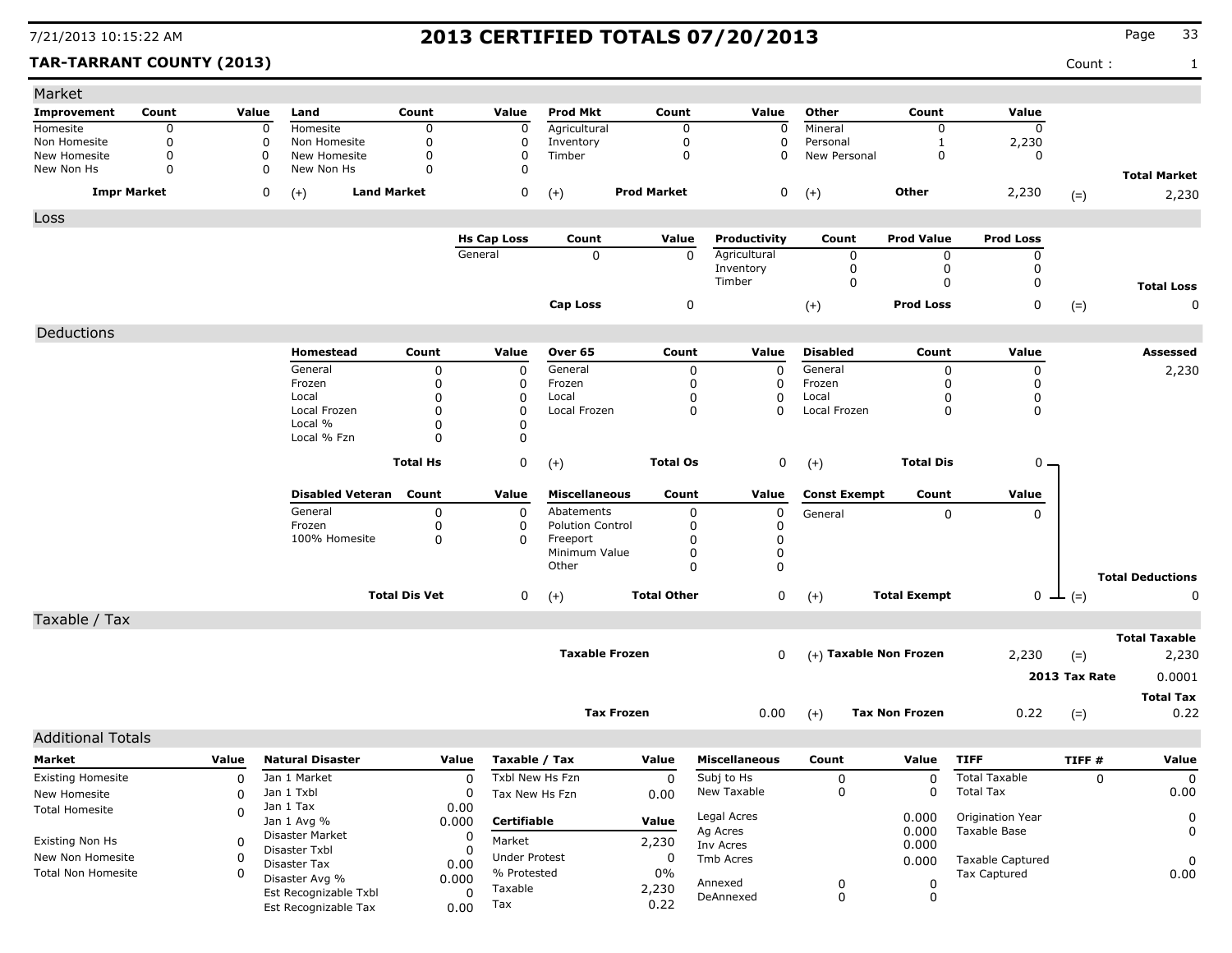### **WCM-WISE CO BRANCH MAINTENANCE (2013)** Count : 208,878

| Market                       |                |                                  |                          |                              |                                 |               |                      |                         |                   |                    |                                  |                          |   |                       |                                             |             |                                       |
|------------------------------|----------------|----------------------------------|--------------------------|------------------------------|---------------------------------|---------------|----------------------|-------------------------|-------------------|--------------------|----------------------------------|--------------------------|---|-----------------------|---------------------------------------------|-------------|---------------------------------------|
| Improvement                  | Count          | Value                            | Land                     |                              | Count                           |               | Value                | <b>Prod Mkt</b>         |                   | Count              | Value                            | Other                    |   | Count                 | Value                                       |             |                                       |
| Homesite                     | 27,109         | 2,641,005,681                    | Homesite                 |                              | 33,041                          | 931,145,635   |                      | Agricultural            |                   | 10,865             | 1,701,881,070                    | Mineral                  |   | 157,313               | 2,574,566,760                               |             |                                       |
| Non Homesite<br>New Homesite | 1,162<br>2,817 | 35,051,400<br>69,672,250         |                          | Non Homesite<br>New Homesite | 2,289<br>251                    | 117,239,810   | 7,195,530            | Inventory<br>Timber     |                   | 0<br>0             | $\Omega$<br>$\Omega$             | Personal<br>New Personal |   | 6,844<br>$\mathbf 0$  | 1,786,834,240<br>0                          |             |                                       |
| New Non Hs                   | 97             | 1,833,810                        |                          | New Non Hs                   | 0                               |               | 0                    |                         |                   |                    |                                  |                          |   |                       |                                             |             |                                       |
|                              |                | <b>Impr Market</b> 2,747,563,141 | $(+)$                    |                              | Land Market 1,055,580,975       |               |                      | $(+)$                   |                   |                    | <b>Prod Market</b> 1,701,881,070 | $(+)$                    |   | Other                 | 4,361,401,000                               | $(=)$       | <b>Total Market</b><br>9,866,426,186  |
| Loss                         |                |                                  |                          |                              |                                 |               |                      |                         |                   |                    |                                  |                          |   |                       |                                             |             |                                       |
|                              |                |                                  |                          |                              |                                 |               | <b>Hs Cap Loss</b>   | Count                   |                   | Value              | Productivity                     | Count                    |   | <b>Prod Value</b>     | <b>Prod Loss</b>                            |             |                                       |
|                              |                |                                  |                          |                              |                                 | General       |                      | 663                     |                   | 8,436,780          | Agricultural                     | 10,865                   |   |                       | 27,856,470 1,674,024,600                    |             |                                       |
|                              |                |                                  |                          |                              |                                 |               |                      |                         |                   |                    | Inventory                        |                          | 0 | 0                     | 0                                           |             |                                       |
|                              |                |                                  |                          |                              |                                 |               |                      |                         |                   |                    | Timber                           |                          | 0 | $\Omega$              | 0                                           |             | <b>Total Loss</b>                     |
|                              |                |                                  |                          |                              |                                 |               |                      | <b>Cap Loss</b>         |                   | 8,436,780          |                                  | $^{(+)}$                 |   |                       | <b>Prod Loss 1,672,585,180</b>              | $(=)$       | 1,681,021,960                         |
| Deductions                   |                |                                  |                          |                              |                                 |               |                      |                         |                   |                    |                                  |                          |   |                       |                                             |             |                                       |
|                              |                |                                  |                          | Homestead                    | Count                           |               | Value                | Over 65                 |                   | Count              | Value                            | <b>Disabled</b>          |   | Count                 | Value                                       |             | Assessed                              |
|                              |                |                                  | General                  |                              | 0                               |               | 0                    | General                 |                   | 0                  | 0                                | General                  |   | 0                     | 0                                           |             | 8,185,404,226                         |
|                              |                |                                  | Frozen                   |                              | 0                               |               | 0                    | Frozen                  |                   | 0                  | 0                                | Frozen                   |   | 0                     | O                                           |             |                                       |
|                              |                |                                  | Local                    | Local Frozen                 | 0<br>$\mathbf 0$                |               | 0<br>0               | Local<br>Local Frozen   |                   | 267                | 20,061,652<br>334,968,326        | Local<br>Local Frozen    |   | 22<br>433             | 1,538,990                                   |             |                                       |
|                              |                |                                  | Local %                  |                              | 0                               |               | 0                    |                         |                   | 4,267              |                                  |                          |   |                       | 27,119,320                                  |             |                                       |
|                              |                |                                  |                          | Local % Fzn                  | $\Omega$                        |               | 0                    |                         |                   |                    |                                  |                          |   |                       |                                             |             |                                       |
|                              |                |                                  |                          |                              | <b>Total Hs</b>                 |               | 0                    | $(+)$                   |                   |                    | Total Os 355,029,978             | $(+)$                    |   | <b>Total Dis</b>      | 28,658,310 -                                |             |                                       |
|                              |                |                                  |                          | <b>Disabled Veteran</b>      | Count                           |               | Value                | <b>Miscellaneous</b>    |                   | Count              | Value                            | <b>Const Exempt</b>      |   | Count                 | Value                                       |             |                                       |
|                              |                |                                  | General                  |                              | 272                             |               | 1,933,329            | Abatements              |                   |                    | 18,939,860                       | General                  |   |                       | 3,143 459,173,805                           |             |                                       |
|                              |                |                                  | Frozen                   |                              | 135                             |               | 1,394,208            | <b>Polution Control</b> |                   | 49                 | 16,795,140                       |                          |   |                       |                                             |             |                                       |
|                              |                |                                  |                          | 100% Homesite                | 123                             | 14,323,040    |                      | Freeport                |                   | 12                 | 32,516,574                       |                          |   |                       |                                             |             |                                       |
|                              |                |                                  |                          |                              |                                 |               |                      | Minimum Value           |                   | 14,786             | 1,191,470                        |                          |   |                       |                                             |             |                                       |
|                              |                |                                  |                          |                              |                                 |               |                      | Other                   |                   | $\mathbf{0}$       | 0                                |                          |   |                       |                                             |             | <b>Total Deductions</b>               |
|                              |                |                                  |                          |                              | <b>Total Dis Vet</b> 17,650,577 |               |                      | $(+)$                   |                   | <b>Total Other</b> | 69,443,044                       | $(+)$                    |   |                       | <b>Total Exempt</b> 459,173,805 $\perp$ (=) |             | 929,955,714                           |
|                              |                |                                  |                          |                              |                                 |               |                      |                         |                   |                    |                                  |                          |   |                       |                                             |             |                                       |
| Taxable / Tax                |                |                                  |                          |                              |                                 |               |                      |                         |                   |                    |                                  |                          |   |                       |                                             |             |                                       |
|                              |                |                                  |                          |                              |                                 |               |                      | <b>Taxable Frozen</b>   |                   |                    | 160,899,766                      |                          |   |                       | $(+)$ Taxable Non Frozen 7,092,128,516      | $(=)$       | <b>Total Taxable</b><br>7,255,448,512 |
|                              |                |                                  |                          |                              |                                 |               |                      |                         |                   |                    |                                  |                          |   |                       |                                             |             |                                       |
|                              |                |                                  |                          |                              |                                 |               |                      |                         |                   |                    |                                  |                          |   |                       |                                             |             | 2013 Tax Rate 0.00046148              |
|                              |                |                                  |                          |                              |                                 |               |                      |                         |                   |                    |                                  |                          |   |                       |                                             |             | <b>Total Tax</b>                      |
|                              |                |                                  |                          |                              |                                 |               |                      |                         | <b>Tax Frozen</b> |                    | 72,378.22                        | $(+)$                    |   | <b>Tax Non Frozen</b> | 3,272,823.84                                | $(=)$       | 3,345,202.06                          |
| <b>Additional Totals</b>     |                |                                  |                          |                              |                                 |               |                      |                         |                   |                    |                                  |                          |   |                       |                                             |             |                                       |
| Market                       |                | Value                            | <b>Natural Disaster</b>  |                              |                                 | Value         | Taxable / Tax        |                         |                   | Value              | <b>Miscellaneous</b>             | Count                    |   | Value                 | <b>TIFF</b>                                 | TIFF#       | Value                                 |
| <b>Existing Homesite</b>     |                | 3,572,151,316                    | Jan 1 Market             |                              |                                 | 0             | Txbl New Hs Fzn      |                         |                   | 2,420,230          | Subj to Hs                       |                          |   | 14,191 1,741,509,630  | <b>Total Taxable</b>                        | $\mathbf 0$ | 0                                     |
| New Homesite                 |                | 76,867,780                       | Jan 1 Txbl               |                              |                                 | 0             | Tax New Hs Fzn       |                         |                   | 1,107.32           | New Taxable                      | 2,892                    |   | 71,723,962            | <b>Total Tax</b>                            |             | 0.00                                  |
| <b>Total Homesite</b>        |                | 3,649,019,096                    | Jan 1 Tax<br>Jan 1 Avg % |                              |                                 | 0.00<br>0.000 | Certifiable          |                         |                   | Value              | Legal Acres                      |                          |   | 87,001,668.           | Origination Year                            |             | 0                                     |
|                              |                |                                  | Disaster Market          |                              |                                 | 0             |                      |                         |                   |                    | Ag Acres                         |                          |   | 0.000                 | Taxable Base                                |             | $\Omega$                              |
| Existing Non Hs              |                | 152,291,210                      | Disaster Txbl            |                              |                                 | 0             | Market               |                         |                   | 9,862,876,776      | Inv Acres                        |                          |   | 0.000                 |                                             |             |                                       |
| New Non Homesite             |                | 1,833,810                        | Disaster Tax             |                              |                                 | 0.00          | <b>Under Protest</b> |                         |                   | 3,549,410          | Tmb Acres                        |                          |   | 0.000                 | <b>Taxable Captured</b>                     |             | 0                                     |
| <b>Total Non Homesite</b>    |                | 154,125,020                      | Disaster Avg %           |                              |                                 | 0.000         | % Protested          |                         |                   | 0.036%             | Annexed                          | 0                        |   | 0                     | <b>Tax Captured</b>                         |             | 0.00                                  |
|                              |                |                                  |                          | Est Recognizable Txbl        |                                 | 0             | Taxable              |                         |                   | 7,252,230,922      | DeAnnexed                        | 0                        |   | 0                     |                                             |             |                                       |

3,343,720.41

Tax 0.00

Est Recognizable Tax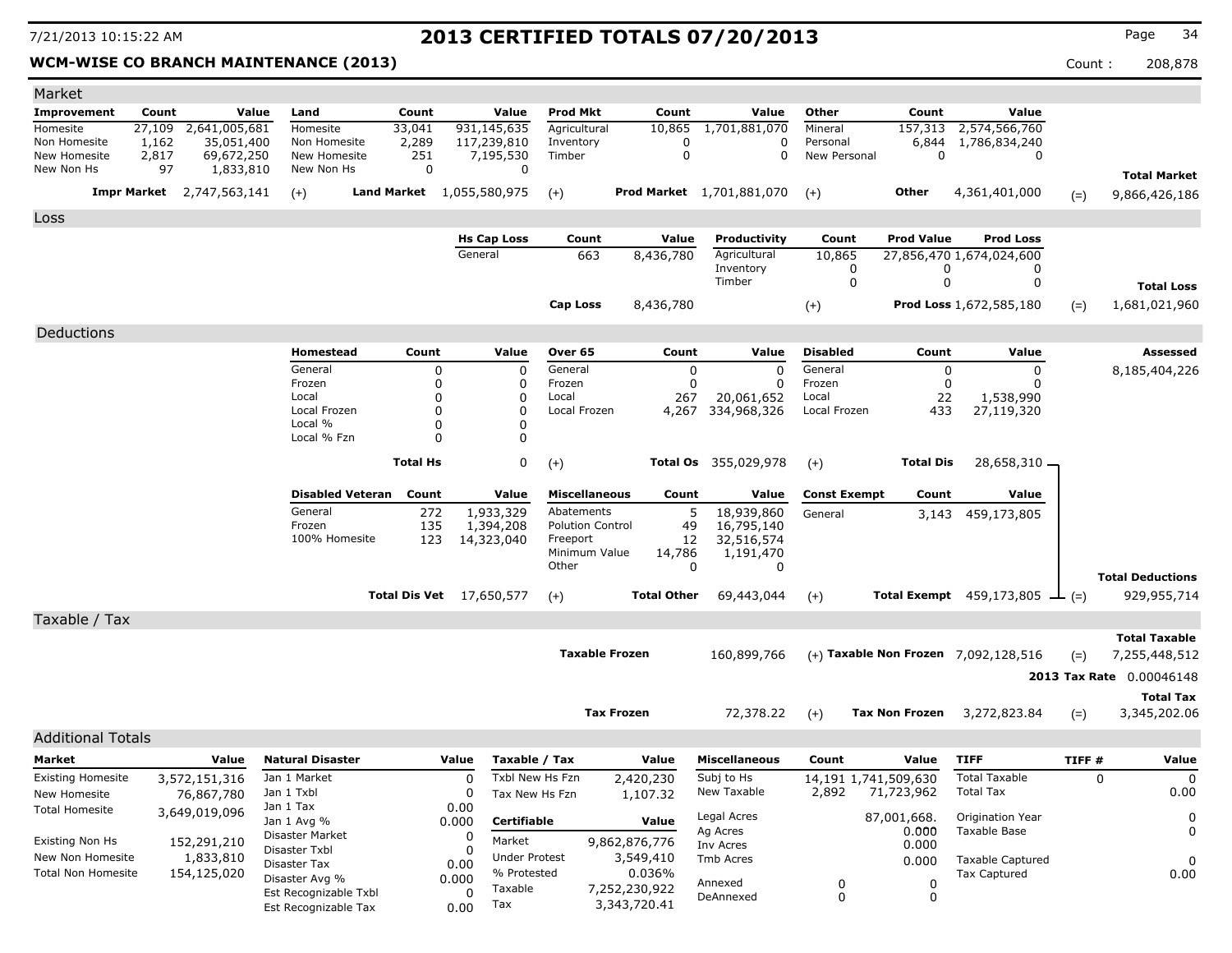### **WIS-WISE COUNTY (2013)** Count : 208,879

| Market                       |                |                                  |                                  |                           |                                 |                         |                       |                           |                          |                      |                                          |               |                         |
|------------------------------|----------------|----------------------------------|----------------------------------|---------------------------|---------------------------------|-------------------------|-----------------------|---------------------------|--------------------------|----------------------|------------------------------------------|---------------|-------------------------|
| <b>Improvement</b>           | Count          | Value                            | Land                             | Count                     | Value                           | <b>Prod Mkt</b>         | Count                 | Value                     | Other                    | Count                | Value                                    |               |                         |
| Homesite                     | 27,109         | 2,641,005,681                    | Homesite                         | 33,041                    | 931,145,635                     | Agricultural            | 10,865                | 1,701,881,070             | Mineral                  | 157,314              | 2,574,566,760                            |               |                         |
| Non Homesite<br>New Homesite | 1,162<br>2,817 | 35,051,400<br>69,672,250         | Non Homesite<br>New Homesite     | 2,289<br>251              | 117,239,810<br>7,195,530        | Inventory<br>Timber     | 0<br>0                | 0<br>0                    | Personal<br>New Personal | 6,844<br>$\mathbf 0$ | 1,786,834,240<br>0                       |               |                         |
| New Non Hs                   | 97             | 1,833,810                        | New Non Hs                       | $\mathbf 0$               | 0                               |                         |                       |                           |                          |                      |                                          |               | <b>Total Market</b>     |
|                              |                | <b>Impr Market</b> 2,747,563,141 | $(+)$                            | Land Market 1,055,580,975 |                                 | $(+)$                   |                       | Prod Market 1,701,881,070 | $(+)$                    | Other                | 4,361,401,000                            | $(=)$         | 9,866,426,186           |
| Loss                         |                |                                  |                                  |                           |                                 |                         |                       |                           |                          |                      |                                          |               |                         |
|                              |                |                                  |                                  |                           | <b>Hs Cap Loss</b>              | Count                   | Value                 | Productivity              | Count                    | <b>Prod Value</b>    | <b>Prod Loss</b>                         |               |                         |
|                              |                |                                  |                                  |                           | General                         | 663                     | 8,436,780             | Agricultural              | 10,865                   |                      | 27,856,470 1,674,024,600                 |               |                         |
|                              |                |                                  |                                  |                           |                                 |                         |                       | Inventory                 | 0                        | 0                    | 0                                        |               |                         |
|                              |                |                                  |                                  |                           |                                 |                         |                       | Timber                    | 0                        | 0                    | 0                                        |               | <b>Total Loss</b>       |
|                              |                |                                  |                                  |                           |                                 | <b>Cap Loss</b>         | 8,436,780             |                           | $(+)$                    |                      | <b>Prod Loss 1,672,585,180</b>           | $(=)$         | 1,681,021,960           |
| Deductions                   |                |                                  |                                  |                           |                                 |                         |                       |                           |                          |                      |                                          |               |                         |
|                              |                |                                  | Homestead                        | Count                     | Value                           | Over 65                 | Count                 | Value                     | <b>Disabled</b>          | Count                | Value                                    |               | Assessed                |
|                              |                |                                  | General                          | 0                         | 0                               | General                 | 0                     | 0                         | General                  | 0                    | 0                                        |               | 8,185,404,226           |
|                              |                |                                  | Frozen                           | 0                         | 0                               | Frozen                  | 0                     | 0                         | Frozen                   | 0                    | 0                                        |               |                         |
|                              |                |                                  | Local<br>Local Frozen            | 0<br>ŋ                    | 0<br>0                          | Local<br>Local Frozen   | 267<br>4,267          | 2,461,460<br>41,101,296   | Local<br>Local Frozen    | $\Omega$<br>0        | 0<br>0                                   |               |                         |
|                              |                |                                  | Local %                          |                           | 9,347 240,350,812               |                         |                       |                           |                          |                      |                                          |               |                         |
|                              |                |                                  | Local % Fzn                      |                           | 4,644 105,425,930               |                         |                       |                           |                          |                      |                                          |               |                         |
|                              |                |                                  |                                  |                           | Total Hs 345,776,742            | $(+)$                   | Total Os              | 43,562,756                | $(+)$                    | <b>Total Dis</b>     | 0 -                                      |               |                         |
|                              |                |                                  | <b>Disabled Veteran</b>          | Count                     | Value                           | <b>Miscellaneous</b>    | Count                 | Value                     | <b>Const Exempt</b>      | Count                | Value                                    |               |                         |
|                              |                |                                  | General                          | 277                       | 2,005,604                       | Abatements              | 5                     | 18,939,860                | General                  |                      | 3,144 459,223,794                        |               |                         |
|                              |                |                                  | Frozen                           | 220                       | 2,484,188                       | <b>Polution Control</b> | 49                    | 16,795,140                |                          |                      |                                          |               |                         |
|                              |                |                                  | 100% Homesite                    | 135                       | 16,029,020                      | Freeport                | 12                    | 32,516,574                |                          |                      |                                          |               |                         |
|                              |                |                                  |                                  |                           |                                 | Minimum Value<br>Other  | 14,786<br>1           | 1,191,470<br>78,930       |                          |                      |                                          |               |                         |
|                              |                |                                  |                                  |                           |                                 |                         |                       |                           |                          |                      |                                          |               | <b>Total Deductions</b> |
|                              |                |                                  |                                  |                           | <b>Total Dis Vet</b> 20,518,812 | $(+)$                   | <b>Total Other</b>    | 69,521,974                | $(+)$                    |                      | <b>Total Exempt</b> 459,223,794          | $ (=)$        | 938,604,078             |
| Taxable / Tax                |                |                                  |                                  |                           |                                 |                         |                       |                           |                          |                      |                                          |               |                         |
|                              |                |                                  |                                  |                           |                                 |                         |                       |                           |                          |                      |                                          |               | <b>Total Taxable</b>    |
|                              |                |                                  |                                  |                           |                                 |                         | <b>Taxable Frozen</b> | 374,239,327               |                          |                      | $(+)$ Taxable Non Frozen $6,868,958,956$ | $(=)$         | 7,246,800,148           |
|                              |                |                                  |                                  |                           |                                 |                         |                       |                           |                          |                      |                                          | 2013 Tax Rate | 0.002889                |
|                              |                |                                  |                                  |                           |                                 |                         |                       |                           |                          |                      |                                          |               | <b>Total Tax</b>        |
|                              |                |                                  |                                  |                           |                                 |                         | <b>Tax Frozen</b>     | 1,013,492.53              | $(+)$                    |                      | <b>Tax Non Frozen</b> 19,844,370.34      | $(=)$         | 20,857,729.83           |
| <b>Additional Totals</b>     |                |                                  |                                  |                           |                                 |                         |                       |                           |                          |                      |                                          |               |                         |
| Market                       |                | Value                            | <b>Natural Disaster</b>          |                           | Taxable / Tax<br>Value          |                         | Value                 | <b>Miscellaneous</b>      | Count                    | Value                | <b>TIFF</b>                              | TIFF#         | Value                   |
| <b>Existing Homesite</b>     |                | 3,572,151,316                    | Jan 1 Market                     |                           | 0                               | Txbl New Hs Fzn         | 3,647,916             | Subj to Hs                | 14,191 1,741,509,630     |                      | <b>Total Taxable</b>                     |               | 50,519,881<br>1         |
| New Homesite                 |                | 76,867,780                       | Jan 1 Txbl                       |                           | 0                               | Tax New Hs Fzn          | 10,443.16             | New Taxable               | 3,071                    | 72,871,958           | <b>Total Tax</b>                         |               | 145,756.83              |
| <b>Total Homesite</b>        |                | 3,649,019,096                    | Jan 1 Tax                        |                           | 0.00                            |                         |                       | Legal Acres               |                          | 87,005,382.          |                                          |               |                         |
|                              |                |                                  | Jan 1 Avg %                      |                           | Certifiable<br>0.000            |                         | Value                 | Ag Acres                  |                          | 0.000                | Origination Year<br>Taxable Base         |               | 2007<br>31,352,804      |
| <b>Existing Non Hs</b>       |                | 152,291,210                      | Disaster Market<br>Disaster Txbl |                           | Market<br>0                     |                         | 9,862,876,776         | Inv Acres                 |                          | 0.000                |                                          |               |                         |
| New Non Homesite             |                | 1,833,810                        | Disaster Tax                     |                           | <b>Under Protest</b><br>0.00    |                         | 3,549,410             | Tmb Acres                 |                          | 0.000                | <b>Taxable Captured</b>                  |               | 19,167,077              |
| <b>Total Non Homesite</b>    |                | 154,125,020                      | Disaster Avg %                   |                           | % Protested<br>0.000            |                         | 0.036%                | Annexed                   | 0                        | 0                    | <b>Tax Captured</b>                      |               | 55,373.69               |
|                              |                |                                  | Est Recognizable Txbl            |                           | Taxable                         |                         | 7,243,522,216         | DeAnnexed                 | 0                        | 0                    |                                          |               |                         |
|                              |                |                                  | Est Recognizable Tax             |                           | Tax<br>0.00                     |                         | 20,848,285.46         |                           |                          |                      |                                          |               |                         |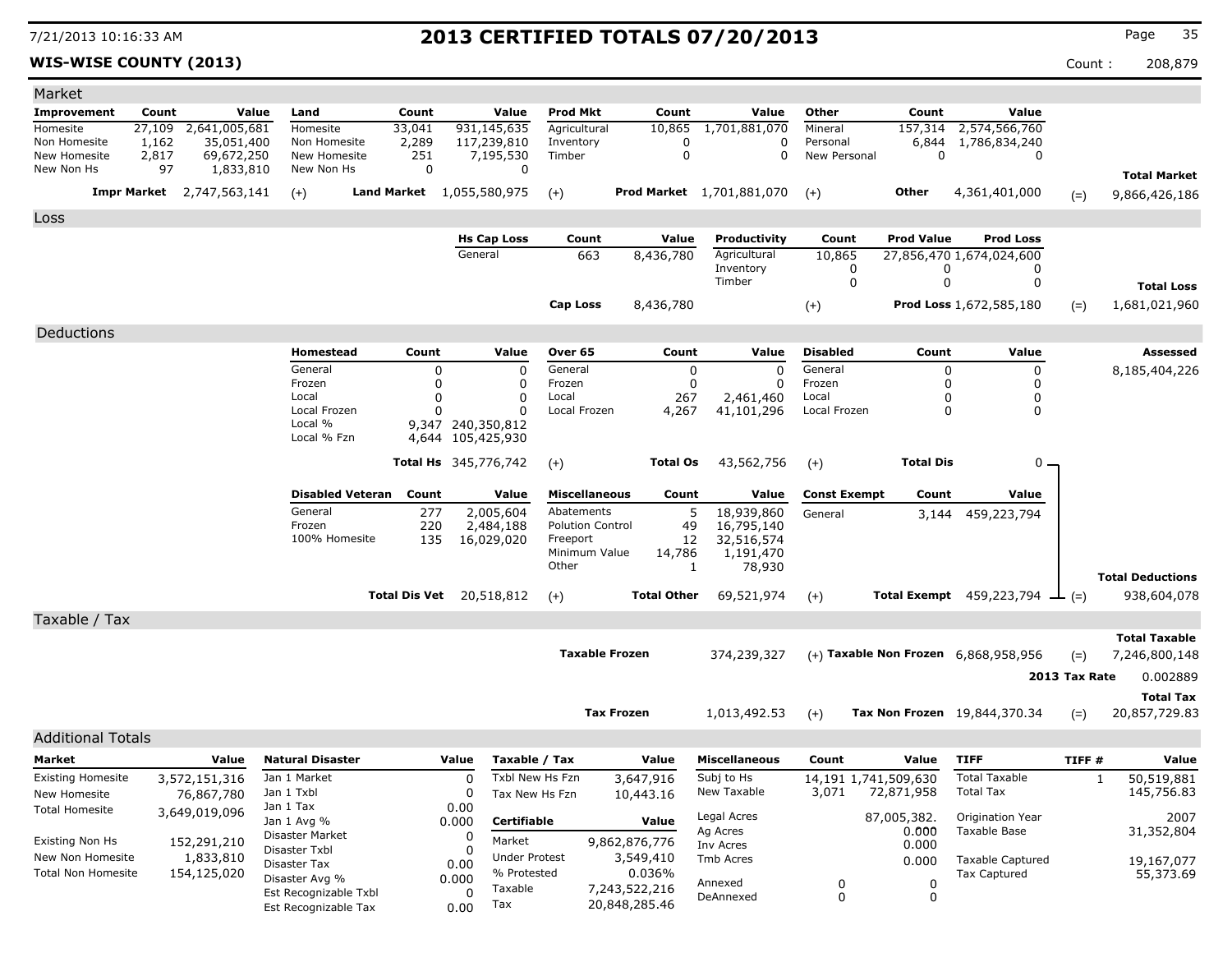### **WT1-WCID #1 (2013)** Count : 137,644

| Market                                                 |                              |                                                        |                                                        |                         |                             |                                        |                        |                                                        |                             |                                                             |                                     |                                          |                                          |               |                                    |
|--------------------------------------------------------|------------------------------|--------------------------------------------------------|--------------------------------------------------------|-------------------------|-----------------------------|----------------------------------------|------------------------|--------------------------------------------------------|-----------------------------|-------------------------------------------------------------|-------------------------------------|------------------------------------------|------------------------------------------|---------------|------------------------------------|
| Improvement                                            | Count                        | Value                                                  | Land                                                   |                         | Count                       | Value                                  |                        | Prod Mkt                                               | Count                       | Value                                                       | Other                               | Count                                    | Value                                    |               |                                    |
| Homesite<br>Non Homesite<br>New Homesite<br>New Non Hs | 18,641<br>939<br>1,826<br>82 | 1,656,008,390<br>28,583,130<br>44,315,760<br>1,556,030 | Homesite<br>Non Homesite<br>New Homesite<br>New Non Hs |                         | 23,304<br>1,786<br>201<br>0 | 566,378,180<br>89,268,380<br>5,763,800 | Timber<br>0            | Agricultural<br>Inventory                              | 7,368<br>0<br>$\mathbf 0$   | 1,106,692,870<br>0<br>0                                     | Mineral<br>Personal<br>New Personal | 101,924<br>4,333<br>0                    | 1,437,320,750<br>1,203,122,210<br>0      |               | <b>Total Market</b>                |
|                                                        |                              | <b>Impr Market</b> 1,730,463,310                       | $(+)$                                                  | <b>Land Market</b>      |                             | 661,410,360                            | $(+)$                  |                                                        |                             | Prod Market 1,106,692,870                                   | $(+)$                               | <b>Other</b>                             | 2,640,442,960                            | $(=)$         | 6,139,009,500                      |
| Loss                                                   |                              |                                                        |                                                        |                         |                             |                                        |                        |                                                        |                             |                                                             |                                     |                                          |                                          |               |                                    |
|                                                        |                              |                                                        |                                                        |                         |                             | <b>Hs Cap Loss</b>                     |                        | Count                                                  | Value                       | Productivity                                                | Count                               | <b>Prod Value</b>                        | <b>Prod Loss</b>                         |               |                                    |
|                                                        |                              |                                                        |                                                        |                         |                             | General                                |                        | 541                                                    | 6,837,010                   | Agricultural<br>Inventory<br>Timber                         | 7,368                               | 0<br>0<br>$\mathbf 0$<br>0               | 18,187,380 1,088,505,490<br>0<br>0       |               |                                    |
|                                                        |                              |                                                        |                                                        |                         |                             |                                        |                        | <b>Cap Loss</b>                                        | 6,837,010                   |                                                             | $(+)$                               |                                          | <b>Prod Loss 1,087,066,070</b>           | $(=)$         | <b>Total Loss</b><br>1,093,903,080 |
|                                                        |                              |                                                        |                                                        |                         |                             |                                        |                        |                                                        |                             |                                                             |                                     |                                          |                                          |               |                                    |
| Deductions                                             |                              |                                                        | Homestead                                              |                         | Count                       | Value                                  | Over 65                |                                                        | Count                       | Value                                                       | <b>Disabled</b>                     | Count                                    | Value                                    |               | Assessed                           |
|                                                        |                              |                                                        | General                                                |                         | 0                           |                                        | 0<br>General           |                                                        | $\mathbf 0$                 | 0                                                           | General                             | 0                                        | 0                                        |               | 5,045,106,420                      |
|                                                        |                              |                                                        | Frozen                                                 |                         | 0                           |                                        | 0<br>Frozen            |                                                        | 0                           | 0                                                           | Frozen                              | 0                                        | 0                                        |               |                                    |
|                                                        |                              |                                                        | Local                                                  |                         | 0                           |                                        | $\Omega$<br>Local      |                                                        | 0                           | 0                                                           | Local                               | 0                                        | 0                                        |               |                                    |
|                                                        |                              |                                                        | Local Frozen<br>Local %                                |                         | 0<br>0                      |                                        | 0<br>0                 | Local Frozen                                           | 0                           | 0                                                           | Local Frozen                        | 0                                        | 0                                        |               |                                    |
|                                                        |                              |                                                        | Local % Fzn                                            |                         | 0                           |                                        | 0                      |                                                        |                             |                                                             |                                     |                                          |                                          |               |                                    |
|                                                        |                              |                                                        |                                                        |                         | <b>Total Hs</b>             |                                        | 0<br>$(+)$             |                                                        | <b>Total Os</b>             | 0                                                           | $(+)$                               | <b>Total Dis</b>                         | 0 -                                      |               |                                    |
|                                                        |                              |                                                        |                                                        | <b>Disabled Veteran</b> | Count                       | Value                                  |                        | <b>Miscellaneous</b>                                   | Count                       | Value                                                       | <b>Const Exempt</b>                 | Count                                    | Value                                    |               |                                    |
|                                                        |                              |                                                        | General<br>Frozen<br>100% Homesite                     |                         | 346<br>0<br>102             | 3,137,861<br>12,043,850                | 0<br>Freeport<br>Other | Abatements<br><b>Polution Control</b><br>Minimum Value | 0<br>42<br>5<br>12,204<br>1 | $\mathbf 0$<br>13,425,310<br>873,831<br>1,004,320<br>78,930 | General                             | 2,226                                    | 210,609,220                              |               | <b>Total Deductions</b>            |
|                                                        |                              |                                                        |                                                        |                         |                             | <b>Total Dis Vet</b> 15,181,711        | $(+)$                  |                                                        | <b>Total Other</b>          | 15,382,391                                                  | $(+)$                               |                                          | <b>Total Exempt</b> 210,609,220          | $ ($ $=$ $)$  | 241,173,322                        |
| Taxable / Tax                                          |                              |                                                        |                                                        |                         |                             |                                        |                        |                                                        |                             |                                                             |                                     |                                          |                                          |               |                                    |
|                                                        |                              |                                                        |                                                        |                         |                             |                                        |                        |                                                        |                             |                                                             |                                     |                                          |                                          |               | <b>Total Taxable</b>               |
|                                                        |                              |                                                        |                                                        |                         |                             |                                        |                        | <b>Taxable Frozen</b>                                  |                             | 0                                                           |                                     | $(+)$ Taxable Non Frozen $4,803,933,098$ |                                          | $(=)$         | 4,803,933,098                      |
|                                                        |                              |                                                        |                                                        |                         |                             |                                        |                        |                                                        |                             |                                                             |                                     |                                          |                                          | 2013 Tax Rate | 0.0001                             |
|                                                        |                              |                                                        |                                                        |                         |                             |                                        |                        |                                                        |                             |                                                             |                                     |                                          |                                          |               | <b>Total Tax</b>                   |
|                                                        |                              |                                                        |                                                        |                         |                             |                                        |                        | <b>Tax Frozen</b>                                      |                             | 0.00                                                        | $(+)$                               | <b>Tax Non Frozen</b>                    | 480,366.47                               | $(=)$         | 480,366.47                         |
| <b>Additional Totals</b>                               |                              |                                                        |                                                        |                         |                             |                                        |                        |                                                        |                             |                                                             |                                     |                                          |                                          |               |                                    |
| Market                                                 |                              | Value                                                  | <b>Natural Disaster</b>                                |                         |                             | Value                                  | Taxable / Tax          |                                                        | Value                       | <b>Miscellaneous</b>                                        | Count                               | Value                                    | <b>TIFF</b>                              | TIFF#         | Value                              |
| <b>Existing Homesite</b>                               |                              | 2,222,386,570                                          | Jan 1 Market                                           |                         |                             | 0                                      | Txbl New Hs Fzn        |                                                        | 0                           | Subj to Hs<br>New Taxable                                   |                                     | 9,769 1,194,183,610                      | <b>Total Taxable</b><br><b>Total Tax</b> | 0             | 0<br>0.00                          |
| New Homesite                                           |                              | 50,079,560                                             | Jan 1 Txbl<br>Jan 1 Tax                                |                         |                             | 0<br>0.00                              | Tax New Hs Fzn         |                                                        | 0.00                        |                                                             | 2,047                               | 49,840,740                               |                                          |               |                                    |
| <b>Total Homesite</b>                                  |                              | 2,272,466,130                                          | Jan 1 Avg %                                            |                         |                             | 0.000                                  | Certifiable            |                                                        | Value                       | Legal Acres<br>Ag Acres                                     |                                     | 42,642,377.<br>0.000                     | Origination Year<br>Taxable Base         |               | 0<br>$\Omega$                      |
| Existing Non Hs                                        |                              | 117,851,510                                            | Disaster Market                                        |                         |                             | 0<br>Market                            |                        |                                                        | 6,136,210,650               | Inv Acres                                                   |                                     | 0.000                                    |                                          |               |                                    |
| New Non Homesite                                       |                              | 1,556,030                                              | Disaster Txbl<br>Disaster Tax                          |                         |                             | 0                                      | <b>Under Protest</b>   |                                                        | 2,798,850                   | Tmb Acres                                                   |                                     | 0.000                                    | <b>Taxable Captured</b>                  |               | 0                                  |
| <b>Total Non Homesite</b>                              |                              | 119,407,540                                            | Disaster Avg %                                         |                         |                             | 0.00<br>0.000                          | % Protested            |                                                        | 0.046%                      |                                                             |                                     |                                          | <b>Tax Captured</b>                      |               | 0.00                               |
|                                                        |                              |                                                        | Est Recognizable Txbl                                  |                         |                             | Taxable<br>0                           |                        |                                                        | 4,801,144,518<br>100.0255   | Annexed<br>DeAnnexed                                        | 0<br>0                              | 0<br>0                                   |                                          |               |                                    |

480,087.62

Tax

0.00

Est Recognizable Tax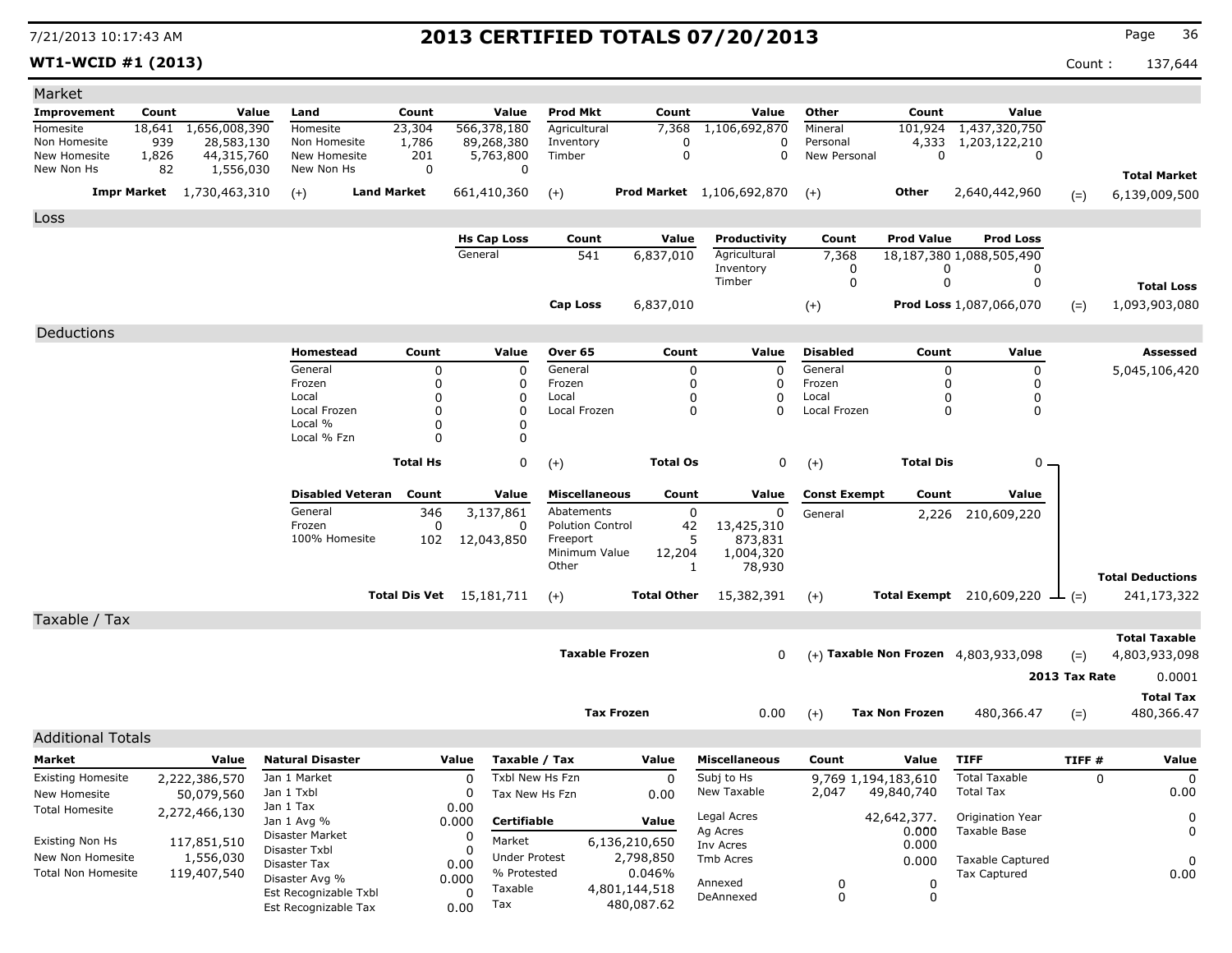### **WT2-WISE CO WATER SUPPLY (2013)** Count : 5,365

| Market                       |                    |             |                                  |                      |                              |                         |                    |                         |                       |                            |                                 |               |                                    |
|------------------------------|--------------------|-------------|----------------------------------|----------------------|------------------------------|-------------------------|--------------------|-------------------------|-----------------------|----------------------------|---------------------------------|---------------|------------------------------------|
| Improvement                  | Count              | Value       | Land                             | Count                | Value                        | Prod Mkt                | Count              | Value                   | Other                 | Count                      | Value                           |               |                                    |
| Homesite                     | 2,349              | 399,846,011 | Homesite                         | 2,783                | 144,856,072                  | Agricultural            | 103                | 22,758,190              | Mineral               | 1,647                      | 42,556,030                      |               |                                    |
| Non Homesite<br>New Homesite | 8                  | 248,140     | Non Homesite<br>New Homesite     | 27                   | 4,036,690                    | Inventory               | $\mathbf 0$<br>0   | 0<br>0                  | Personal              | 764<br>$\mathbf 0$         | 133,384,090<br>$\mathbf 0$      |               |                                    |
| New Non Hs                   | 402<br>0           | 9,891,340   | 0<br>New Non Hs                  | 0<br>0               | 0<br>$\Omega$                | Timber                  |                    |                         | New Personal          |                            |                                 |               |                                    |
|                              | <b>Impr Market</b> | 409,985,491 | $(+)$                            | <b>Land Market</b>   | 148,892,762                  | $(+)$                   | <b>Prod Market</b> | 22,758,190              | $(+)$                 | Other                      | 175,940,120                     | $(=)$         | <b>Total Market</b><br>757,576,563 |
| Loss                         |                    |             |                                  |                      |                              |                         |                    |                         |                       |                            |                                 |               |                                    |
|                              |                    |             |                                  |                      | <b>Hs Cap Loss</b>           | Count                   | Value              | Productivity            | Count                 | <b>Prod Value</b>          | <b>Prod Loss</b>                |               |                                    |
|                              |                    |             |                                  |                      | General                      | 25                      | 152,640            | Agricultural            | 103                   | 100,470                    | 22,657,720                      |               |                                    |
|                              |                    |             |                                  |                      |                              |                         |                    | Inventory               |                       | 0<br>0                     | 0                               |               |                                    |
|                              |                    |             |                                  |                      |                              |                         |                    | Timber                  |                       | $\mathbf 0$<br>$\mathbf 0$ | $\mathbf 0$                     |               | <b>Total Loss</b>                  |
|                              |                    |             |                                  |                      |                              | Cap Loss                | 152,640            |                         | $(+)$                 | <b>Prod Loss</b>           | 22,657,720                      | $(=)$         | 22,810,360                         |
| Deductions                   |                    |             |                                  |                      |                              |                         |                    |                         |                       |                            |                                 |               |                                    |
|                              |                    |             | Homestead                        | Count                | Value                        | Over 65                 | Count              | Value                   | <b>Disabled</b>       | Count                      | Value                           |               | Assessed                           |
|                              |                    |             | General                          | 0                    | 0                            | General                 |                    | 0<br>0                  | General               | 0                          | 0                               |               | 734,766,203                        |
|                              |                    |             | Frozen                           | $\mathbf 0$          | 0                            | Frozen                  |                    | 0<br>0                  | Frozen                | 0                          | 0                               |               |                                    |
|                              |                    |             | Local<br>Local Frozen            | 0<br>$\Omega$        | 0<br>0                       | Local<br>Local Frozen   | 420                | 2,512,480<br>0<br>0     | Local<br>Local Frozen | 0<br>0                     | 0<br>0                          |               |                                    |
|                              |                    |             | Local %                          | 0                    | 0                            |                         |                    |                         |                       |                            |                                 |               |                                    |
|                              |                    |             | Local % Fzn                      | O                    | 0                            |                         |                    |                         |                       |                            |                                 |               |                                    |
|                              |                    |             |                                  | <b>Total Hs</b>      | 0                            | $(+)$                   | <b>Total Os</b>    | 2,512,480               | $(+)$                 | <b>Total Dis</b>           | $0 -$                           |               |                                    |
|                              |                    |             | <b>Disabled Veteran</b>          | Count                | Value                        | <b>Miscellaneous</b>    | Count              | Value                   | <b>Const Exempt</b>   | Count                      | Value                           |               |                                    |
|                              |                    |             | General                          | 34                   | 362,090                      | Abatements              |                    | 0<br>$\mathbf 0$        | General               | 226                        | 113,078,778                     |               |                                    |
|                              |                    |             | Frozen                           | 0                    | 0                            | <b>Polution Control</b> |                    | 1<br>750,020            |                       |                            |                                 |               |                                    |
|                              |                    |             | 100% Homesite                    | 5                    | 696,020                      | Freeport                |                    | 2<br>24,768,206         |                       |                            |                                 |               |                                    |
|                              |                    |             |                                  |                      |                              | Minimum Value<br>Other  | 454                | 36,230<br>$\Omega$<br>0 |                       |                            |                                 |               |                                    |
|                              |                    |             |                                  |                      |                              |                         |                    |                         |                       |                            |                                 |               | <b>Total Deductions</b>            |
|                              |                    |             |                                  | <b>Total Dis Vet</b> | 1,058,110                    | $(+)$                   | <b>Total Other</b> | 25,554,456              | $(+)$                 |                            | <b>Total Exempt</b> 113,078,778 | $ (=)$        | 142,203,824                        |
| Taxable / Tax                |                    |             |                                  |                      |                              |                         |                    |                         |                       |                            |                                 |               |                                    |
|                              |                    |             |                                  |                      |                              |                         |                    |                         |                       |                            |                                 |               | <b>Total Taxable</b>               |
|                              |                    |             |                                  |                      |                              | <b>Taxable Frozen</b>   |                    | 0                       |                       | $(+)$ Taxable Non Frozen   | 592,562,379                     | $(=)$         | 592,562,379                        |
|                              |                    |             |                                  |                      |                              |                         |                    |                         |                       |                            |                                 | 2013 Tax Rate | 0.001275                           |
|                              |                    |             |                                  |                      |                              |                         |                    |                         |                       |                            |                                 |               | <b>Total Tax</b>                   |
|                              |                    |             |                                  |                      |                              |                         | <b>Tax Frozen</b>  | 0.00                    | $(+)$                 | <b>Tax Non Frozen</b>      | 755,516.71                      | $(=)$         | 755,516.71                         |
| <b>Additional Totals</b>     |                    |             |                                  |                      |                              |                         |                    |                         |                       |                            |                                 |               |                                    |
| Market                       |                    | Value       | <b>Natural Disaster</b>          |                      | Taxable / Tax<br>Value       |                         | Value              | <b>Miscellaneous</b>    | Count                 | Value                      | <b>TIFF</b>                     | TIFF#         | Value                              |
| <b>Existing Homesite</b>     |                    | 544,702,083 | Jan 1 Market                     |                      | Txbl New Hs Fzn<br>0         |                         | $\mathbf 0$        | Subj to Hs              | 1,106                 | 134,657,277                | <b>Total Taxable</b>            | 0             | 0                                  |
| New Homesite                 |                    | 9,891,340   | Jan 1 Txbl                       |                      | 0<br>Tax New Hs Fzn          |                         | 0.00               | New Taxable             | 388                   | 7,022,120                  | <b>Total Tax</b>                |               | 0.00                               |
| <b>Total Homesite</b>        |                    | 554,593,423 | Jan 1 Tax                        |                      | 0.00                         |                         |                    | Legal Acres             |                       | 336,412.022                | Origination Year                |               | 0                                  |
|                              |                    |             | Jan 1 Avg %                      |                      | Certifiable<br>0.000         |                         | Value              | Ag Acres                |                       | 0.000                      | Taxable Base                    |               | 0                                  |
| Existing Non Hs              |                    | 4,284,830   | Disaster Market<br>Disaster Txbl |                      | 0<br>Market<br>0             |                         | 757,435,843        | Inv Acres               |                       | 0.000                      |                                 |               |                                    |
| New Non Homesite             |                    | 0           | Disaster Tax                     |                      | <b>Under Protest</b><br>0.00 |                         | 140,720            | Tmb Acres               |                       | 0.000                      | <b>Taxable Captured</b>         |               | 0                                  |
| <b>Total Non Homesite</b>    |                    | 4,284,830   | Disaster Avg %                   |                      | % Protested<br>0.000         |                         | 0.019%             | Annexed                 | 0                     | 0                          | Tax Captured                    |               | 0.00                               |
|                              |                    |             | Est Recognizable Txbl            |                      | Taxable<br>0                 |                         | 592,421,659        | DeAnnexed               | 0                     | 0                          |                                 |               |                                    |
|                              |                    |             | Est Recognizable Tax             |                      | Tax<br>0.00                  |                         | 755,337.29         |                         |                       |                            |                                 |               |                                    |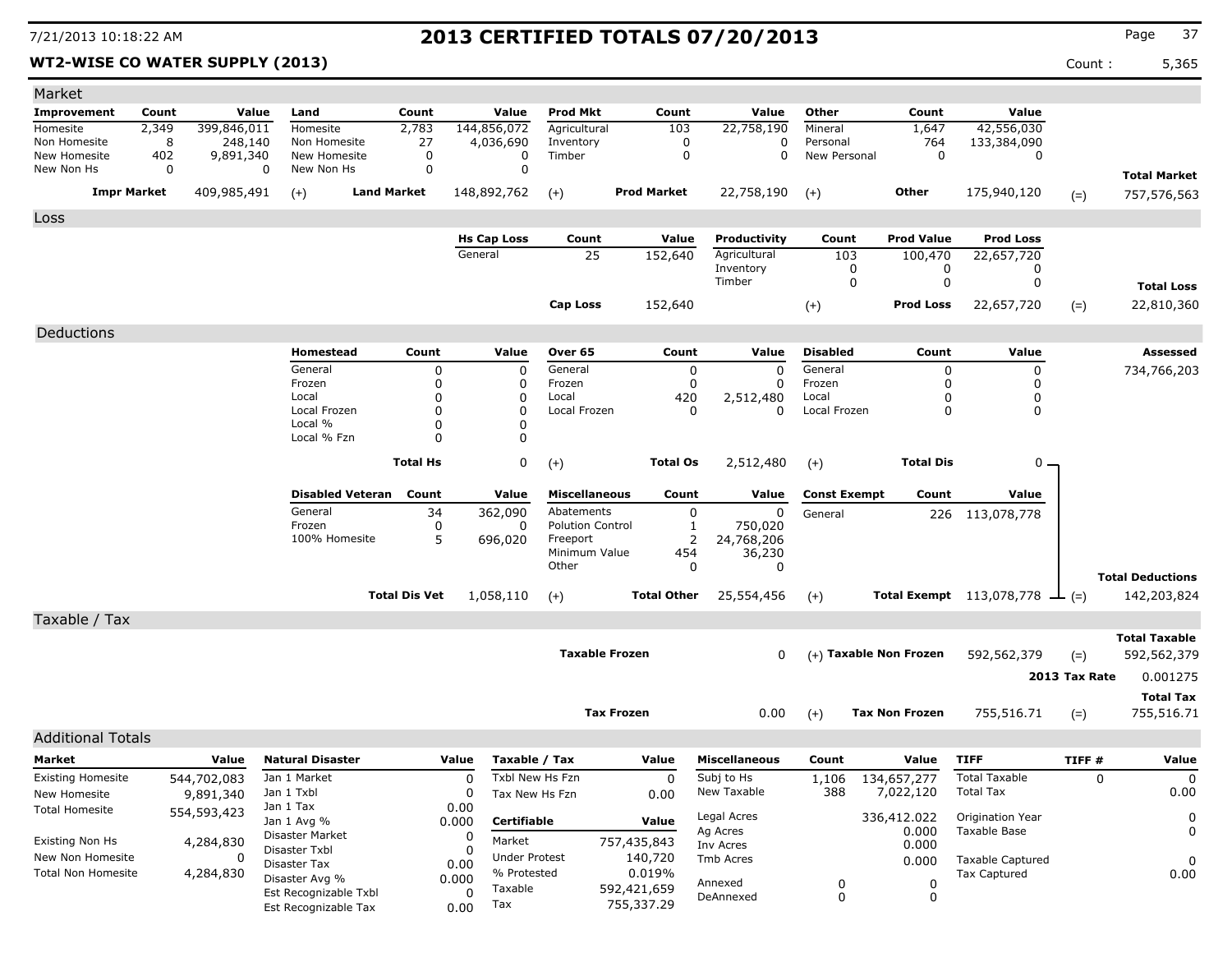### WT3-CLEAR CREEK WATER (2013) **Count : 731**

| Market                       |                    |                   |                                  |                      |                      |                           |                    |                         |                          |                          |                         |               |                                   |
|------------------------------|--------------------|-------------------|----------------------------------|----------------------|----------------------|---------------------------|--------------------|-------------------------|--------------------------|--------------------------|-------------------------|---------------|-----------------------------------|
| Improvement                  | Count              | Value             | Land                             | Count                | Value                | <b>Prod Mkt</b>           | Count              | Value                   | Other                    | Count                    | Value                   |               |                                   |
| Homesite                     | 42                 | 2,147,100         | Homesite                         | 37                   | 536,080              | Agricultural              | 109                | 15,280,750              | Mineral                  | 478                      | 30,284,580              |               |                                   |
| Non Homesite<br>New Homesite | 3<br>3             | 31,900<br>258,360 | Non Homesite<br>New Homesite     | 7<br>$\pmb{0}$       | 331,030<br>0         | Inventory<br>Timber       | 0<br>$\mathbf 0$   | $\mathbf 0$<br>$\Omega$ | Personal<br>New Personal | 112<br>$\mathbf 0$       | 46,252,960<br>0         |               |                                   |
| New Non Hs                   | 0                  |                   | $\mathbf 0$<br>New Non Hs        | 0                    | 0                    |                           |                    |                         |                          |                          |                         |               |                                   |
|                              | <b>Impr Market</b> | 2,437,360         | <b>Land Market</b><br>$(+)$      |                      | 867,110              | $(+)$                     | <b>Prod Market</b> | 15,280,750              | $(+)$                    | Other                    | 76,537,540              | $(=)$         | <b>Total Market</b><br>95,122,760 |
| Loss                         |                    |                   |                                  |                      |                      |                           |                    |                         |                          |                          |                         |               |                                   |
|                              |                    |                   |                                  |                      | <b>Hs Cap Loss</b>   | Count                     | Value              | Productivity            | Count                    | <b>Prod Value</b>        | <b>Prod Loss</b>        |               |                                   |
|                              |                    |                   |                                  |                      | General              | 1                         | 27,390             | Agricultural            | 109                      | 363,020                  | 14,917,730              |               |                                   |
|                              |                    |                   |                                  |                      |                      |                           |                    | Inventory               | 0                        | 0                        | 0                       |               |                                   |
|                              |                    |                   |                                  |                      |                      |                           |                    | Timber                  | 0                        | 0                        | 0                       |               | <b>Total Loss</b>                 |
|                              |                    |                   |                                  |                      |                      | <b>Cap Loss</b>           | 27,390             |                         | $(+)$                    | <b>Prod Loss</b>         | 14,917,730              | $(=)$         | 14,945,120                        |
| Deductions                   |                    |                   |                                  |                      |                      |                           |                    |                         |                          |                          |                         |               |                                   |
|                              |                    |                   | Homestead                        | Count                | Value                | Over 65                   | Count              | Value                   | <b>Disabled</b>          | Count                    | Value                   |               | Assessed                          |
|                              |                    |                   | General                          | 0                    | 0                    | General                   |                    | 0<br>0                  | General                  | 0                        | 0                       |               | 80,177,640                        |
|                              |                    |                   | Frozen                           | 0                    | 0                    | Frozen                    |                    | 0<br>0                  | Frozen                   | 0                        | 0                       |               |                                   |
|                              |                    |                   | Local                            | 0                    | 0                    | Local                     | $\Omega$           | 0                       | Local                    | 0                        | 0                       |               |                                   |
|                              |                    |                   | Local Frozen<br>Local %          | 0<br>0               | $\Omega$<br>0        | Local Frozen              |                    | 0<br>$\Omega$           | Local Frozen             | 0                        | 0                       |               |                                   |
|                              |                    |                   | Local % Fzn                      | 0                    | $\mathbf 0$          |                           |                    |                         |                          |                          |                         |               |                                   |
|                              |                    |                   |                                  |                      |                      |                           |                    |                         |                          |                          |                         |               |                                   |
|                              |                    |                   |                                  | <b>Total Hs</b>      | 0                    | $(+)$                     | <b>Total Os</b>    | 0                       | $(+)$                    | <b>Total Dis</b>         | 0 -                     |               |                                   |
|                              |                    |                   | <b>Disabled Veteran</b>          | Count                | Value                | <b>Miscellaneous</b>      | Count              | Value                   | <b>Const Exempt</b>      | Count                    | Value                   |               |                                   |
|                              |                    |                   | General                          | 1                    | 1,400                | Abatements                |                    | 0<br>0                  | General                  | $\mathbf{1}$             | 55,920                  |               |                                   |
|                              |                    |                   | Frozen                           | 0                    | 0                    | <b>Polution Control</b>   | $\overline{4}$     | 1,785,040               |                          |                          |                         |               |                                   |
|                              |                    |                   | 100% Homesite                    | $\mathbf{1}$         | 177,890              | Freeport<br>Minimum Value | $\Omega$<br>72     | n<br>3,320              |                          |                          |                         |               |                                   |
|                              |                    |                   |                                  |                      |                      | Other                     | $\Omega$           | $\Omega$                |                          |                          |                         |               |                                   |
|                              |                    |                   |                                  |                      |                      |                           |                    |                         |                          |                          |                         |               | <b>Total Deductions</b>           |
|                              |                    |                   |                                  | <b>Total Dis Vet</b> | 179,290              | $(+)$                     | <b>Total Other</b> | 1,788,360               | $(+)$                    | <b>Total Exempt</b>      | 55,920 $\perp$ (=)      |               | 2,023,570                         |
| Taxable / Tax                |                    |                   |                                  |                      |                      |                           |                    |                         |                          |                          |                         |               |                                   |
|                              |                    |                   |                                  |                      |                      |                           |                    |                         |                          |                          |                         |               | <b>Total Taxable</b>              |
|                              |                    |                   |                                  |                      |                      | <b>Taxable Frozen</b>     |                    | 0                       |                          | $(+)$ Taxable Non Frozen | 78,154,070              | $(=)$         | 78,154,070                        |
|                              |                    |                   |                                  |                      |                      |                           |                    |                         |                          |                          |                         | 2013 Tax Rate | 0.0005                            |
|                              |                    |                   |                                  |                      |                      |                           |                    |                         |                          |                          |                         |               | <b>Total Tax</b>                  |
|                              |                    |                   |                                  |                      |                      |                           | <b>Tax Frozen</b>  | 0.00                    | $(+)$                    | <b>Tax Non Frozen</b>    | 39,077.27               | $(=)$         | 39,077.27                         |
| <b>Additional Totals</b>     |                    |                   |                                  |                      |                      |                           |                    |                         |                          |                          |                         |               |                                   |
| Market                       |                    | Value             | <b>Natural Disaster</b>          | Value                | Taxable / Tax        |                           | Value              | <b>Miscellaneous</b>    | Count                    | Value                    | <b>TIFF</b>             | TIFF#         | Value                             |
| <b>Existing Homesite</b>     |                    | 2,683,180         | Jan 1 Market                     | 0                    | Txbl New Hs Fzn      |                           | $\mathbf 0$        | Subj to Hs              | 19                       | 1,627,710                | <b>Total Taxable</b>    | 0             | $\mathbf 0$                       |
| New Homesite                 |                    | 258,360           | Jan 1 Txbl                       | 0                    | Tax New Hs Fzn       |                           | 0.00               | New Taxable             | 3                        | 258,360                  | <b>Total Tax</b>        |               | 0.00                              |
| <b>Total Homesite</b>        |                    | 2,941,540         | Jan 1 Tax                        | 0.00                 |                      |                           |                    | Legal Acres             |                          | 180,836.351              | Origination Year        |               | 0                                 |
|                              |                    |                   | Jan 1 Avg %                      | 0.000                | Certifiable          |                           | Value              | Ag Acres                |                          | 0.000                    | Taxable Base            |               | 0                                 |
| Existing Non Hs              |                    | 362,930           | Disaster Market<br>Disaster Txbl | 0<br>0               | Market               |                           | 95,122,760         | Inv Acres               |                          | 0.000                    |                         |               |                                   |
| New Non Homesite             |                    | 0                 | Disaster Tax                     | 0.00                 | <b>Under Protest</b> |                           | 0                  | Tmb Acres               |                          | 0.000                    | <b>Taxable Captured</b> |               | 0                                 |
| <b>Total Non Homesite</b>    |                    | 362,930           | Disaster Avg %                   | 0.000                | % Protested          |                           | 0%                 | Annexed                 | 0                        | 0                        | <b>Tax Captured</b>     |               | 0.00                              |
|                              |                    |                   | Est Recognizable Txbl            | 0                    | Taxable              |                           | 78,154,070         | DeAnnexed               | 0                        | 0                        |                         |               |                                   |
|                              |                    |                   | Est Recognizable Tax             | 0.00                 | Tax                  |                           | 39,077.27          |                         |                          |                          |                         |               |                                   |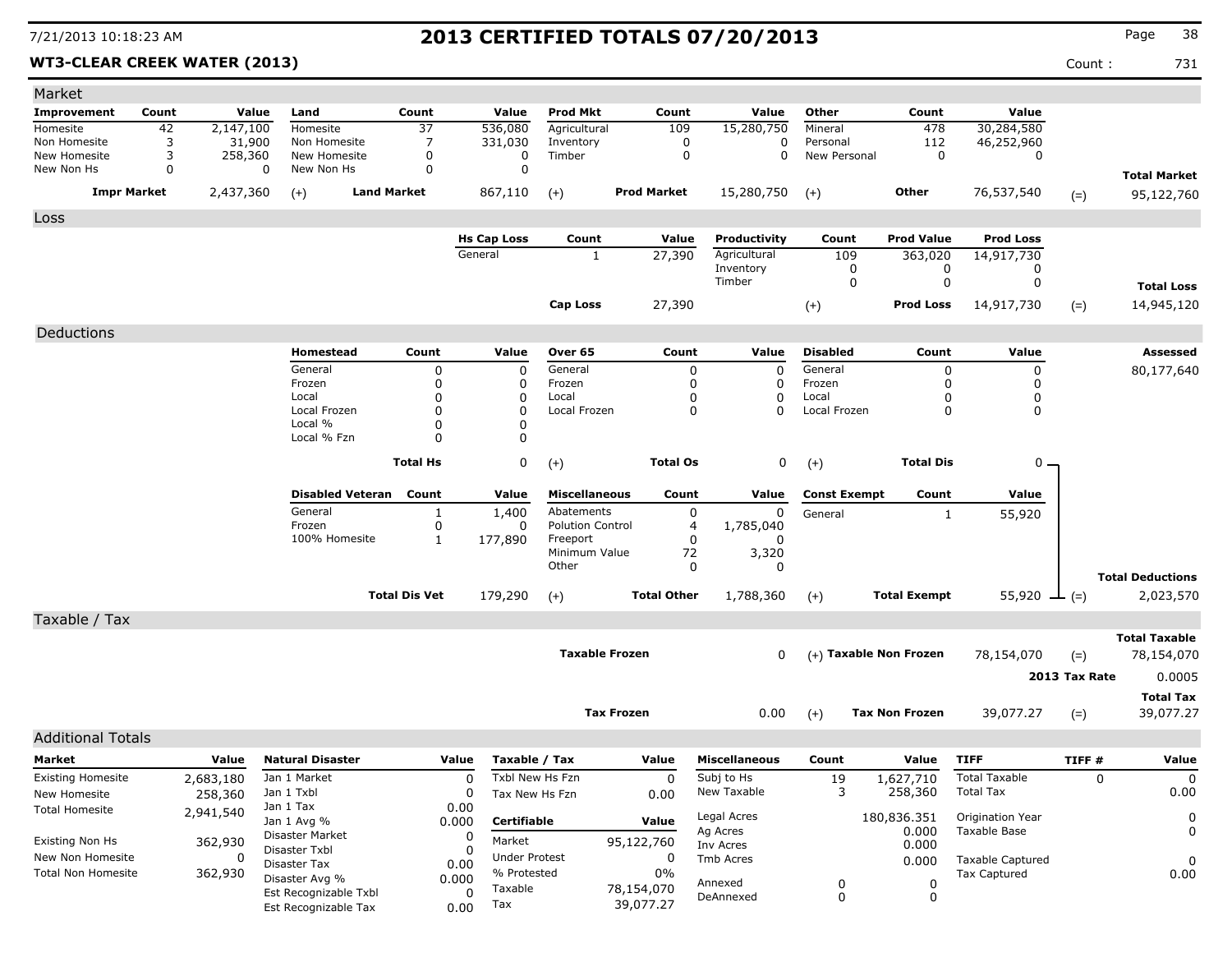### **WT4-NORTH FT WORTH WCID 1 (2013)** Count : 520

| Market                     |                    |            |                                   |                      |                               |                         |                       |                          |                   |                              |                         |               |                                   |
|----------------------------|--------------------|------------|-----------------------------------|----------------------|-------------------------------|-------------------------|-----------------------|--------------------------|-------------------|------------------------------|-------------------------|---------------|-----------------------------------|
| Improvement                | Count              | Value      | Land                              | Count                | Value                         | <b>Prod Mkt</b>         | Count                 | Value                    | Other             | Count                        | Value                   |               |                                   |
| Homesite                   | 94                 | 9,078,820  | Homesite                          | 169                  | 5,184,630                     | Agricultural            | 4                     | 1,522,500                | Mineral           | 344                          | 1,748,970               |               |                                   |
| Non Homesite               | 0                  |            | $\mathbf 0$<br>Non Homesite       | 0                    | 0                             | Inventory               | 0                     |                          | 0<br>Personal     | 3                            | 23,960                  |               |                                   |
| New Homesite<br>New Non Hs | 36<br>0            | 3,985,720  | New Homesite<br>New Non Hs<br>0   | 0<br>0               | 0<br>0                        | Timber                  | $\mathbf 0$           |                          | 0<br>New Personal | $\pmb{0}$                    | $\mathbf 0$             |               |                                   |
|                            | <b>Impr Market</b> | 13,064,540 | $(+)$                             | <b>Land Market</b>   | 5,184,630                     | $(+)$                   | <b>Prod Market</b>    | 1,522,500                | $(+)$             | Other                        | 1,772,930               | $(=)$         | <b>Total Market</b><br>21,544,600 |
| Loss                       |                    |            |                                   |                      |                               |                         |                       |                          |                   |                              |                         |               |                                   |
|                            |                    |            |                                   |                      |                               |                         | Value                 | Productivity             | Count             | <b>Prod Value</b>            | <b>Prod Loss</b>        |               |                                   |
|                            |                    |            |                                   |                      | <b>Hs Cap Loss</b><br>General | Count<br>0              |                       | Agricultural<br>$\Omega$ |                   | 4<br>5,030                   | 1,517,470               |               |                                   |
|                            |                    |            |                                   |                      |                               |                         |                       | Inventory                |                   | 0<br>0                       | 0                       |               |                                   |
|                            |                    |            |                                   |                      |                               |                         |                       | Timber                   |                   | 0<br>0                       | $\mathbf 0$             |               | <b>Total Loss</b>                 |
|                            |                    |            |                                   |                      |                               | Cap Loss                |                       | 0                        | $(+)$             | <b>Prod Loss</b>             | 1,517,470               | $(=)$         | 1,517,470                         |
|                            |                    |            |                                   |                      |                               |                         |                       |                          |                   |                              |                         |               |                                   |
| Deductions                 |                    |            |                                   |                      |                               |                         |                       |                          |                   |                              |                         |               |                                   |
|                            |                    |            | Homestead                         | Count                | Value                         | Over 65                 | Count                 | Value                    | <b>Disabled</b>   | Count                        | Value                   |               | Assessed                          |
|                            |                    |            | General<br>Frozen                 | 0<br>0               | 0<br>0                        | General<br>Frozen       |                       | 0<br>0<br>0<br>0         | General<br>Frozen | 0<br>0                       | $\mathbf 0$<br>0        |               | 20,027,130                        |
|                            |                    |            | Local                             | 0                    | 0                             | Local                   |                       | 0<br>0                   | Local             | $\Omega$                     | 0                       |               |                                   |
|                            |                    |            | Local Frozen                      | 0                    | 0                             | Local Frozen            |                       | 0<br>0                   | Local Frozen      | $\mathbf 0$                  | $\mathbf 0$             |               |                                   |
|                            |                    |            | Local %                           | 0                    | 0                             |                         |                       |                          |                   |                              |                         |               |                                   |
|                            |                    |            | Local % Fzn                       | 0                    | 0                             |                         |                       |                          |                   |                              |                         |               |                                   |
|                            |                    |            |                                   | <b>Total Hs</b>      | $\mathsf 0$                   | $(+)$                   | <b>Total Os</b>       | 0                        | $(+)$             | <b>Total Dis</b>             | $0 -$                   |               |                                   |
|                            |                    |            | <b>Disabled Veteran</b>           | Count                | Value                         | <b>Miscellaneous</b>    | Count                 | Value                    |                   | <b>Const Exempt</b><br>Count | Value                   |               |                                   |
|                            |                    |            | General                           | $\mathbf{1}$         | 10,000                        | Abatements              |                       | 0<br>0                   | General           | $\mathbf{1}$                 | 1,703,410               |               |                                   |
|                            |                    |            | Frozen                            | 0                    | 0                             | <b>Polution Control</b> |                       | 0<br>0                   |                   |                              |                         |               |                                   |
|                            |                    |            | 100% Homesite                     | $\mathbf{1}$         | 122,260                       | Freeport                |                       | 0<br>0                   |                   |                              |                         |               |                                   |
|                            |                    |            |                                   |                      |                               | Minimum Value<br>Other  |                       | 11<br>540<br>0<br>0      |                   |                              |                         |               |                                   |
|                            |                    |            |                                   |                      |                               |                         |                       |                          |                   |                              |                         |               | <b>Total Deductions</b>           |
|                            |                    |            |                                   | <b>Total Dis Vet</b> | 132,260                       | $(+)$                   | <b>Total Other</b>    | 540                      | $(+)$             | <b>Total Exempt</b>          | 1,703,410 $\perp$ (=)   |               | 1,836,210                         |
| Taxable / Tax              |                    |            |                                   |                      |                               |                         |                       |                          |                   |                              |                         |               |                                   |
|                            |                    |            |                                   |                      |                               |                         |                       |                          |                   |                              |                         |               | <b>Total Taxable</b>              |
|                            |                    |            |                                   |                      |                               |                         | <b>Taxable Frozen</b> | 0                        |                   | $(+)$ Taxable Non Frozen     | 18,190,920              | $(=)$         | 18,190,920                        |
|                            |                    |            |                                   |                      |                               |                         |                       |                          |                   |                              |                         | 2013 Tax Rate | 0.006                             |
|                            |                    |            |                                   |                      |                               |                         |                       |                          |                   |                              |                         |               | <b>Total Tax</b>                  |
|                            |                    |            |                                   |                      |                               |                         | <b>Tax Frozen</b>     | 0.00                     | $(+)$             | <b>Tax Non Frozen</b>        | 109,145.52              | $(=)$         | 109,145.52                        |
| <b>Additional Totals</b>   |                    |            |                                   |                      |                               |                         |                       |                          |                   |                              |                         |               |                                   |
| Market                     |                    | Value      | <b>Natural Disaster</b>           | Value                | Taxable / Tax                 |                         | Value                 | <b>Miscellaneous</b>     | Count             | Value                        | <b>TIFF</b>             | TIFF#         | Value                             |
| <b>Existing Homesite</b>   |                    | 14,263,450 | Jan 1 Market                      |                      | 0<br>Txbl New Hs Fzn          |                         | 0                     | Subj to Hs               | 55                | 6,274,530                    | Total Taxable           | 0             | 0                                 |
| New Homesite               |                    | 3,985,720  | Jan 1 Txbl                        |                      | 0<br>Tax New Hs Fzn           |                         | 0.00                  | New Taxable              | 36                | 3,985,720                    | <b>Total Tax</b>        |               | 0.00                              |
| <b>Total Homesite</b>      |                    | 18,249,170 | Jan 1 Tax                         | 0.00                 |                               |                         |                       | Legal Acres              |                   | 61,053.487                   | Origination Year        |               | 0                                 |
|                            |                    |            | Jan 1 Avg $\%$<br>Disaster Market | 0.000                | Certifiable<br>0              |                         | Value                 | Ag Acres                 |                   | 0.000                        | Taxable Base            |               | 0                                 |
| Existing Non Hs            |                    | 0          | Disaster Txbl                     |                      | Market<br>0                   |                         | 21,544,600            | Inv Acres                |                   | 0.000                        |                         |               |                                   |
| New Non Homesite           |                    | 0          | Disaster Tax                      | 0.00                 | <b>Under Protest</b>          |                         | 0                     | Tmb Acres                |                   | 0.000                        | <b>Taxable Captured</b> |               | 0                                 |
| <b>Total Non Homesite</b>  |                    | 0          | Disaster Avg %                    | 0.000                | % Protested                   |                         | 0%                    | Annexed                  | 0                 | 0                            | Tax Captured            |               | 0.00                              |
|                            |                    |            | Est Recognizable Txbl             |                      | Taxable<br>0                  |                         | 18,190,920            | DeAnnexed                | 0                 | 0                            |                         |               |                                   |
|                            |                    |            | Est Recognizable Tax              | 0.00                 | Tax                           |                         | 109,145.52            |                          |                   |                              |                         |               |                                   |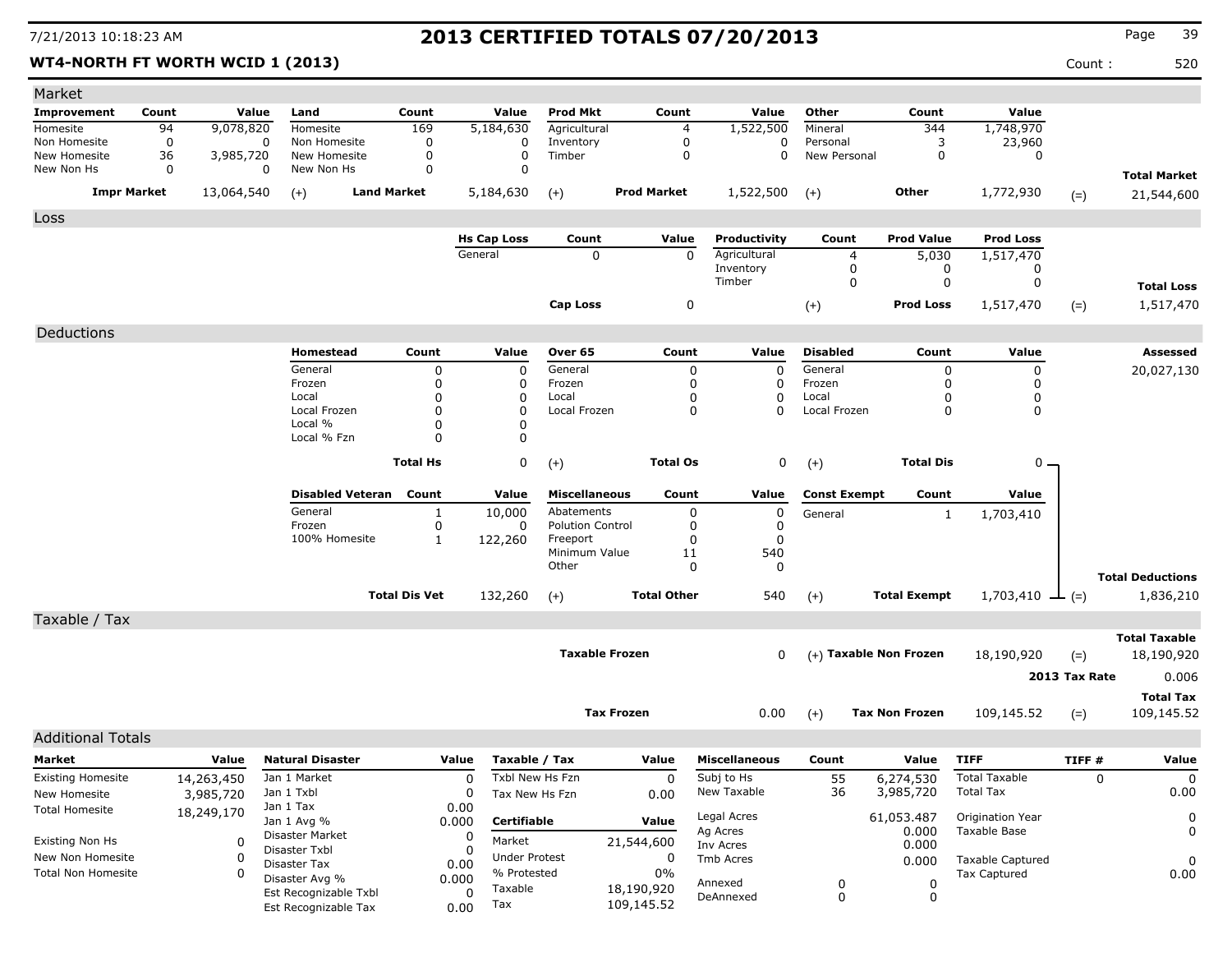### WT5-ALPHA RANCH WCID (2013) **Count :** 496

| Value<br>Improvement<br>Count<br>Value<br>Land<br>Count<br>Value<br><b>Prod Mkt</b><br>Count<br>Value<br>Other<br>Count<br>Homesite<br>Agricultural<br>Mineral<br>6,400<br>5<br>4,207,300<br>491<br>8,176,680<br>Homesite<br>0<br>0<br>1<br>0<br>0<br>Personal<br>0<br>Non Homesite<br>0<br>Non Homesite<br>0<br>0<br>Inventory<br>$\Omega$<br>0<br>0<br>0<br>New Personal<br>0<br>0<br>New Homesite<br>0<br>New Homesite<br>0<br>$\Omega$<br>Timber<br>$\Omega$<br>New Non Hs<br>0<br>0<br>New Non Hs<br>0<br>$\Omega$<br><b>Total Market</b><br><b>Land Market</b><br>0<br><b>Impr Market</b><br>6,400<br><b>Prod Market</b><br>4,207,300<br>Other<br>8,176,680<br>$(+)$<br>$(+)$<br>$(+)$<br>$(=)$<br>Loss<br><b>Prod Value</b><br><b>Prod Loss</b><br><b>Hs Cap Loss</b><br>Count<br>Value<br>Productivity<br>Count<br>General<br>$\mathbf 0$<br>Agricultural<br>5<br>$\Omega$<br>44,330<br>4,162,970<br>0<br>0<br>Inventory<br>0<br>0<br>0<br>Timber<br>0<br>Cap Loss<br>0<br><b>Prod Loss</b><br>4,162,970<br>$(+)$<br>$(=)$<br>Deductions | Market |  |  |  |  |  |                      |
|--------------------------------------------------------------------------------------------------------------------------------------------------------------------------------------------------------------------------------------------------------------------------------------------------------------------------------------------------------------------------------------------------------------------------------------------------------------------------------------------------------------------------------------------------------------------------------------------------------------------------------------------------------------------------------------------------------------------------------------------------------------------------------------------------------------------------------------------------------------------------------------------------------------------------------------------------------------------------------------------------------------------------------------------------|--------|--|--|--|--|--|----------------------|
|                                                                                                                                                                                                                                                                                                                                                                                                                                                                                                                                                                                                                                                                                                                                                                                                                                                                                                                                                                                                                                                  |        |  |  |  |  |  |                      |
|                                                                                                                                                                                                                                                                                                                                                                                                                                                                                                                                                                                                                                                                                                                                                                                                                                                                                                                                                                                                                                                  |        |  |  |  |  |  |                      |
|                                                                                                                                                                                                                                                                                                                                                                                                                                                                                                                                                                                                                                                                                                                                                                                                                                                                                                                                                                                                                                                  |        |  |  |  |  |  |                      |
|                                                                                                                                                                                                                                                                                                                                                                                                                                                                                                                                                                                                                                                                                                                                                                                                                                                                                                                                                                                                                                                  |        |  |  |  |  |  |                      |
|                                                                                                                                                                                                                                                                                                                                                                                                                                                                                                                                                                                                                                                                                                                                                                                                                                                                                                                                                                                                                                                  |        |  |  |  |  |  | 12,390,380           |
|                                                                                                                                                                                                                                                                                                                                                                                                                                                                                                                                                                                                                                                                                                                                                                                                                                                                                                                                                                                                                                                  |        |  |  |  |  |  |                      |
|                                                                                                                                                                                                                                                                                                                                                                                                                                                                                                                                                                                                                                                                                                                                                                                                                                                                                                                                                                                                                                                  |        |  |  |  |  |  |                      |
|                                                                                                                                                                                                                                                                                                                                                                                                                                                                                                                                                                                                                                                                                                                                                                                                                                                                                                                                                                                                                                                  |        |  |  |  |  |  |                      |
|                                                                                                                                                                                                                                                                                                                                                                                                                                                                                                                                                                                                                                                                                                                                                                                                                                                                                                                                                                                                                                                  |        |  |  |  |  |  |                      |
|                                                                                                                                                                                                                                                                                                                                                                                                                                                                                                                                                                                                                                                                                                                                                                                                                                                                                                                                                                                                                                                  |        |  |  |  |  |  | <b>Total Loss</b>    |
|                                                                                                                                                                                                                                                                                                                                                                                                                                                                                                                                                                                                                                                                                                                                                                                                                                                                                                                                                                                                                                                  |        |  |  |  |  |  | 4,162,970            |
|                                                                                                                                                                                                                                                                                                                                                                                                                                                                                                                                                                                                                                                                                                                                                                                                                                                                                                                                                                                                                                                  |        |  |  |  |  |  |                      |
| <b>Disabled</b><br>Value<br>Homestead<br>Count<br>Value<br>Over 65<br>Count<br>Value<br>Count                                                                                                                                                                                                                                                                                                                                                                                                                                                                                                                                                                                                                                                                                                                                                                                                                                                                                                                                                    |        |  |  |  |  |  | <b>Assessed</b>      |
| 0<br>0<br>$\pmb{0}$<br>0<br>0<br>General<br>General<br>0<br>General                                                                                                                                                                                                                                                                                                                                                                                                                                                                                                                                                                                                                                                                                                                                                                                                                                                                                                                                                                              |        |  |  |  |  |  | 8,227,410            |
| 0<br>Frozen<br>0<br>Frozen<br>0<br>Frozen<br>0<br>0<br>0                                                                                                                                                                                                                                                                                                                                                                                                                                                                                                                                                                                                                                                                                                                                                                                                                                                                                                                                                                                         |        |  |  |  |  |  |                      |
| $\mathbf 0$<br>0<br>Local<br>0<br>Local<br>Local<br>0<br>0<br>0                                                                                                                                                                                                                                                                                                                                                                                                                                                                                                                                                                                                                                                                                                                                                                                                                                                                                                                                                                                  |        |  |  |  |  |  |                      |
| 0<br>$\mathbf 0$<br>$\Omega$<br>0<br>Local Frozen<br>0<br>Local Frozen<br>Local Frozen<br>0<br>Local %<br>$\Omega$<br>0                                                                                                                                                                                                                                                                                                                                                                                                                                                                                                                                                                                                                                                                                                                                                                                                                                                                                                                          |        |  |  |  |  |  |                      |
| Local % Fzn<br>0<br>0                                                                                                                                                                                                                                                                                                                                                                                                                                                                                                                                                                                                                                                                                                                                                                                                                                                                                                                                                                                                                            |        |  |  |  |  |  |                      |
| <b>Total Hs</b><br>0<br><b>Total Os</b><br>0<br><b>Total Dis</b><br>$(+)$<br>0 –<br>$(+)$                                                                                                                                                                                                                                                                                                                                                                                                                                                                                                                                                                                                                                                                                                                                                                                                                                                                                                                                                        |        |  |  |  |  |  |                      |
| <b>Disabled Veteran</b><br>Count<br>Value<br><b>Miscellaneous</b><br>Count<br>Value<br><b>Const Exempt</b><br>Count<br>Value                                                                                                                                                                                                                                                                                                                                                                                                                                                                                                                                                                                                                                                                                                                                                                                                                                                                                                                     |        |  |  |  |  |  |                      |
| 0<br>0<br>General<br>0<br>Abatements<br>0<br>General                                                                                                                                                                                                                                                                                                                                                                                                                                                                                                                                                                                                                                                                                                                                                                                                                                                                                                                                                                                             |        |  |  |  |  |  |                      |
| 5<br>190<br><b>Polution Control</b><br>0<br>0<br>Frozen<br>0<br>0                                                                                                                                                                                                                                                                                                                                                                                                                                                                                                                                                                                                                                                                                                                                                                                                                                                                                                                                                                                |        |  |  |  |  |  |                      |
| $\mathbf 0$<br>0<br>0<br>100% Homesite<br>0<br>Freeport                                                                                                                                                                                                                                                                                                                                                                                                                                                                                                                                                                                                                                                                                                                                                                                                                                                                                                                                                                                          |        |  |  |  |  |  |                      |
| Minimum Value<br>47<br>1,870<br>Other<br>0                                                                                                                                                                                                                                                                                                                                                                                                                                                                                                                                                                                                                                                                                                                                                                                                                                                                                                                                                                                                       |        |  |  |  |  |  |                      |
| 0<br><b>Total Deductions</b>                                                                                                                                                                                                                                                                                                                                                                                                                                                                                                                                                                                                                                                                                                                                                                                                                                                                                                                                                                                                                     |        |  |  |  |  |  |                      |
| <b>Total Dis Vet</b><br><b>Total Other</b><br><b>Total Exempt</b><br>0<br>1,870<br>190<br>$(+)$<br>$(+)$<br>$-(-)$                                                                                                                                                                                                                                                                                                                                                                                                                                                                                                                                                                                                                                                                                                                                                                                                                                                                                                                               |        |  |  |  |  |  | 2,060                |
| Taxable / Tax                                                                                                                                                                                                                                                                                                                                                                                                                                                                                                                                                                                                                                                                                                                                                                                                                                                                                                                                                                                                                                    |        |  |  |  |  |  |                      |
|                                                                                                                                                                                                                                                                                                                                                                                                                                                                                                                                                                                                                                                                                                                                                                                                                                                                                                                                                                                                                                                  |        |  |  |  |  |  | <b>Total Taxable</b> |
| <b>Taxable Frozen</b><br>0<br>$(+)$ Taxable Non Frozen<br>8,225,350<br>$(=)$                                                                                                                                                                                                                                                                                                                                                                                                                                                                                                                                                                                                                                                                                                                                                                                                                                                                                                                                                                     |        |  |  |  |  |  | 8,225,350            |
| 2013 Tax Rate                                                                                                                                                                                                                                                                                                                                                                                                                                                                                                                                                                                                                                                                                                                                                                                                                                                                                                                                                                                                                                    |        |  |  |  |  |  | 0.00                 |
|                                                                                                                                                                                                                                                                                                                                                                                                                                                                                                                                                                                                                                                                                                                                                                                                                                                                                                                                                                                                                                                  |        |  |  |  |  |  | <b>Total Tax</b>     |
| <b>Tax Frozen</b><br>0.00<br><b>Tax Non Frozen</b><br>0.00<br>$(+)$<br>$(=)$                                                                                                                                                                                                                                                                                                                                                                                                                                                                                                                                                                                                                                                                                                                                                                                                                                                                                                                                                                     |        |  |  |  |  |  | 0.00                 |
| <b>Additional Totals</b>                                                                                                                                                                                                                                                                                                                                                                                                                                                                                                                                                                                                                                                                                                                                                                                                                                                                                                                                                                                                                         |        |  |  |  |  |  |                      |
| <b>Miscellaneous</b><br>Market<br>Value<br><b>Natural Disaster</b><br>Value<br>Taxable / Tax<br>Value<br>Value<br><b>TIFF</b><br>Count<br>TIFF#                                                                                                                                                                                                                                                                                                                                                                                                                                                                                                                                                                                                                                                                                                                                                                                                                                                                                                  |        |  |  |  |  |  | Value                |
| <b>Existing Homesite</b><br>6,400<br>Jan 1 Market<br>0<br>Txbl New Hs Fzn<br>0<br>Subj to Hs<br>0<br>0<br><b>Total Taxable</b><br>0                                                                                                                                                                                                                                                                                                                                                                                                                                                                                                                                                                                                                                                                                                                                                                                                                                                                                                              |        |  |  |  |  |  | 0                    |
| New Taxable<br>0<br><b>Total Tax</b><br>0<br>Jan 1 Txbl<br>0<br>$\mathbf 0$<br>Tax New Hs Fzn<br>New Homesite<br>0.00<br>Jan 1 Tax<br>0.00                                                                                                                                                                                                                                                                                                                                                                                                                                                                                                                                                                                                                                                                                                                                                                                                                                                                                                       |        |  |  |  |  |  | 0.00                 |
| <b>Total Homesite</b><br>6,400<br>Legal Acres<br>176,447.814<br>Origination Year<br>Jan 1 Avg %<br>Certifiable<br>Value<br>0.000                                                                                                                                                                                                                                                                                                                                                                                                                                                                                                                                                                                                                                                                                                                                                                                                                                                                                                                 |        |  |  |  |  |  | 0                    |
| 0.000<br>Taxable Base<br>Ag Acres<br>Disaster Market<br>0                                                                                                                                                                                                                                                                                                                                                                                                                                                                                                                                                                                                                                                                                                                                                                                                                                                                                                                                                                                        |        |  |  |  |  |  | $\mathbf 0$          |
| 0<br>Market<br>12,390,380<br><b>Existing Non Hs</b><br>0.000<br>Inv Acres<br>Disaster Txbl<br>0<br>$\Omega$                                                                                                                                                                                                                                                                                                                                                                                                                                                                                                                                                                                                                                                                                                                                                                                                                                                                                                                                      |        |  |  |  |  |  |                      |
| <b>Under Protest</b><br>New Non Homesite<br>0<br>Tmb Acres<br>0.000<br><b>Taxable Captured</b><br>Disaster Tax<br>0.00<br>0<br>% Protested<br><b>Total Non Homesite</b><br>0%                                                                                                                                                                                                                                                                                                                                                                                                                                                                                                                                                                                                                                                                                                                                                                                                                                                                    |        |  |  |  |  |  | 0                    |
| Tax Captured<br>Disaster Avg %<br>0.000<br>0<br>Annexed<br>0<br>Taxable<br>8,225,350                                                                                                                                                                                                                                                                                                                                                                                                                                                                                                                                                                                                                                                                                                                                                                                                                                                                                                                                                             |        |  |  |  |  |  | 0.00                 |
| Est Recognizable Txbl<br>0<br>0<br>DeAnnexed<br>0<br>Tax<br>0.00<br>0.00<br>Est Recognizable Tax                                                                                                                                                                                                                                                                                                                                                                                                                                                                                                                                                                                                                                                                                                                                                                                                                                                                                                                                                 |        |  |  |  |  |  |                      |